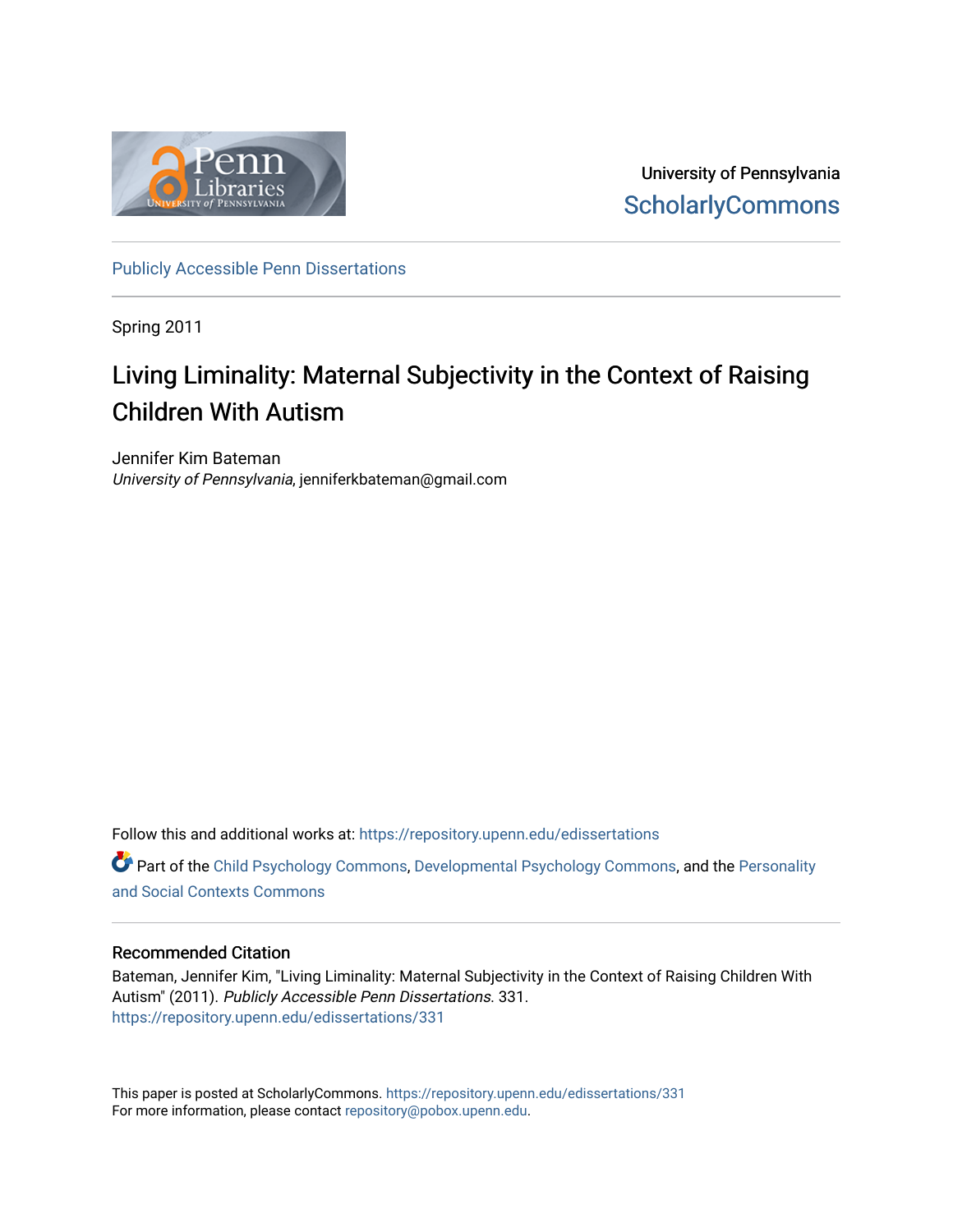# Living Liminality: Maternal Subjectivity in the Context of Raising Children With Autism

### **Abstract**

Autism is a severe developmental disorder that begins at birth or within the first few years of life. Research shows that mothers do the bulk of the parenting work in raising children with special needs, including autism. Despite the prevalence of autism, a dearth of literature considers, as central, the maternal experience in raising a child with special needs. This qualitative study focuses on the disorder of autism with the objective of elucidating how the context of autism shapes maternal meaning-making and subjectivity. Additionally, this dissertation examines how mothers of children with autism construct or reconstruct their meanings of motherhood as a result of their maternal experiences.

Grounded theory methods were employed in order to develop theory from the conceptualization of the data. The investigation consisted of in-depth audio taped interviews with 15 mothers of a child diagnosed with autism and participant observation in monthly parent support groups in the metropolitan Atlanta area.

Results showed that the experiences of raising a child in the current sociohistorical context of autism give rise to distinct maternal practices and perceptual processes that, over time, shape maternal subjectivity. More specifically, the context of autism is shaped by the experience of liminality, that is, the experience of existing between conditions that is characterized by the dislocation of established contexts, structures and systems and ongoing uncertainty regarding the future. For the subjects involved in this study, the experience of living liminality facilitated the development of distinct orienting contexts for makingmeaning and navigating intrapersonal and interpersonal experiences that, in turn, manifested in a reappraisal and reconstruction of maternal subjectivity.

These findings have implications for professionals and practitioners who work with mothers and families whose lives are shaped by autism. Recognition of mothers' meaning-making and coping can influence the efficacy of treatment approaches for mothers raising children on the spectrum, in addition to family therapy approaches, and child-based educational and therapeutic efforts. By making these experiences evident, this study contributes to the body of feminist psychological literature that challenges and extends mainstream conceptualizations of mothers, motherhood, and maternal development.

Degree Type **Dissertation** 

Degree Name Doctor of Philosophy (PhD)

Graduate Group **Education** 

First Advisor Diana Slaughter-Defoe

Second Advisor Katherine Schultz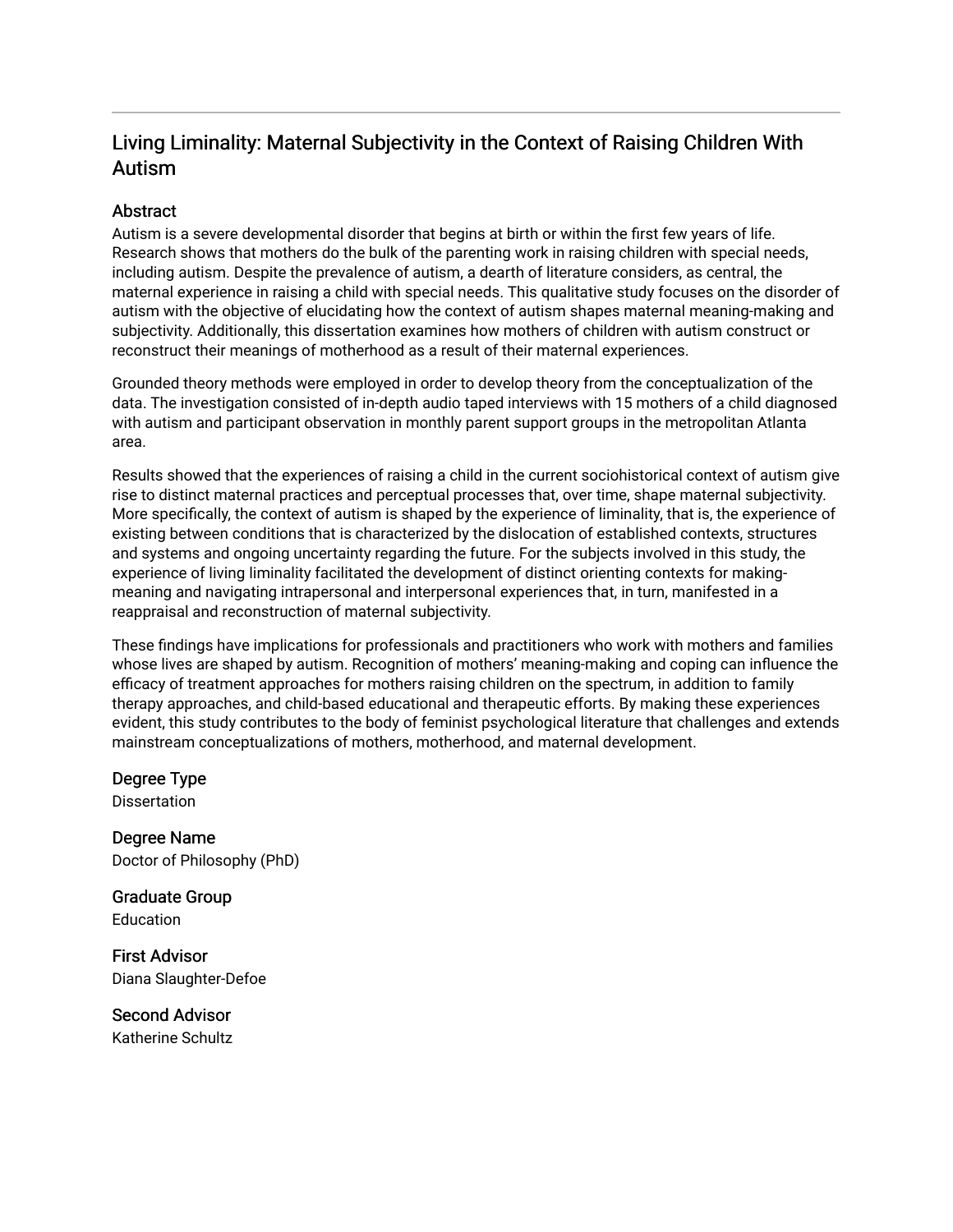### Third Advisor

Milagros Cordero

### Keywords

Autism, Maternal Subjectivity, Child Development

### Subject Categories

Child Psychology | Developmental Psychology | Personality and Social Contexts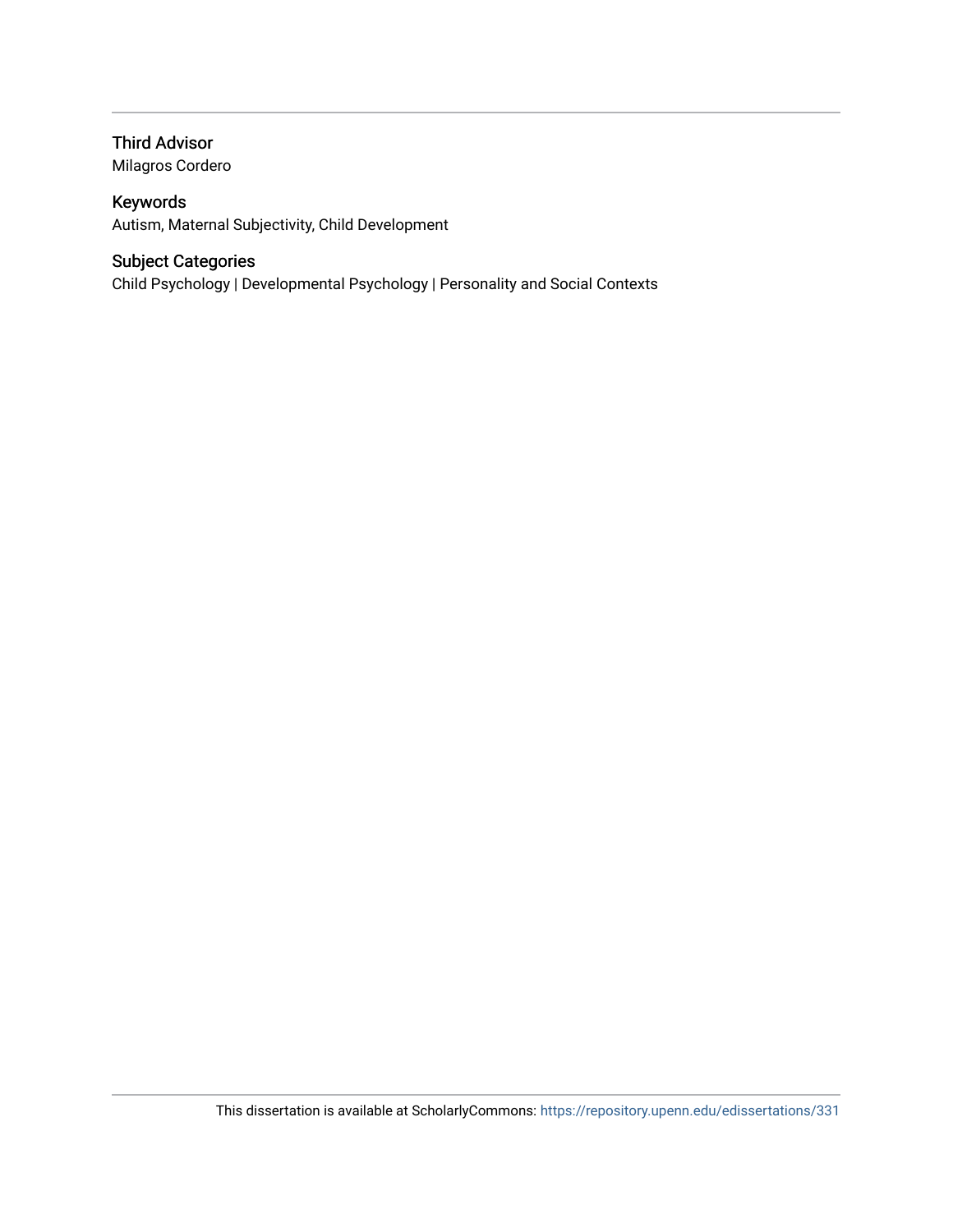### LIVING LIMINALITY: MATERNAL SUBJECTIVITY IN THE

### CONTEXT OF RAISING CHILDREN WITH AUTISM

Jennifer K. Bateman

#### A DISSERTATION

in

Education

Presented to the Faculties of the University of Pennsylvania

in

Partial Fulfillment of the Requirements for the

Degree of Doctor of Philosophy

### 2011

Supervisor of Dissertation Co-Supervisor

*Signature \_\_\_\_\_\_\_\_\_\_\_\_\_ Signature \_\_\_\_\_\_\_\_\_\_\_\_\_\_*\_

Diana Slaughter-Defoe Katherine Schultz

Graduate Group Chairperson

*\_\_\_\_Signature\_\_\_\_\_\_\_\_\_\_\_\_\_\_\_\_\_\_\_\_\_\_* 

Stanton E. F. Wortham, Judy and Howard Berkowitz Professor, Associate Dean for Academic Affairs

Dissertation Committee

Diana Slaughter-Defoe, Clayton Professor of Urban Education, Endowed Chair

Katherine Schultz, Professor of Education, Dean of School of Education

Milagros J. Cordero, Ed.D.

Endowed Chair Dean of School of Education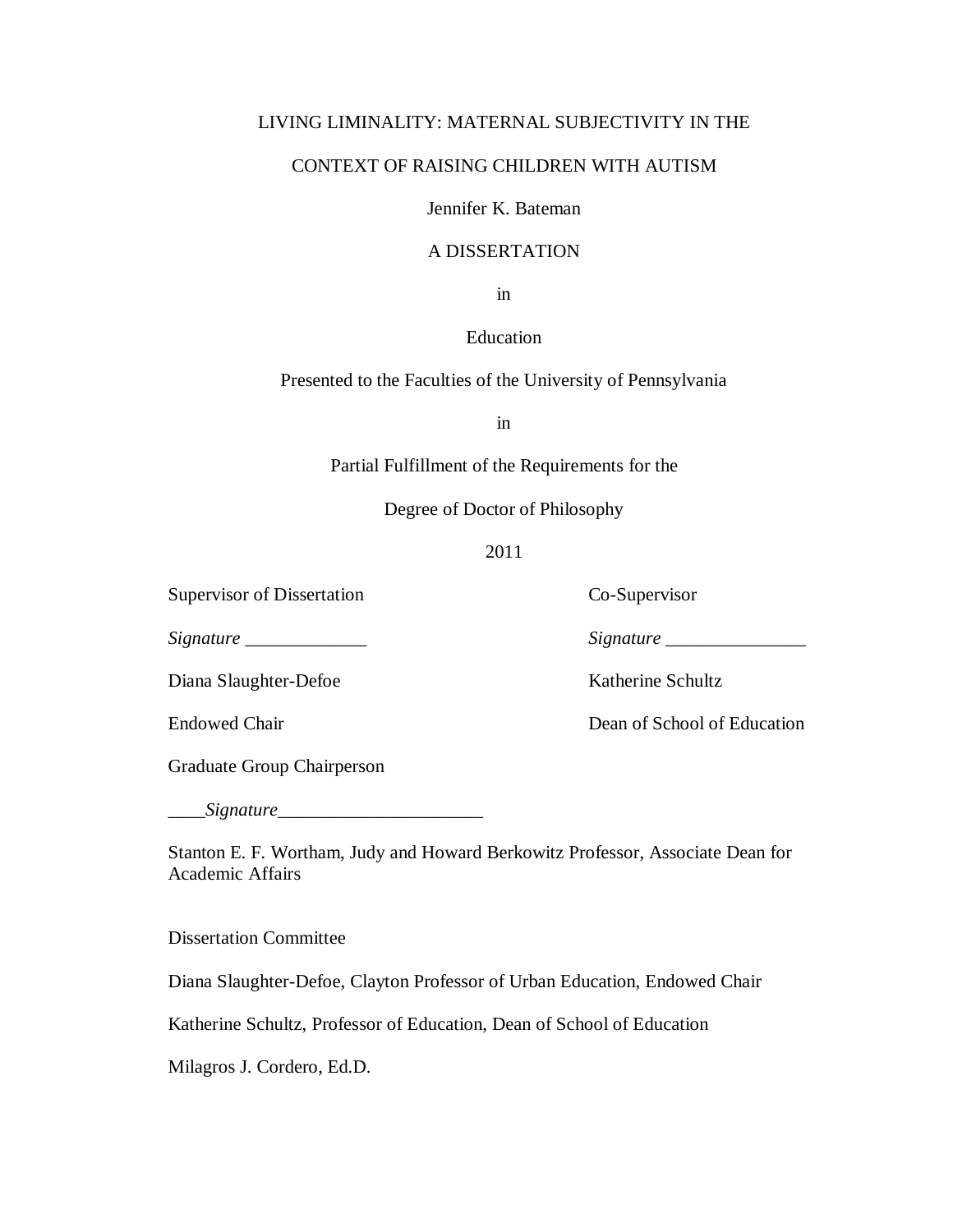# LIVING LIMINALITY: MATERNAL SUBJECTIVITY IN THE

# CONTEXT OF RAISING CHILDREN WITH AUTISM

# COPYRIGHT

2011

Jennifer K. Bateman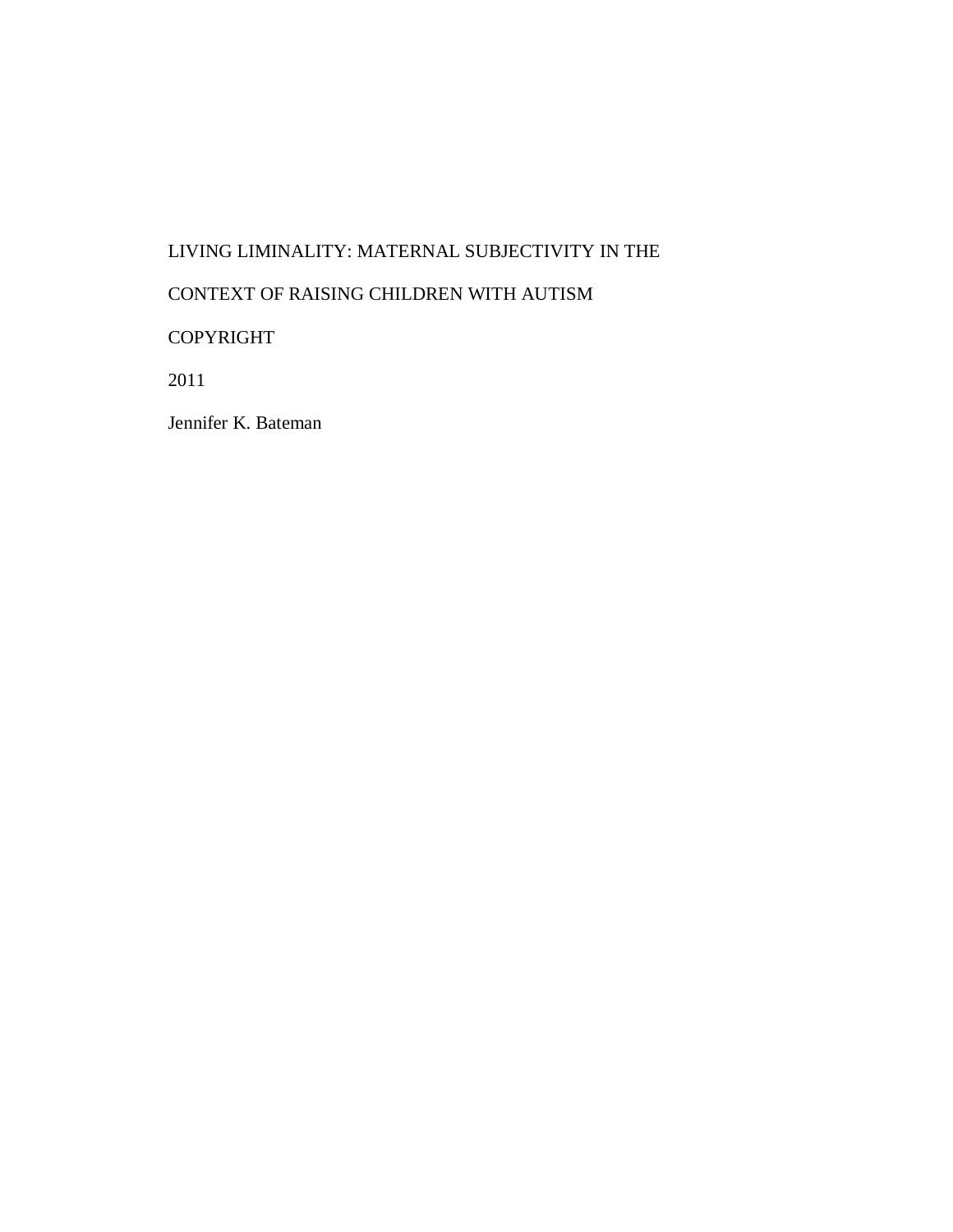#### DEDICATION

I dedicate this dissertation to Claudia and Andrew Lynn for your endless support and encouragement well beyond the bounds of this research endeavor. The unceasing love, kindness, and generosity that you have shown to me and your confidence in me, as a mother, has been fundamental in making meaning of my own maternal journey. The grace, patience, and support that you demonstrate, as parents and grandparents, has helped me to embrace the challenges and blessings of raising a special needs child and has provided me with a clear vision of the type of mother I hope to be.

This dissertation is also dedicated to Canyon. Your light has transformed me in every possible way. You have shown me the ways in which I need to grow and have forever altered my worldviews. My journey as your mother has made me a more engaged, present, contented and fulfilled person than I ever would have been. The blessings that you have brought to my life have changed me as a mother and person, indelibly.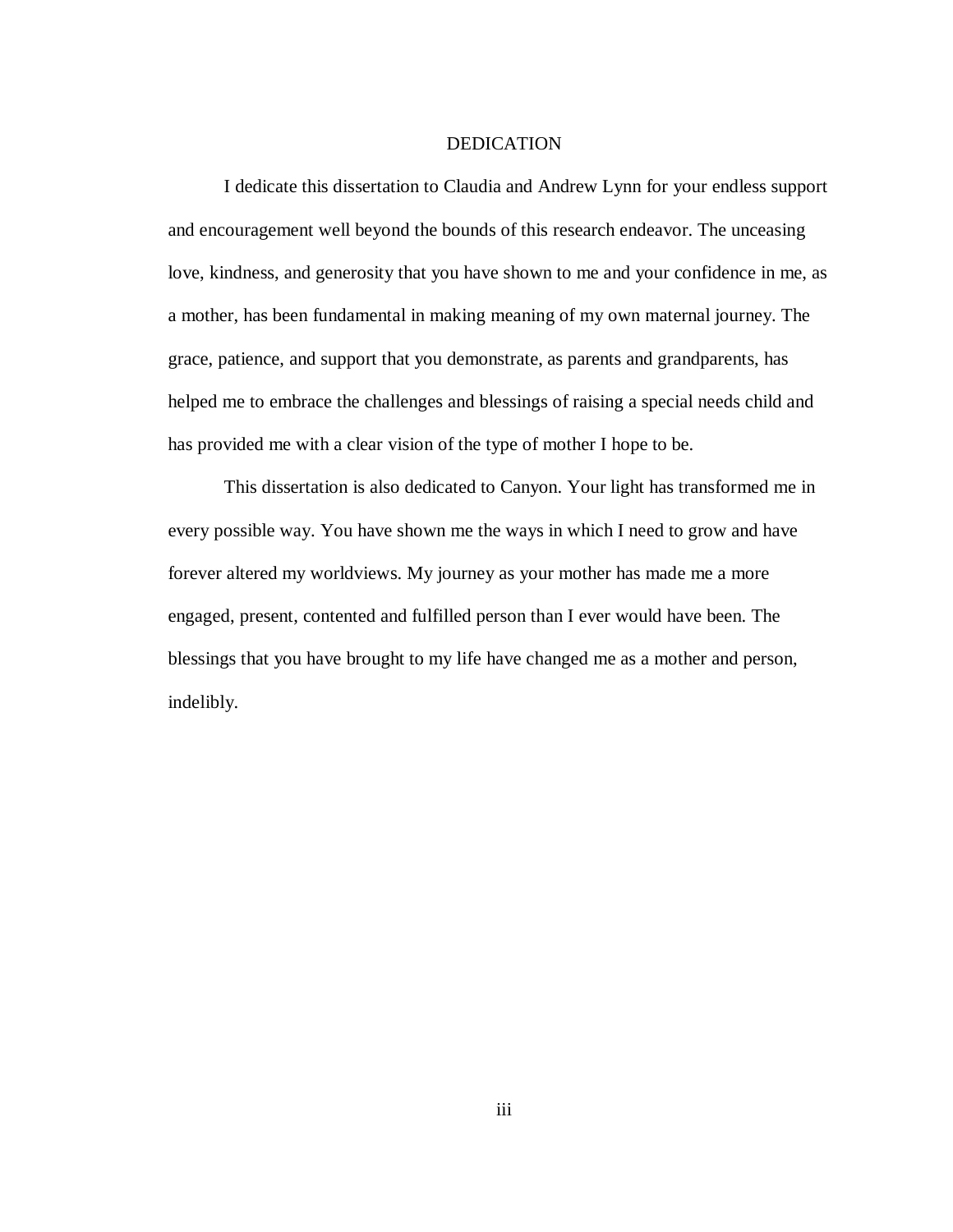#### ACKNOWLEDGMENTS

It is a pleasure to acknowledge my advisor, Dr. Diana Slaughter-Defoe. Without your guidance and supervision I would never have been able to finish this work. I am endlessly grateful for the balance of support, understanding, and patience that you have shown me over the course of many years. Your encouraging words, thoughtful criticism and patience at critical junctures in my life course and research trajectory have facilitated the completion of this life goal and have been incredibly instrumental for shaping the direction of my career.

I am extremely grateful to the mothers whose stories frame this dissertation. Mothers' insights into their own experiences, and their honesty regarding their deepest sorrows and greatest joys have shed light on this important topic. These stories have inspired me and have helped me to make meaning of and cope with my own storyline.

I want to also acknowledge the gracious mentorship of Dr. Katherine Shultz who has taught me that rigorous scholarship can be tied to one's own intrapersonal growth, that social change is central to intellectual work, and that scholars have a responsibility to use the privileges of academia to imagine and create a better world.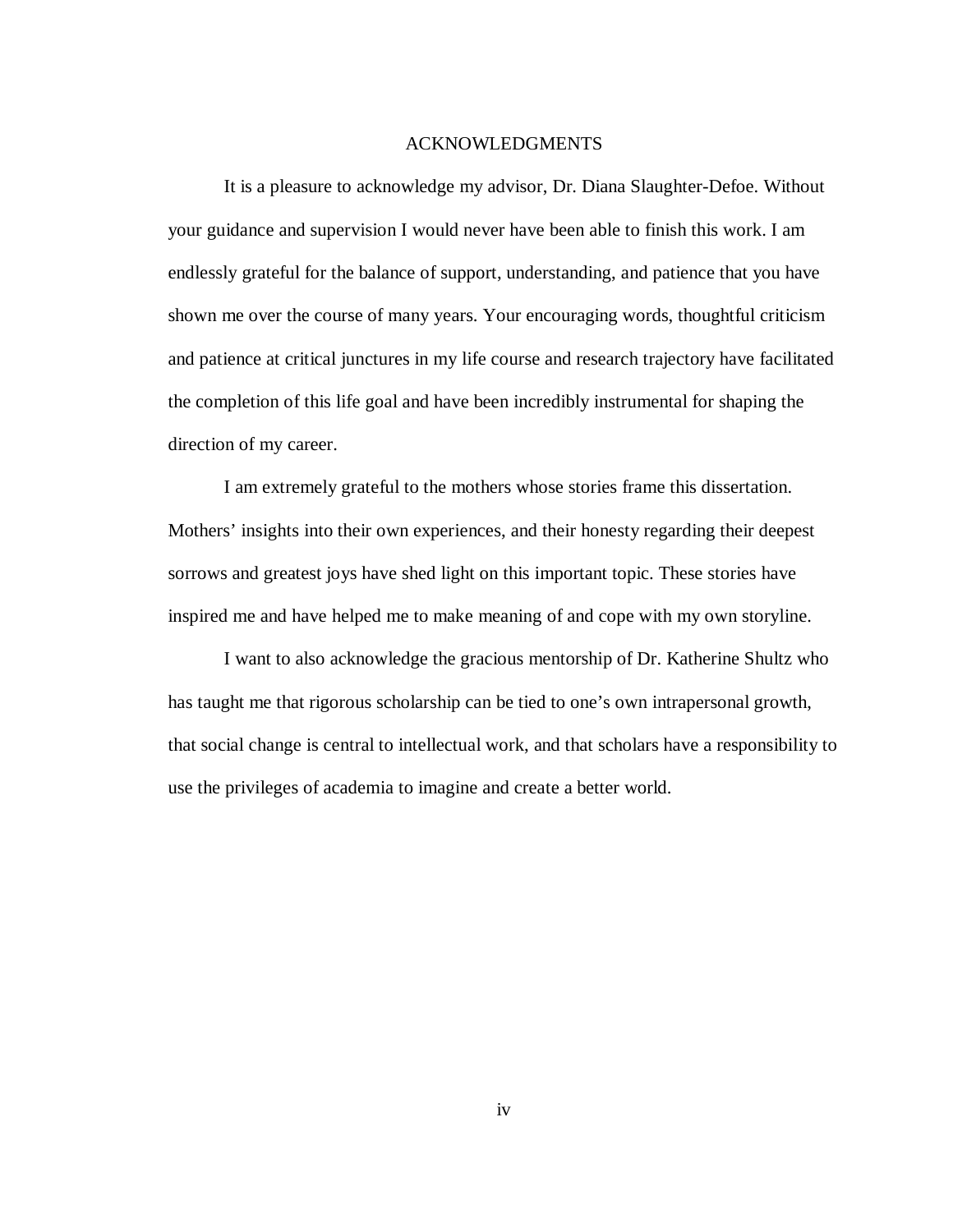#### ABSTRACT

# LIVING LIMINALITY: MATERNAL SUBJECTIVITY IN THE CONTEXT OF RAISING CHILDREN WITH AUTISM

Jennifer K. Bateman

#### Diana Slaughter-Defoe

Autism is a severe developmental disorder that begins at birth or within the first few years of life. Research shows that mothers do the bulk of the parenting work in raising children with special needs, including autism. Despite the prevalence of autism, a dearth of literature considers, as central, the maternal experience in raising a child with special needs. This qualitative study focuses on the disorder of autism with the objective of elucidating how the context of autism shapes maternal meaning-making and subjectivity. Additionally, this dissertation examines how mothers of children with autism construct or reconstruct their meanings of motherhood as a result of their maternal experiences.

Grounded theory methods were employed in order to develop theory from the conceptualization of the data. The investigation consisted of in-depth audio taped interviews with 15 mothers of a child diagnosed with autism and participant observation in monthly parent support groups in the metropolitan Atlanta area.

 Results showed that the experiences of raising a child in the current sociohistorical context of autism give rise to distinct maternal practices and perceptual processes that, over time, shape maternal subjectivity. More specifically, the context of autism is shaped

v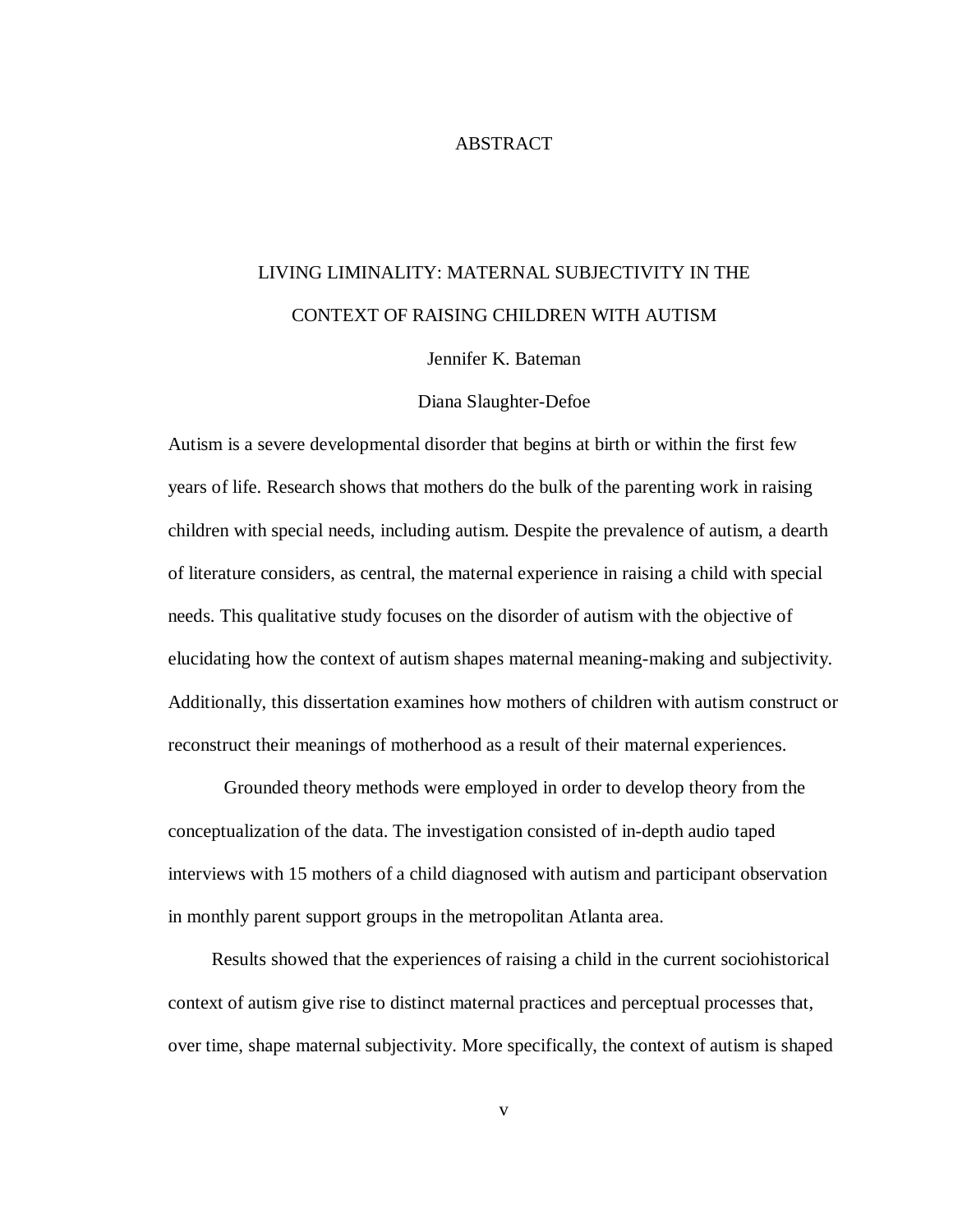by the experience of liminality, that is, the experience of existing between conditions that is characterized by the dislocation of established contexts, structures and systems and ongoing uncertainty regarding the future. For the subjects involved in this study, the experience of living liminality facilitated the development of distinct orienting contexts for making-meaning and navigating intrapersonal and interpersonal experiences that, in turn, manifested in a reappraisal and reconstruction of maternal subjectivity.

These findings have implications for professionals and practitioners who work with mothers and families whose lives are shaped by autism. Recognition of mothers' meaning-making and coping can influence the efficacy of treatment approaches for mothers raising children on the spectrum, in addition to family therapy approaches, and child-based educational and therapeutic efforts. By making these experiences evident, this study contributes to the body of feminist psychological literature that challenges and extends mainstream conceptualizations of mothers, motherhood, and maternal development.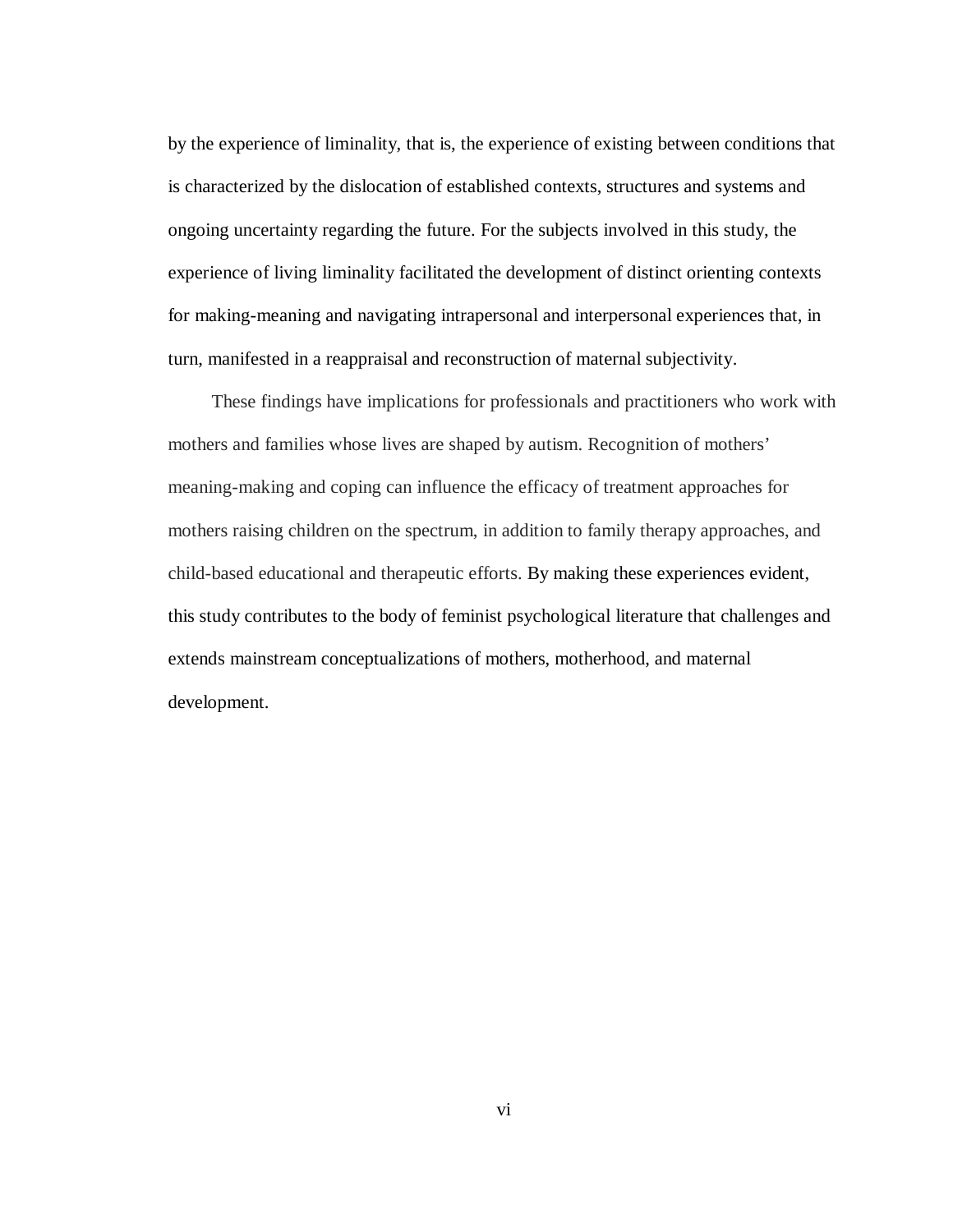| Traditional and Counter Conceptualizations of Mothers and |  |
|-----------------------------------------------------------|--|
|                                                           |  |
|                                                           |  |
|                                                           |  |
|                                                           |  |

## TABLE OF CONTENTS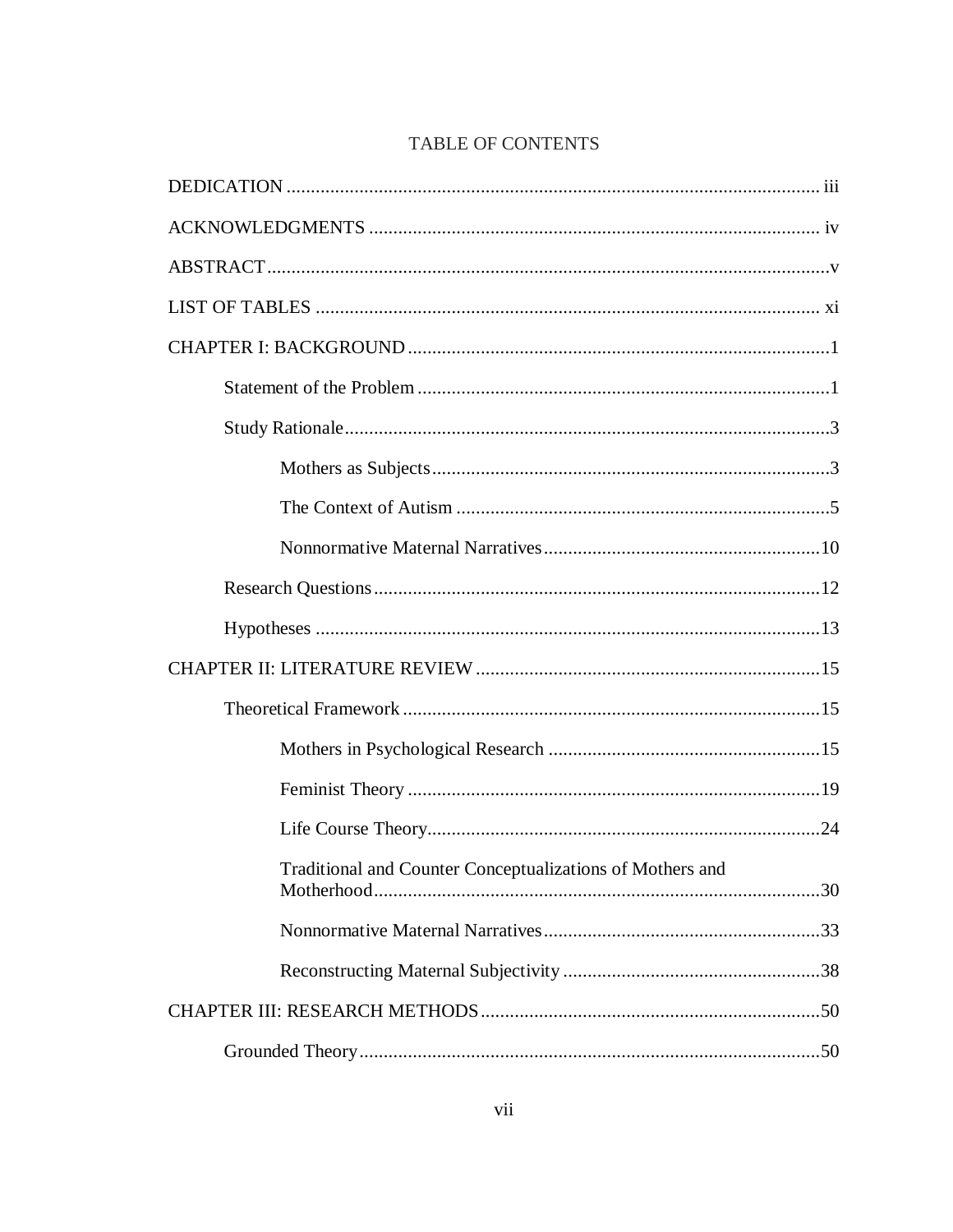| "The Business of Autism": Mothers as Researchers, Therapists, and Case |  |
|------------------------------------------------------------------------|--|
|                                                                        |  |
|                                                                        |  |
|                                                                        |  |
|                                                                        |  |
|                                                                        |  |
|                                                                        |  |
|                                                                        |  |
|                                                                        |  |
|                                                                        |  |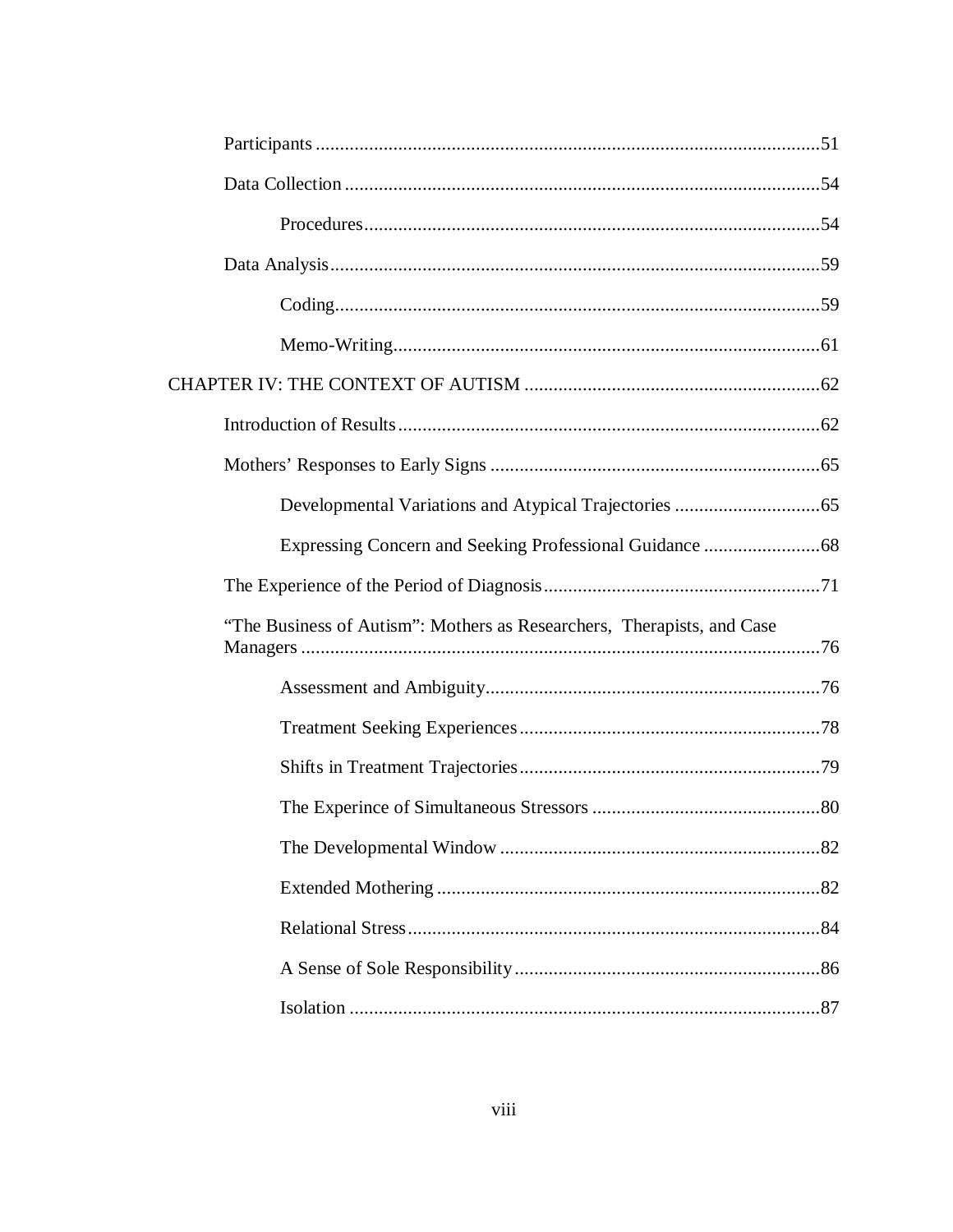| CHAPTER V: MATERNAL MEANING-MAKING AND SUBJECTIVITY 92     |  |
|------------------------------------------------------------|--|
|                                                            |  |
|                                                            |  |
|                                                            |  |
|                                                            |  |
|                                                            |  |
|                                                            |  |
|                                                            |  |
|                                                            |  |
|                                                            |  |
|                                                            |  |
|                                                            |  |
| "The Only Parent on the Playground": Extreme Mothering 103 |  |
|                                                            |  |
|                                                            |  |
|                                                            |  |
|                                                            |  |
|                                                            |  |
|                                                            |  |
|                                                            |  |
|                                                            |  |
|                                                            |  |
|                                                            |  |
|                                                            |  |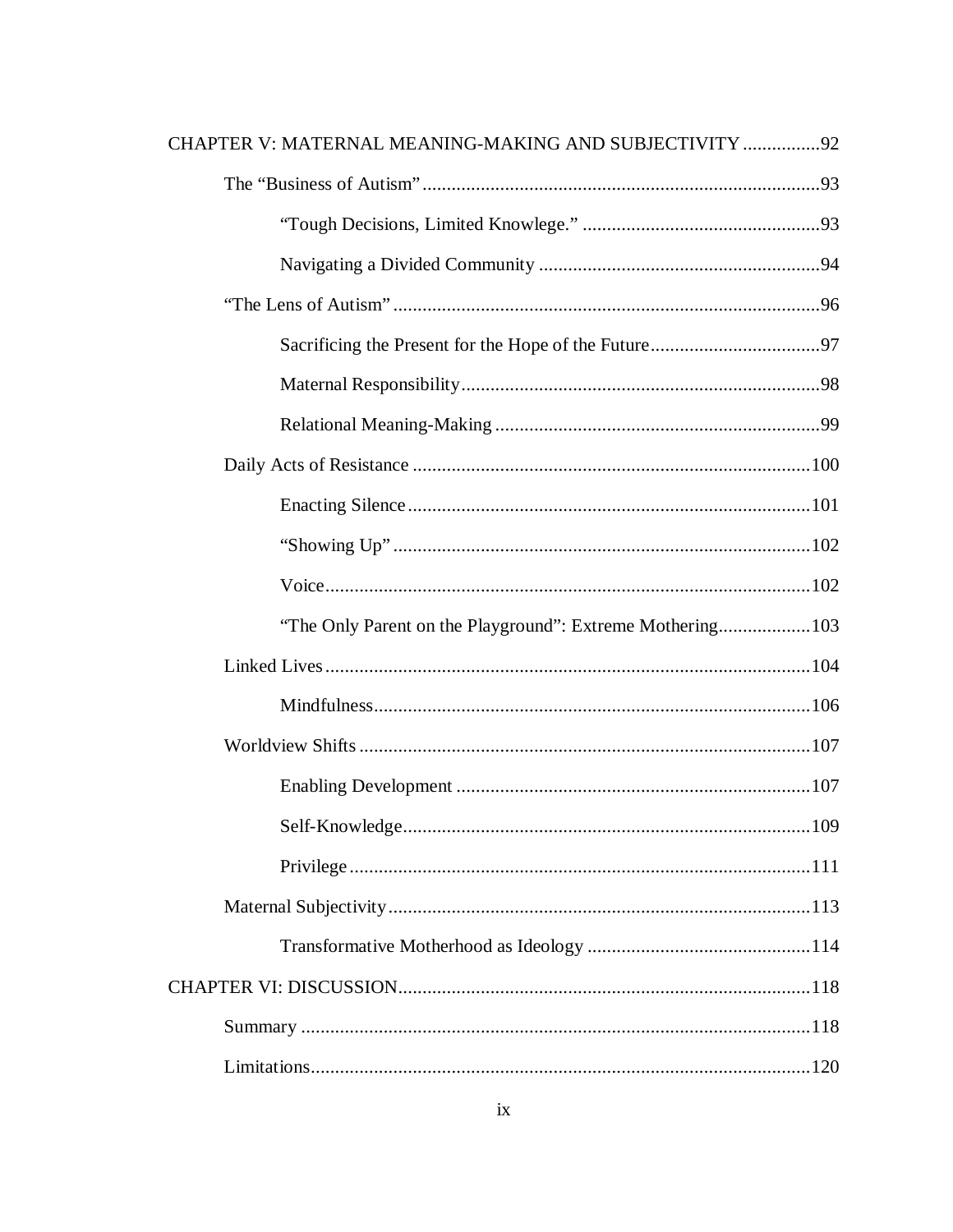| APPENDIX A: SEMI-STRUCTURED INTERVIEW GUIDE 145 |  |
|-------------------------------------------------|--|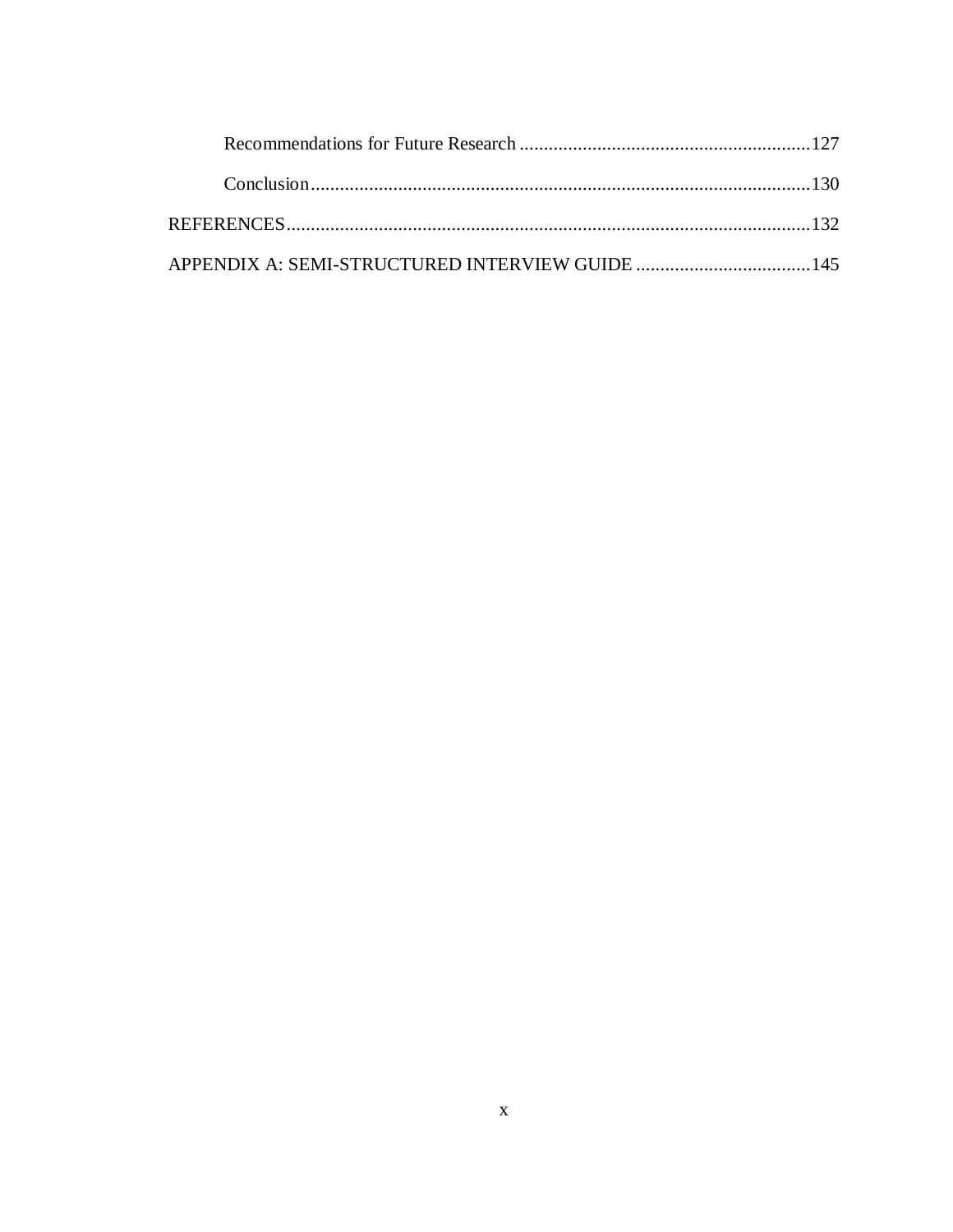# LIST OF TABLES

| Table |                                                             |       |
|-------|-------------------------------------------------------------|-------|
|       |                                                             |       |
| 5.1   | Themes and Subthemes Related to Maternal Meaning-Making and | $-92$ |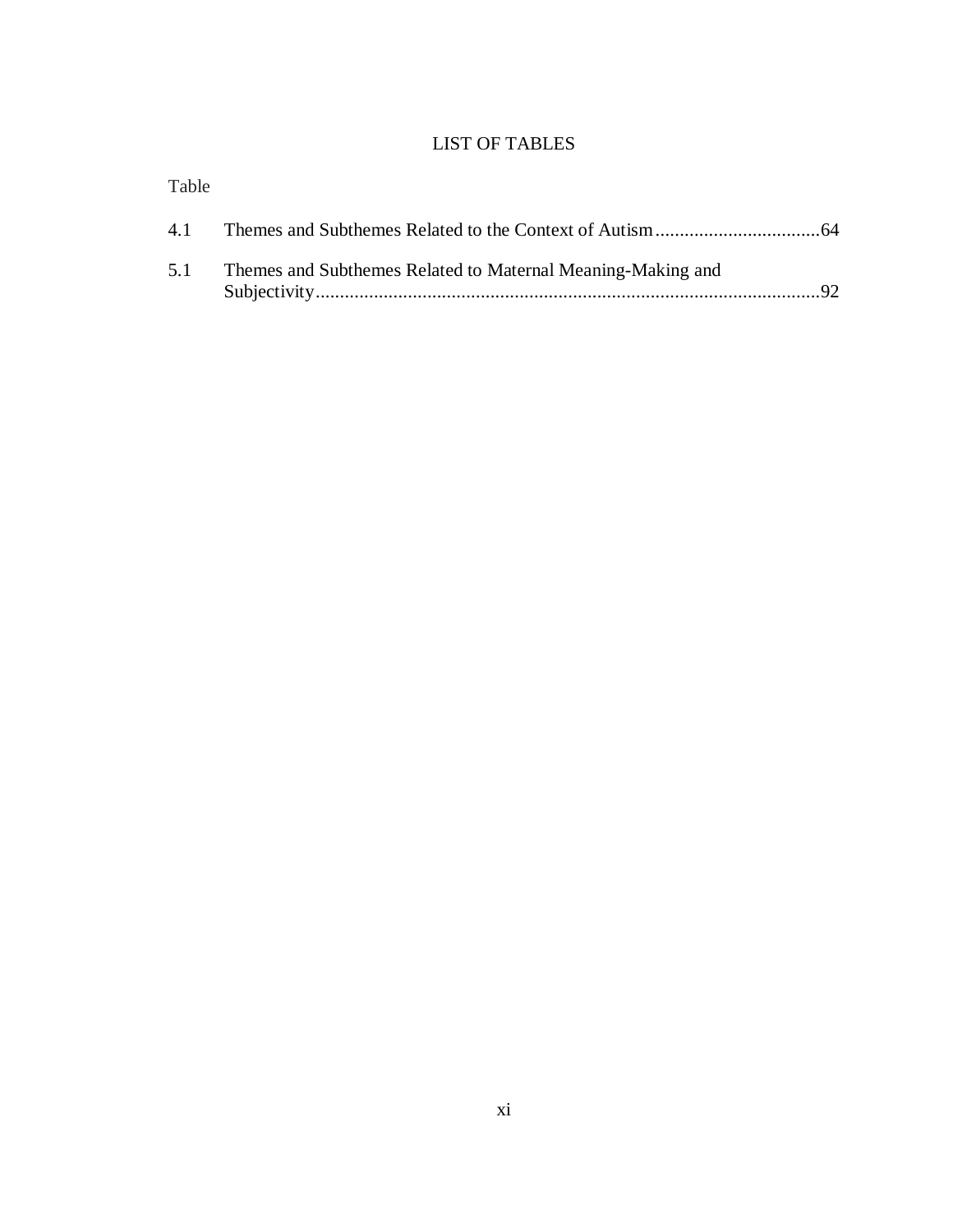#### CHAPTER I: BACKGROUND

#### **Statement of the Problem**

This qualitative study explores the ways in which mothering a child with autism shapes maternal subjectivity. Two years ago, when my son was diagnosed with autism, I was inducted into a club in which I never sought membership. Like most members, I would do almost anything to leave this club. Yet I rely, practically and emotionally, on the shared knowledge, perspectives and experiences that I garner from the other reluctant members.

I have often heard parents of children on the spectrum describe an immense sense of isolation—noting that parents of typically developing children, friends and even relatives cannot understand what they are going through. Likewise, parents of children with autism frequently note that they can no longer relate to the experiences, priorities, and concerns of those in their former social networks. In parent support groups, autism conferences, and other autism-based communities of practice, parents of children on the spectrum discuss these and other aspects of a shared reality. In such contexts, they often remark that these communities help them feel that they are not alone in the challenges associated with raising children on the spectrum. Their comments demonstrate that the sense of isolation does not necessarily stem from the sense of being alone in the struggle. Rather, parents who participate in such communities find that parenting in the context of autism changes them, as parents and as people, wholly and indelibly. Hence, the oftdescribed sense of isolation arises from the realization that this transformed way of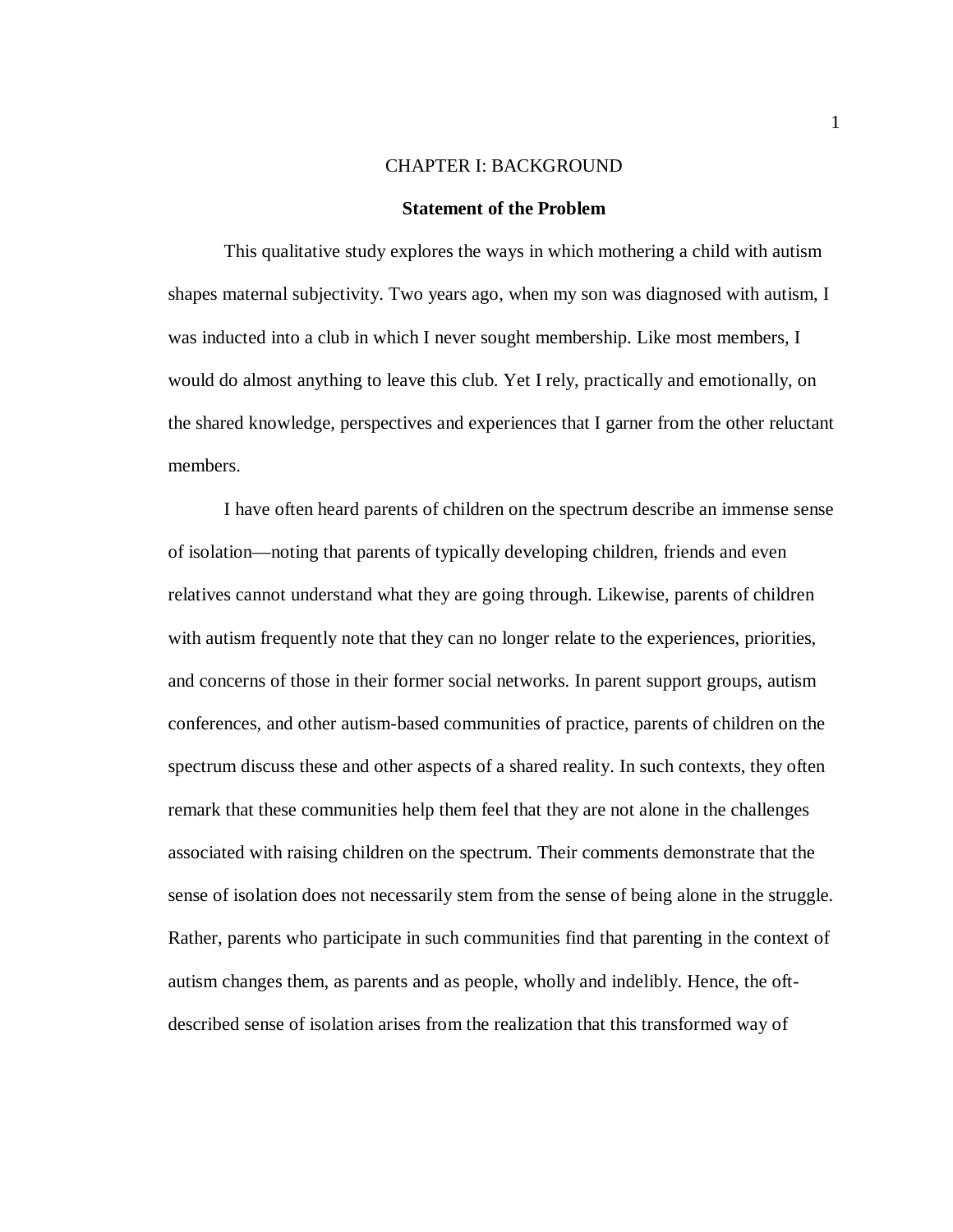knowing and being makes us, as parents of autistic children, both unrelatable and unable to relate to many aspects of mainstream familial culture.

I often struggle to describe my experiences of mother care and the related interpretive processes to others. I search for the language to convey my shift to an outside reality, to articulate this unnamed social location. Although deficient, I have relied on terms and phrases such as "alternate reality" to describe my different maternal journey. I experience this alternate reality as situated alongside that of the world of normative parenting. Although distinctly dislocated, my view of the mainstream is wide and clear clearer now that it ever was as an insider. Paul West (1969) conveys this perspective in *Words for a Deaf Daughter*, "Until I knew I had to bring the world to you," he writes, "I don't think I knew or saw the world at all" (p.17).

Despite its pedestrian connotation, I continue to employ the alternate reality metaphor—explaining to others that the most significant distinction between these disparate realities is my vantage point. Mainstream cycles and systems persist. The sun still rises in the east. Once applicable cultural ideologies stream in mellifluous waves through my lucent atmosphere, constantly basking me in a sunny pool of "what could have been." And every morning, as the warm light envelope filters through my windowpaned glass, I try to soak up its energy and allow its flush to frame my path as I once had. But it's different here, now, in this realm. Despite their ubiquitous presence, these theories, standards, norms and values no longer illuminate my possibilities. Theirs is not the light that guides my maternal journey; theirs is not the force that fuels my maternal practices and behaviors.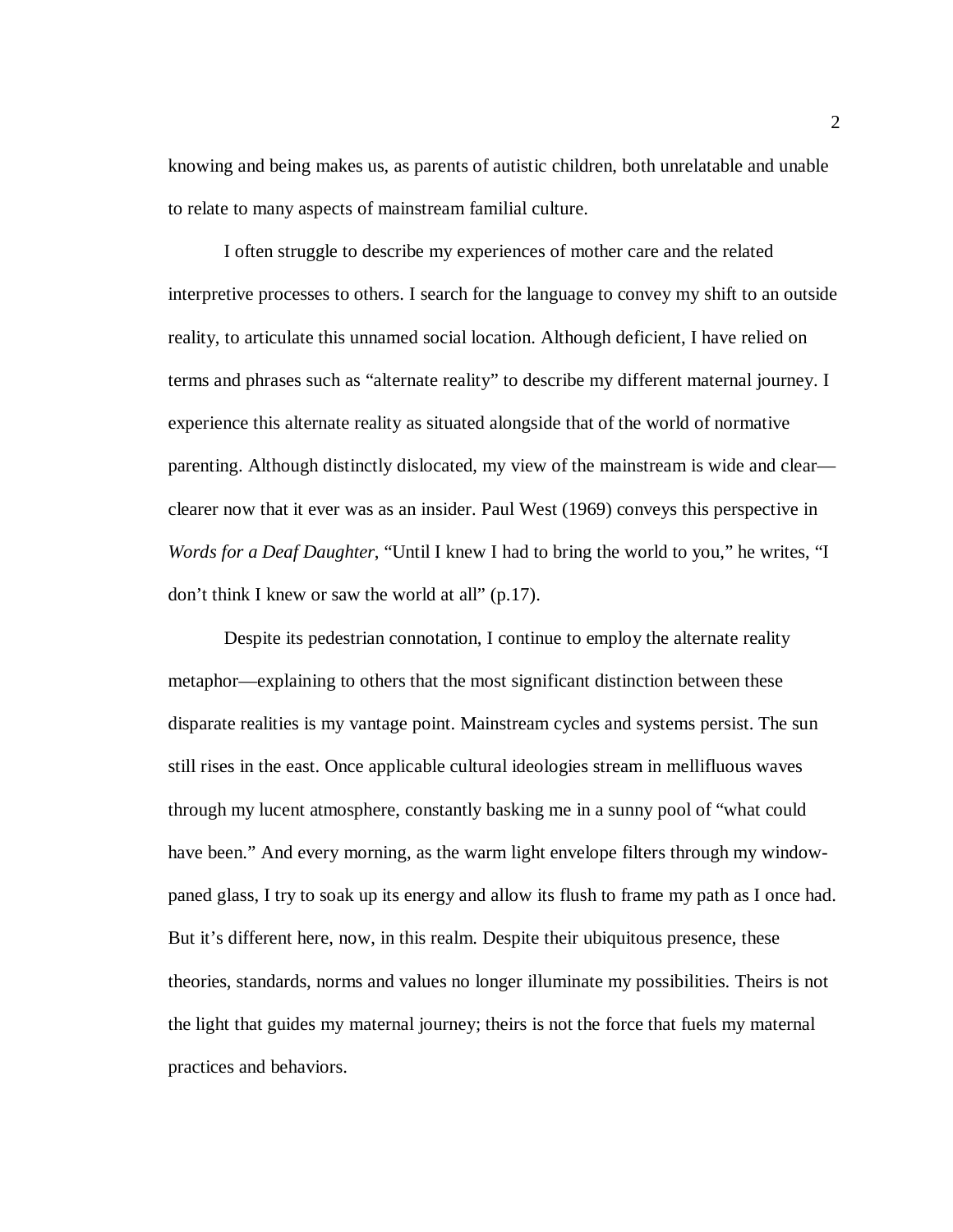I am not alone in this nonnormative maternal journey. Although others would likely describe their processes and experiences in different terms, there is nonetheless a "we." We are the inductees in the club that we never asked to join. We are the inhabitants of this alternate reality. There are many ways of knowing and being in this realm, many voices. Yet we share the experience of navigating a nameless reality—negotiating unattainable and inapplicable cultural standards, managing the unceasing care of children with autism, and in doing so creating unnamed maternal thinking and work (Ruddick, 1989). Many of us call ourselves "autism moms" with the word *autism* intentionally preceding the word *moms* because the experience of mothering a child with autism necessarily defines and transforms the person. And although so many mothers are affected by this experience, little is known about the context of this reality and the ways in which mothers, themselves, are shaped. It is my personal experience that has led me, through this study, to begin to query the maternal experience of mothers who are raising children with autism. How do autism moms describe their experience? How do they make meaning of their journey?

#### **Study Rationale**

#### **Mothers as Subjects**

As I began to critically reflect on my experiences, I looked for support in the literature on maternal experiences in the context of raising children with special needs, and specifically in autism. The decision to focus the proposed research on mothers, as opposed to parents, was guided by research that shows that mothers do the bulk of the parenting work in raising children with special needs (Kingston, 1997).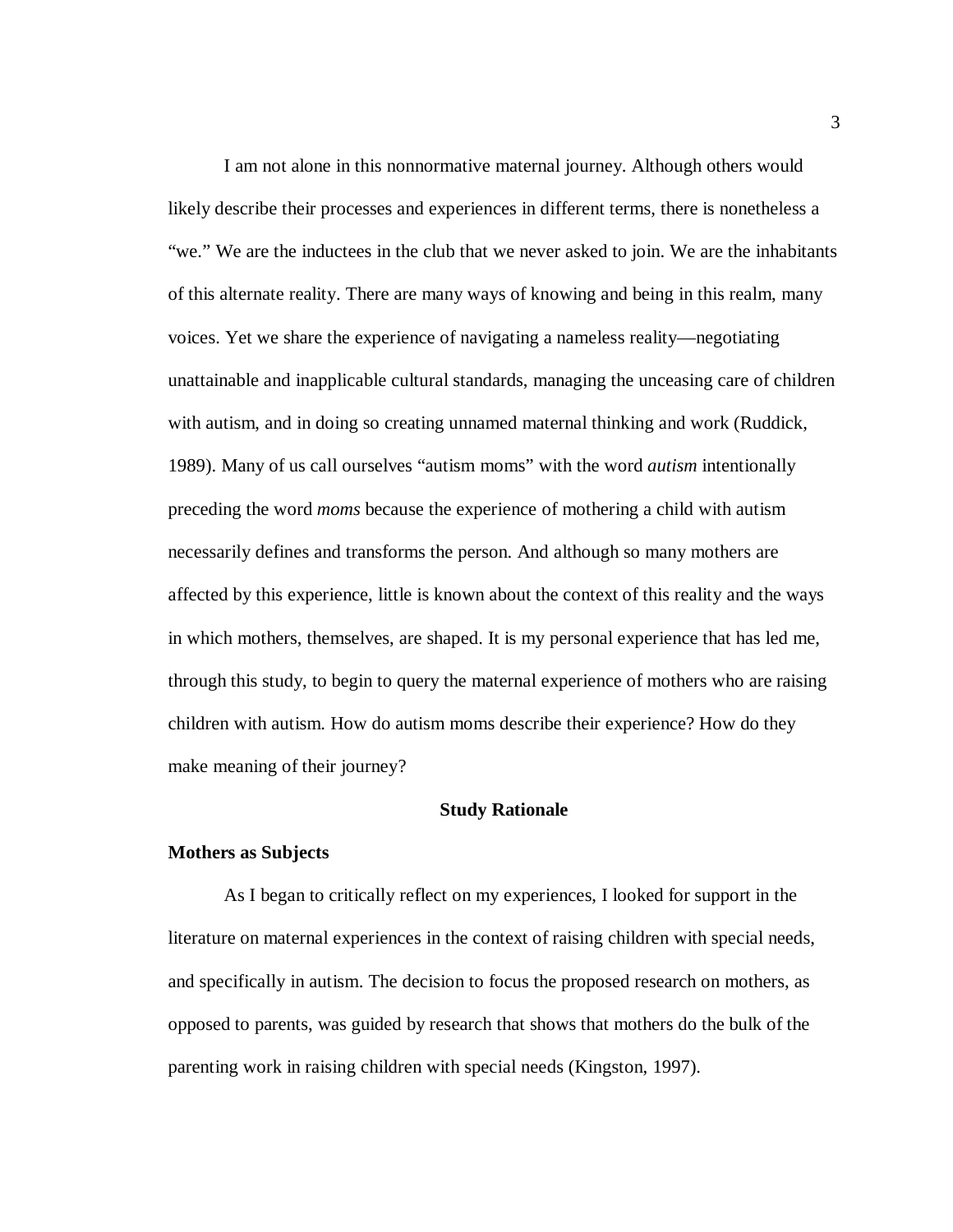My literature search led me to an array of texts on a variety of childhood disabilities and learning disorders, including autism. While such texts are written from a range of parent and professional perspectives, they are nearly all child-centered (Kingston, 2007). This significant body of literature is extremely useful in delineating common characteristics, challenges and solutions with regard to the needs of children affected by various conditions. Likewise, there is a multitude of literature on an array of therapies, teaching methods, diets, and other topics related to improving the quality of children's lives (Kingston, 2007). However, I was disappointed to find a dearth of literature that considers, as central, the maternal experience in raising a child with special needs. Whereas many large-scale quantitative studies have situated mothers of children with special needs as subjects, the vast majority of these analyses focus on stress and depression in this population (e.g., Fitzgerald, Matthews, Birkbeck, & O'Connor, 2000; Hoare, Harris, Jackson, & Kerley, 1998; Joesch & Smith, 1997; Olsson & Hwang, 2003; Ryde-Brandt, 1991; Veisson, 1999; Erickson, Hauser-Cram, Krauss, Upshur & Shonkoff, 1999). Whereas such research consistently demonstrates that mothers of children with special needs have higher levels of stress and depression than fathers of special needs children (Kingston, 2007), than both mothers and fathers of children with other disabilities (Greenberg, Seltzer, Krauss, Chou & Hong, 2004) and than mothers of typically developing children (Duarte, Bordin, Yazigi, & Mooney, 2005), these statistical findings are seldom analyzed in depth.

I was similarly disappointed to find the voices of mothers of children with special needs largely absent in the literature on maternal identity (Kingston, 2007). Rather, the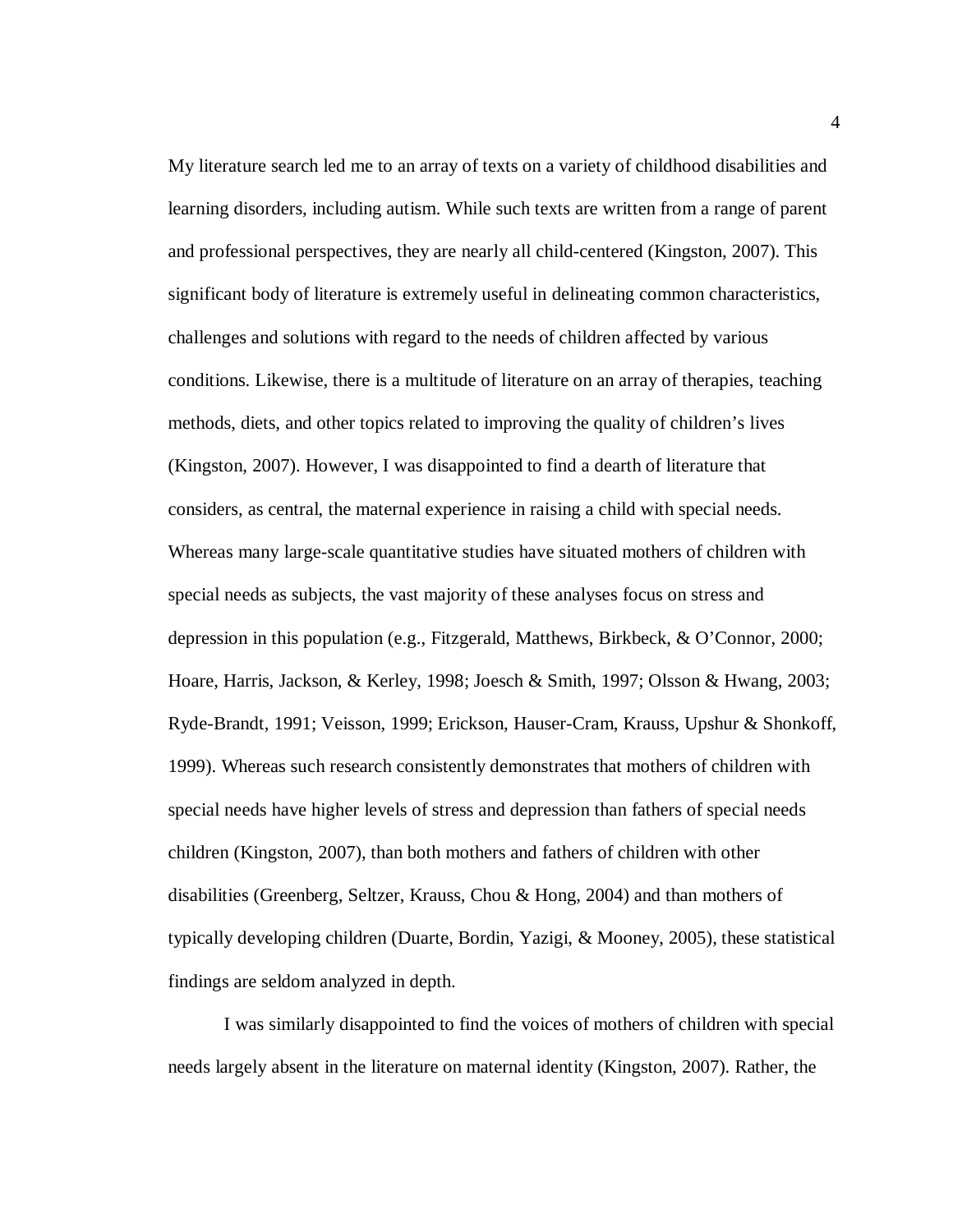literature on the transition to motherhood (e.g., Barba & Selder, 1995), maternal identity development (e.g., Kegan, 1982; Rubin, 1984), and maternal role attainment (MRA) (e.g., Rubin, 1967; Mercer, 2004) is framed by normative contexts of parenting such as raising children without disabilities. The few studies that extend their analyses of maternal identity to the context of raising children with special needs generally group a range of childhood disabilities and learning disorders such as Down syndrome, autism, attention deficit disorder, schizophrenia, and more. (Kingston, 2007; Landsman, 1999). Incorporating subjects who parent children with a range of disabilities and disorders is extremely valuable in elucidating common challenges, strategies, processes, and experiences and highlighting major differences. However, each of these disabilities is distinct in cause, biology, symptoms, treatments, etc.—differences that likely lead to differences in maternal experiences. The present study focuses exclusively on the disorder of autism with the objective of elucidating how the context of autism shapes specific maternal experiences.

#### **The Context of Autism**

Autism is a severe developmental disorder that begins at birth (early onset) or within the first few years of life (regressive). Most children with the disorder are not recognized by appearance as having autism. Rather, the disorder manifests in a range of puzzling and disturbing behaviors that are profoundly different than the behaviors of typical children. Autism is a spectrum of psychological conditions that is characterized by the following core symptoms: significant problems with social interactions and relationships, delays and impairments with communication, severely restricted interests,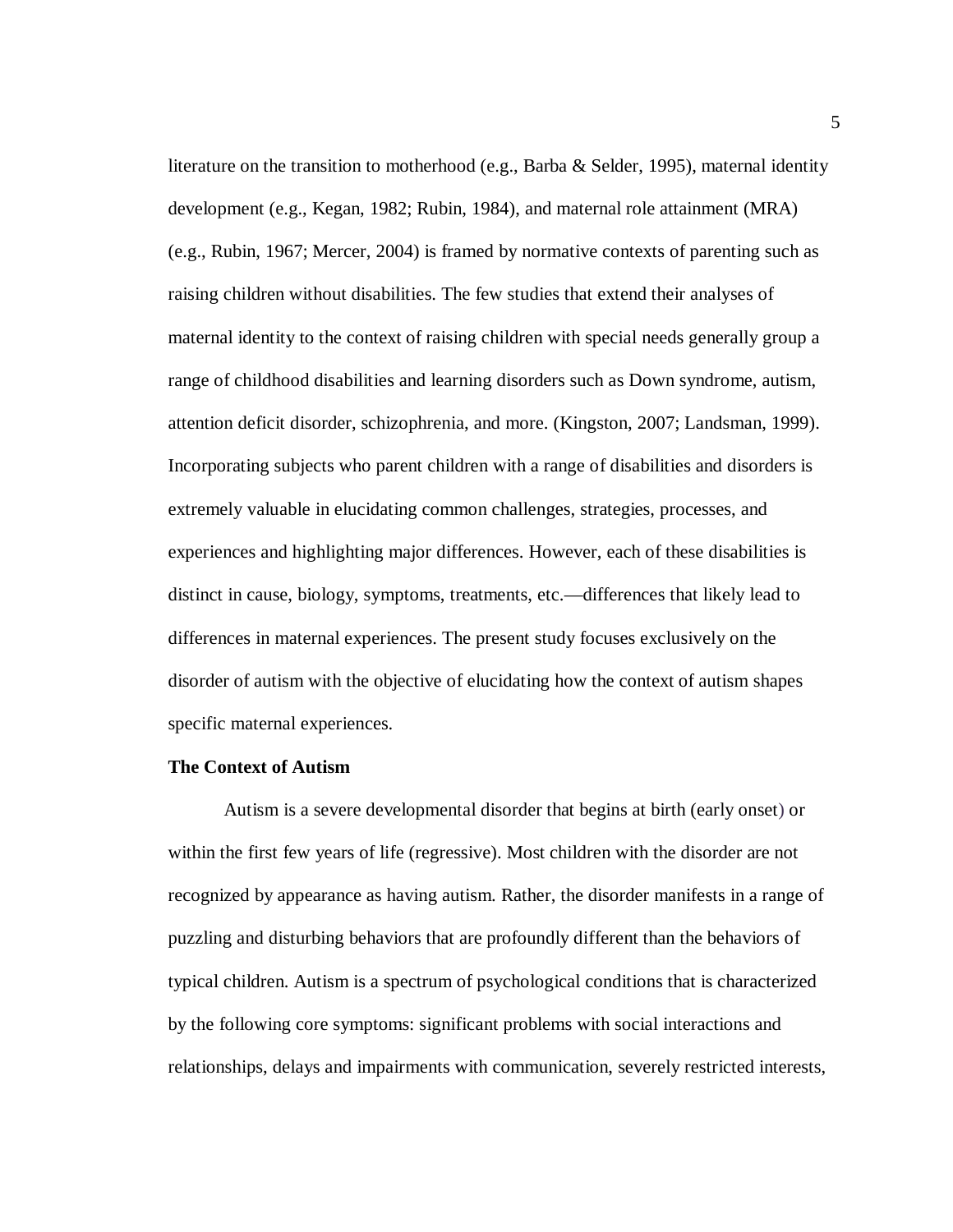and stereotyped and repetitive behaviors (Jepson, 2007). The severity of symptoms and specific manifestations of these core symptoms varies greatly between individuals—a characteristic of the disorder that is represented by a statement commonly repeated by parents and practitioners: "When you meet a child with autism, you've met *one* child with autism."

 The American Academy of Pediatrics, in their most current study of autism rates, found that one out of 91 children in the United States, or roughly 1% of children, is on the spectrum (Kogan, Blumberg, Schieve, Boyle, Perrin, Ghandour, Singh, Strickland, Trevathan, & van Dyck, P., 2009). The rate is four times higher for boys than girls, with one in 58 affected. These staggering statistics make autism the fastest growing developmental disability. In fact, more children will be diagnosed with autism this year than cancer, diabetes, Down syndrome and AIDS combined ("Autism Facts & Statistics," n.d.; Jepson, 2007).

 Despite these statistics, autism research receives less than 5% of the funding distributed among the most prevalent childhood disorders (Jepson, 2007). The history of insufficient federal funding for autism research has impeded progress with regard to building a cohesive understanding of the causes, biology and treatment of this disorder. This lack of comprehensive knowledge has contributed to divisions within the autism community. This division plays out among parents, practitioners and supporters on many fronts including the cause of the disorder (e.g., genetics, environmental, vaccines, etc.), treatment options (e.g., biomedical treatments, behavioral therapies, etc.), and the most effective types of therapy (e.g., applied behavioral analysis, play therapy, etc.). Perhaps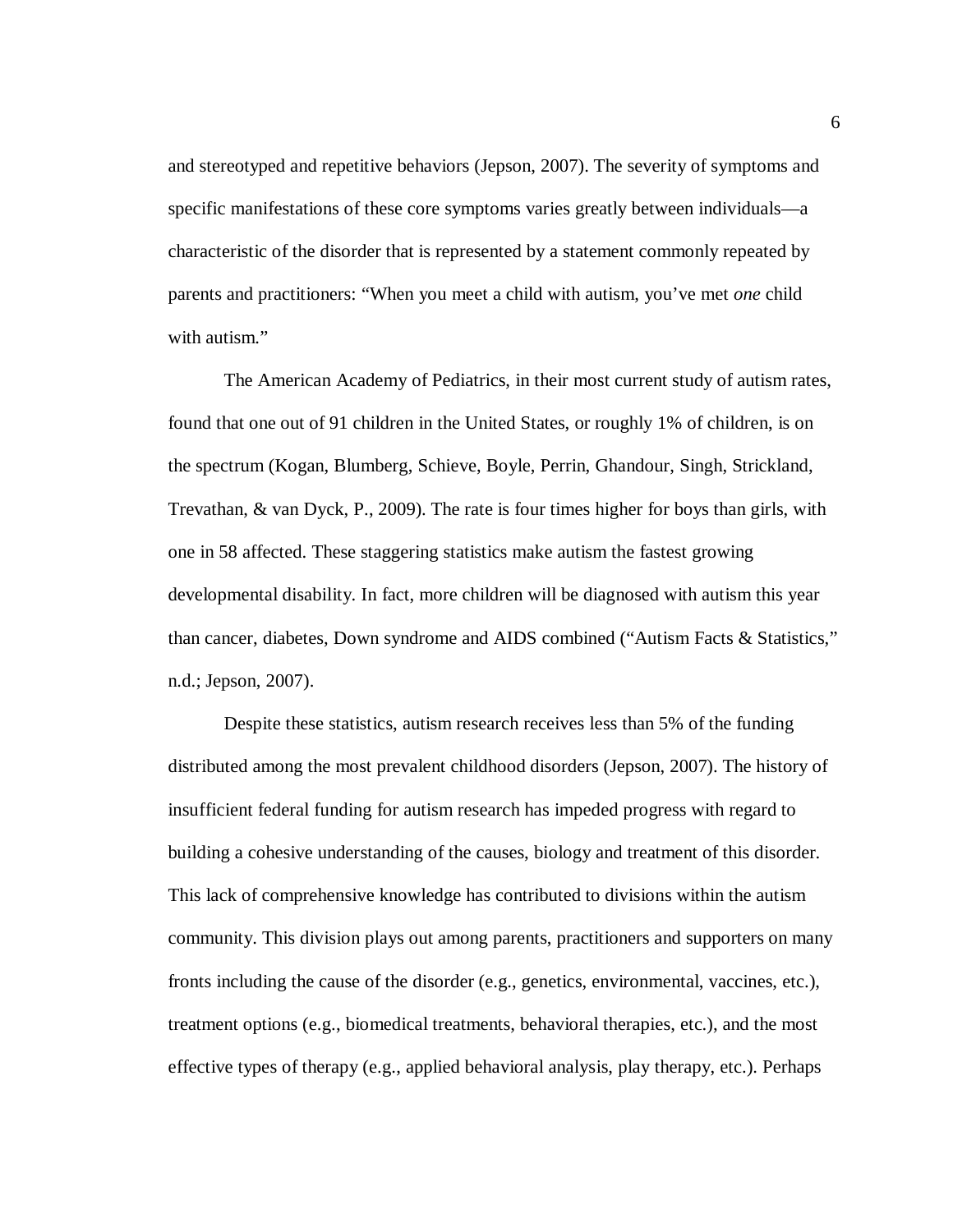the most significant rift occurs along the lines of one's ideological stance toward the disorder—that is, whether autism is preventable, curable, and that children should be recovered, or whether autism, as with other human variations, should be embraced. This ideological division contributes, in part, to the well-publicized debate about the autism research agenda. Some believe that the majority of the autism research dollars should be attributed to prevention and treatment research. Conversely, those who believe that autism is neither curable nor preventable feel the research money should be focused on identifying avenues for improving the quality of life for those with autism.

Competing viewpoints and contradictory information regarding the cause, biology and treatment of autism exacerbate families' labyrinthine quests for services. Many families become familiar early on with the ambiguity and instability that so often characterizes the autism journey. Despite parents' recognition of their child's delays and their ensuing treatment-seeking, autism frequently goes undiagnosed for years (Kingston, 2007). For parents, this ambiguity translates to years of worry and distress without adequate supports (Quine & Pahl, 1987). Delays in obtaining diagnoses also translate to years of missed opportunities for early intervention (Kingston, 2007). Ironically, it is this very point—that early intervention holds the greatest promise for positive developmental outcomes—upon which most experts agree. Eventually obtaining a diagnosis often results in a multitude of complex emotions for families: profound sadness upon receiving a devastating diagnosis, resentment arising from knowing something was wrong yet not having one's concerns validated, and overwhelming anger regarding the lost opportunity for years of much-needed intervention while simultaneously being told that early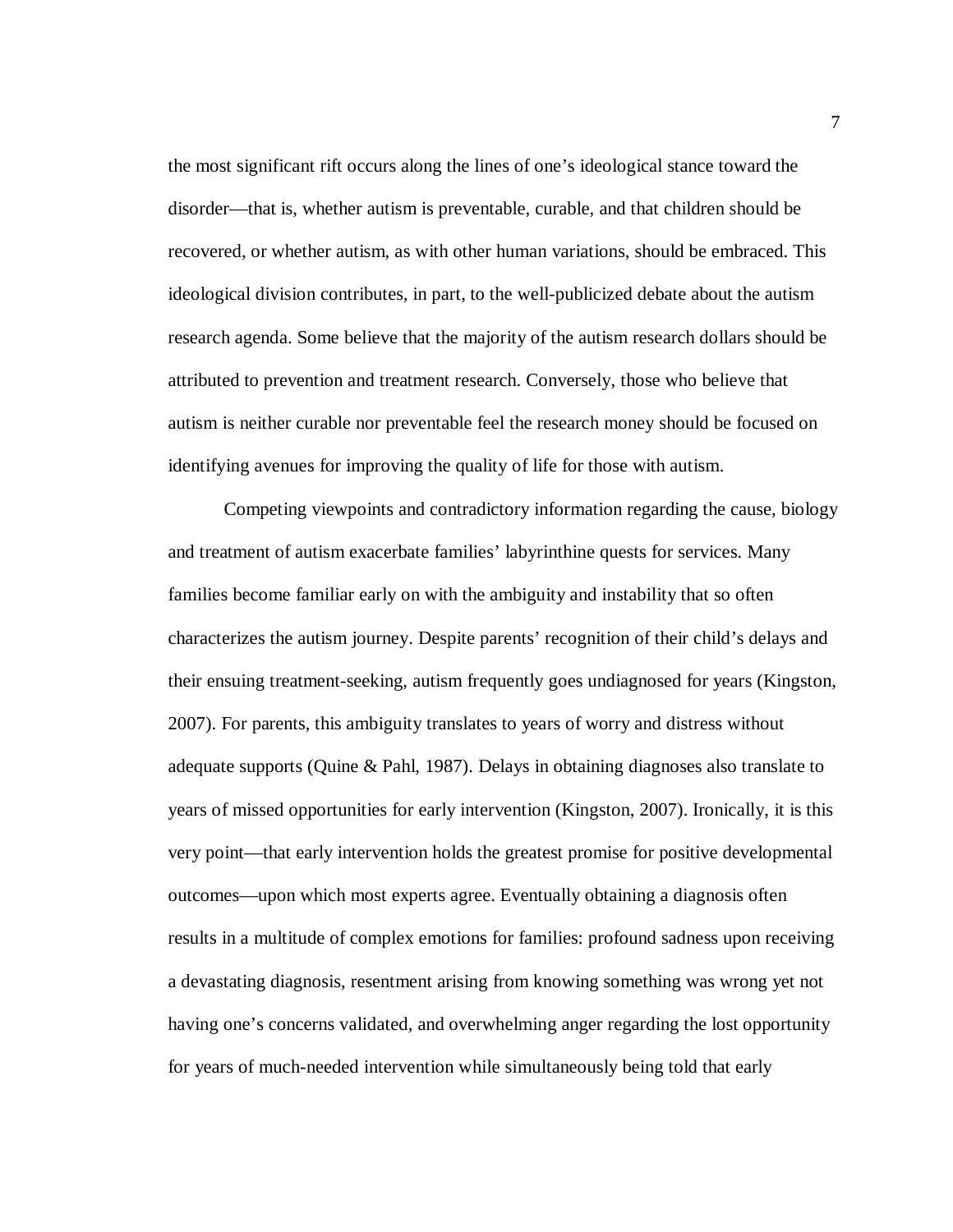intervention holds the most promise for positive developmental outcomes (Quine & Pahl, 1987; Kingston, 2007).

Kingston (2007) found that, after receiving a diagnosis, some parents experienced a profound sense of emptiness. These parents described being at a loss about where to turn for information and services. Interestingly, other parents described a sense of relief upon obtaining a diagnosis. After years of negotiating an unnamed reality, the diagnosis provided confirmation of parents' beliefs about their child's health. For these parents, not knowing what was wrong manifested in blaming themselves for their child's challenging behaviors and not being able to educate themselves on the existing services and treatment options.

Snell and Rosen (1997) describe the period in which families first come to understand that their child is going to require nonnormative medical, physical and/or educational services as the "initiation to special needs." The researchers found that, regardless of the child's disability, each family experienced a period of instability and uncertainty during this process. However, the intensity, duration and associated challenges varied significantly according to the "types of initiation to special needs" (p. 429). In the case of Down syndrome, a disability that is recognized immediately upon birth, families experience a sudden initiation. Conversely, in the case of autism, families come to discover their child's disability over an extended period of time. For these families, the initiation period is marked by the ambiguity of "knowing something was wrong, yet not knowing what it was or what the long-term effects might be" (p. 429).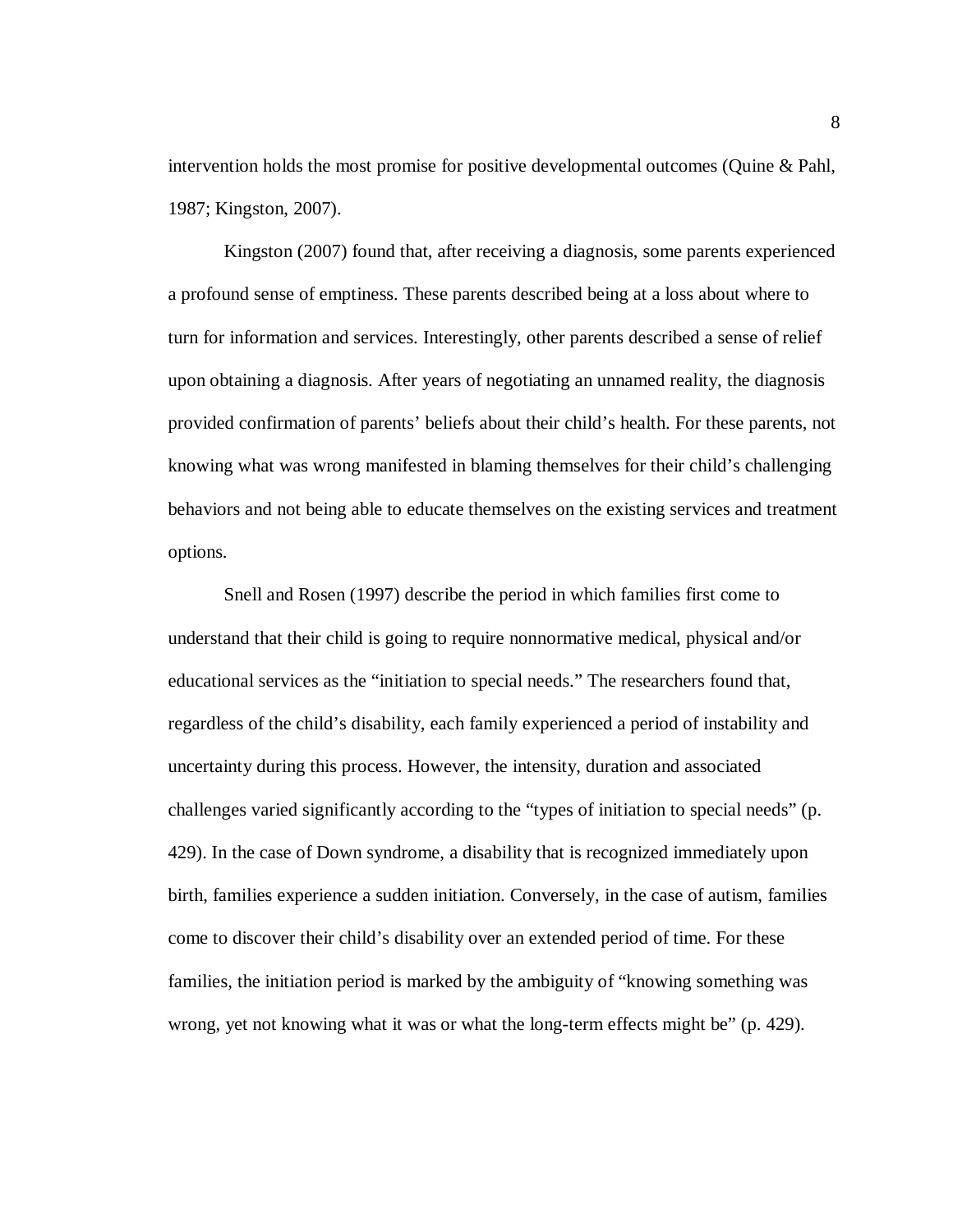As with the initiation to special needs experience, Snell and Rosen (1997) found that "everyday reminders" played a key role in shaping how families made meaning of the challenging events in their lives. The authors define everyday reminders as the "common events occurring throughout the lives of . . . families that highlighted their child's 'differentness' and had to be managed in some way" (p.430). For example, taking a child with autism to a playground and negotiating their struggle to interact appropriately with peers is an everyday reminder of a child's differentness. Similar to the initiation process, everyday reminders can vary according to the type of disability as well as among families affected by the same disability. Attending to intragroup differences, such as the experiences of initiation to special needs and everyday reminders in the context of autism, is particularly important in light of the varying onset, biology, outcomes and symptomology of the disorder.

The objective in providing this overview of autism is to demonstrate how the context of autism is distinct from the other childhood disorders with which it is often grouped in research. The experience of raising a child with autism differs qualitatively from that of other childhood disabilities. Research that clusters subjects across disabilities (e.g. Kingston, 2007; Snell & Rosen, 1997; Landsman, 1999; Dumas, Wolf, Fisman, & Culligan, 1991) has facilitated greater understanding of the differences and similarities of parents' experiences in negotiating the challenges of various disabilities. However, the perceptual and behavioral processes that are unique to parents who raise children with autism, and the intragroup differences among the families affected by this disorder, have not been adequately explored. Variables such as delayed diagnoses, labyinthine quests for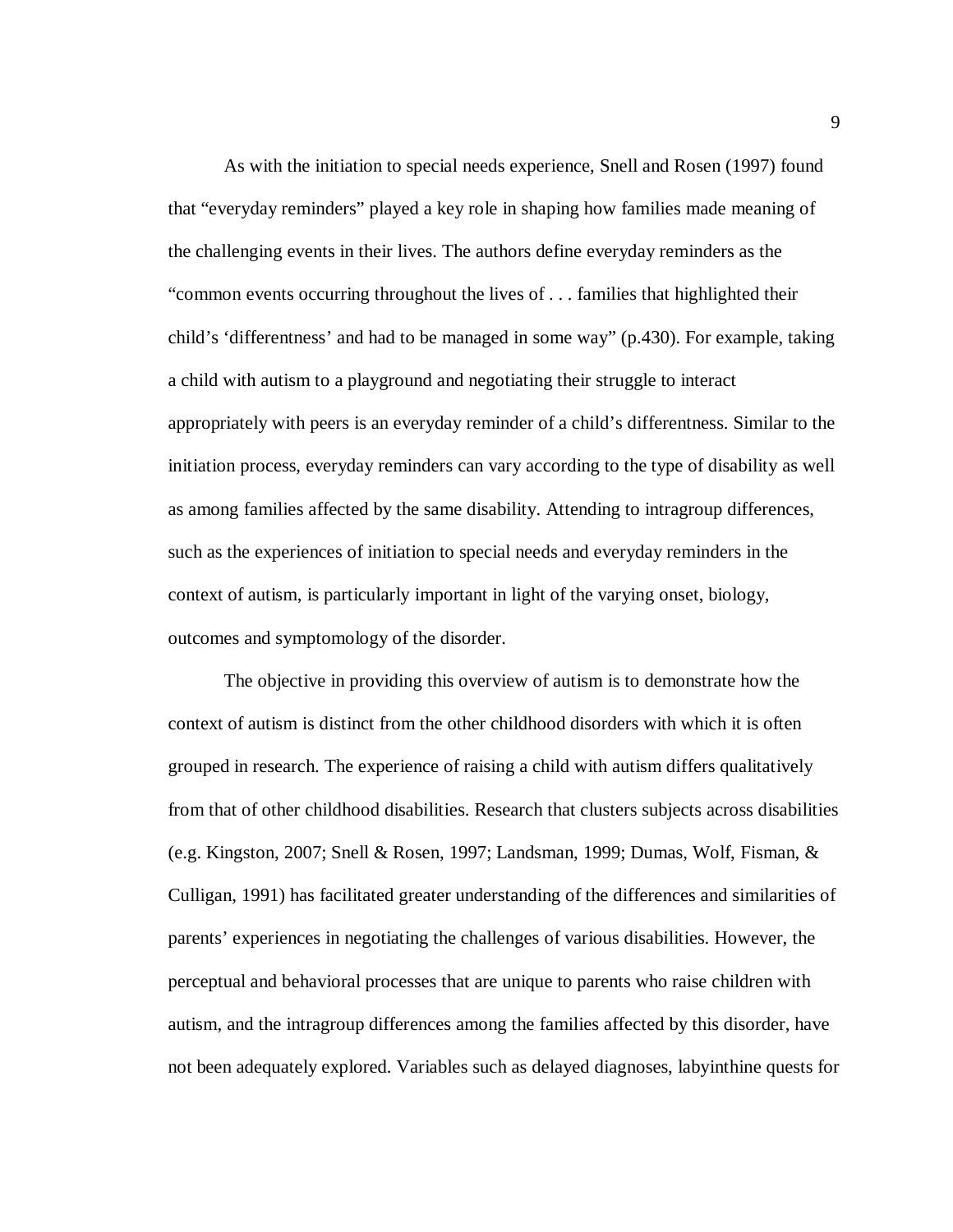care, competing and contradictory information, and long-term uncertainty with regard to children's outcomes are some of the contextual elements that likely shape the maternal journey within the context of autism. These elements in addition to the presently unrecorded and unnamed aspects of the maternal journey may explain why mothers of children on the spectrum are frequently found to suffer more stress and depression than mothers of children with other disabilities including Down syndrome and behavior disorders (Dumas et al., 1991; Sanders & Morgan, 1997). The present research seeks to contextualize statistics such as these by providing an in-depth analysis of mothers' experiences within the context of autism. An explicit focus on autism will begin to elucidate the nuanced ways that this specific disability shapes maternal subjectivity.

#### **Nonnormative Maternal Narratives**

Feminist research has provided a vital lens for reappraising dominant cultural ideologies such as historically androcentric theories of motherhood. For example, feminist scholars have argued that the dominant ideal of the "good mother" in western society imposes an impossibly narrow set of requirements and expectations on women (Bassin, Honey & Kaplan, 1994; Kruger, 2003; Trad, 1990). This rigidly circumscribed ideology dictates that women should find complete contentment and fulfillment in the role of "the ever-bountiful, ever-giving, self-sacrificing mother" (Bassin et al., 1994, p.2). Rich (1976) refers to the manifestation of this narrow ideology as the "institutionalization of motherhood," stating that "this institution—the foundation of human society as we know it—allowed me only certain views, certain expectations" (p.39). As Rich illustrates, the good mother prevailing ideology does not adequately reflect the wide range of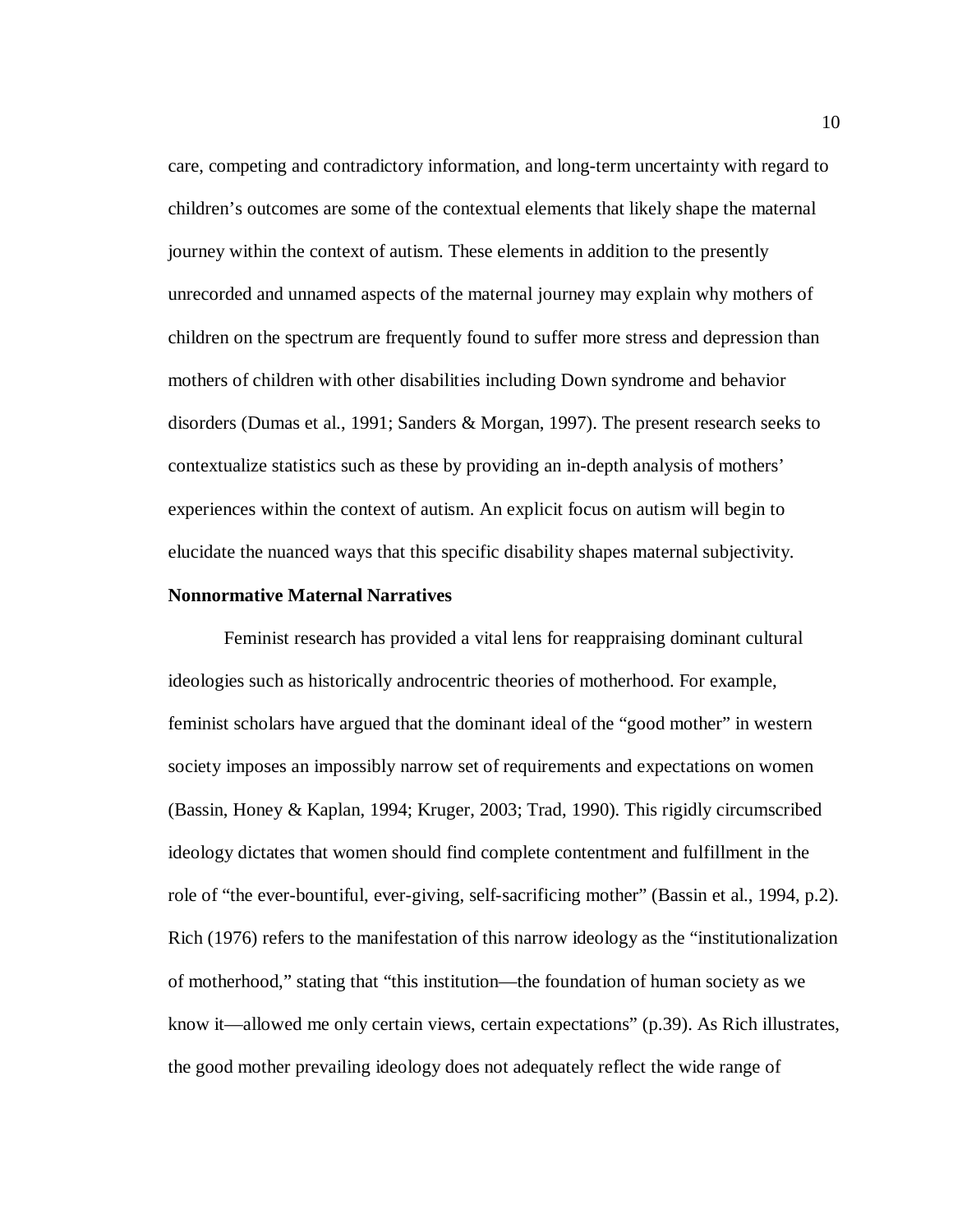mothers' ways of knowing and being. Moveover, the bounded construction and pervasiveness of this ideal serves to undermine women's ability to fully actualize their possible selves<sup>1</sup> as mothers. Juhasz (2003) describes the ways in which the good mother imposes the subjugation of women's diverse subjectivities, stating that the

plethora of subject positions can be especially difficult to maintain because the cultural consensus, usually well internalized by individual women, is that there is only one identity: Mother. This mother is usually the fantasy Mother at that: the great and wonderful selfless and all-loving capital M Mother, with her utter devotion and dedication to the child. Historically, motherhood means selfsacrifice, self-abnegation, selflessness. With a definition like that, the very possibility of subjectivity becomes problematic. (p.405)

Feminist reappraisals of the dominant ideology of motherhood have challenged the ways in which the good mother is necessarily equated with the suppression of women's diverse subjectivities asserting that psychological well-being is linked to the maintenance of diverse subject positions (Nicholson, 1999). While this feminist reconceptualization offers a more sufficient framework for understanding mothers' ways of knowing and being than traditionally limiting ideologies, this framework does not adequately underpin my maternal experience.

For me, adaptive coping and psychological well-being has necessitated accepting the realities of autism and allowing these realities to permeate and transform my selfknowledge—wholly and indelibly. To maintain my diverse subject positions is to maintain subjectivities that have been framed by dominant cultural standards—standards that are no longer applicable to my reality. Moreover, the maintenance of diverse and

 $\overline{a}$ 

 $1 \text{ Cross}$  and Markus (1991) describe the concept of 'possible selves' as an important component of self-knowledge that acts as "personalized representations of one's self in future states" (p. 230). This aspect of self-knowledge is a psychological resource throughout adult development that is influential in encouraging/ inspiring and supporting/ defending the self.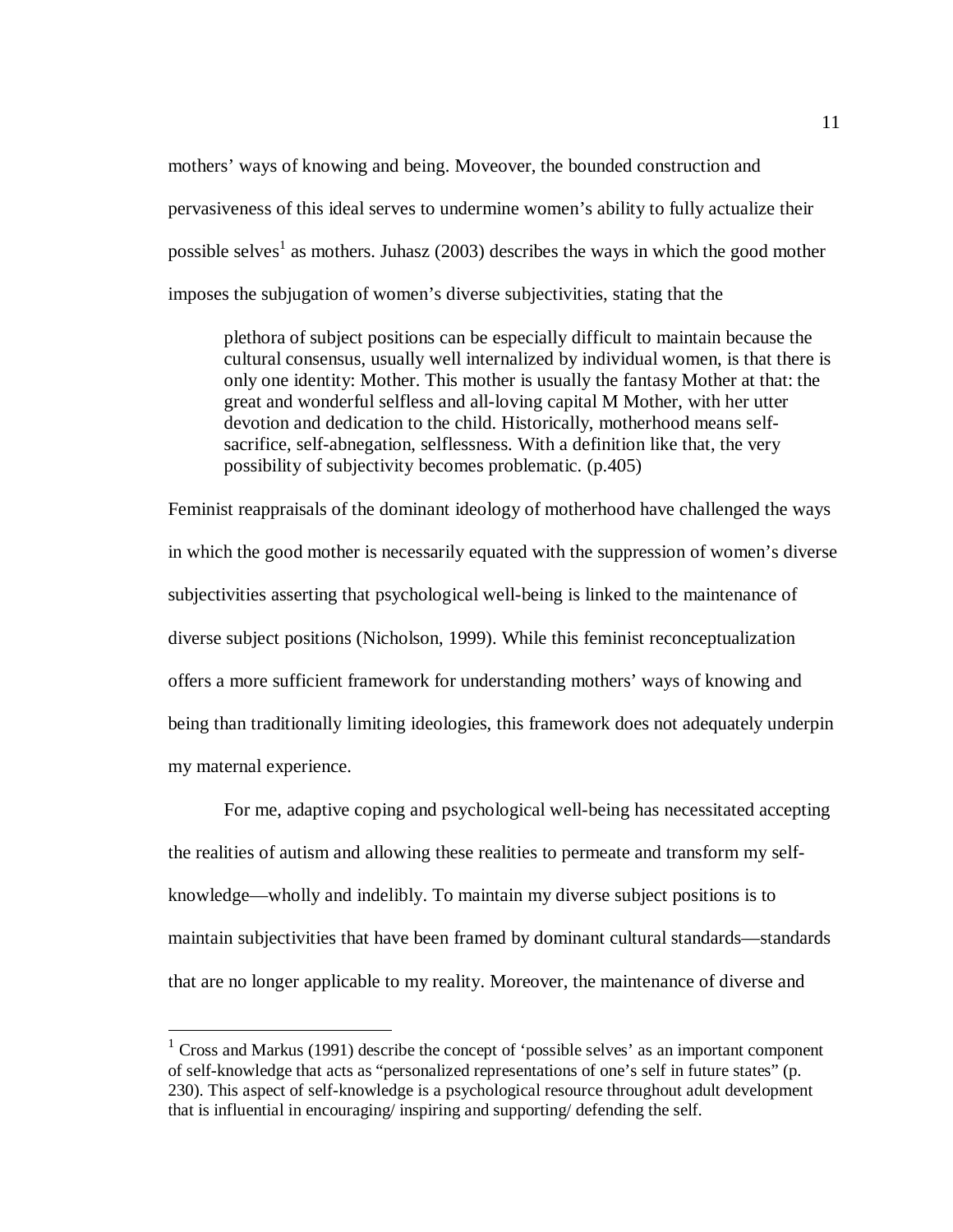autonomous subject positions has meant enduring the psychological toll of shifting between ideological frameworks (Jones & Shorter-Gooden, 2003). Of the pain I have experienced in the past three years, it is that of teetering constantly between what is and what could have been that is the most unbearable. As such, thriving psychologically has entailed the abandonment of dominant ideologies and the "personalized representations of [my] self" that these ideologies have shaped (Cross & Markus, 1991, p.230).

Lesser (2005), an educator and author in the arena of emotional intelligence, calls this process the "choiceless choice," that is, the complete giving up of "the life that had been, in order to make room for the life that is." She asserts that holistic well-being means "making that choice, over and over again—to accept what is, and to release what was" and describes this process as "patient, surrendered, and openly embracing what is before [you] every day" (Lesser, 2005, p. 68). The widespread ownership and use of the term "autism mom" among mothers raising children on the spectrum speaks to this choiceless choice. For those of us that employ this term, it is more than just a label. Perhaps it is the reflection of the shared, unnamed understanding that adaptive coping may mean allowing the "surrendered . . . openly embracing" transformation of the mother by the disorder (Lesser, 2005, p.68).

#### **Research Questions**

I have put forth my narrative as a counterdiscourse to theories of motherhood that are framed exclusively by dominant ideologies and to begin to extend conceptualizations of motherhood to incorporate the realities of those who mother in nonnormative contexts. Many feminist researchers have written that "finding one's voice" is a fundamental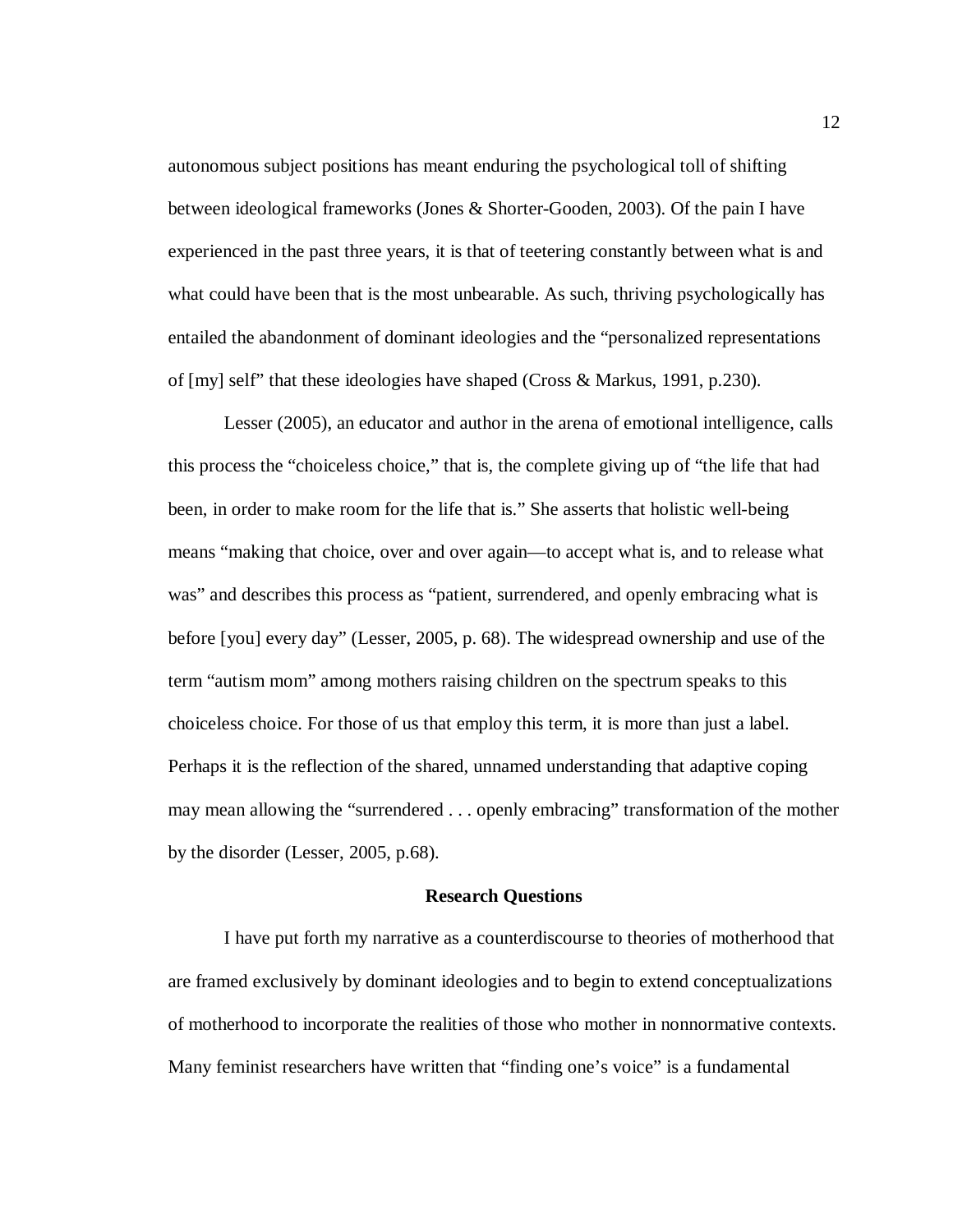process in their research (Reinharz, 1992, p. 16). I recognize and situate as central the dynamic process whereby finding my voice is crucial to the research process and the research is crucial to the process of finding my voice. Klein (1983) suggests that while we cannot speak for others, we can and must speak *out* for others. I recognize that my voice frames the direction of this research, however, I undertake this research as an exploration of the *many* voices of mothers who raise children with autism and the ways in which they make meaning of their experiences.

The aim of this study is to examine how the experience of mothering a child or children with autism shapes mothers. In doing so, I pose the following research questions:

- 1. How do mothers make meaning of their experiences of raising a child or children with autism?
	- a. What are the interpretive processes by which a mother makes meaning of her child's nonnormative development?
- 2. How does mothering a child or children with autism shape maternal subjectivity?
- 3. How do mothers construct or reconstruct motherhood in the context of raising a child with autism?

#### **Hypotheses**

These research questions are undergirded by the following hypotheses:

1. The experience mothering a child with autism gives rise to distinctive psychosocial processes that ultimately shape one's maternal subjectivity.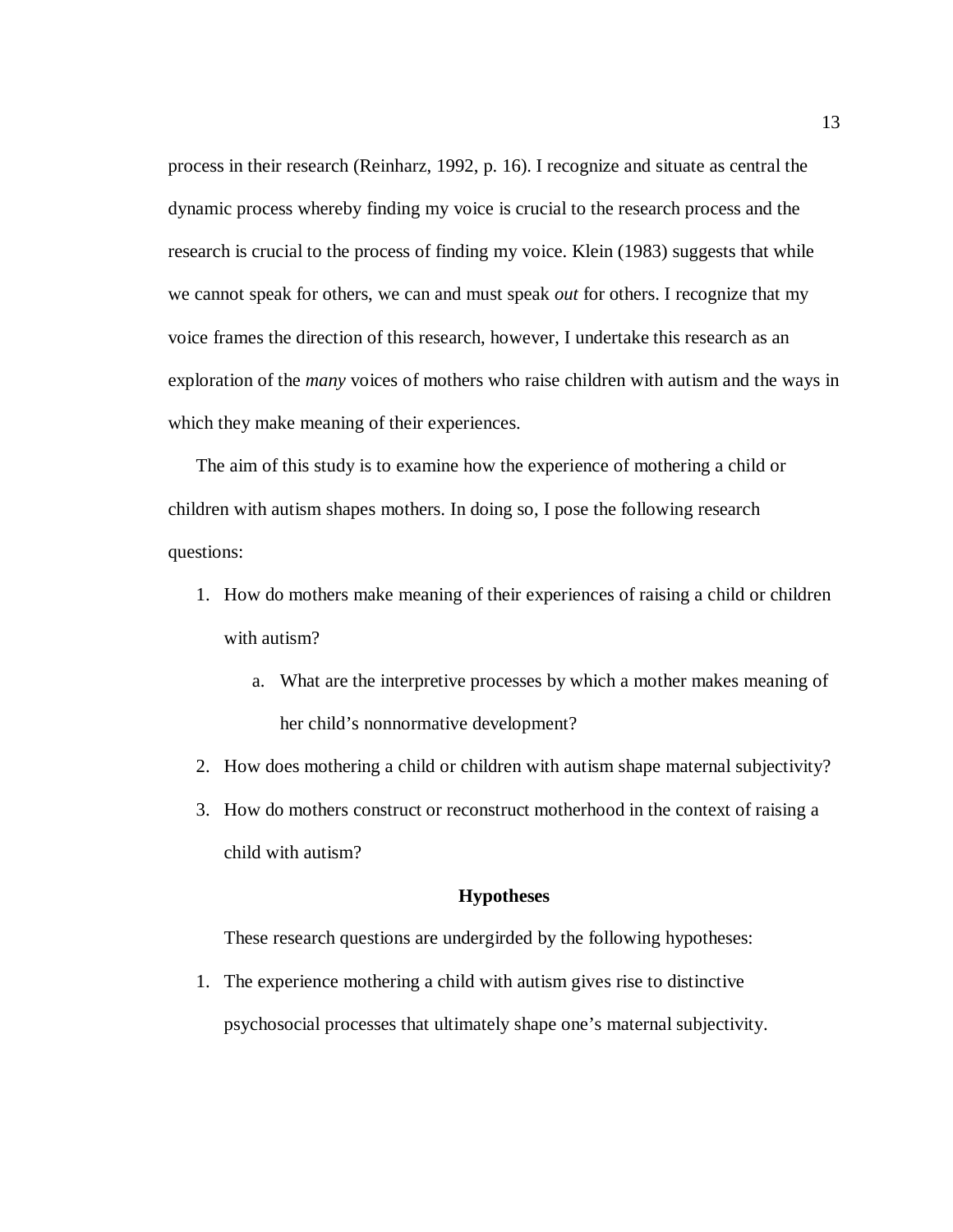2. Nonnormative maternal narratives may serve as counternarratives to traditional theories of motherhood. Recording and naming these realities can extend current conceptualizations to more adequately reflect the range of maternal experiences.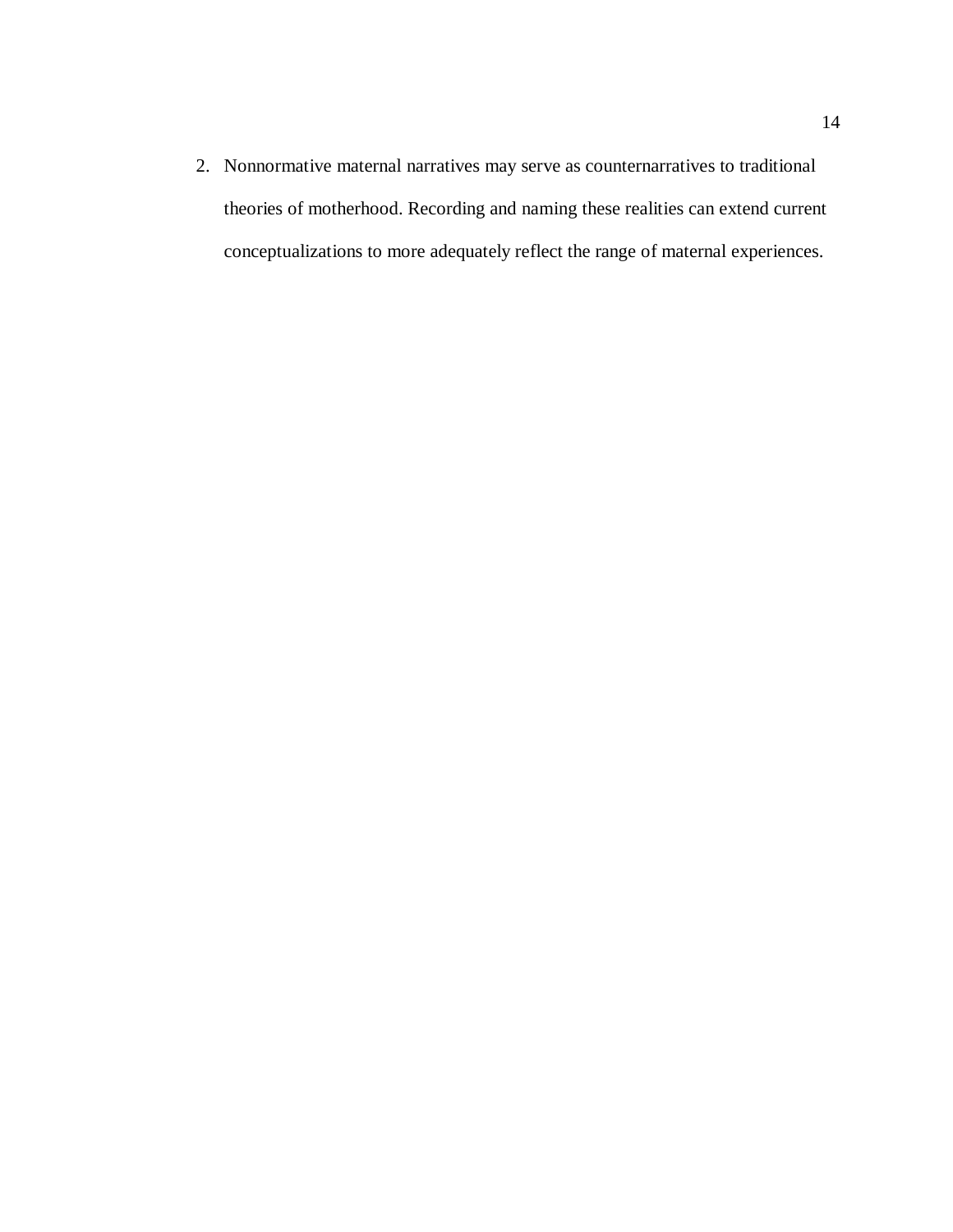#### CHAPTER II: LITERATURE REVIEW

In this chapter I provide a discussion of main bodies of literature that inform and shape the theoretical approach and research design of the present study. This research invokes two main conceptual frameworks with many intersecting principles: feminist theory and life course theory. In locating my study, I will first provide a brief historical overview of the conceptualizations of mothers in the psychological literature, and specifically, characterizations of mothers of children with autism. I will then review the two major conceptual arguments beginning with a discussion of feminist theory and then life course theory. Finally, I will discuss the various bodies of literature within these frameworks that inform my study.

#### **Theoretical Framework**

#### **Mothers in Psychological Research**

Feminists have argued that the social sciences have historically overlooked and distorted the study of women in a systematic manner that results favorably to men (Riger, 2002). According to Marecek, Kimmel, Crawford, and Hare-Mustin (2003, p.5) the inclusion of the variables of sex and gender in social science research can be characterized according to a shift, in time frames and conceptualizations, from 1) a deficit-oriented framework that situates "woman-as-problem," to 2) the study of femalemale differences and similarities, and most recently to 3) the feminist study of women's lives. Within the field of psychology, the first method for studying women was to situate them as lacking. Although a great deal of early research focused exclusively on male participants, the studies that included women in the sample concluded that women were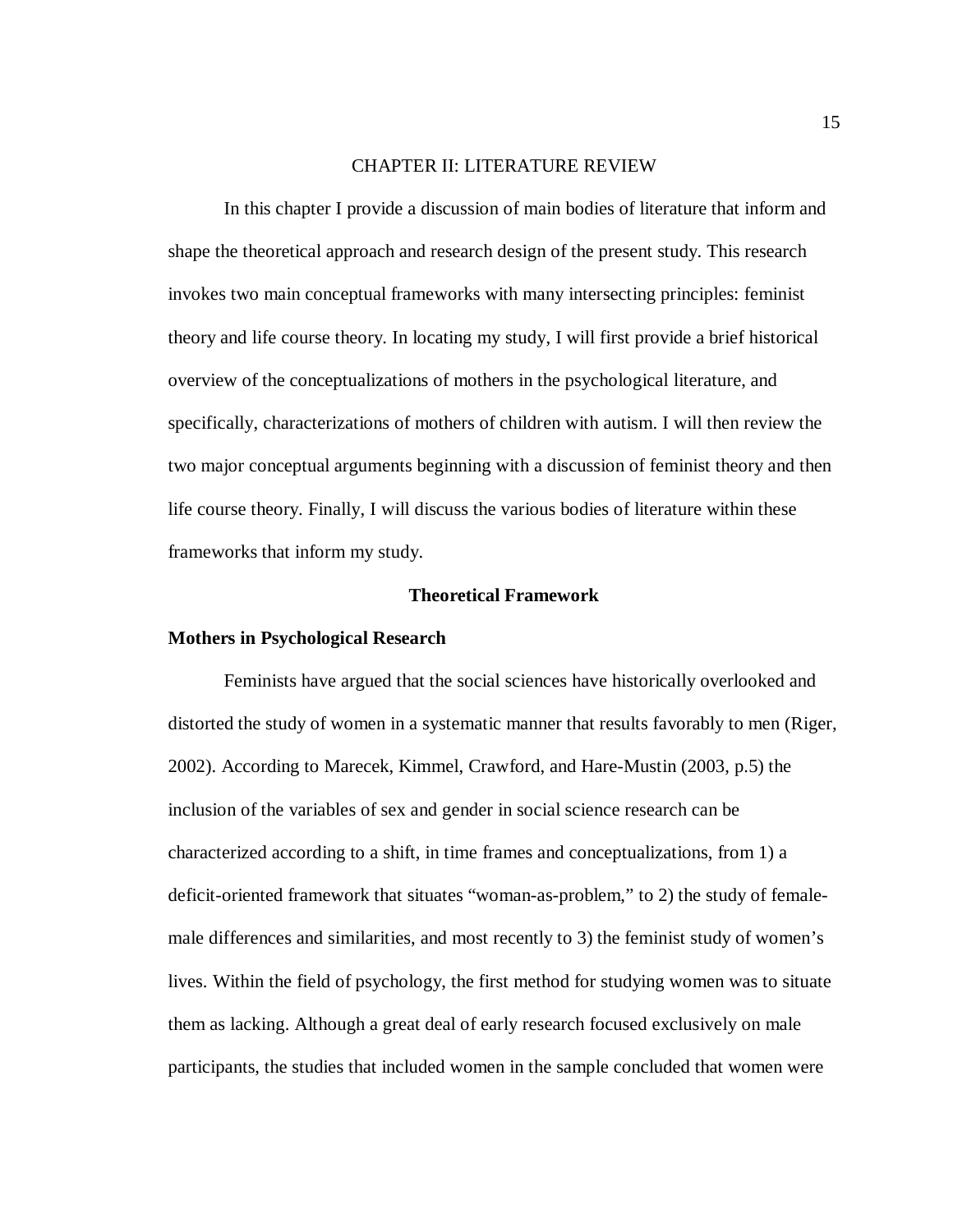by nature inferior. For example, summarizing his  $19<sup>th</sup>$  century research that focused on individual differences, Sir Francis Galton stated that "women tend in all their capacities to be inferior to men" (Lewin & Wild, 1991, p.582).

Despite the conclusion that women were inferior, most early research neglected to even examine comparisons between male and female participants (Schwabacher, 1972). Furthermore, research on women conducted prior to the 1970s was consigned as peripheral to the main body of psychology (Denmark & Paludi, 2008). Prior to the second wave of feminism, the approach to studying women was underpinned by the assumptions of profound differences (Maracek et al., 2003). This consensus in psychology continued to foster a societal structure that supported male superiority and control (Denmark & Paludi, 2008).

The status and characterizations of women in psychological research prior to the feminist study of women's lives parallels the problematic conceptualizations of mothers in the literature. In western society, motherhood has been long regarded as the definitive and natural role of women (Kruger, 2003; Llewelyn & Osborne, 1990). The ideals and expectations associated with motherhood have been so narrowly and rigidly defined that scholars commonly refer to this ideology as "the fantasy of the perfect mother" (Kruger, 2003; Chodorow & Contratto, 1982; Price, 1988) and "the myth of motherhood" (Kruger, 2003; Braverman, 1989; Glenn, 1994; Thurer, 1994). According to these rigidly idealized and romanticized constructions of the good/normal/healthy mother, women are expected and required to find contentment and fulfillment in the role of "the ever-bountiful, evergiving, self-sacrificing mother" (Bassin et al., 1994). These rigidly circumscribed ideals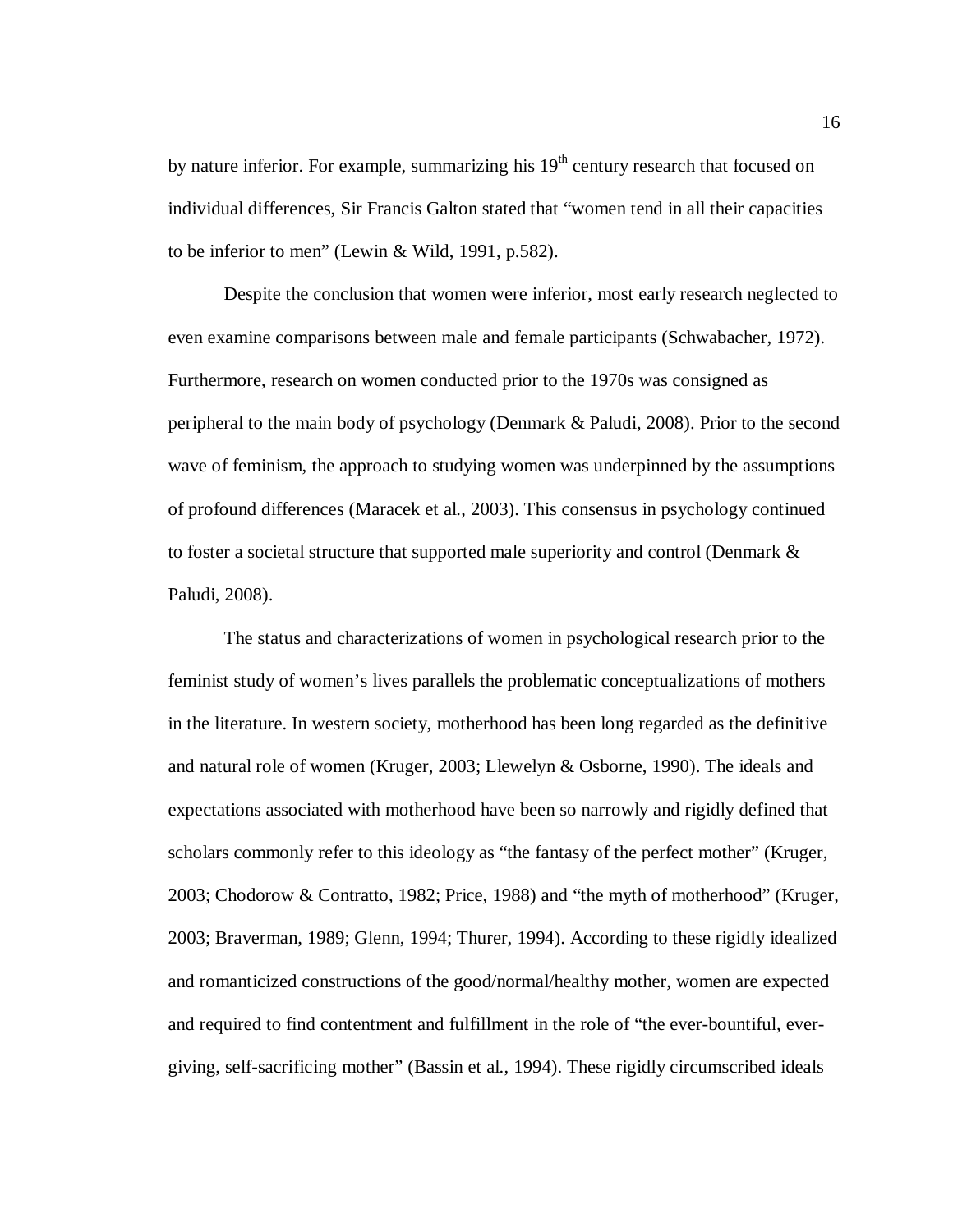have functioned historically to silence women whose experiences of motherhood fall outside of this narrow conceptualization and to simultaneously situate as lacking those who voice resistance to the dominant discourse.

The conceptualization of mothers of special needs children in the psychological literature exemplifies this perspective. For example, the portrayal of mothers of children with autism as the cause of their child's disability is perhaps one of the most powerful and debilitating deficit-oriented characterizations of mothers in psychology. Kanner, an Austrian psychiatrist and physician whose work formed the foundation of child and adolescent psychiatry in the U.S. and worldwide, first identified autism in a 1943 paper. In a 1949 paper, Kanner suggested autism may be related to a "genuine lack of maternal warmth" and noted that children were exposed from

the beginning to parental coldness, obsessiveness, and a mechanical type of attention to material needs only.... They were left neatly in refrigerators which did not defrost. Their withdrawal seems to be an act of turning away from such a situation to seek comfort in solitude. (p.416)

In a 1960 interview, Kanner bluntly described parents of autistic children as "just happening to defrost enough to produce a child" ("Medicine," 1960).

Bettelhem, a widely known Austrian-born American developmental psychologist, extended Kanner's proposition contending that unemotional and cold mothering was the very cause of childhood autism. Bettelheim's "refrigerator mother" theory posited that autism had no organic basis, but rather was mainly the result of upbringing by mothers who did not want their children to live, either consciously or unconsciously, which in turn caused them to restrain contact with them and fail to establish an emotional connection. Bettelheim's influence, and the Freudian framework in which it was situated, prevailed as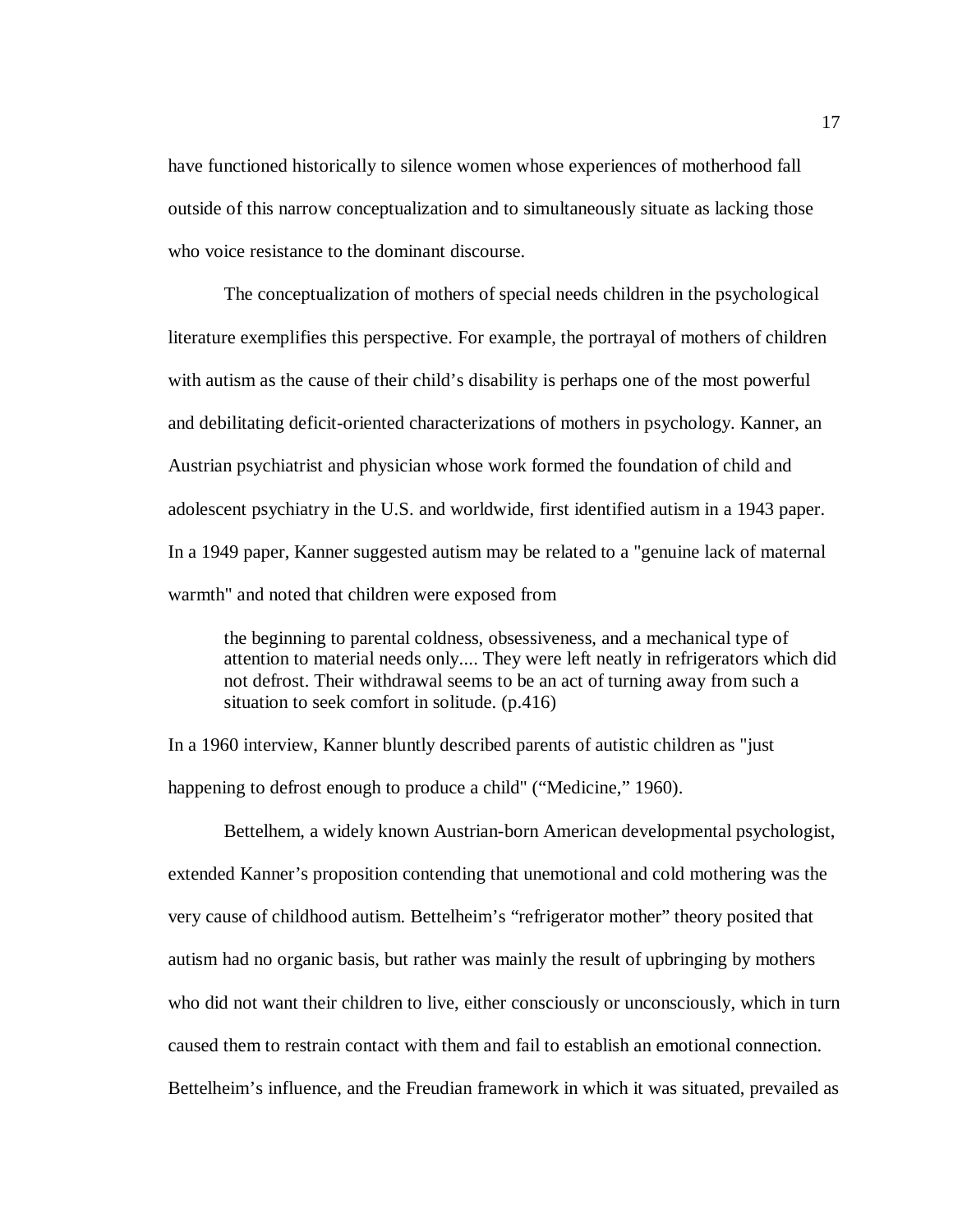dominant in both professional paradigms and popular culture for many years (Severson,

Aune, & Jodlowski, 2007; McDonnell, 1991). As McDonnell (1991) explains,

Bettelheim . . . has been read far more widely than any mother who has written on autism. In fact, when the mothers of autistic children did speak, they ran the risk of being discounted, "explained away," by the very theory they sought to resist; as Bettelheim said, the mother hardly can be believed, nor should she be involved in a rehabilitative program with the child, since she is the "very person" who has "kept him from developing normally in the first place." (p. 59)

The prevailing medical belief that autism resulted from inadequate mothering caused mothers of children on the spectrum enormous self-blame, guilt, and self-doubt for decades. Despite the fact that the refrigerator mother theory has been discredited (Rimland, 1964), the influence of a mother-blame perspective persists. In fact, present day proponents of the psychogenic theory of autism continue to maintain that the condition is a result of poor parenting. The example of autism epitomizes the deficitoriented characterization of mothers in the psychological literature. The psychological literature on mothers of children with autism, as McDonnell (1991) states, "both silences the mother and assumes that she is all-powerful, capable of doing enormous harm to her child but incapable of understanding and addressing her child's conditions" (p.59).

A sociohistorical view of mothers of children with autism undergirds the proposed study in that mothers' experiences of raising children with autism are inseparable from current and historical contexts (Enns, 2004). As such, this contextual approach recognizes that historical mother-blame perspectives have shaped, in part, the current context of mothering a child with autism. This contextual approach as it is invoked in the proposed study will be discussed in greater detail in the following section.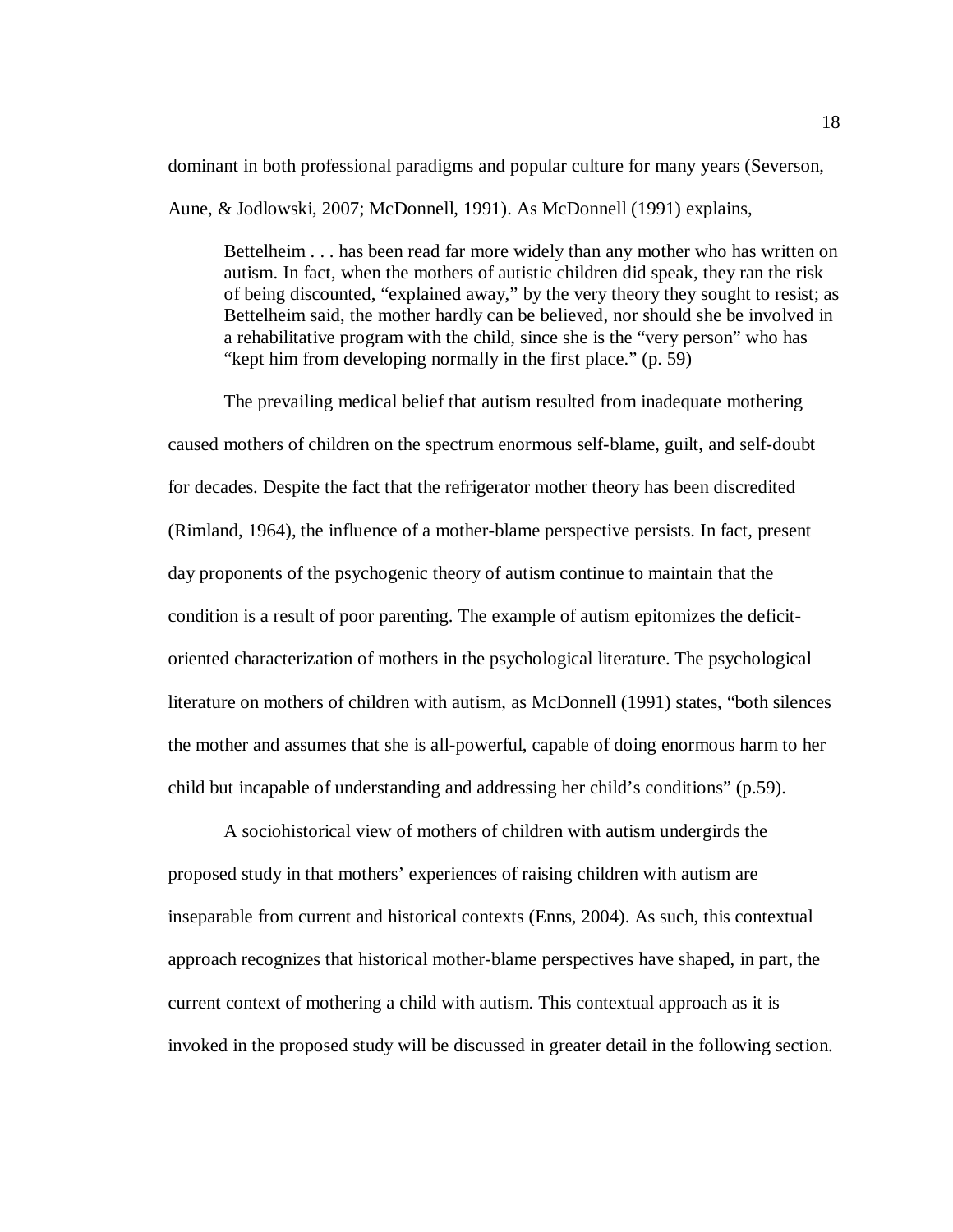#### **Feminist Theory**

There is no single unified feminist theory. Rather, an array of feminist theories offer many different but overlapping perspectives (Enns & Sinacore, 2001). In the application of a feminist theoretical framework to the proposed research, I invoke the following central feminist concepts.

**Contextual and socially constructed.** This study employs a postmodern feminist perspective that views reality as embedded in social and historical contexts and reproduced through power relations (Enns, 2004). Within this framework, dimensions such as race, class, gender, ability and sexuality are not static or fixed. Rather, the meanings of these dimensions vary across social, historical and global contexts (Weber, 1998). These contexts help define social differences, thus giving them meaning. Ability, like gender, ethnicity, age, and sexual orientation has little meaning in and of itself. Rather, the social context in which the dimension of ability is perceived, experienced, understood, and defined is what makes it salient. The salience of autism, therefore, is determined by how much of a difference it actually make in peoples' lives at a given time and what it means to those influenced by the experience (Denmark & Paludi, 2008).

As Denmark and Paludi (2008) note, "feminist researchers are concerned with the particulars of women's experiences—how and why women come to act, think and feel the way that they do" (p.7). The application of feminist theory to the present study makes evident that the experience of mothering a child with autism and the salience of that experience must be considered in concert with the social and historical contexts in which it is embedded. As such, attending to contextual influences in the present study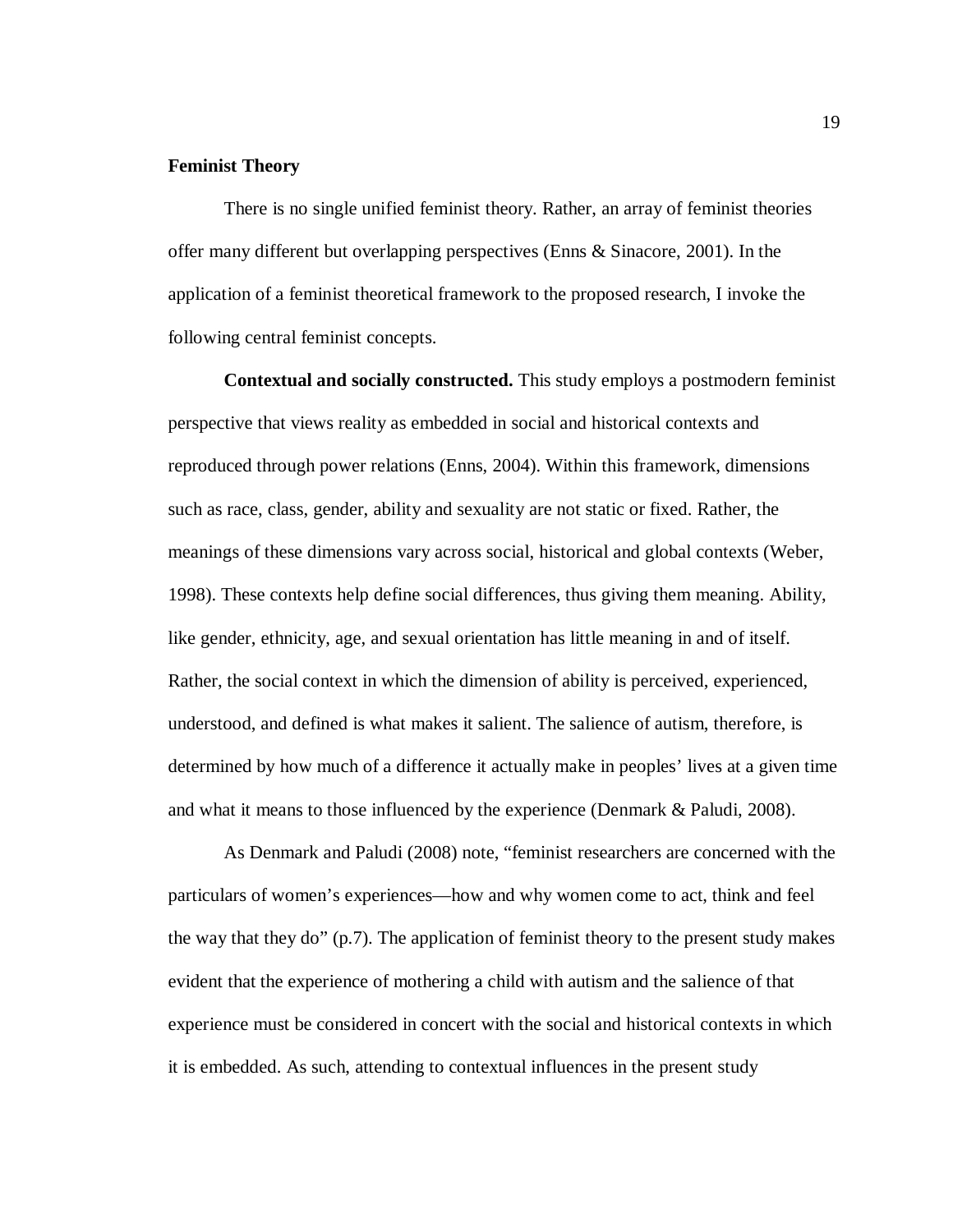necessitates a critical examination of the stereotyped beliefs, and cultural proscriptions that shape the way mothers act, think and feel (Lott, 2008).

To grasp the significance of race, class, gender, sexuality, and ability in society, the meaning of these dimensions much be examined at the social structural (macro) level of community and social institutions *and* at the social psychological (micro) level of individuals' everyday lives. Central to such an analysis is the explication of the linkages between "broad societal level structures, trends and events and the ways in which people in different social locations live their lives" (Weber, 1998, p. 21). In addition to consideration of how macrosystemic social structural trends shape mothers' everyday lives, feminist theory attends to the individual and group efforts to influence community and societal structures, trends and events (Riger, 2002). As Weber (1998) notes, consideration of such efforts includes an examination of "daily acts of resistance [which] can range from the individual psychological process of rejecting negative group images and affirming positive group images to group activities designed to produce social change"  $(p.22)$ .

It is important to note that occupying a subordinate position in the systems of race, class, gender, ability, and sexuality does not necessarily mean that one lacks psychosocial resources (Comas-Diaz & Greene, 1994). Rather, resistance to inequality can serve as a psychosocial resource that can facilitate collective struggles and intrapersonal journeys toward well-being. A feminist perspective challenges deficitoriented perspectives that frame mothers of children with disabilities as weak human beings who are passively accepting and even deserving of their situation. Thus, an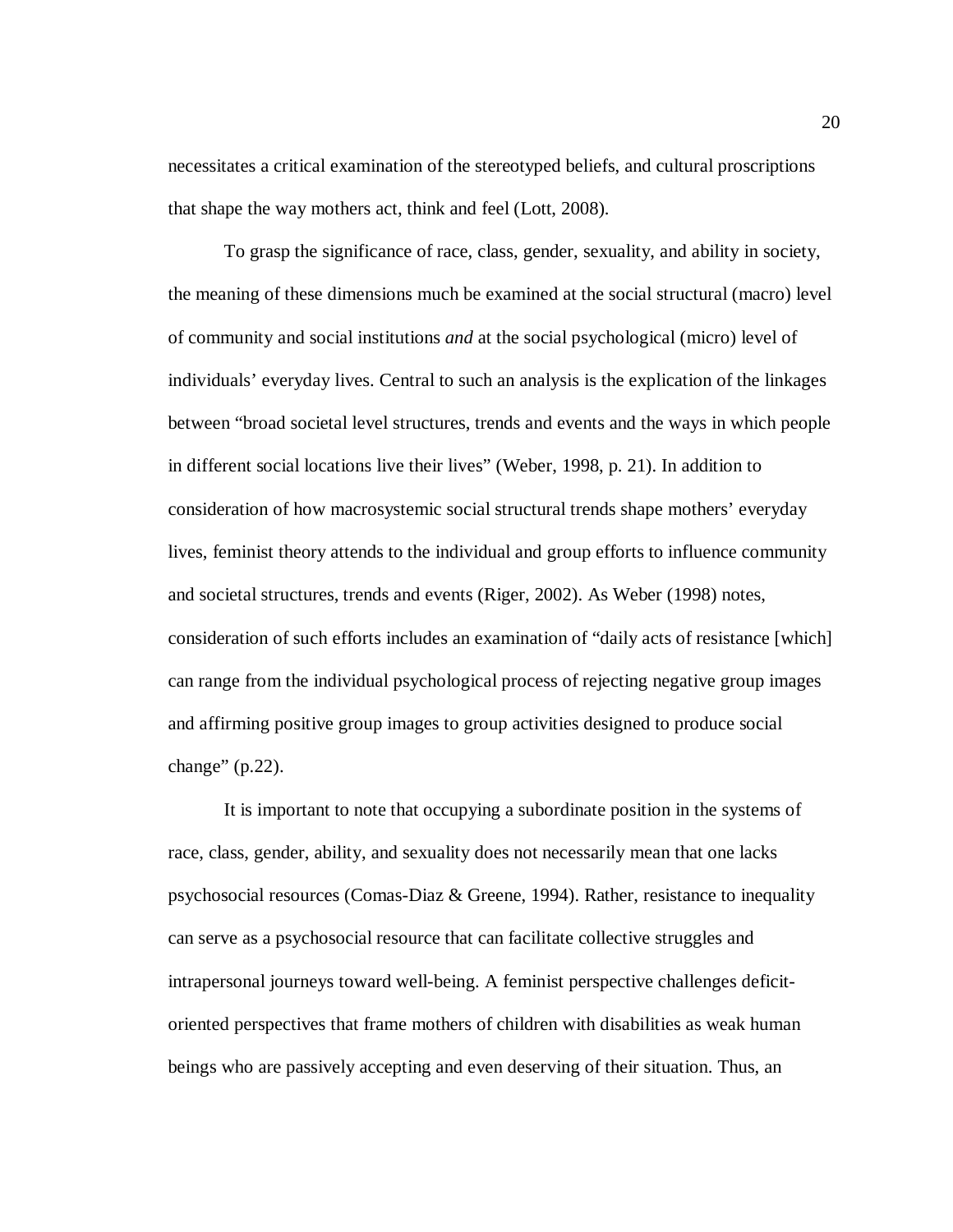analysis of the ways in which the contextual linkages between social structural processes and mothers' everyday lives supports or constrains their psychosocial development is central to the question of how raising a child with autism shapes maternal subjectivity.

**Non-Western paradigms.** Feminist theory is underpinned by a commitment to multiple truths (Chisholm & Greene, 2008). The dominant culture defines facets of human existence, such as race, class, gender, sexuality, and ability as fixed, biological traits rather than social constructs. This view of human variation situates the categories within these dimensions—White and Black (or non-White), men and women, hetereosexual and homosexual, able and disabled—as polar opposites. Moreover, social rankings such as "good and bad, worthy and unworthy, right and wrong" are attributed to these categories (Lorber, 1994). As Weber (1998) explains, when these characteristics of human existence are

treated as discrete variables, individuals are typically assigned a single location along each dimension, which is defined by a set of presumably mutually exclusive and exhaustive categories. This practice cannot grasp the relational character, the historical specificity, or the conflicting meanings that arise in everyday life. (p.18)

Feminist perspectives present an alternative view to schemas that situate aspects of human variation in binary, dichotomous categories. Comas-Diaz (2001) contends that the incorporation of non-Western paradigms and imperatives, such as interdependence, the reality of external social systems, and both/and frameworks, will advance knowledge about human differences and the ways they are interrelated. Stevenson (2003) argues that a Eurocentric either/or worldview provides a limited understanding of human functioning. A both/and model challenges either/or worldview by conceptualizing human behavior as circular rather than linear. A both/and model assumes that complex ways of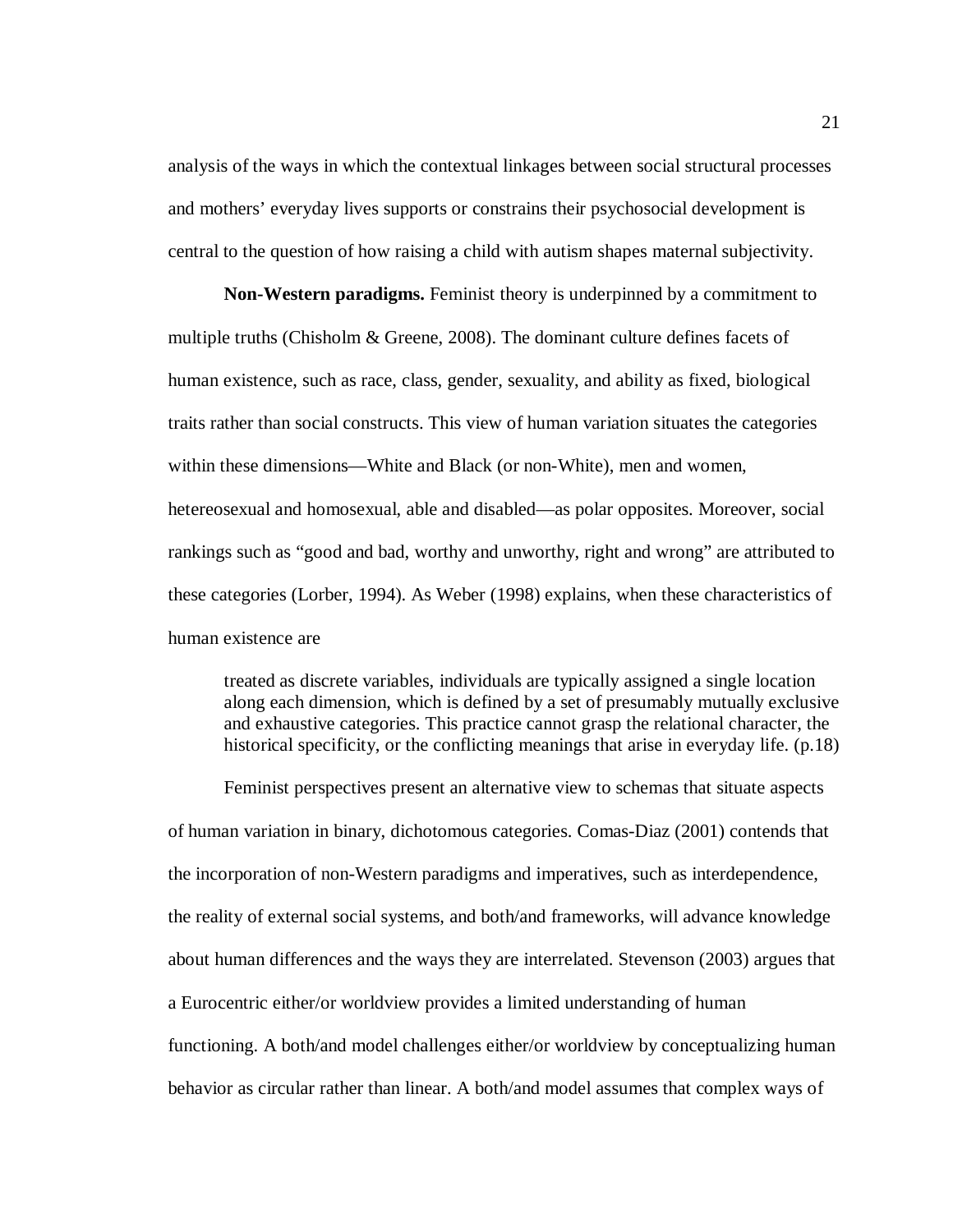knowing and being are synthesized and co-exist simultaneously, rather than in contrast. Feminist perspectives provide a framework for examining mothers' multiple truths by critically examining how dominant imperatives shape mothers' psychosocial processes through the application of non-Western cultural alternatives. The application of a both/and model to this study will help elucidate the complex ways that mothers of children with autism experience self-blame and guilt yet simultaneously resist models that impose such perspectives; and how mothers harbor relentless feelings of self-doubt yet actively and competently lead research and treatment efforts for their children.

 **Mothers as subjects.** For the past forty years feminist researchers have challenged the rigid conceptualizations of mothers in academic and popular literature (Kruger, 2003). In challenging this view of mothers, feminist researchers have collected and documented alternate voices of mothers including those who had previously been forgotten, ignored, ridiculed and devalued. Feminist theory contends that situating mothers as subjects—as individuals with their own needs, interests, and feelings—is central to the ongoing fight against the devaluation of women. Kruger (2003) argues that feminist psychologists must continue to explore and understand the diverse ways in which women experience motherhood. "The mother's subjectivity," states Bassin et al. (1994), "her ability to reflect on and speak of her experience, has become an important ingredient in altering myths and changing social reality" (p. 2).

The present research carries forth the challenge of documenting alternative voices of mothers by extending a feminist conceptual framework to a special needs population. Much of the research on raising special needs children continues to neglect and devalue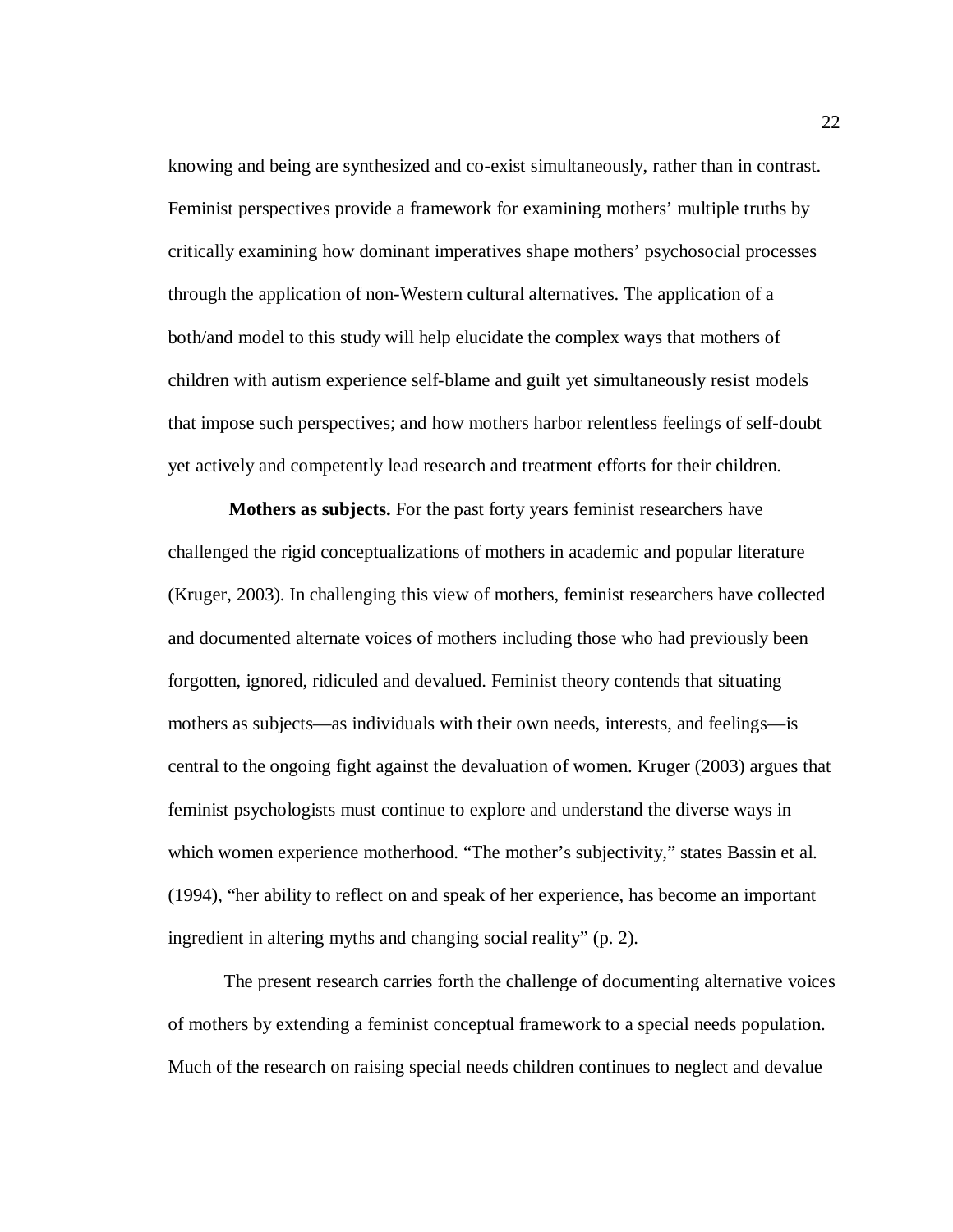the role and experience of mothers. For example, research on raising special needs children often identifies "parents" as the subjects of study when a closer look reveals that the vast majority of are, in fact, mothers (Kingston, 2007). Despite the fact that mothers continue to carry the bulk of parenting work in raising special needs children, very few studies situate mothers at center stage (Kingston, 2007). A failure to name mothers as subjects in this body of literature has contributed to the misrepresentation of the conditions and forces that lead to the fact that mothers are still doing the majority of the work and continues to facilitate mechanisms that reproduce silencing. By situating mothers of special needs children and their experiences of motherhood at center stage, this research stands in contrast to studies that neglect to name the experiences of this population. In doing so, this research adheres to the feminist notion that women's narratives of motherhood serve as an important starting point for altering myths and transforming social reality (Kruger, 2003).

**The personal is political**. Central to feminist theory is the emphasis on practical politics (Knapp, 2000). Highlighting practical politics as it relates to mothers' stories of raising special needs children ties back to necessity of considering contextual influences. Kruger (2003) asserts that merely relaying mothers' stories will not facilitate transformation. Harding (2001) echoes Kruger's concern, warning against remaining "preoccupied with women's voices, important as these nevertheless are, and fail[ing] to examine the cultural discourses through which women's experiences are framed and continuously reframed" (p.518). Hence, contextual analyses can illuminate the ways that stories are embedded in material and ideological conditions and socially situated. Hence,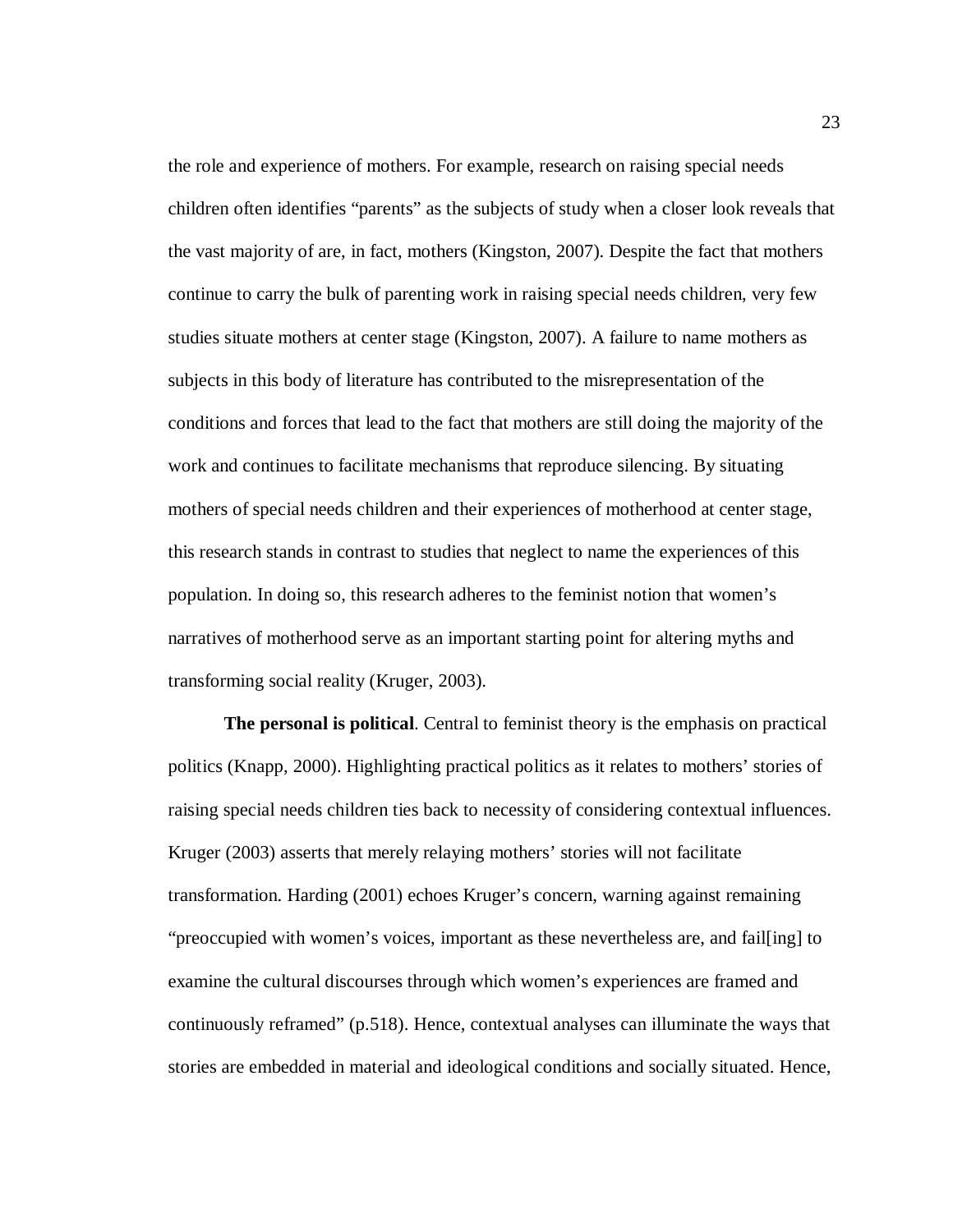the analysis of mothers' narratives involves attending to the extent to which narratives support or contest dominant social structures and practices as well as analyzing the socioeconomic and cultural context in which the narrator is constructing her story (Collins, 1994).

Feminist reappraisals of the larger literature on motherhood have challenged the dominant ideologies and the habitual silencing of mothers in the  $20<sup>th</sup>$  century psychological literature by documenting the alternative voices of mothers. However, the feminist study of mothers raising special needs children is in its nascent stage. The present research reflects and extends a feminist consciousness in the study of mothering by exploring mothers' experiences of raising children with autism. These ignored, forgotten and devalued voices further the process of testing and extending the insights of the feminist scholarship on motherhood—"work that tends to be based on middle class assumptions concerning childcare in optimal conditions and on predictable growth within a reliable natural and social order" (McDonnell, 1991, p. 59).

## **Life Course Theory**

In addition to feminist theory, this study is underpinned by life course theory—a multidisciplinary framework that situates individuals' lives within a complex interrelationship between social structures, and the influence of time, place, and history. Life course theory draws from the social sciences and humanities in its interlacing of methodologies (O'Rand, 1998). As Black, Holditch-Davis and Miles (2009) note, "continuity and change, social structures, and the relationships among time, place and lives as contexts for developmental processes are foci of life course research" (p.39). Life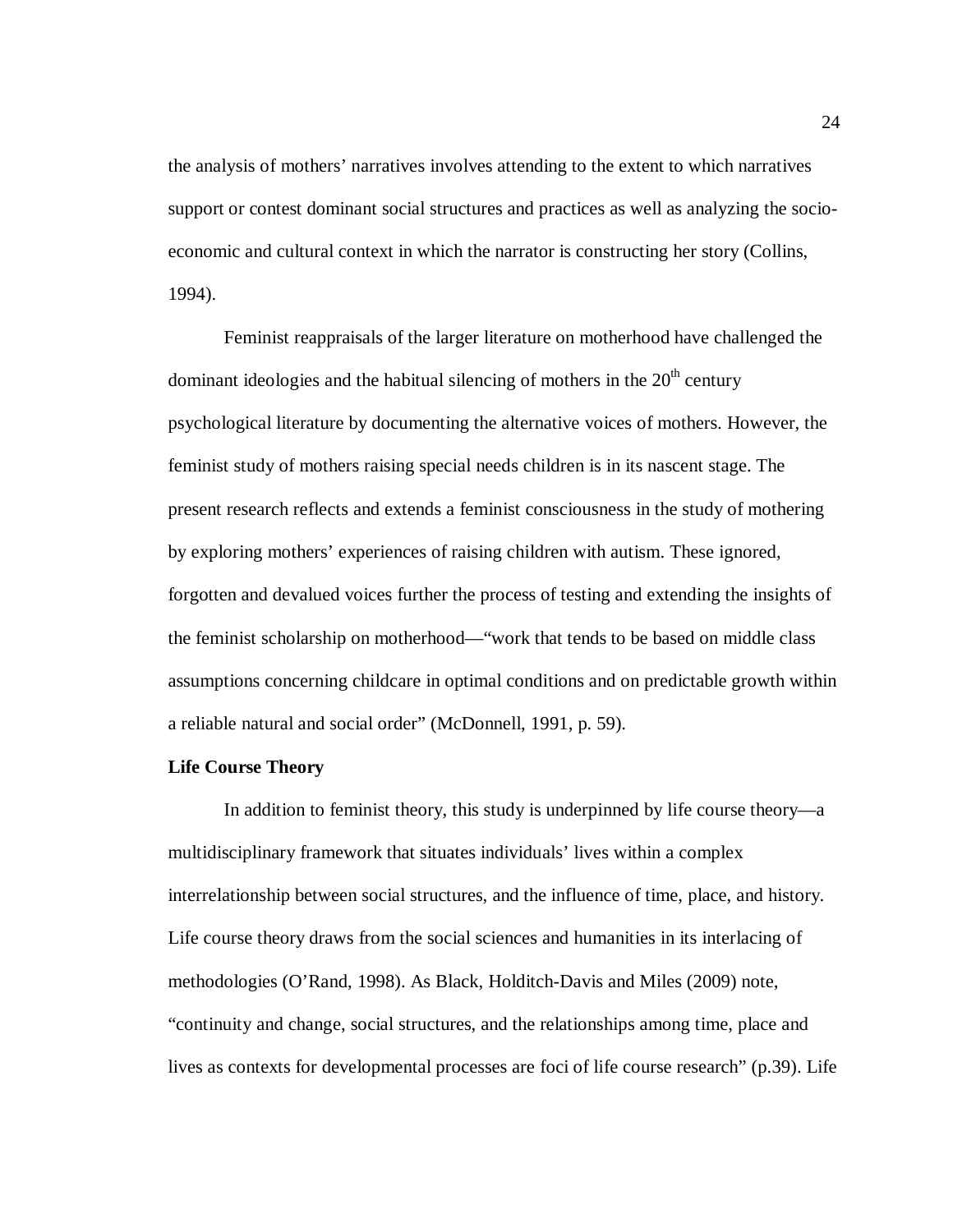course theory is particularly relevant as a framework for the proposed study based on the paradigmatic development over the past two decades that resulted in heightened recognition of the significance of the physical body (Elder, 1996) and the nature of mind and body as inseparable (Magnussen & Torestad, 1993) in life course studies. A framework that recognizes, as central, the biological and psychosocial responses of humans in contexts of health and illness offers important insights into the role of autism in shaping unique parenting circumstances and thereby influencing maternal development.

Fundamental to life course theory is the notion that human development occurs in a reasonably ordered fashion with regard to patterns that are shaped by age, social structures, and historical contexts (Elder  $\&$  Johnson, 2003). Additionally, life course theory is underpinned by five key concepts: 1) time and place; 2) life-span development; 3) timing; 4) agency; and 5) linked lives.

**Time and place.** As with feminist theory, a key principle in life course theory is that human development is shaped by sociohistorical contexts. In this regard, the experiences of raising a child with autism today are very different than they were ten years ago—a shift that becomes apparent when speaking to parents of adolescents or adult children with autism versus speaking to parents of toddlers with autism. Likewise, the experience of raising a child with autism ten years from now, when the cause of the disorder, symptoms, treatments, supports, outcomes and other fundamental aspects are better understood, will shape maternal development in extremely different ways. The research presented in this paper sought to examine the experience of raising a child with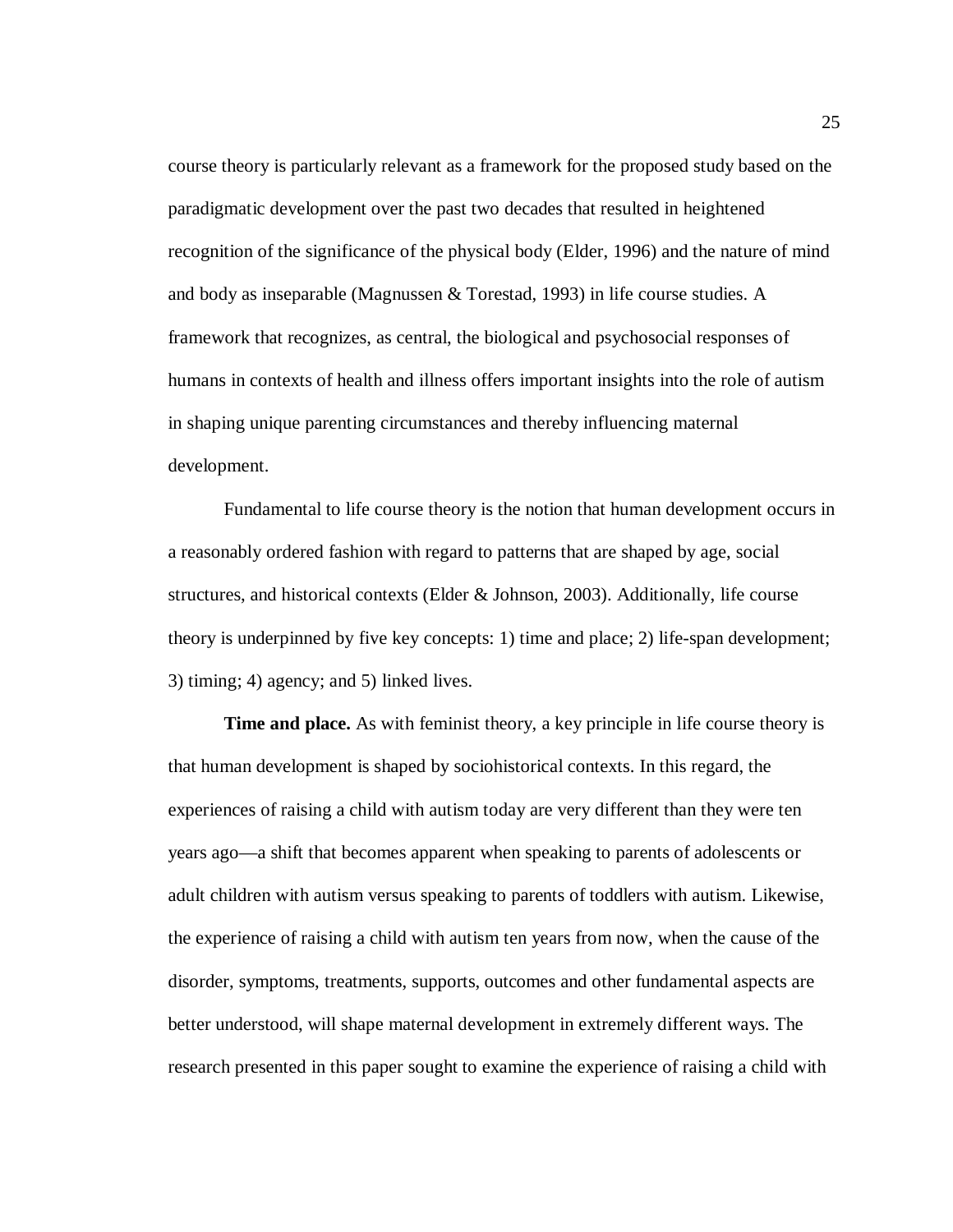autism in the current "time" and "place"—a context in which many facets of the disorder remain shrouded in uncertainty. As there exists no monolithic social world, mothers' different "times" and "places" shape a diverse array of psychological and social realities.

**Life span development.** The second key concept of life course theory is that of life span development. Life span development posits that meaningful biological, social, and psychological development continues throughout the life course (Elder, Johnson, & Crosnoe, 2003). Scholars in the fields of human development and psychology have suggested that, rather than a linear conceptualization, psychosocial development is more accurately represented as a spiraling or widening process that leads to an increase in adaptive functioning (Spencer, 1995; Kegan, 1982; Rubin, 1984). This principle is key to framing motherhood as a significant and ongoing period of development in women's lives (Barba & Selder, 1995). Becoming a mother involves a shift from a present, known reality to a new, unknown reality—a transition that is exacerbated by the intense unknowns that accompany raising a child with autism. Like other major developmental life events, the transition to motherhood requires reframing goals and adjusting behaviors in order to achieve a new self-conception (Mercer, 2004; Barba and Selder, 1995). A life course perspective informs the proposed research in that it speaks to the fundamental assumption that maternal subjectivity will be influenced by the transition to motherhood. Furthermore, life span development recognizes that new experiences encountered throughout the life course are shaped by earlier situations and their associated meanings (Marshall & Mueller, 2003). This concept suggests that maternal development in the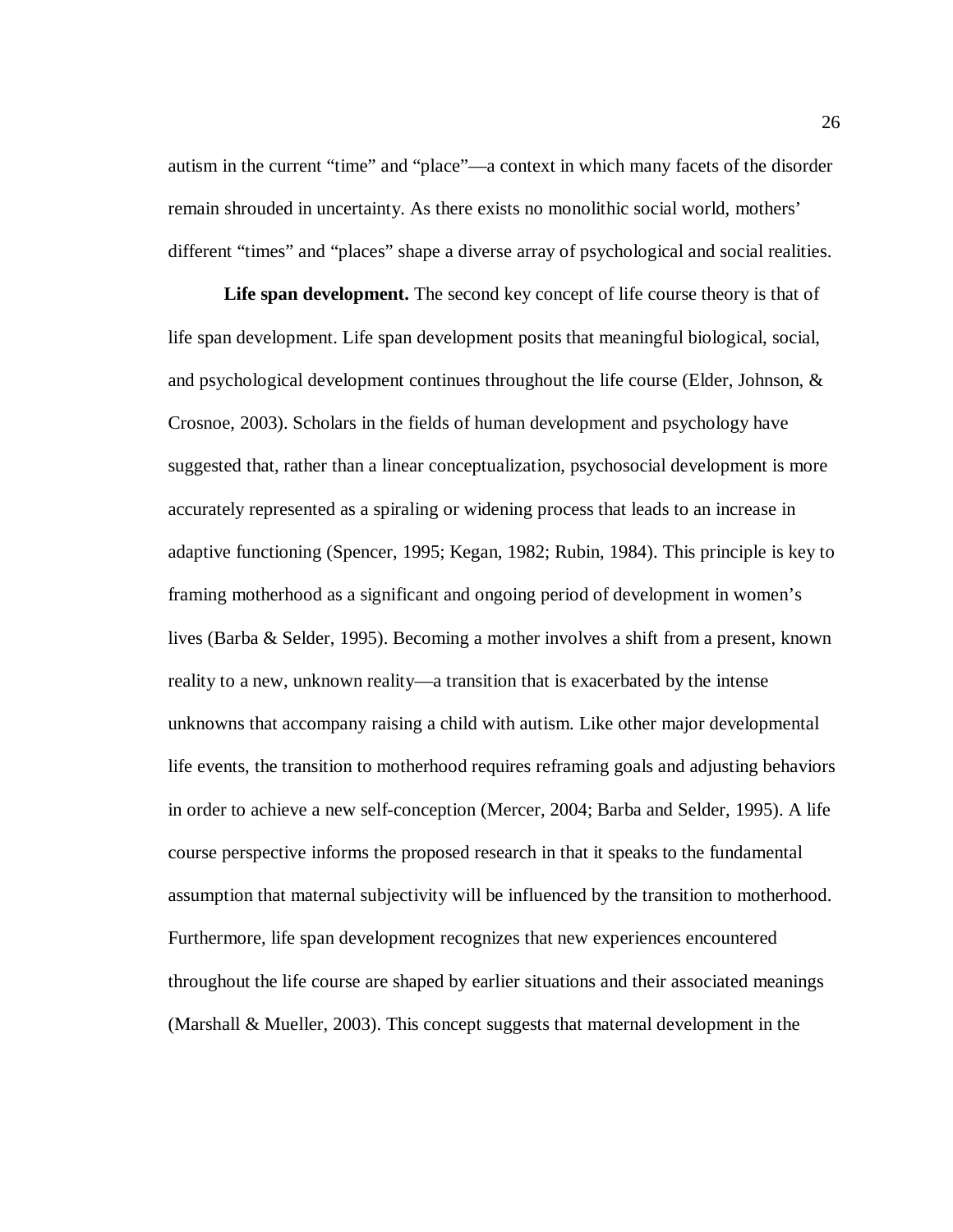context of raising children with autism will be shaped by mothers' previous relationships, prior experiences of and understandings of motherhood, and other related situations.

**Time.** Timing, the third foundational principle of life course theory, refers specifically to the chronological sequencing of events across the life span. While life events are not rigidly sequenced, there exists a reasonable order to biological events. If such events are experienced out-of-order, physical, psychological and social consequences will differ from the outcomes that would be experienced within the expected order. The notion of biological timing is particularly salient to the experience of raising a child with autism in that it frames as significant a range of relevant issues including parenting a child who does not develop in a normative manner, the experience of raising a typically developing child and then experiencing the abrupt developmental decline that is characteristic of regressive autism, and/or coping with and making meaning of a child's possible or actual lifelong dependence on others. According to life course theory, the ways in which mothers and those in their social networks manage outof-order events is shaped by women's own development and preexisting psychological and behavioral patterns (Black et al., 2009).

**Agency.** The notion of agency reflects the view that individuals make decisions that govern the shape of their lives. As stated by Black et al. (2009), these "decisions are influenced by one's temporal orientations to the situation, with some decisions requiring intense focus on the present and others influenced by long-term goals." The notion of agency is particularly relevant to parenting in the current sociohistorical context of autism—a context that is characterized by more questions than answers. As such, mothers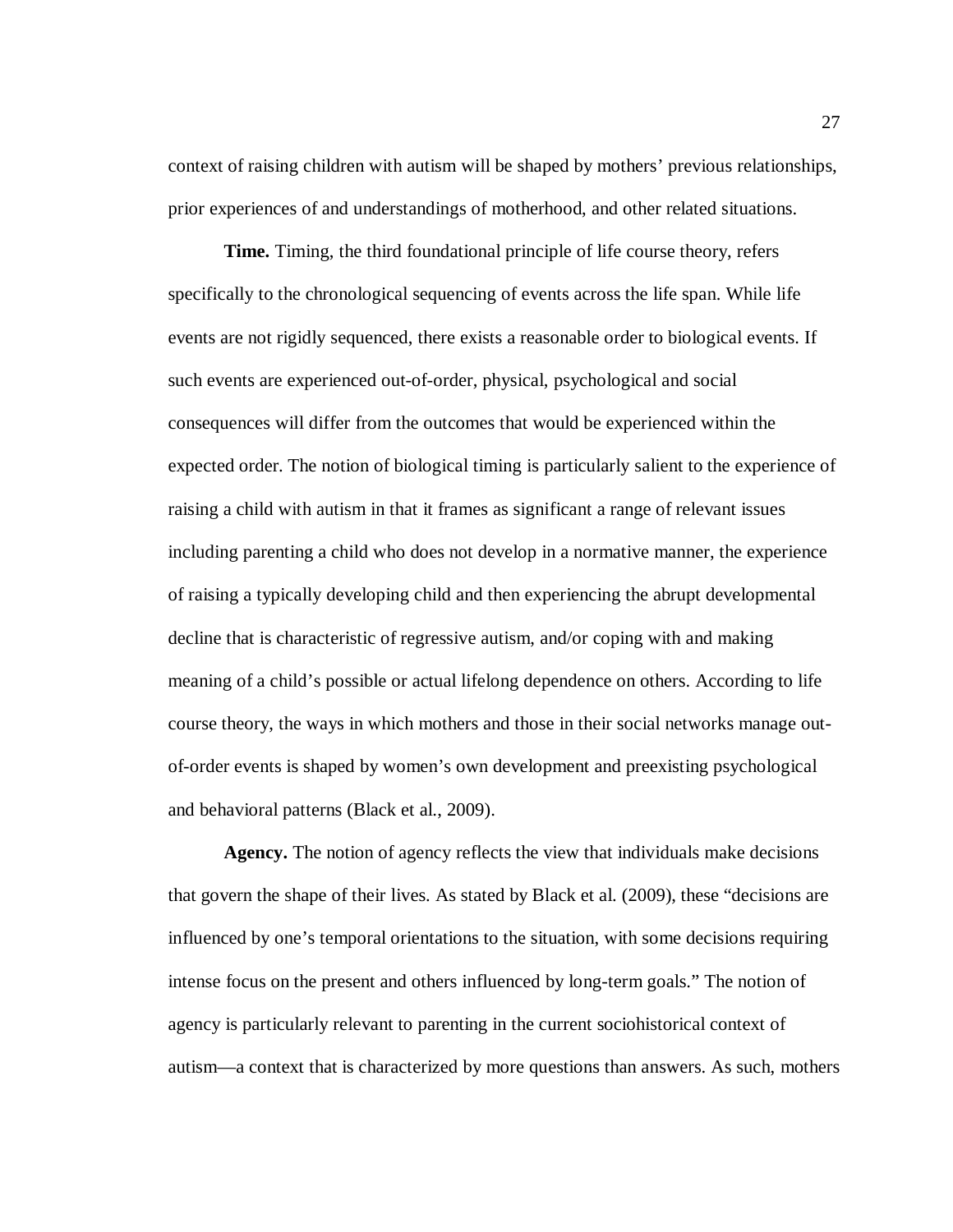everyday make life-altering decisions for their children, their families and themselves with limited insight into the outcomes of those decisions. In this regard, the concept of agency in relation to the present study brings into focus the influence on maternal subjectivity of having to make significant decisions in circumstances shrouded by the unknown.

**Linked lives.** Also central to life course theory is the perspective that lives are socially linked and shaped by sociohistorical influences (Marshall & Mueller, 2003). Linked lives refers to the interdependence of relationships beyond that of families, thus including friends, coworkers, and community members who offer a "distinct orienting context" (Marshall & Mueller, 2003, p. 11). Social linkages shape the ways people understand and make meaning of life events (Giele  $\&$  Elder, 1998). However, there exists wide variation in the extent to which individuals integrate relationships, norms and systems and the process of integration may be interrupted and sporadic. The lives of mothers and their children are distinctly linked, each continually shaping one another in the process of development. However, the experience of raising a child with autism—a disorder that is characterized by social and communication impairments, frequently complicated by additional health concerns, and framed by the unexpected and unknown—adds complexities to the development and nature of linkages.

Interlaced with the five key life course perspectives are the concepts of trajectory, transition and turning point. Trajectories refer to the "paths of change in developmental processes" (van Geert, 1994, p.31) and speak to long-term perspectives on the life course including parenting, career, and marriage. Transitions are gradual changes that are related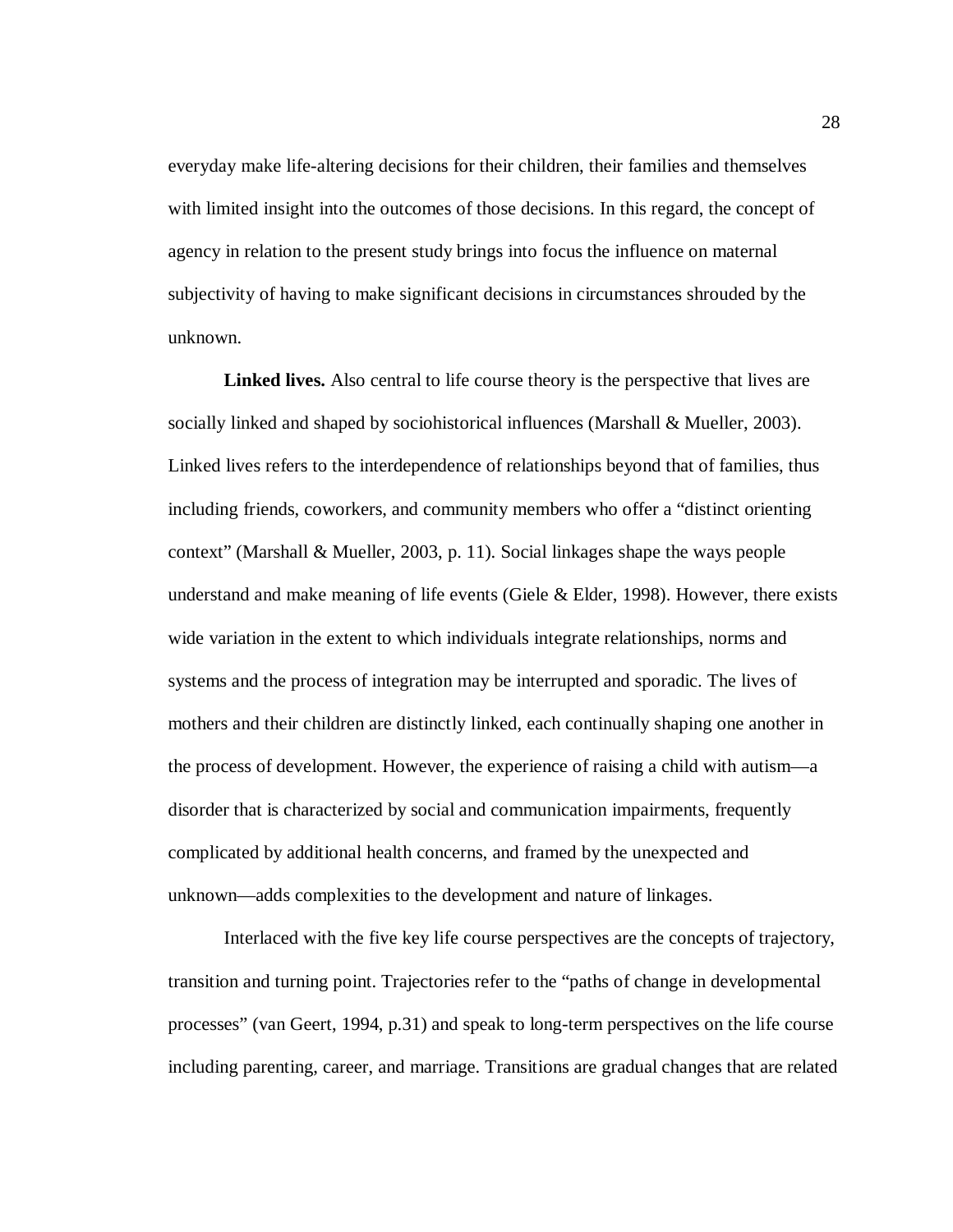to the acquisition or relinquishment of new states or roles and include processes such as becoming a mother or changing careers (Hagestad, 2003). Turning points involve sudden and significant change from one state to another that result in substantial adjustments (Cairns & Rodkin, 1998). A child's diagnosis with autism often serves as a turning point in mothers' lives and influences substantial shifts in the mothering trajectory. These interrelated human development phenomena are central to the life course perspective employed in the present study because they shed light on the influence of navigating processes and specifically, the impact of change and one's subsequent adaptation to change on maternal subjectivity.

Life course theory informs this study by addressing the developmental relevance of social pathways on maternal development. This conceptual framework brings into focus the ongoing adjustments, coping and meaning making that happens as mothers navigate unanticipated shifts in their maternal journeys. This framework is particularly useful in that it illuminates the impact of liminality, that is, of being "neither here nor there," "betwixt and between all fixed points of classification" on maternal subjectivity (Turner, 1969, p.232). The role of liminality is central to a mother's experience of raising a child with autism because it highlights the influence of uncertainty on maternal development.

In the following section of this literature review, I will discuss the various bodies of interdisciplinary literature that inform the proposed study.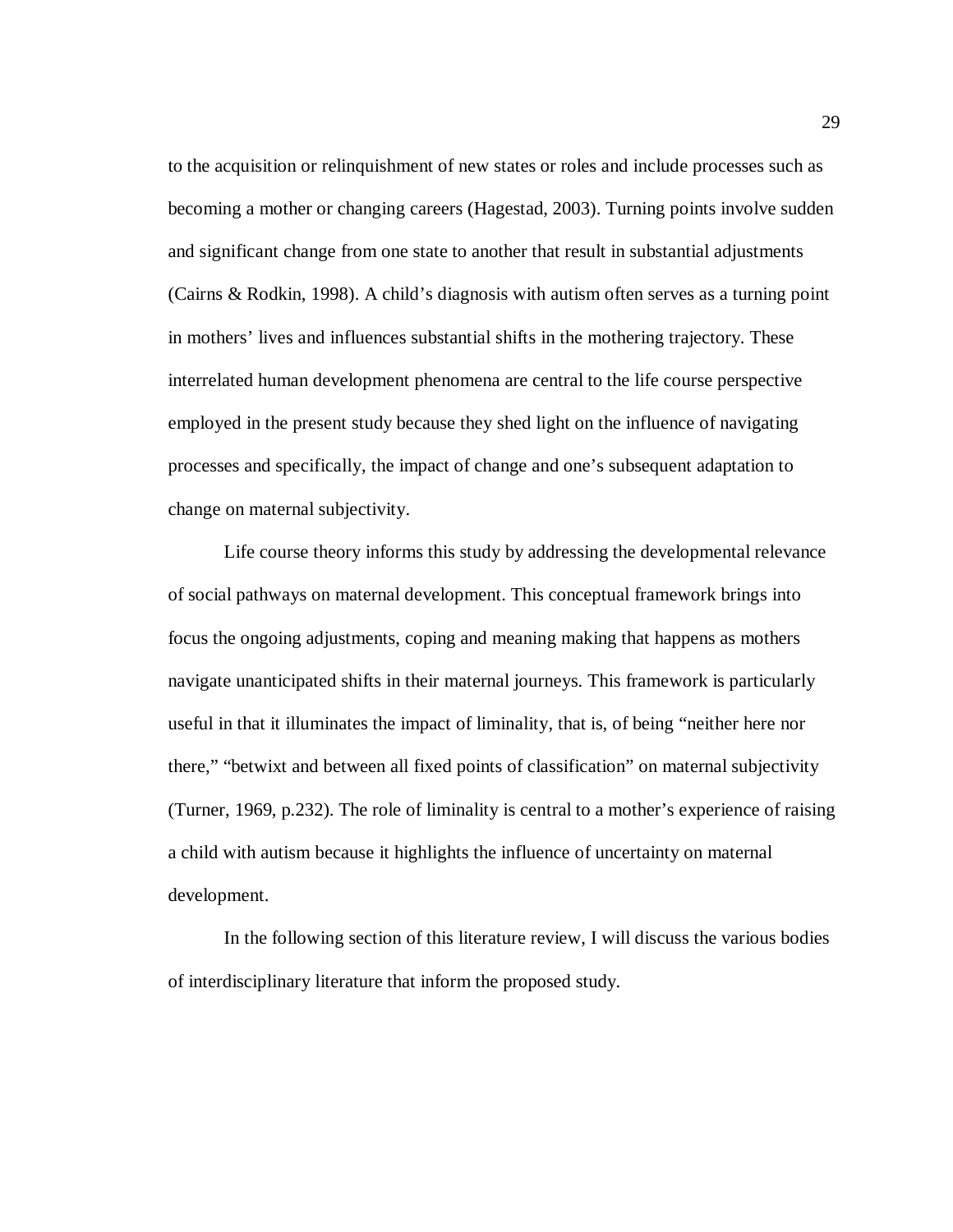#### **Traditional and Counter Conceptualizations of Mothers and Motherhood**

Western culture establishes standards and norms that define the "ideal" mother and child. However, the "often brutal realities of life" give rise to childbearing and childrearing experiences that fall well outside this rigidly circumscribed ideal (Layne, 1999, p. 1). The interdisciplinary essays in Layne's (1999) "Transformative Motherhood" convey some of the diverse experiences of mothers whose lives do not correspond to the mainstream ideals including, for example, surrogate and foster mothers, mothers of children with disabilities, and women who experience pregnancy loss. While each of these childbearing and childrearing contexts is unique in its hardship and struggles, one theme that emerged across the essays was that the process of meeting the challenges posed by contexts of nonnormative mothering facilitated mothers' reappraisals of their own motherhood and their conceptualizations of motherhood as an ideology.

Few maternal realities challenge the prevailing ideals of mothering as the experience of having a child with special needs (Kingston, 2007). Kittay (1999; 2002) a philosophy scholar whose daughter was born with a severe learning disability calls into question some of the most fundamental conceptualizations of motherhood. In this society, the role of the mother is focused on the objective of fostering her children's independence—a theme that is echoed throughout most feminist writings on motherhood. The focus for mothers with disabled children, Kittay charges, is not on fostering independence but rather on "enabling development" (1999, p.21). The process of enabling development is not guided by the achievement of a single characteristic, such as independence. Rather, realizing accomplishment within this alternative framework means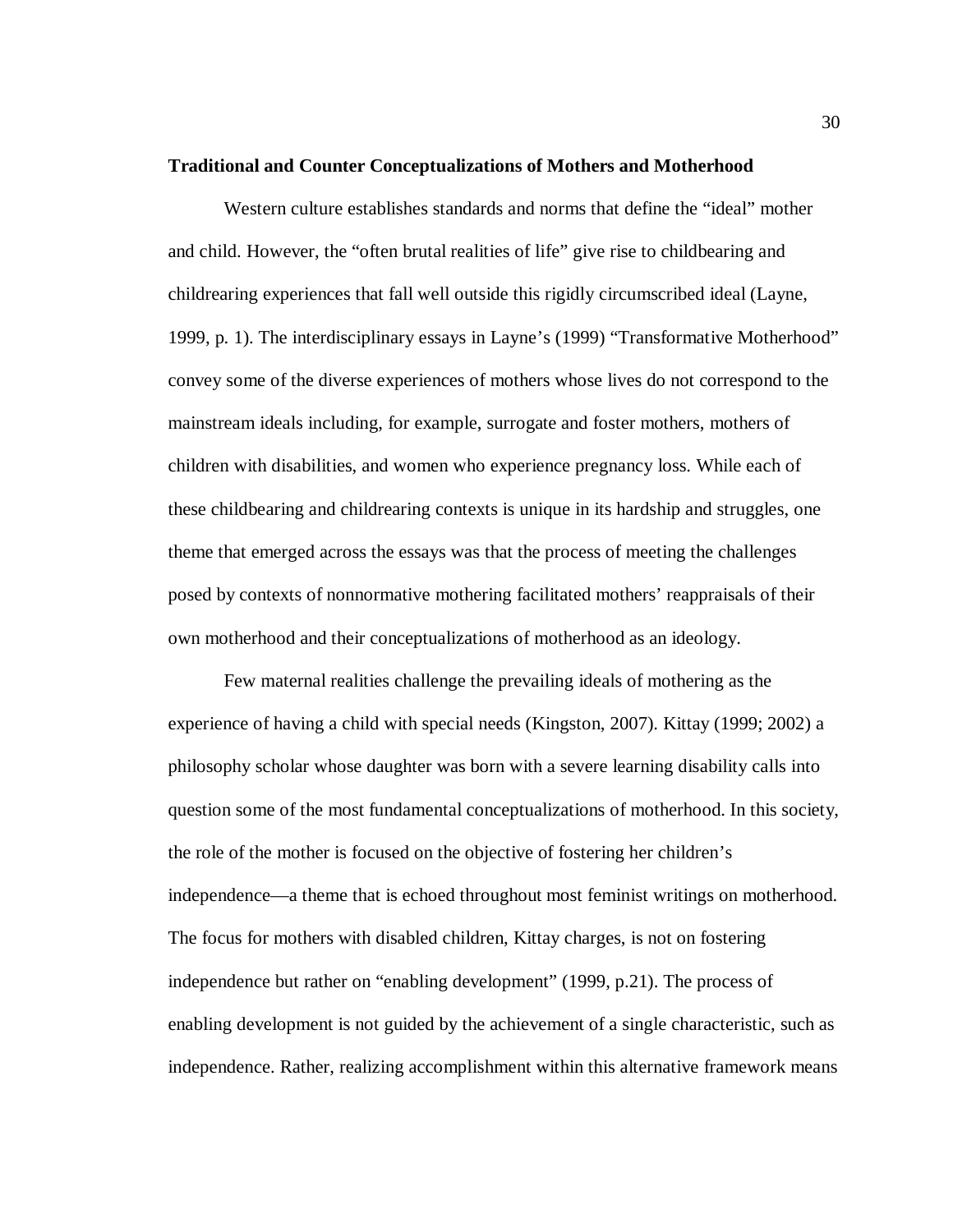that a mother needs to know that she is doing is the best that she could do to promote her child's development. This process, argues Kittay, hinges on access to knowledge, educational, financial, and medical resources. While Kittay does not carry this theory through to an exploration of maternal subjectivity, her charges challenge one of Western society's most widely accepted ideologies regarding the role of the mother.

McDonnell (1991) similarly challenges society's fundamental assumptions of mothering. In *Maternal Thinking,* Ruddick (1989) provides a systematic account of mothering as a social practice characterized by unique types of thinking. This distinctive type of thinking manifests in response to the three core childrearing demands: preserving the child's life, guiding her growth, and fostering the development of an adult who is acceptable by society's standards. According to Ruddick, the very definition of a mother is the sustained engagement in these processes. McDonnell (1991) charges that Ruddick's framework is founded on assumptions of normative development. McDonnell sheds light on the often taken-for-granted context of the normative mothering experience:

The givens of the situation in most cases of mothering thus start with what we choose to call the "humanity," the human condition of the child. We see ourselves responded to, our love for the child reflected back in myriad ways. Frequently it is the child who guides the mother, who sets the pace and indicates when she is ready to learn. (p.61)

What does maternal thinking, therefore, look like in response to contexts framed by profoundly different child development experiences? Although engaged in maternal work, does a "mother" cease to be because her care does not translate into ideal outcomes? In *The Siege: The First Eight Years of an Autistic Child*, Park (1982) asks, "What is one to think, feel and do when confronted by a two-year-old—one's own—who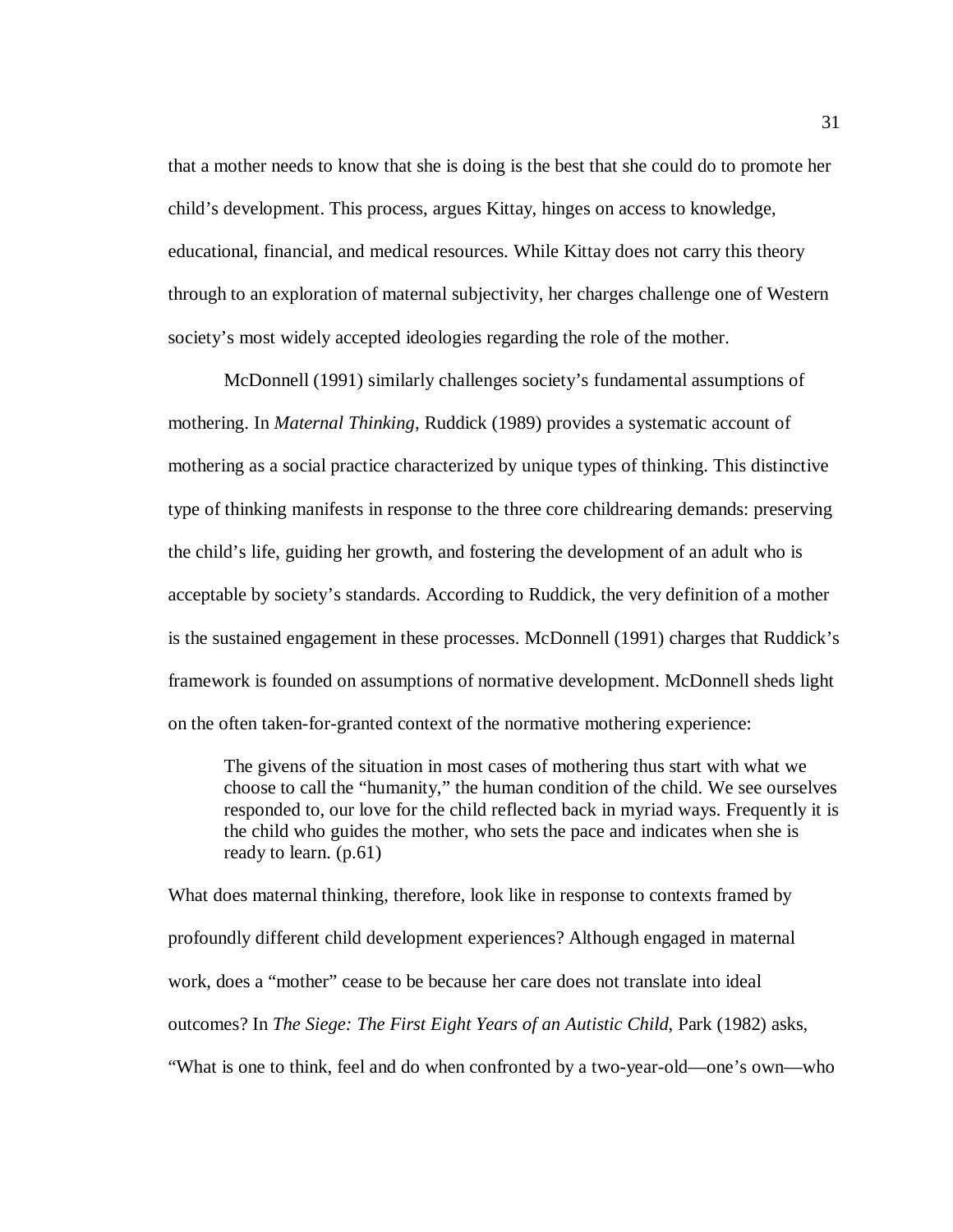makes no exploration or approach, who expresses neither hostility nor anger, and who wants nothing?" (p.88) How is "mother" defined in contexts such as these—contexts where one's engagement in the social practices that define "mother" are both impossible and inapplicable? Like many mothers of autistic children, Park decides that she must launch a "siege" on her daughter's development. "The world we would tempt her into," states Park,

was the world of risk, failure, and frustration, of unfulfilled desire, of pain as well as activity and love . . . Confronted with a tiny child's refusal of life, all existential hesitations evaporate. We had no choice. We would use every stratagem we could invent to assail her fortress, to beguile, entice, seduce her into the human condition. (Park, 1982, p.12)

The assertion that mothers and maternal thinking are defined in response to the child's demands begs the question of what is a mother and what does maternal thinking look like under the profoundly different demands of enabling development? Ruddick (1989) recognizes that she writes from her own privileged experience and that her work is framed by the prevailing understanding of predictable and reliable "natural" development and in addressing her assumptions, calls for scholarly attention to alternative maternal contexts.

To mother a child who, as Park (1982) describes, does not imitate the world, explore her surroundings, or demand anything from it, imparts a profound displacement of a mother's sense of reality (McDonnell, 1991). McDonnell argues that mothering a child with autism, a circumstance in which the assured growth, development and ultimate acceptability of the child can by no means be assumed, gives way to a mother's deepest challenge "in the way that she must confront her own values and her least questioned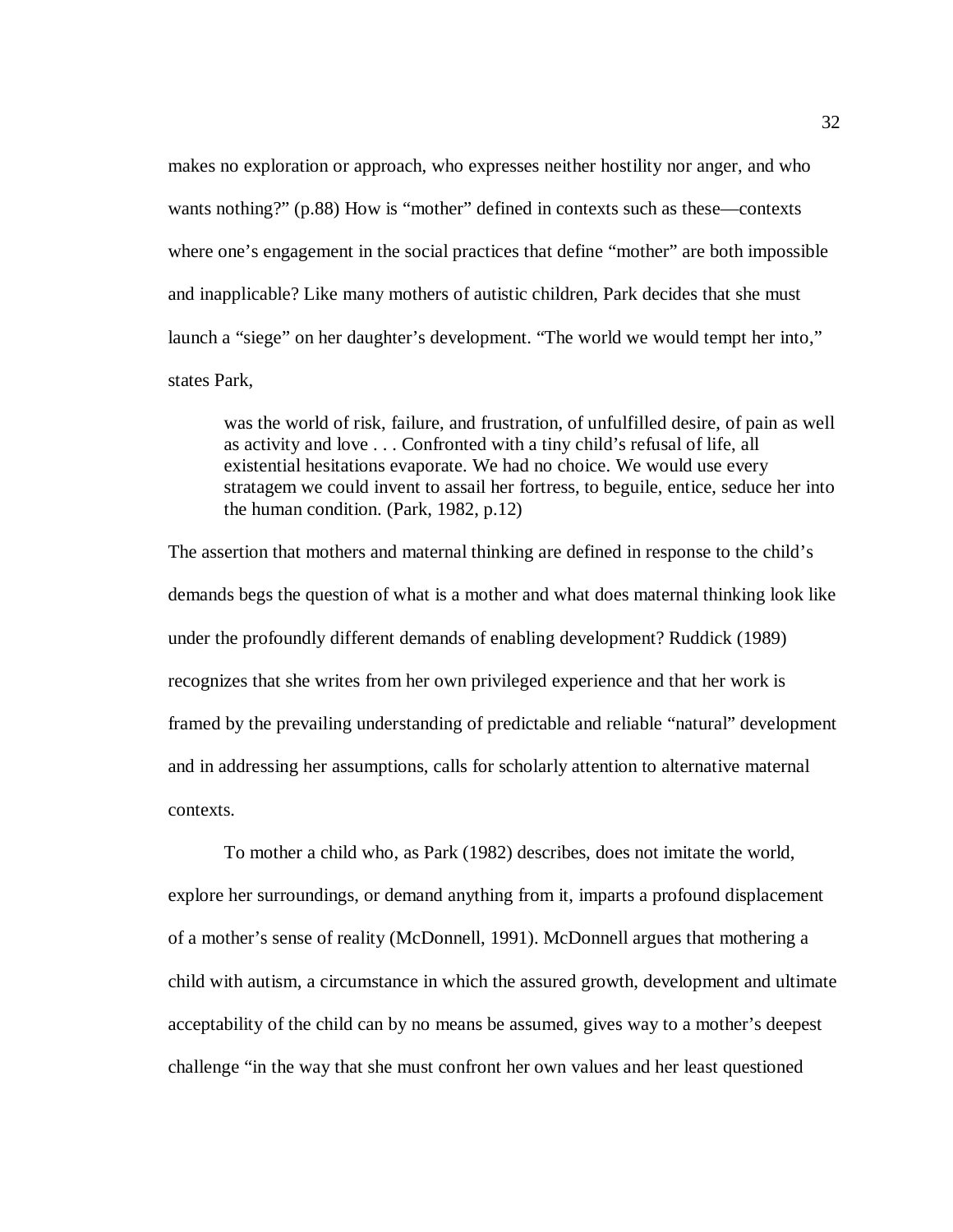assumptions about the nature of "reality' itself" (p.59). In reconstructing one"s deepest convictions, mothers of children with autism must also reconstruct their subjectivities. These mothers, writes McDonnell, "seize their own interpretive strategies, and record a reality which perhaps never has been recorded before" (p. 60).

The narratives of mothers of special needs children, like Kittay and Park, whose experiences of parenting special needs children serve as counterdiscourses to the prevailing assumptions of motherhood and as a means to broaden and extend notions of maternal thinking, point to a range of key issues that are rarely acknowledged and seldom researched. These narratives beg the following questions: What are the psychological processes by which a mother makes meaning of a child's profoundly different way of being? What does the process of reconstructing one's convictions in the face of a dislocated reality and a disruptive new awareness look like? How do mothers recreate motherhood in the face of nonnormative mothering experiences? How does this process translate to a reconstructed maternal subjectivity? It is these very issues that I address in the present study. In doing so, I have sought to extend the feminist analysis of alternative maternal realities to motherhood in the context of autism in order to challenge rigid conceptualizations of mothers, motherhood and maternal development that are framed by the dominant discourse.

## **Nonnormative Maternal Narratives**

Kittay's (1999) aforementioned theory of enabling development, presented as a counterdiscourse to the mainstream ideology that equates motherhood with the objective of fostering a child's independence, points to some of the central aspects of maternal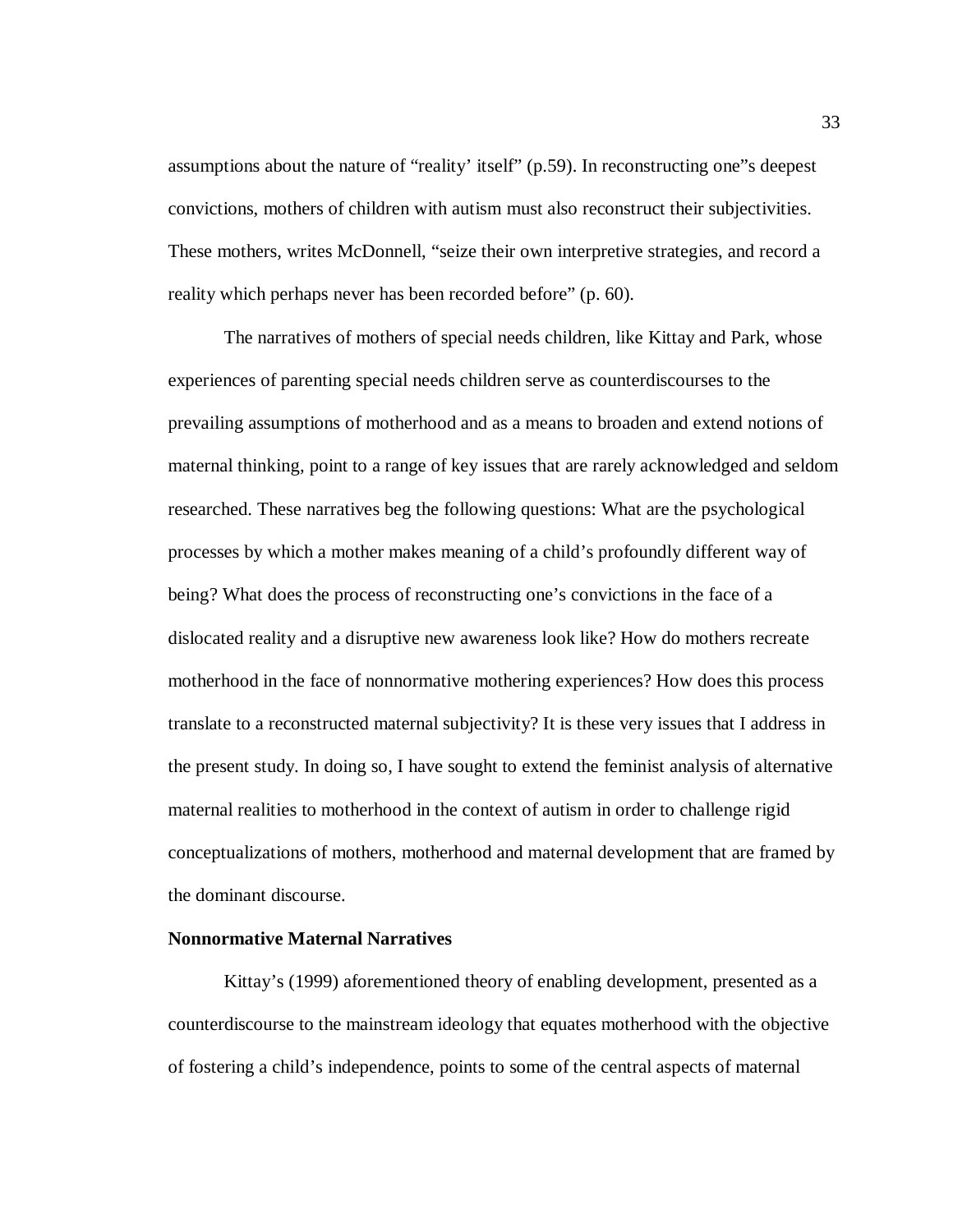subjectivity in the context of raising a child with a disability. In order to enable development, Kittay argues, a mother must know that she is doing all that she can do, which in turn means having access to knowledge as well as medical, financial and educational resources. Kingston's (2007) interview-based research on the experiences of 18 mothers raising a child with a learning disability corroborates Kittay's theory. Kingston reported that many of her subjects found that helping their children was their way of coping and that an inability to influence outcomes inhibited coping. "The only time I felt angry," stated one mother, "was when I didn't have anything that I could hold on to. Once I got the [therapy] manual and there was something I could actually do to help this child, then I was fine" (p. 73).

For those whose maternal experiences align with an enabling development perspective, affordances and constraints with access to resources suggests diversity with regard to maternal subjectivity. Specifically, what is the impact on maternal subjectivity when one seeks to enable development through various avenues yet lacks the resources to do so? Does one resist, abandon or reframe this perspective in the face of limited resources? And perhaps the most disconcerting question: What is the impact on maternal subjectivity when a mother does all that she can do but cannot affect her child's development? What is the impact on the mother of unceasing effort without accomplishment? A passage taken from Edward's "Motheroath" eloquently embodies this question:

We stand there you and I, body to body. And wait, I believe it is the end. I know this holocaust will take not only you and me, but all the world, all children, all trees and songs, all promises. The sirens have sounded and I believe . . . I hold you and can do nothing. Nothing to give you tomorrow, nothing to save you,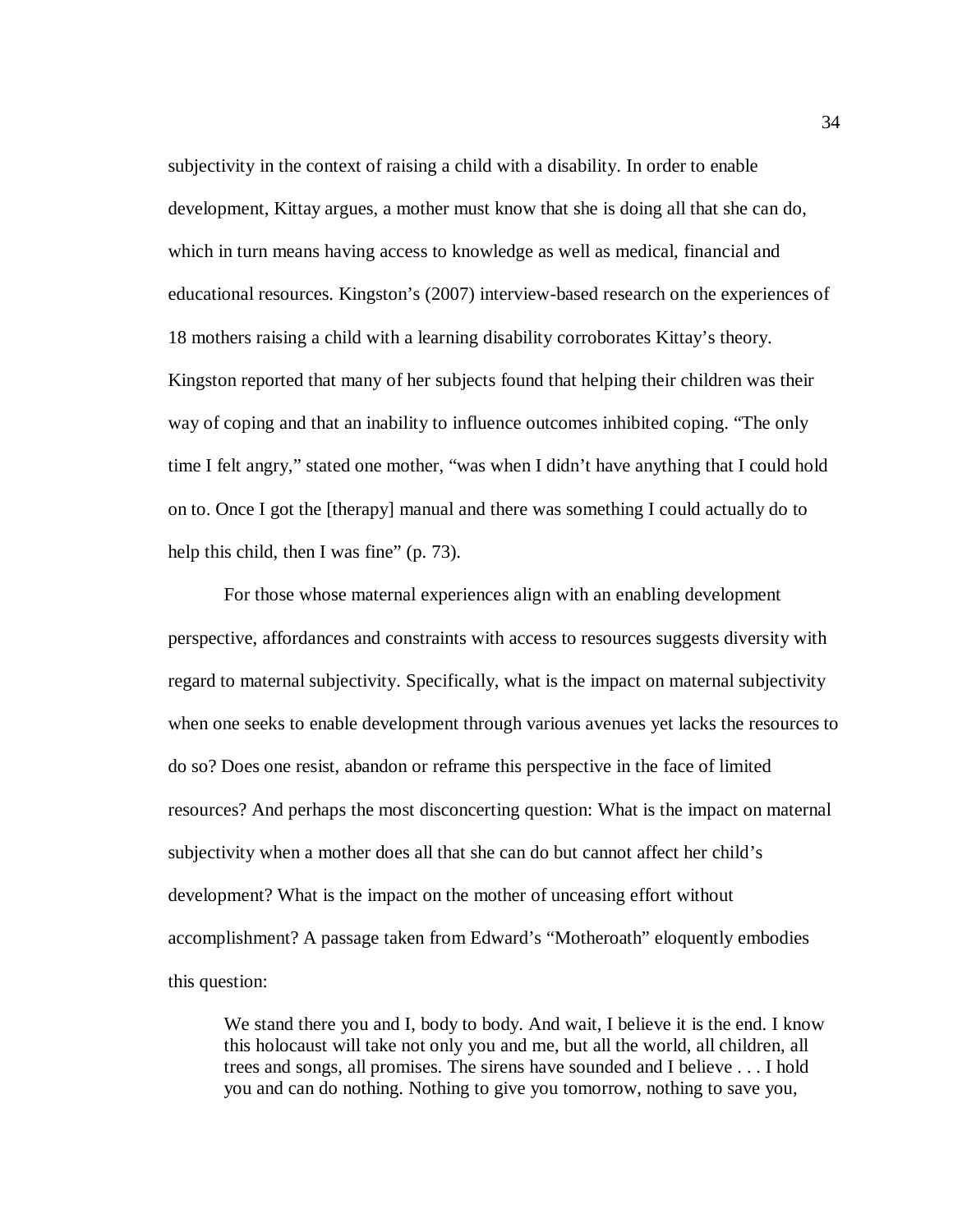nothing to protect what might be. There is no gesture of defiance, no gallant last battle. Just you and I in this room with the wind and rain against the window . . . I hold your pulsing wrist to my lips, feel again your struggle to be born, and know that I must promise you the only think I have left. If we live through this night, dear child of my body, if we survive these moments of ultimate madness, I will do what I can to shift the balance . . . And if, in the end, we lose, I will look at you, straight at you, and say I tried. (1984, p.25)

While some feminist research has begun to reconstruct the traditional conceptualizations of motherhood, very few analyses exist that explicate the unique and specific interpretive processes of mothers of children with disabilities, and how these processes translate to maternal subjectivity (Kingston, 2007). Evidence of these unique psychological processes are present in research and literature with alternative investigative foci such as studies of stress (e.g., Davis & Carter, 2008) and coping processes (e.g., Smith, Seltzer, Tager-Flusberg, Greenberg, & Carter, 2008) among parents of autistic children. Yet a lack of explicit attention to these processes and outcomes—to mothers' experiences of "surviving the ultimate madness" or to mother's experiences of giving everything and only being able to say "I tried"—paints a wholly inadequate picture of alternative maternal journeys (Edwards, 1984, p.25).

In addition to the highlighting the heartwrenching experience of a mother who is "able to do nothing to give [her child] tomorrow," Edwards' passage is relevant to a discussion of maternal subjectivity in that it points to the sense of sole responsibility that is so common among mothers of special needs children. "*I* hold you and can do nothing," she writes. "*I* will do what *I* can to shift the balance [emphasis added]," she avows. Research clarifies this enormous sense of responsibility confirming that mothers,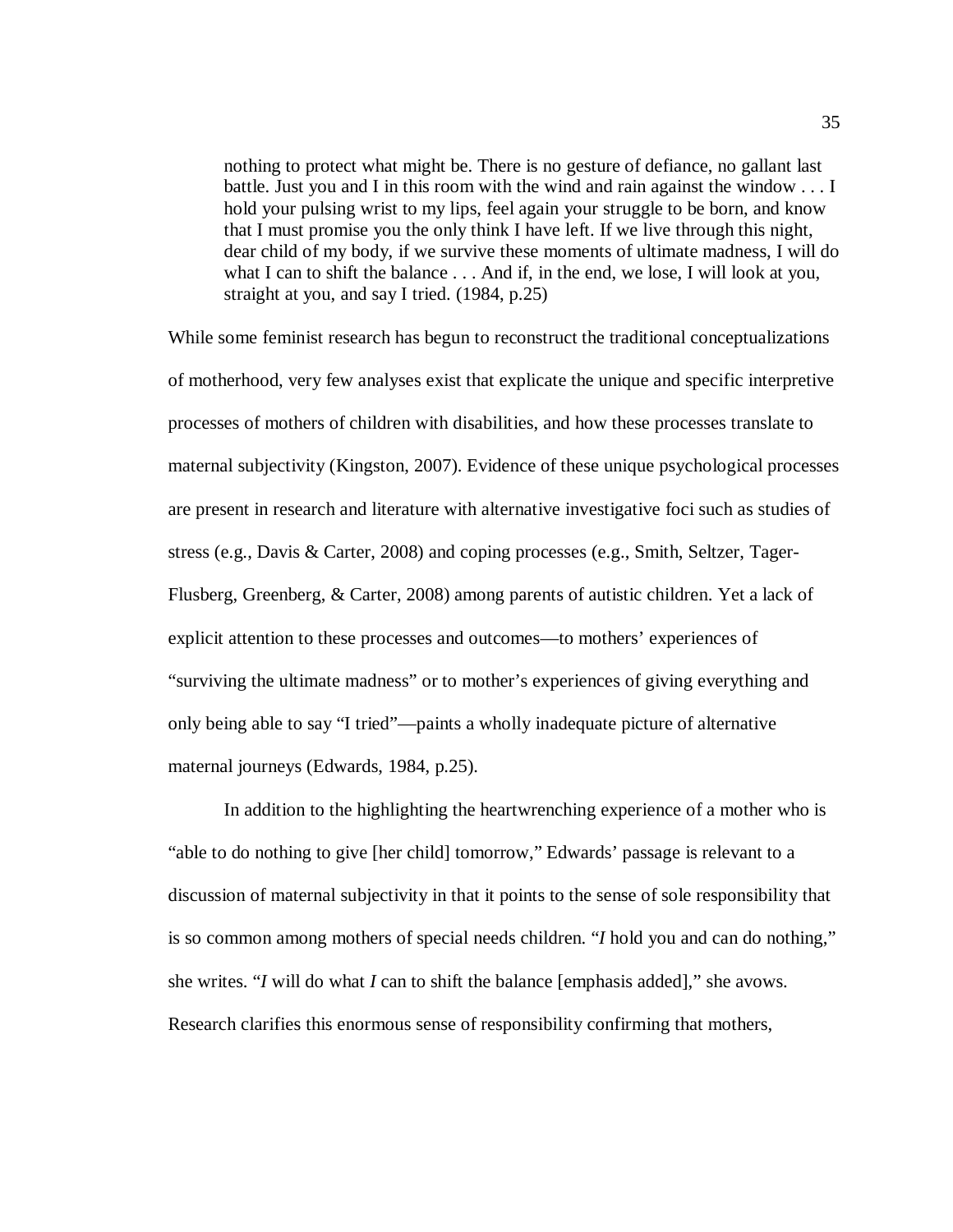historically and presently, carry the bulk of the work caring for children with disabilities (Kingston, 2007).

The persistence of the gender divide that impacts mothers' sense of complete responsibility for their child's developmental possibilities has important implications for maternal subjectivity. Greenspan (1998), whose daughter has special needs, contends that the sense of sole responsibility is "a recipe for feeling inadequate" (p.42). Most mothers—that is, mothers of typically developing children as well as mothers of children with disabilities—internalize society's standards of mother care. In attempting to realize these expectations, mothers suffer pain and hardship. The resulting sense of inadequacy is exacerbated in contexts where a child's developmental outcomes are not known or assured, where all a mother can do is everything she can do in order to foster the unnervingly vague "best possible outcomes." And while this process of attempting to promote a child's developmental well-being appears as though it mirrors that of the normative parental journey, the difference is profound. It is a mother's soliloquy. It is a mother's call and her solitary response. To the universe of possibilities she may plead, "Will my child ever speak?" and in response to the looming silence she proclaims "I will do everything that I can do, all that is humanly possible, to hear the sound of my child's voice."

Greenspan (1998) finds that the inability to meet society's expectations and the resulting sense of inadequacy creates a "self-enforced silencing," among many mothers of special needs children (p.43). In order to maintain the image of good mothering, mothers keep one's pain and exhaustion private through self-silencing, censorship, and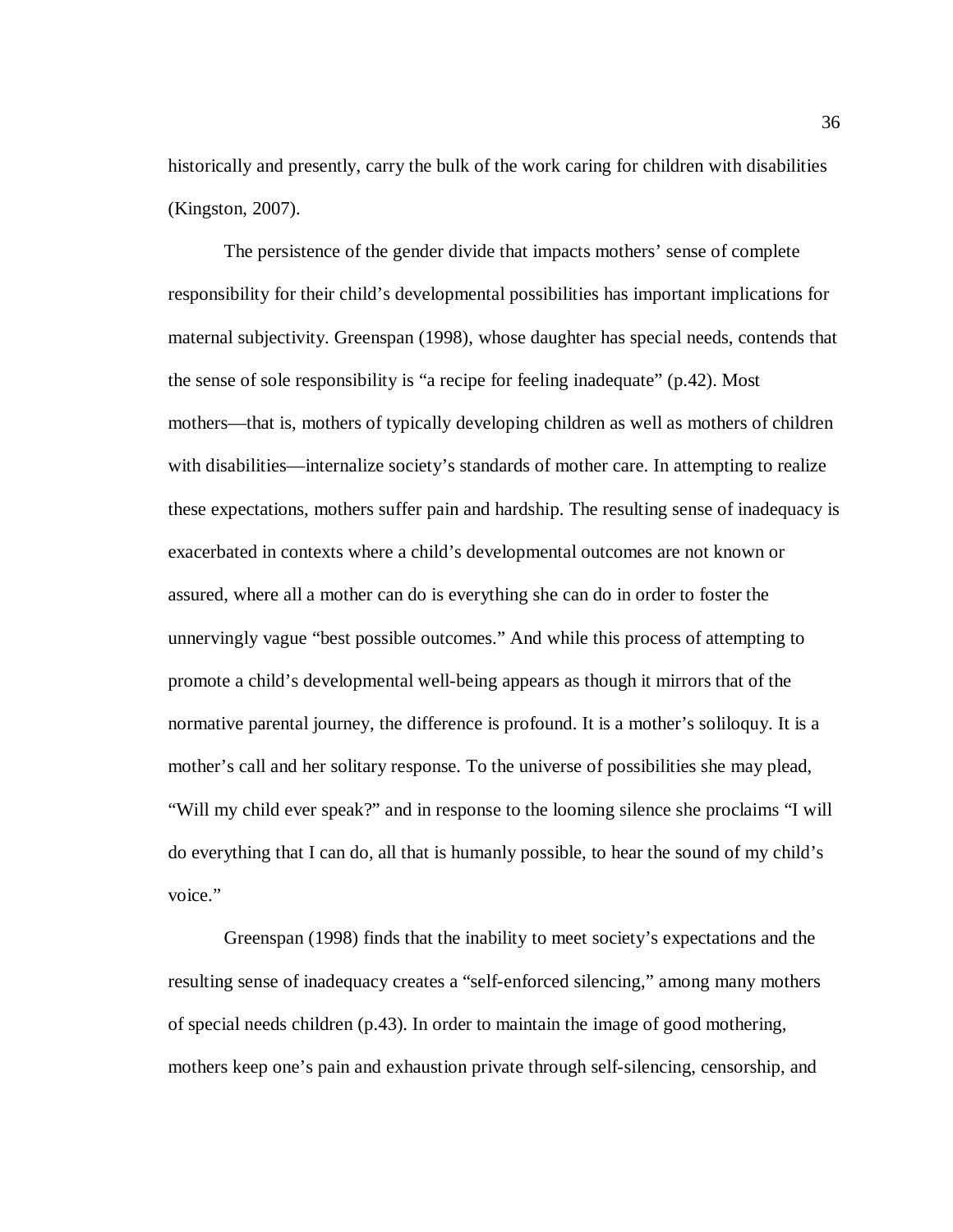"disappearing" (p.44). Todd and Jones' (2003) research on parents of adolescents with learning disabilities support Greenspan's findings. While Todd and Jones set out to investigate both mothers' and fathers' experiences with professionals, the researchers found that the majority of those who engaged with professionals were mothers and therefore, they decided to focus on the maternal findings. "This is not to marginalize the experiences of fathers," note the authors, "but a recognition that it was typically mothers who had had a longer-standing participation with professionals" (p. 242). The researchers found that notions of good mothering impacted mothers' self-perceptions and in turn, their relationships with professionals. The subjects described themselves, first and foremost, as advocates for their children and they were adamant that what they were doing was what all good mothers would do. Moreover the mothers, who were concerned about being perceived as selfish, were reluctant to discuss their own needs with professionals.

These studies suggest mothers of special needs children struggle to meet society's ideals of mother care and, in doing so, may be employing processes that undermine their well-being. Self-silencing as a mechanism for upholding a "good mother" image in the face of impossible expectations is disturbing for many reasons. Self-silencing in this circumstance serves to maintain, rather than undermine, the "good mother myth" and in doing so allows the extraordinary family work that mothers of special needs children do to remain undervalued and invisible. In the context of the present study, mothers' selfsilencing highlights the need to address the impact of such mechanisms on maternal wellbeing, and to address how such mechanisms add to the "social and psychological costs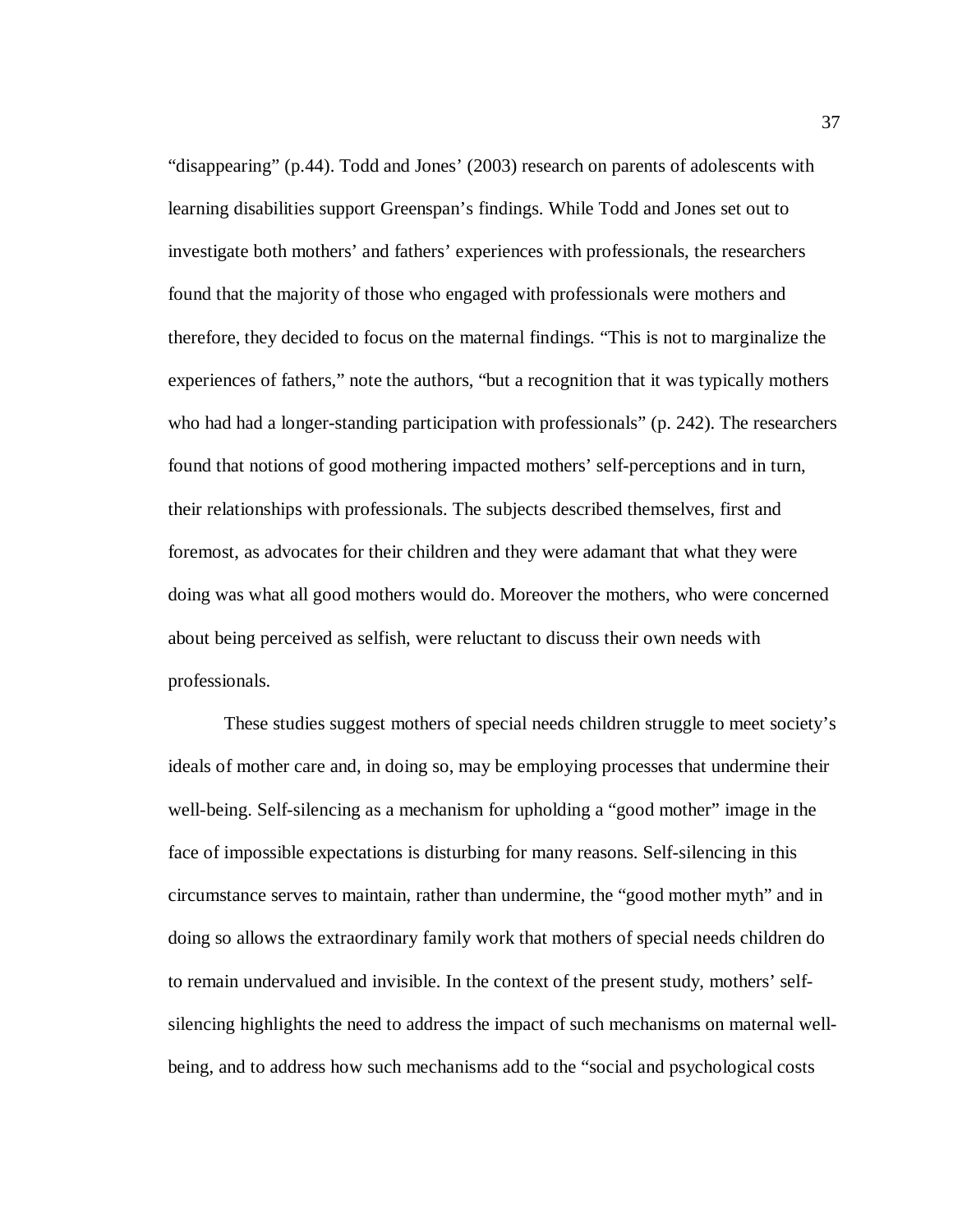borne by women" (Tarrant, 2002, p.2). While current research (e.g., Greenspan, 1998; Todd & Jones, 2003) recognizes the existence of processes like self-silencing, the research objectives lead the authors to focus on alternative findings. The present research seeks to extend current analyses by exploring the impact of these mechanisms on maternal subjectivity.

## **Reconstructing Maternal Subjectivity**

Tarrant's (2002) research on the experience of fourteen Australian mothers of children with autism is an important addition to the academic study of mothers of special needs children because it challenges oversimplified hypotheses and analyses that suggest mothers' hardship and struggle leads, necessarily and exclusively, to poor outcomes. The subjects in Tarrant's research echo the concerns raised in other studies (e.g., Read, 1991) regarding the lack of support in raising a children with disabilities, insufficient educational and medical services, unaddressed needs, community ignorance, and poorly informed professionals. Interestingly, Tarrant describes an evolving process of hardship, struggle and adjustment—a "maternal metamorphosis" whereby mothers learn to "trust maternal intuition" and gradually experience increased self-confidence (p. 80). By no means do Tarrant's findings negate or supersede research that finds mothers' of special needs children frequently feel stressed (Read, 1991) and inadequate (Greenspan, 1998). While an either/or framework would situate self-confidence and a sense of inadequacy as diametrically opposed, a both/and framework allows us to see how these could be intertwined. In response to inadequate and competing expert opinion and the sense that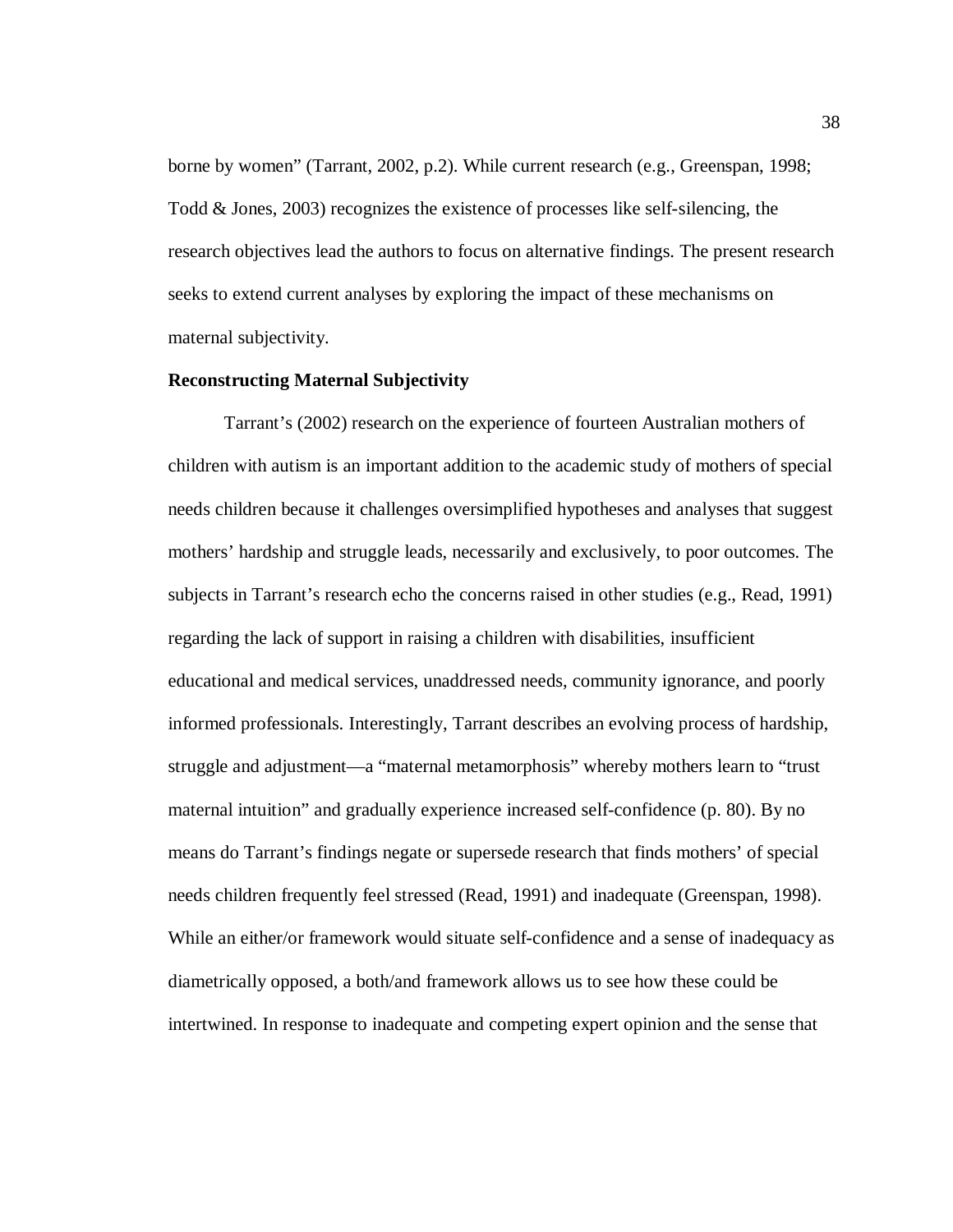"the only thing I can do is everything I can do," mothers may turn inward—actively employing and learning to rely on an internal compass to guide their decisions. Having a treatment direction alone, or having a treatment direction that is also leading to certain outcomes, may lead to mother's increased self-confidence and further reliance on self-knowledge (Kingston, 2007). And while this pathway is one example of a reappraisal process, research that shows that mothers experience a range of psychosocial experiences points to the need to further explore the interplay of such experiences and their relationship to maternal subjectivity.

Landsman's (1999) interview-based research is one of the few studies that focuses specifically on explicating the linkages between mothers' psychosocial experiences in the context of raising a special needs child and maternal subjectivity. Landsman uses the rhetoric of "the gift"—that is, the notion that "God gives special children to special parents"—as a framework for her analysis of how mothers reappraise conventional understandings of motherhood and, in doing so, reconstruct their maternal subjectivity (p. 134). Landsman explores the cultural meaning that is conveyed by the notion that God gives special children to special parents. Specifically, she asks,

what might account for both the widespread dismissal of this notion by mothers who have been raising young children with disabilities for some time, and the fact that these same mothers nevertheless continue to represent themselves as the recipients of blessings and gifts? (p.134)

In her exploration of maternal subjectivity among 60 mothers of children with disabilities, Landsman's finds that her subjects reconstruct the meanings of motherhood in Western culture, as well as the interrelated ideologies of the body, disability, and personhood, in order to claim the full value of their own motherhood. Landsman's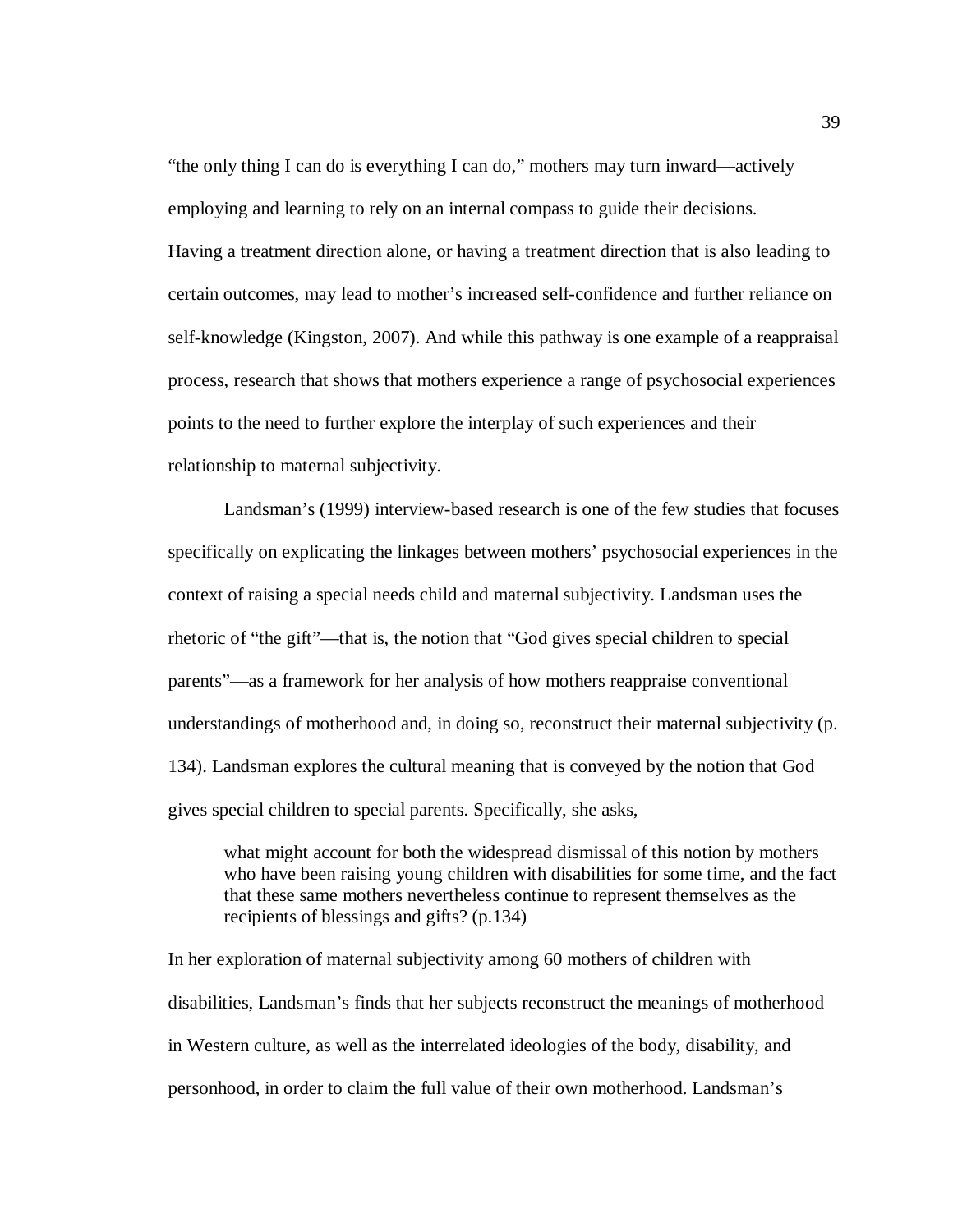subjects describe a personal transformation—a shift in perception of self and worldview in which they come to see themselves as recipients of a gift. This transformation sits in contrast to mainstream social constructs like mother-blame that frame mothers as "producers or purchasers of defective merchandise" by redefining the child as the giver of the gift. In reclaiming the language of the gift and redefining their children not as a product or a gift from God, but the giver of a gift, mothers reinstate the personhood of their children, elevate their social worth, and reclaim the value of their full motherhood. Landsman's analysis of the transformative experiences of mothering a child with a disability presents the rhetoric of the gift as a counterdiscourse to mainstream conceptualizations of maternal responsibility and blame. However, this model does not negate or simplify the complex emotional experiences involved in raising a child with special needs. Rather, Landsman's both/and model is perhaps most useful in recognizing the complexity of mothers' psychological journeys. Attending to these complexities, Landsman describes how

A mother can . . . simultaneously see that she is (morally) better off for having the gift and still wish for, and work toward, her child's cure; she can, and does, often wish that she never received the gift . . . the rhetoric of the child as the giver of the gift of unconditional love helps account for and unify the "apparently conflicting stories of sorrow and hope, of pain and enrichment" told by mothers of children with disabilities. (p.152)

A fundamental concept in Landsman's analysis and a central construct in disability research is the conception of personhood in Western culture. Many feminist analyses focus on the concept of personhood within the domain of reproduction, challenging *when* in the gestational process personhood begins. Landsman extends this discussion to include the notion of personhood within domain of mothering and raises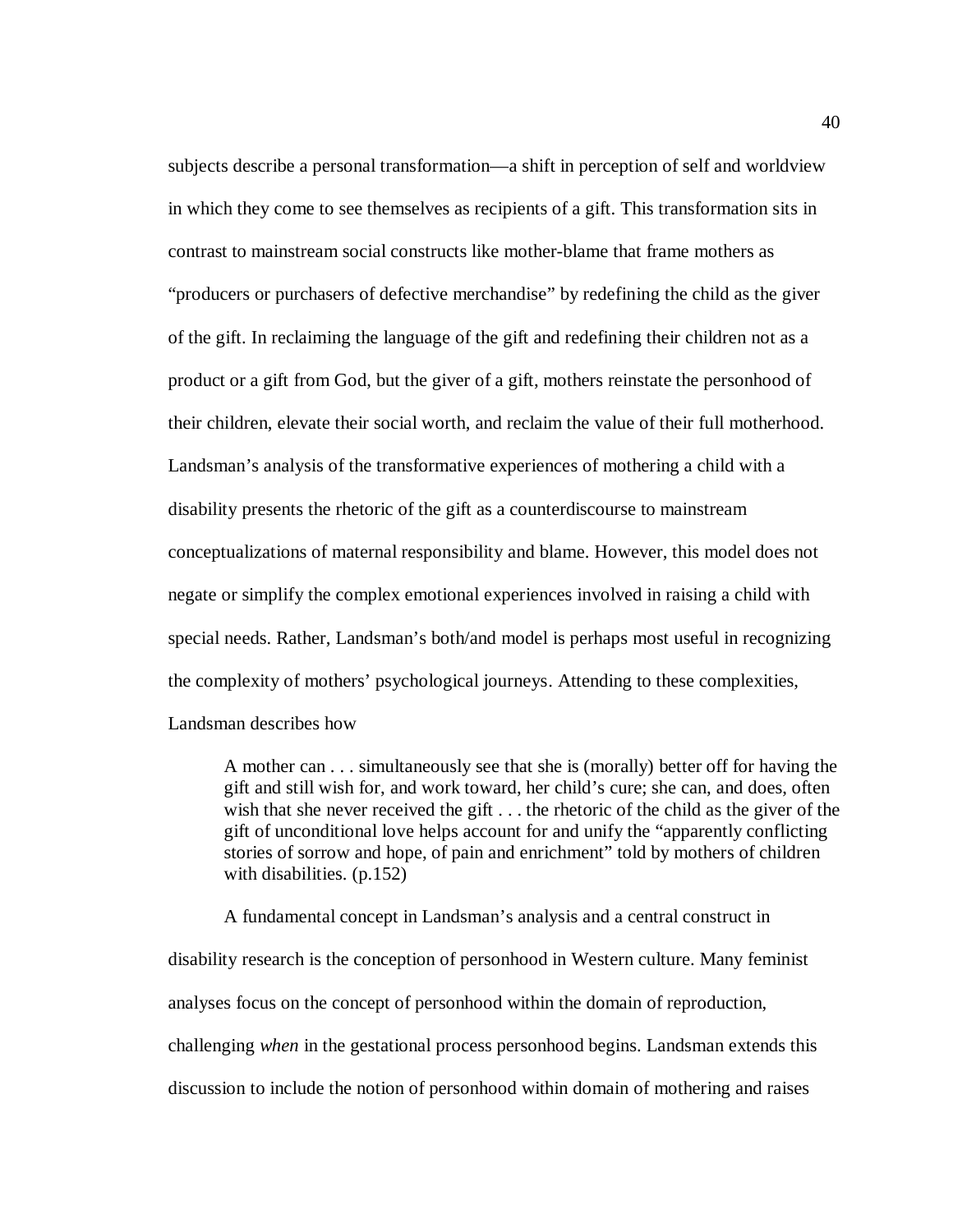important questions about *to whom* personhood is assigned in Western culture.

Employing a both/and framework, Landsman argues that rather than two distinct categories—"nonpersons" or "persons"—there exists gradations of personhood when considering the birth of children with disabilities. Landsman states,

The same woman whose body held a "person" in the womb during pregnancy may later find herself the (diminished) mother of "less than full person" upon giving birth to a baby identified with a defect or upon her child's subsequent diagnosis of disability. (p.135)

In Western culture, the worth of mothers is linked with the value of children (McMahon, 1995). McMahon contends that prior to World War II, the worth of mothers was associated with their roles as protectors of innocence. However, a sociocultural shift in latter half of the twentieth century has reduced the moral worth of motherhood to a connection with valued children. Because a mother's moral worth is linked to valued children,

The cultural expectation of, and exclusive maternal responsibility for, attaining perfection in fetal outcome links the diminished personhood of the "defective" child with disabilities to an experience of diminished motherhood for the woman who nurtures it. (McMahon, 1995, p.135)

As such, mothers of children with special needs are not viewed as equitable in value to mothers of normal children. How then, is the birth of children with disabilities made sense of in modern Western society? As Landsman (1999) argues, mothers of special needs children are either viewed as "bad" mothers whose irresponsible decisions and actions caused their child's disability, or they are viewed as "special" mothers who were pre-selected by God to rear children with disabilities. The mother-blame perspective as it relates to mothering children with disabilities is grounded in the assumption of human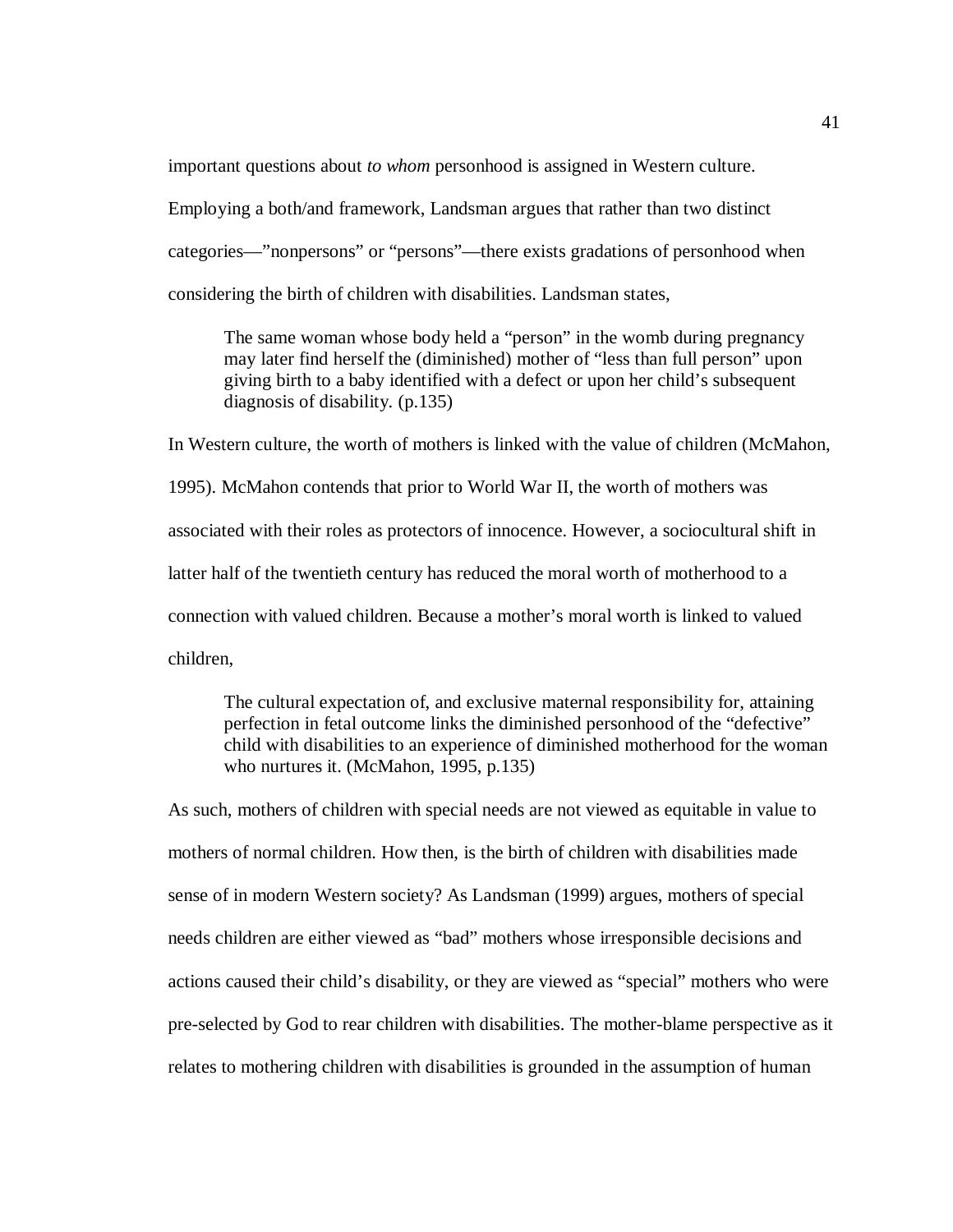control over nature. That is, it is the individual's responsibility to implement expert medical advice and it is believed that compliance with such advice will allow a mother protection from nonnormative outcomes. Landsman's subjects' narratives echo this perspective and substantiate previous findings (e.g., Press, Browner, Tran, Morton, & LeMaster, 1998) that during their pregnancy most women view having a disabled child as something that happens to "other" people. Therefore, in addition to shock and grief, learning that their child has a disability brings about a profound sense of injustice. After all, these mothers had done "everything right" (Landsman, 1999, p.139). A statement by one of Landsman's subjects, a mother of a daughter with cerebral palsy, embodies this viewpoint. She states,

Here I am, you know, fruits and vegetables, don't drink, don't smoke, you know, walk and get my exercise and . . . prenatal care the whole time I was pregnant and stuff and people treat you like you're some like little teenager who was out doing drugs and have this kid with all these problems and good for you. (p. 140)

The narrative of another mother in Landsman's study, whose two sons are diagnosed with pervasive developmental disorders (a disorder on the autism spectrum), makes clear that the possibilities for maternal responsibility and blame extend beyond prenatal care and encompass a woman's lifelong morality. "I made the right choices with my life when I was a teenager," she contends,

And I saw people all around me, you know, in the 70s or so, all the teenage girls . . . pregnant; it was like why do you want to ruin your life? I've met a lot of people, you know, throughout my life that, you know—I thought of, but I didn't do drugs—but I told them, I said, you can be anything you want to be. You just go find out how to do it, and do it. And I've always believed that. And so, here I had to come smack up in my life of I made the right choices and yet I still have to deal with stuff. So that was why I was so mad at God. (p. 138)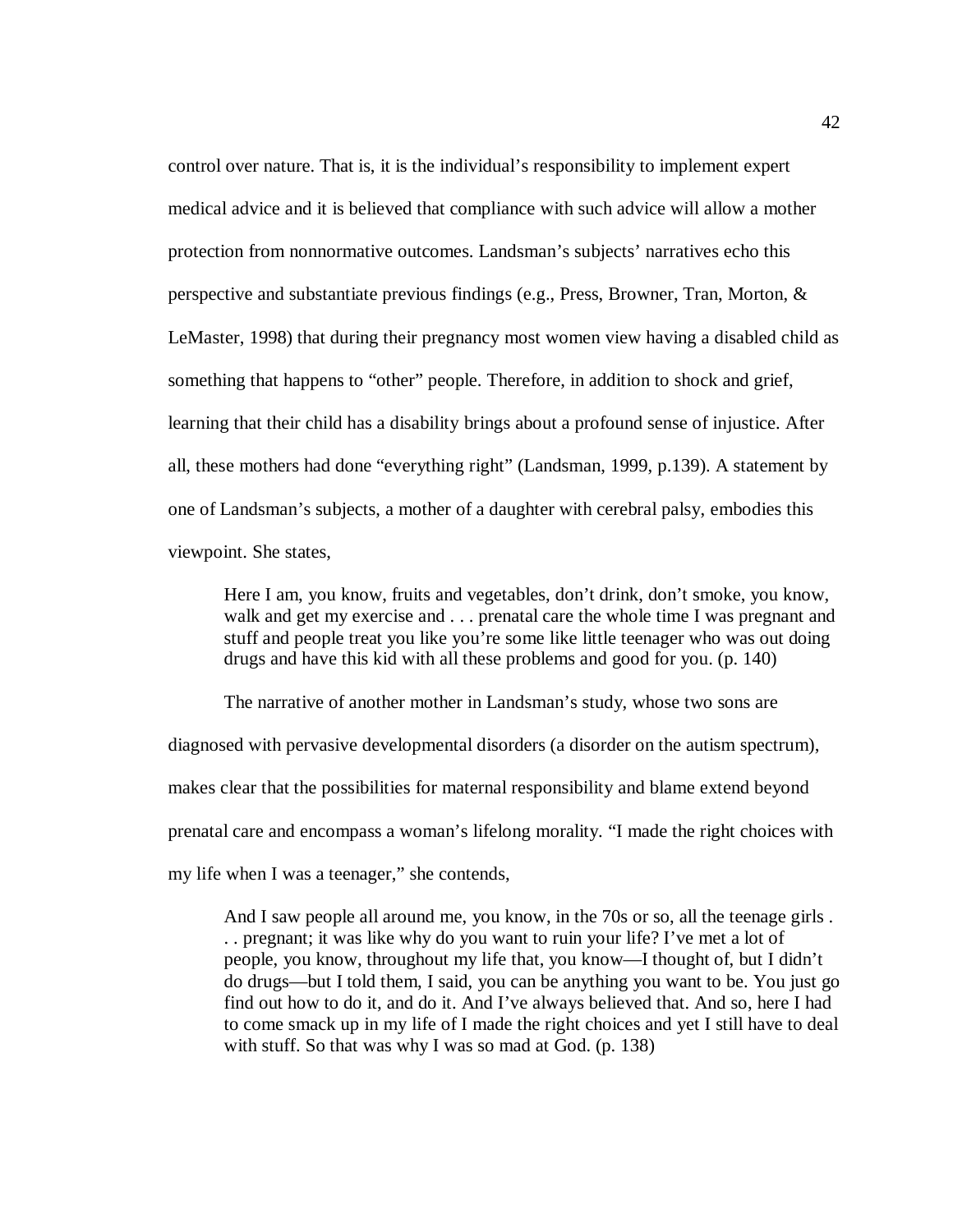Although not explicitly analyzed in Landsman's research, this mother's narrative speaks to the way in which having a child with a disability challenges some mothers to reappraise their deepest convictions regarding the nature of privilege in their lives. The Western assumption of human control over nature and widespread faith in the medical model—a belief that is evidenced by these mothers' narratives—is embedded in a framework of privilege. Denmark and Paludi (2008) refer to the definition of privilege as "a special advantage, immunity or benefit granted to or enjoyed by an individual, class, or caste that people come to feel they have a right to hold" (p. 47). West (1994) describes privilege as an "underserved gift" (as cited in Denmark & Paludi, p.47). Social privilege confers many benefits that people often believe they have earned and deserve. It facilitates, for example,

the optimal development of an individual, increases access to societal opportunities, or simply makes life easier, but is not acquired by virtue of merit or personal effort. (Denmark & Paludi, 2008, p.47)

It is widely believed in the United States that if a woman "does everything right" and complies with expert medical advice, she will be afforded a healthy child. An alternative outcome—the birth of a child with a disability—undermines what many believe is their preemptive right. Hence, for many mothers, the sense that one deserves to have a child without a disability facilitates the feelings of profound betrayal and injustice that mothers with special needs children, including Landsman's subjects, often describe.

Wildman (1996) delineates key elements in the systemic determinants of privilege. Members of privileged groups establish societal norms by situating the characteristics and values of less dominant groups as defective, deviant and deficient.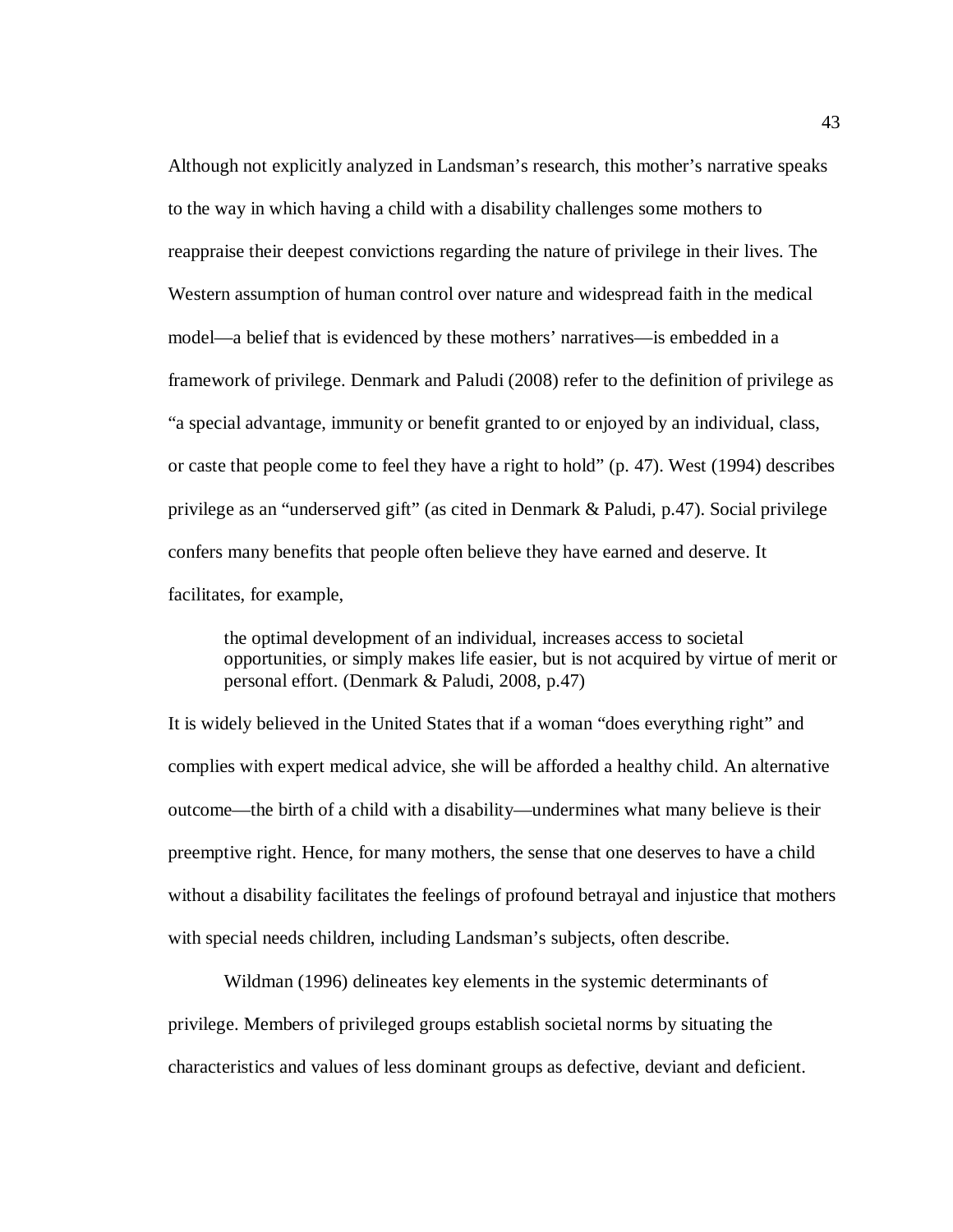Conflation of the privileged characteristics with societal norms functions to make invisible the systemic conferral of privilege and disadvantage, thereby legitimizing the myth of earned power and meritocracy (Denmark & Paludi, 2008). The constructs of maternal blame and responsibility in relation to mothering a child with a disability is an example of how the structural nature of privilege manifests in self-blame among members of disenfranchised groups. Throughout their narratives, Landsman's (1999) subjects refer to the image of the "bad" mother—a multifaceted stereotype that often incorporates some or all of the following elements: the unwed teenage mother, the drugaddicted mother, and the mother whose reprehensible acts of child abuse result in child disability. The narrative of one of Landsman's subjects exemplifies the embeddedness of the bad mother image and the undergirding construct of maternal blame in relation to a child's disability. In conveying her experience of interacting with her daughter's doctors, the mother states,

They talked down to me until I told them, wait a minute here. I pay my taxes, and I'm a good mother. I didn't put my child here. I didn't shake my child. I didn't neglect her to put her here. (p.140)

Ginsberg and Rapp (1995) use the term "stratified reproduction" to describe this phenomenon whereby "some reproductive futures are valued while others are despised" (p.3). Landsman (1999) shows how mothers of children with disabilities recognize this system of stratification as it relates to the valuation of their children. She contends, "By their association with either "perfect" or "imperfect" children, some mothers are assumed to be valued contributors to society, and others to be the deadbeat takers" (p. 140).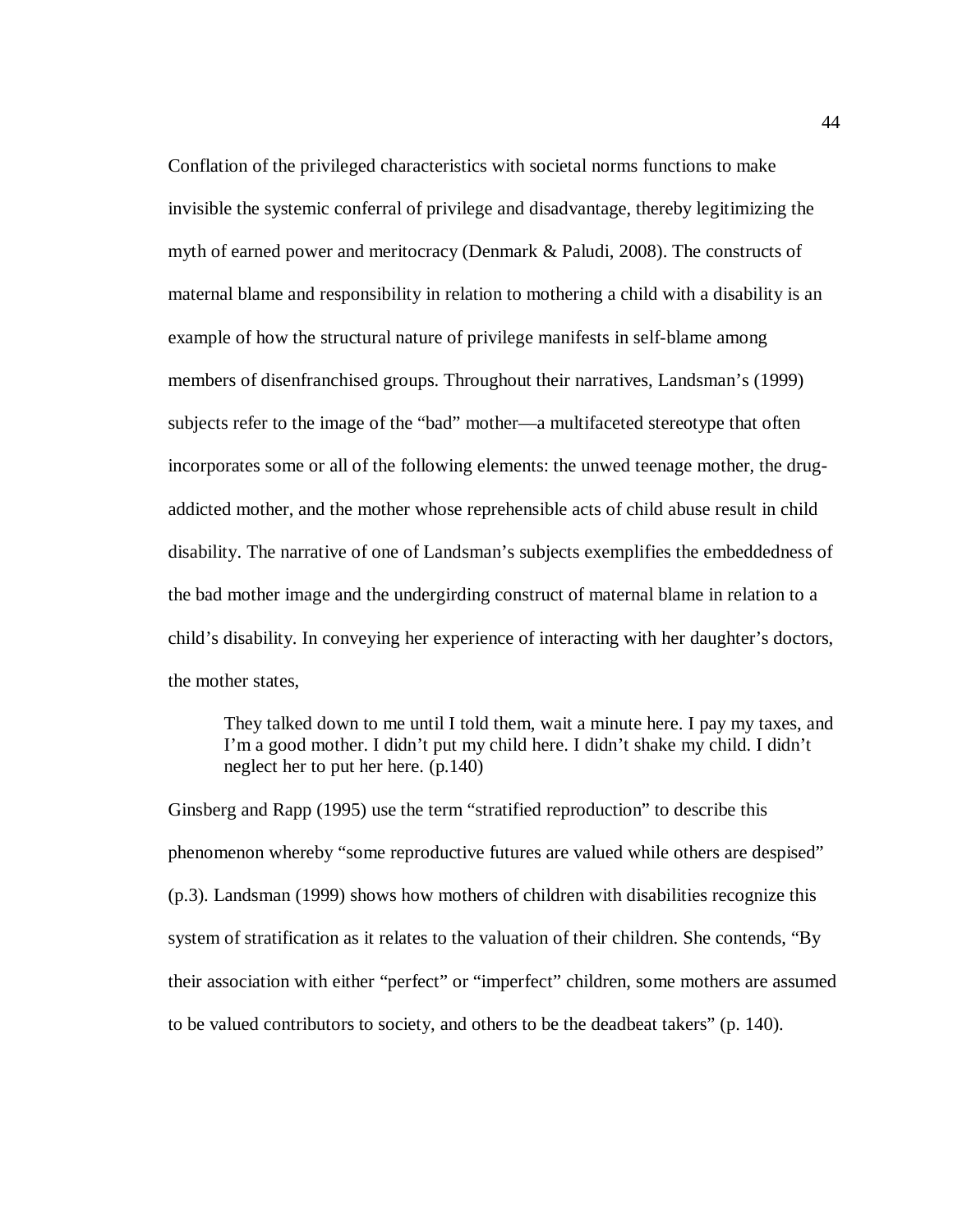Landsman's research sheds light on how social constructs, like mother-blame, function to influence maternal subjectivity. The pathway between such processes that Landsman explicates is framed by "the situation of the mother of a child with disabilities who did in fact "do everything right" to control her pregnancy outcome" and the subsequent explanation given to these situations (p.141). What is missing from this analysis, however, is explicit attention to the way in which mothers' confront privilege and how this confrontation impacts maternal subjectivity. Specifically, how does the process of coming to acknowledge that disability is not merit-based affect maternal subjectivity? How do mothers negotiate and make meaning of this process? Denmark and Paludi (2008) argue that

We are all  $\ldots$  responsible for acknowledging the presence of social privilege in our own lives, and the ways we benefit from it. It is impossible to grapple with the complexity of difference if we do not acknowledge the social context of privilege and disadvantage within which salient human differences are embedded. (p. 50)

Hence, does the process of grappling with disability facilitate the recognition of systems of privilege and disadvantage? Does the lens of disability illuminate that which has remained invisible?

In "Mothering an Autistic Child: Reclaiming the Voice of the Mother," McDonnell analyzes the Park's *The Seige,* a mother-authored autobiography about raising an autistic daughter. In this essay, McDonnell describes Park's experience of grappling with her daughter's disability as a gateway to her comprehension of the nature of privilege. The following passage in Park's autobiography is evidence of this experience: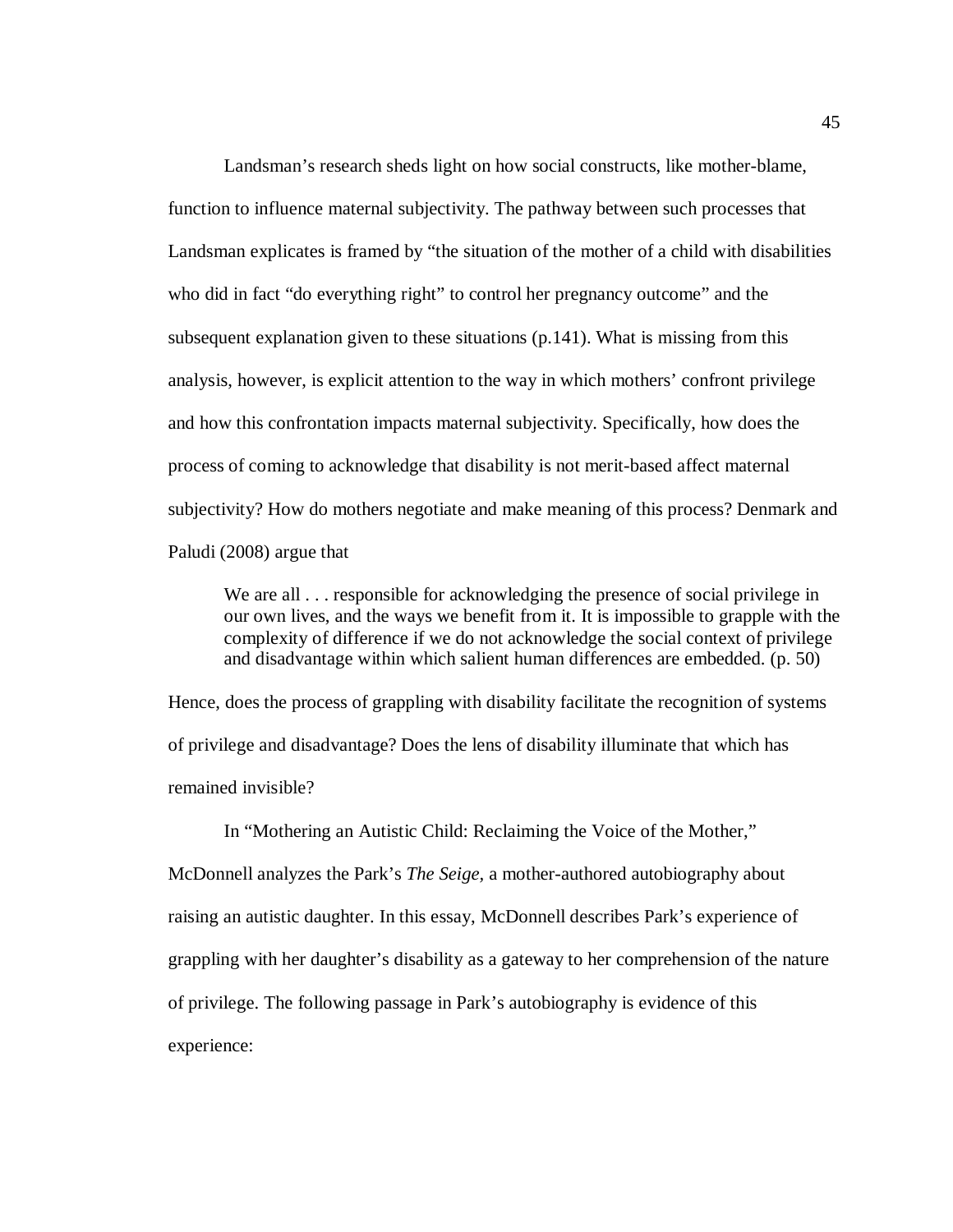Comfortable, well-educated members of the upper middle class ordinarily escape the experience of depersonalization, of utter helplessness in institutional hands, of reduction to the status of children to whom situations are mediated, not explained. Like so much that hurts, the experience is deeply educational. We know now in our skins that the most threatening of all attacks is the attack on personal worth, that the harshest of all deprivations is the deprivation of respect. We know now, I think, how the slum mother feels as the welfare worker comes round the corner. (Park, 1982, p.143)

While evidence of the process of grappling with the nature of privilege can be found amidst psychological research with alternative foci, in parents' autobiographies and essays, and even in popular literature, the hypothesis that the presence of a disability among one's child can facilitate a mother's confrontation of privilege—a process that, in turn, affects maternal subjectivity—has yet to be explicitly analyzed. Inherent in this hypothesis is the concept of "multiple identities," that is, that individuals have more than one identity (Chisholm & Greene, 2008). Some identities and traits may situate individuals in privileged groups while others can simultaneously place them in disadvantaged groups (Frye, 1996). Likewise, some forms of privilege may lessen some forms of disadvantage. Similarly, membership in some disparaged groups may exacerbate the negative impact of concurrent membership in another disadvantaged group (e.g., a person of color with a disability, a poor woman with a disability, etc.). Because privilege functions differentially in different subjects' lives, the process of acknowledging social privilege and the scope and impact of this experience is a unique and individual process.

Mothers, like Park, who have benefited throughout their lives from multiple systems of privilege may have greater difficultly acknowledging and coming to terms with the many ways they have been unfairly privileged throughout their lives. For Park, the experience of raising a child with autism makes evident the nature of privilege,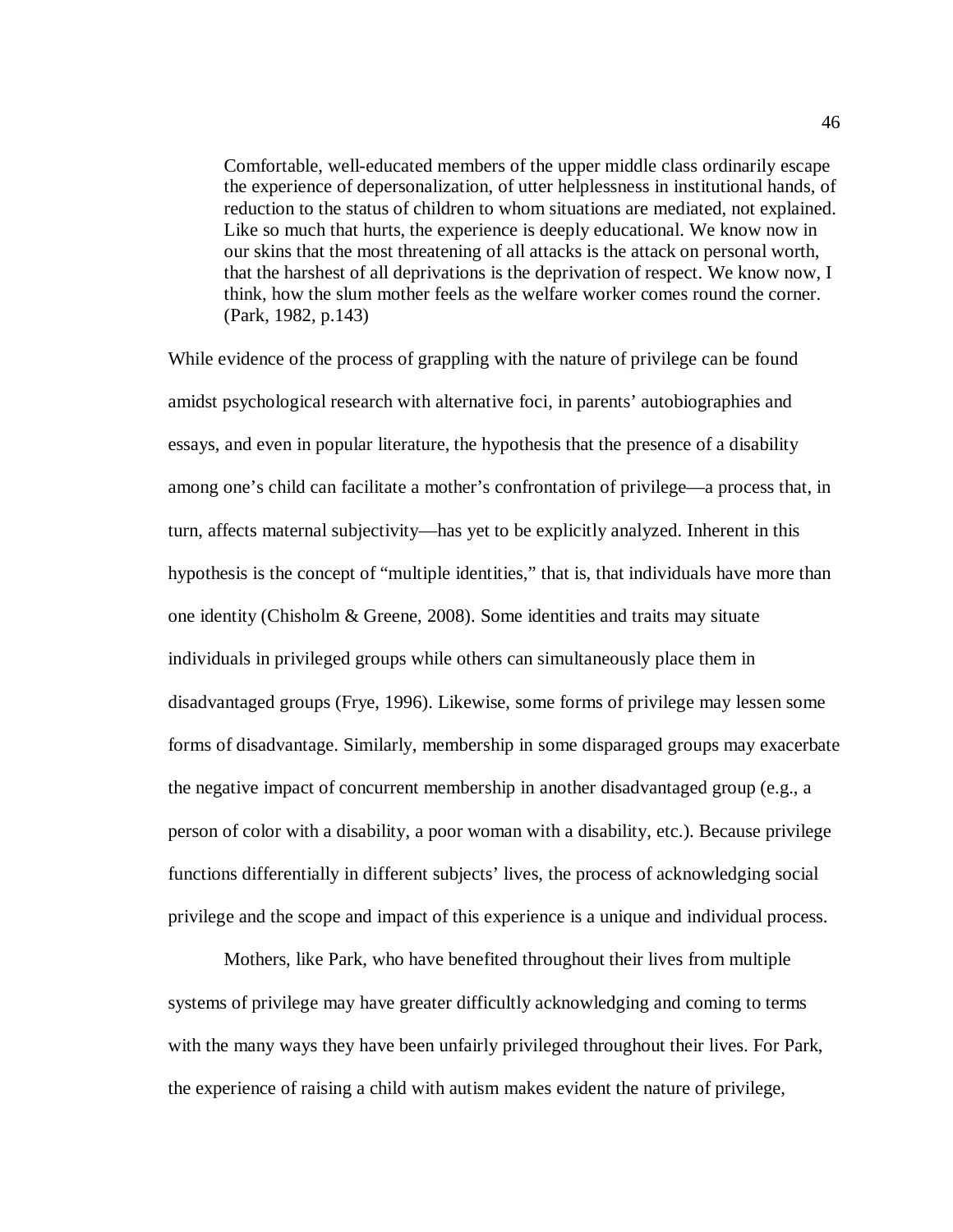facilitates an awareness of social injustice, and provides a gateway to empathy with other people. And yet, this process of awareness is just one of many interrelated reappraisal processes that Park experiences in the context of raising a child with a disability. According to McDonnell (1991), Park's interpretive strategies and reappraisal processes manifest in a reconstruction of motherhood as a social activist position. "Because she could not change her child, Park set out to change the world," states McDonnell (p.73). In this spirit, McDonnell's essay closes with a description of the many contributions Park has made to advance professional knowledge of autism. McDonnell uses the term "identity-in-relationship" to describe the creation of a mother's identity through the relationship with a child—an identity that is also autonomous and "not dependent on her children for self-esteem" (p. 73). Park's maternal subjectivity is shaped by the raising of a child with a disability and the discovery of her deepest values. "As she encourages her child to become a 'self'," claims McDonnell, "Park herself becomes a deeper, more complex self" (p.73).

Snell and Rosen's (1997) findings substantiate research that shows that raising a child with a disability impacts one's perception of self in relation to others (Kingston, 2007; McDonnell, 1991; Landsman, 1999). In their investigation of parents who "master" the job of parenting children with special needs, the authors interviewed "veteran families" about the many challenges they faced and how they effectively negotiated these challenges. Snell and Rosen found that nearly all subjects (whose children were between six and 12 years old at the time of the study) described the experience of raising a special needs child resulting in significant shifts in thinking. These shifts in thinking were more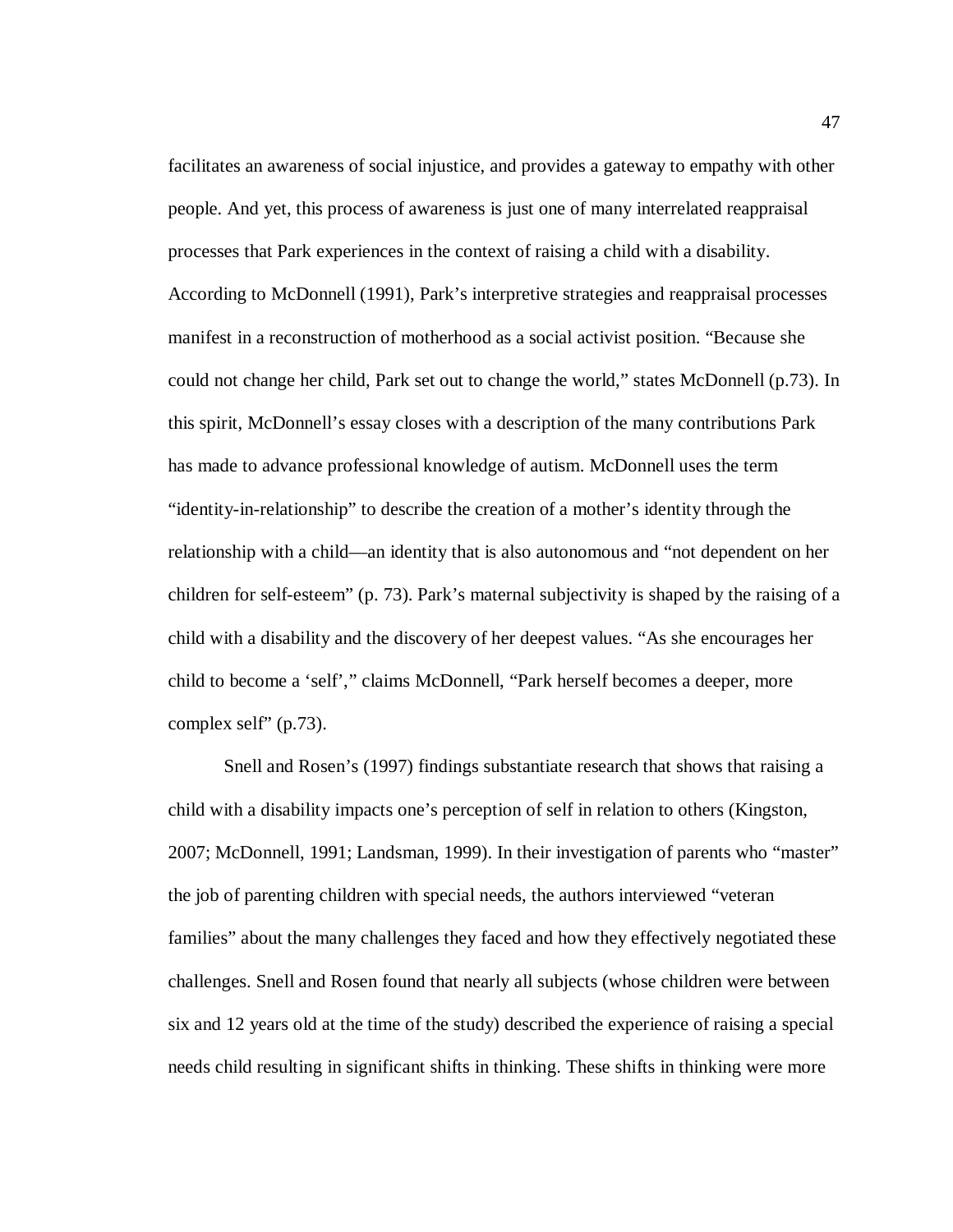significant in scope than cognitive coping strategies and were usually experienced by parents as shifts in worldview—specifically, how they conceptualized themselves and their family in relationship to the systems outside of their family. Among the worldview shifts described by Snell and Rosen's subjects were "a redefinition of 'motherhood' and 'family,' and a let[ting] go of the 'American dream' that hard work and clean living would prevent bad things from happening" (p.437). These worldview shifts manifested in new ways of relating to others including interactions and relationships with physicians, parents and in-laws. As the authors describe, "many of these shifts in thinking were painful and represented the letting go of life-long beliefs in 'how things are supposed to be'" (p.437).

Snell and Rosen's findings resonate with the previously discussed research regarding mothers' reappraisal processes in terms of privilege and control of one's outcomes. These data also draw attention to behavioral processes (e.g., parents relationships with authority figures) as outcomes and evidence of shifts in perception of self in relation to others. The authors' findings contribute the mosaic of evidence demonstrating significant shifts in maternal subjectivity in the context of raising a child with a disability. The piecemeal evidence presented in this literature review makes evident the need for more comprehensive investigations of nonnormative maternal journeys. Furthermore, the dearth in the psychological literature on maternal experiences in the context of raising special needs children, and specifically to the impact of this experience on maternal subjectivity makes clear the need for further academic attention to these experiences. The present study seeks to bridge the gaps in the research reviewed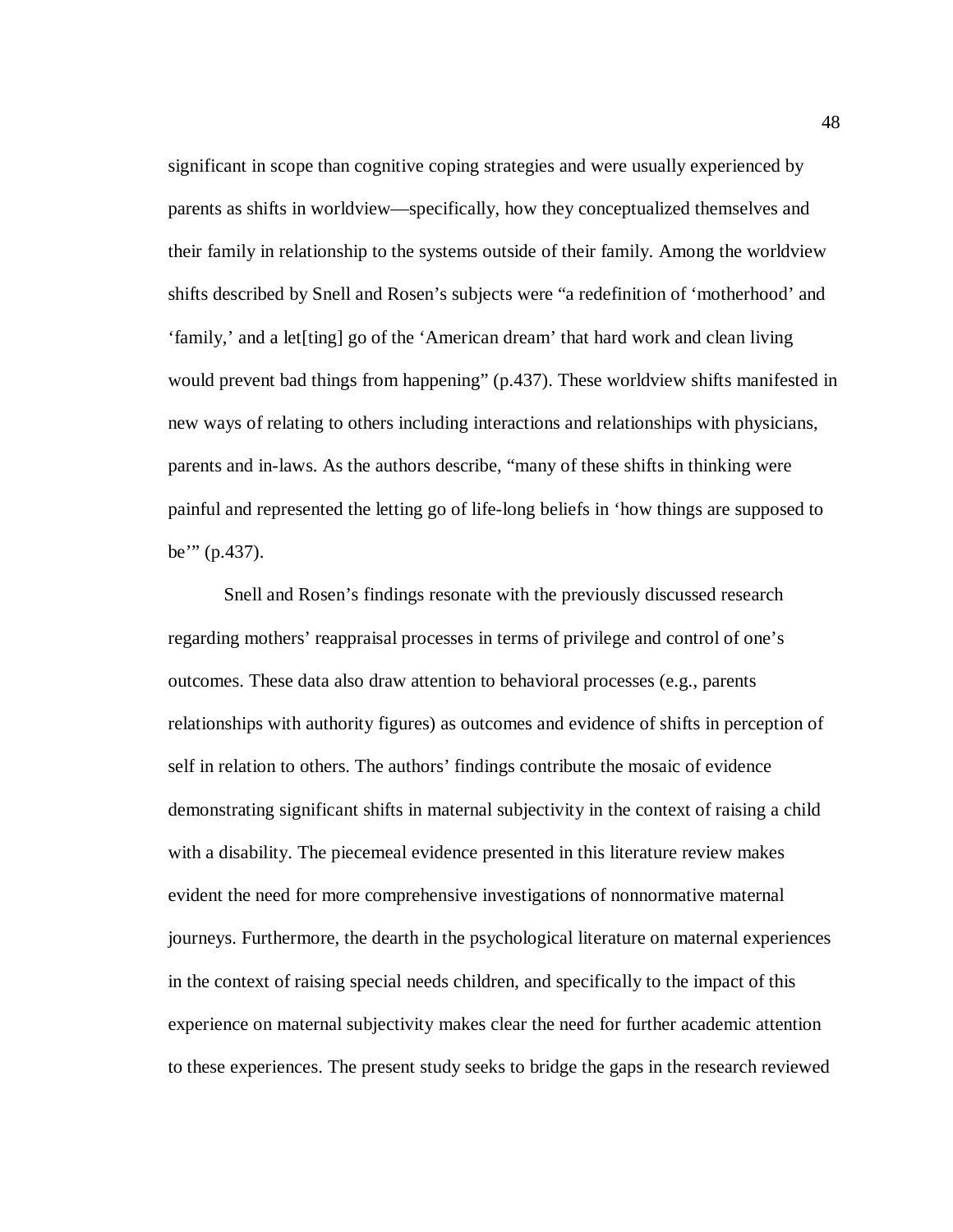by explicating the linkages between mothers' experiences, their interpretive strategies and reappraisal processes, and the impact of these processes on maternal subjectivity while focusing on the context of autism.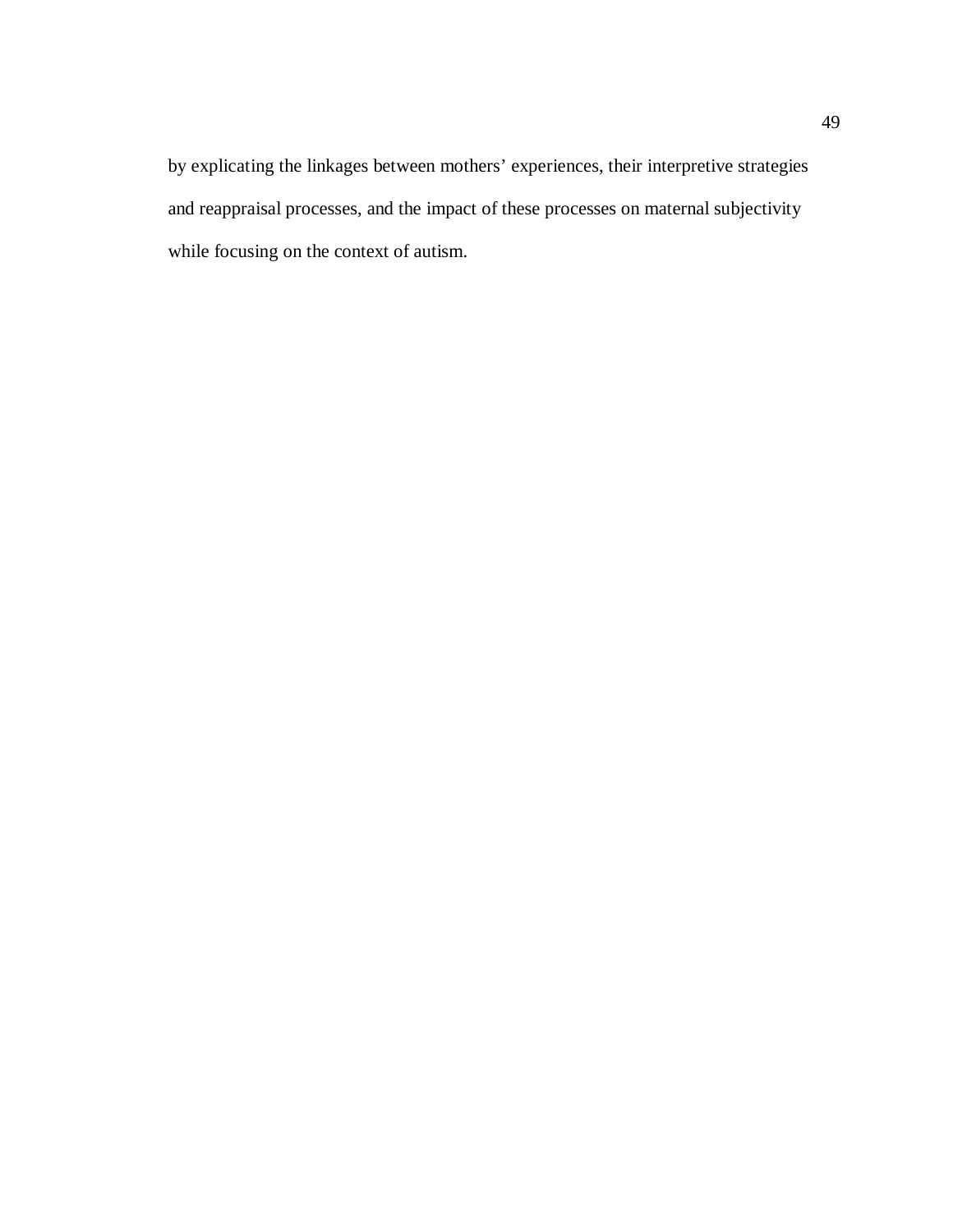#### CHAPTER III: RESEARCH METHODS

#### **Grounded Theory**

The experience of motherhood in the context of autism has received scant attention by scholars and as such, the voices of mothers of children with autism remain unrecorded and their experiences unnamed. Due to the dearth of literature on this topic, this study employed grounded theory methods in order to develop theory from the conceptualization of the data. According to Stern (1995), "the strongest case for the use of grounded theory is in investigations of relatively uncharted water," a description that suits the present topic (p.30).

Grounded theory methods consist of systematic yet flexible guidelines for collecting and analyzing qualitative data in order to construct theories that are "grounded" in the data (Charmaz, 2006). I adhere to Charmaz's (2006) view of grounded theory methods as a set of flexible principles and practices rather than a rigid methodological prescription. In grounded theory, data undergird the generation of theory. In the current study, data collection included in-depth, semi-structured interviews with 15 mothers of children with autism and participant observation in three different monthly parent support/share groups.

According to Glaser and Strauss, (1967; Glaser, 1978; Strauss, 1987), the defining components of grounded theory methods include:

- Simultaneous engagement in data collection and analysis
- Construction of analytic codes, concepts and categories from data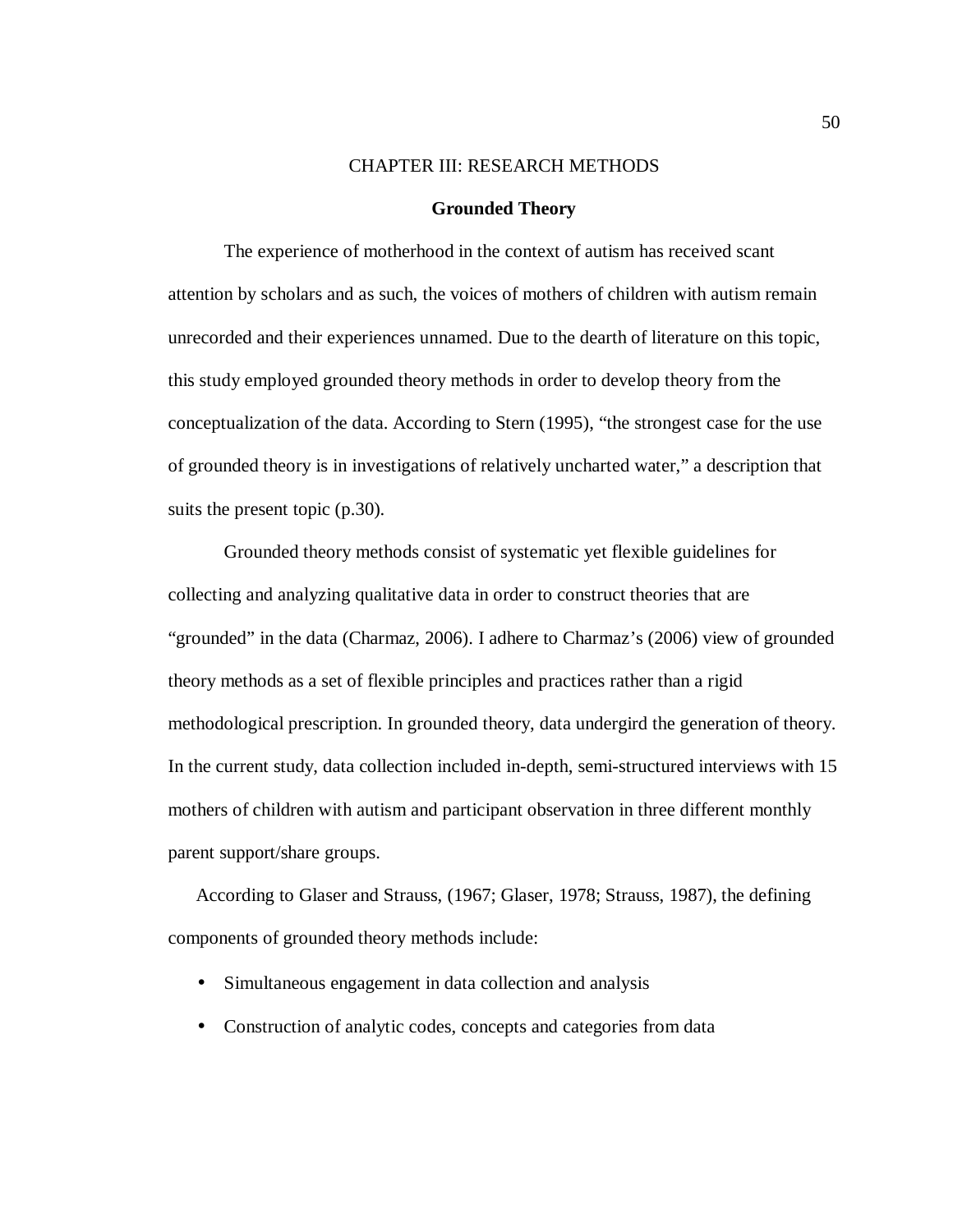- Use of the constant comparative method to establish analytic distinctions and make comparisons at successive levels of analysis
- Advancement of the development of theory throughout data collection and data analysis
- Memo-writing in order to analyze one's ideas about codes and emerging categories
- Use of theoretical sampling in order to facilitate theory construction, rather than population representativeness
- Conducting the literature review following the development of one's independent analysis

With regard to conducting the literature review following the development of an independent analysis, I diverged from the classic view of grounded theory. Rather, I adhered to Henwood and Pidgeon's (2003) perspective of "theoretical agnosticism" in which researchers take a critical stance toward earlier theories. This view is compatible with Glaser's (1978) position of requiring existing concepts to earn their way into one's narrative (Charmaz, 2006). Despite having engaged the literature prior to undertaking data collection, I treated extant concepts as problematic, and critically investigated the extent to which the characteristics of these concepts were lived by my participants.

# **Participants**

This investigation consisted primarily of in-depth audiotaped interviews with 15 mothers of a child or children diagnosed with autism, and participant observation in monthly parent support groups. Autism spectrum disorders (ASD) is a general category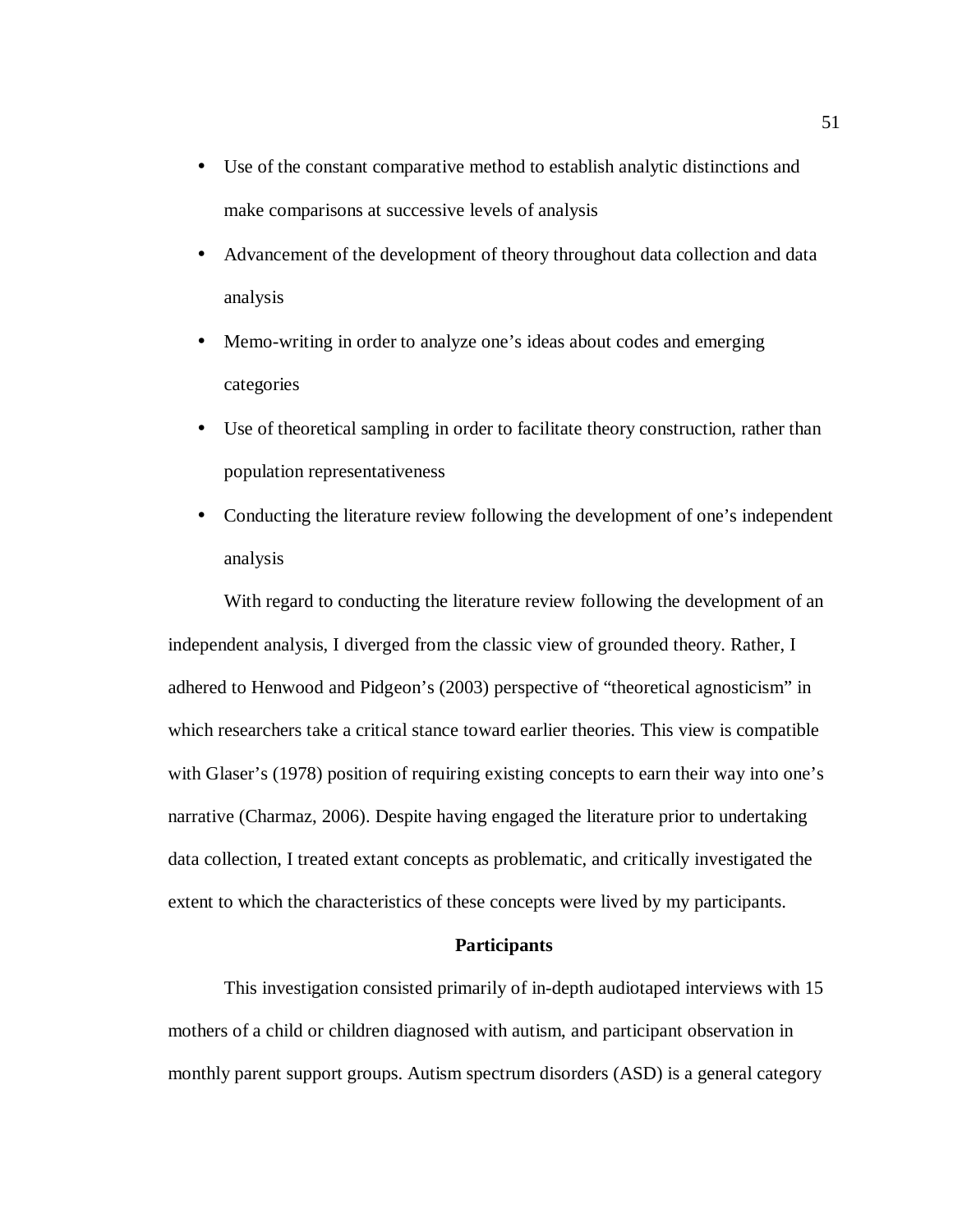of developmental disabilities that includes five different disorders, each with varying severities and patterns. Of the five disorders, which include autism, pervasive developmental disorder-not otherwise specified (PDD-NOS), Asperger syndrome, childhood disintegrative disorder (CDD) and Rett syndrome, autism is the most common. For a diagnosis of autism, a child must have a specified number of symptoms in the areas of social interaction, communication (including language delay), and a restricted range of behaviors, activities and interests. ("Characteristics of autism," n.d.). Although no two children with autism are the same, I selected participants whose children are diagnosed with autism, rather than the other four disorders, because there is the greatest similarity in patterns of symptoms.

In order to gain an understanding of whether participants' experiences varied according to the age of their children, I interviewed mothers with children of different ages. However, as previously discussed, the experience of raising a child with autism is shaped by the sociohistorical context. A significant shift has occurred over the past ten years with regard to the context of autism—a shift that includes an understanding of its prevalence, biology, treatments and therapies, popular portrayal, etc. This study is concerned the maternal experience of raising a child with autism in the current sociohistorical climate. Therefore, I limited participants to mothers whose children are of elementary age and younger.

Personal experience, anecdotal accounts, mothers' autobiographical texts and research (Kingston, 2007; Landsman, 1999; Layne, 1999) have made clear that the time surrounding a child's diagnosis of autism is often the most heartbreaking and devastating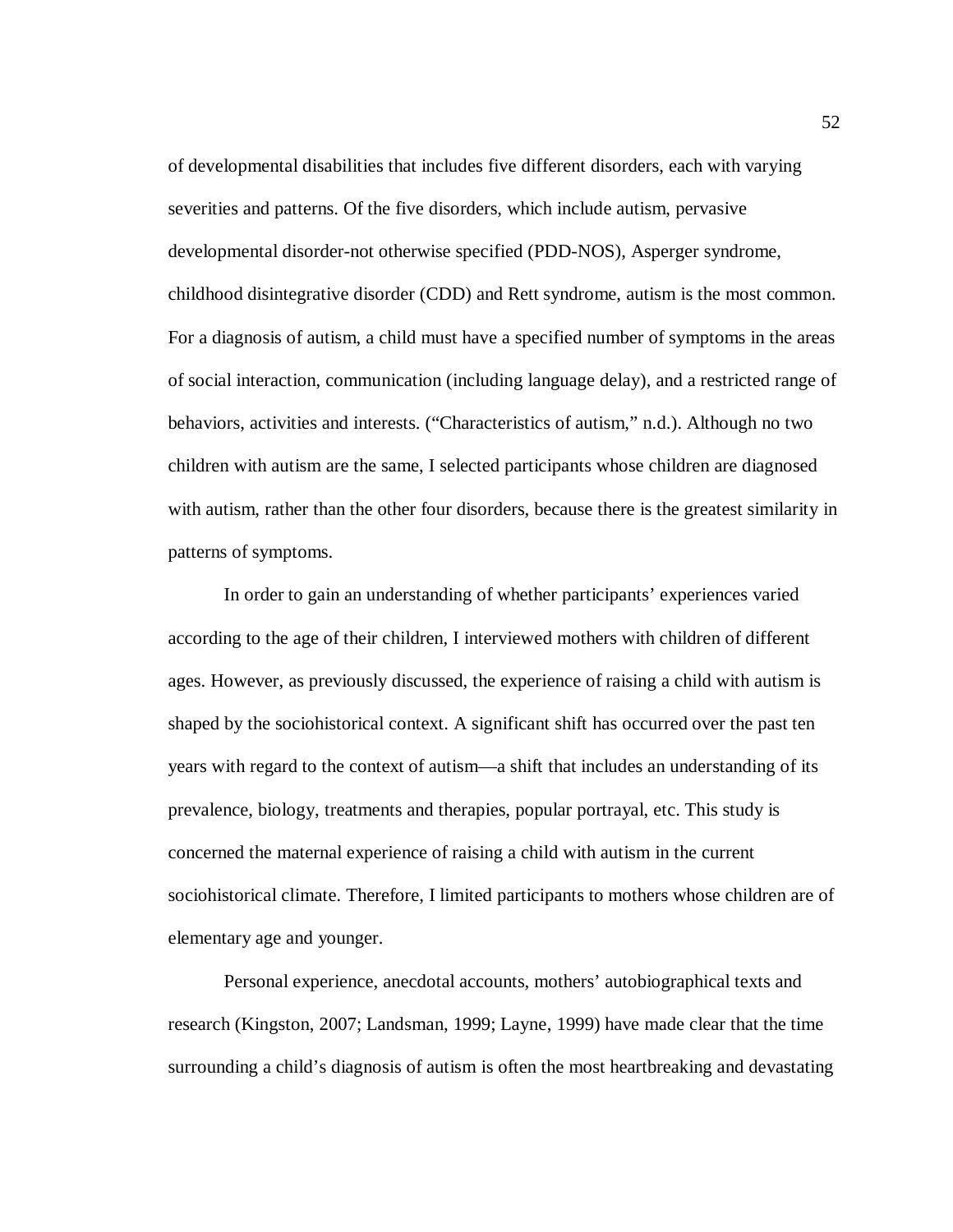experience in parents' lives. Out of concern for mothers' well-being during the difficult time of initiation to special needs (Snell and Rosen, 1997), I limited participants to mothers whose children were diagnosed at least one year prior to the interview. In order to investigate whether mothers' experiences of raising a child with autism varied according to duration of time since diagnosis, I selected participants who differ according to this criteria.

Initial sampling occurred through my current connections in the Atlanta area autism community. More specifically, initial interviewees were referred to me by three speech and occupational therapists that are well known and well respected in the metro area. In this phase, I sought interviewees who differed according to age, race, socioeconomic status, child's current age, and child's age of diagnosis.

In line with grounded theory logic, sampling subsequent to this initial phase was aimed at theory construction (Charmaz, 2006). Successive memo-writing led to the formation of theoretical categories. Sampling then followed categories that emerged as analytically intriguing yet thin. Seeking and gathering pertinent data explicated these categories and their properties. Theoretical sampling continued until categories were saturated and "they reflect [ed] qualities of [my] respondents' experiences and provide [d] a useful analytic handle for understanding them" (Charmaz, 2006, p.100). It is important to note that the sampling practices employed in this study followed grounded theory logic and centered on conceptual development rather than ensuring population representativeness (Glaser and Strauss, 1967).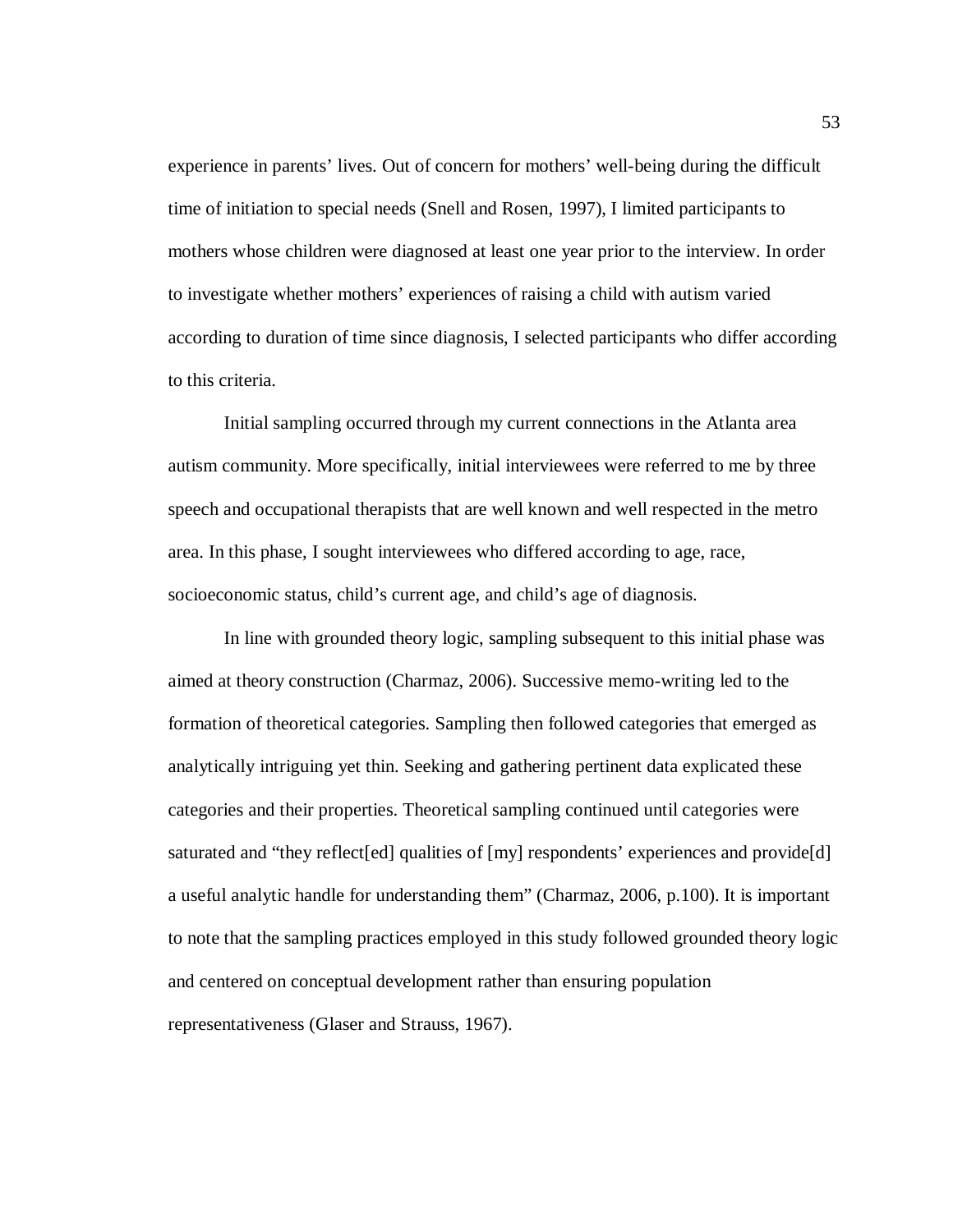## **Data Collection**

# **Procedures**

Participants were recruited through the snowball sampling technique whereby study participants suggested future interviewees from among their acquaintances. Theoretical sampling was employed in the latter stages of data collection and analysis in order to collect pertinent data to refine categories. I have not sought generalizability through my sampling procedure, but rather to achieve what Schofield (1990) describes as an "illuminating description of and perspective on a situation that is based on and consistent with detailed study of that situation" (p. 203); a perspective that is in line with grounded theory. In addressing my research questions and presenting my findings, I seek to discern socially constructed norms and relationships located in 15 mothers experiences of raising a child with autism. I have identified patterns across these stories with the aim of generating an emergent theory of maternal subjectivity.

 Fifteen mothers of children with autism were interviewed over the course of three months. Participants ranged in age from 29 to 48 years old and all resided in the metropolitan Atlanta area. Mothers represented various races, ethnicities, sexual orientations, and socio-economic statuses. Although participants were not specifically queried with regard to these issues, participants generally shared such information over the course of the interview process. Participants' children ranged in age from 3 to 13. Fourteen of the participants' interviewed were mothers to boys on the spectrum and one participant was a mother to a girl on the spectrum. The greater number of interviewees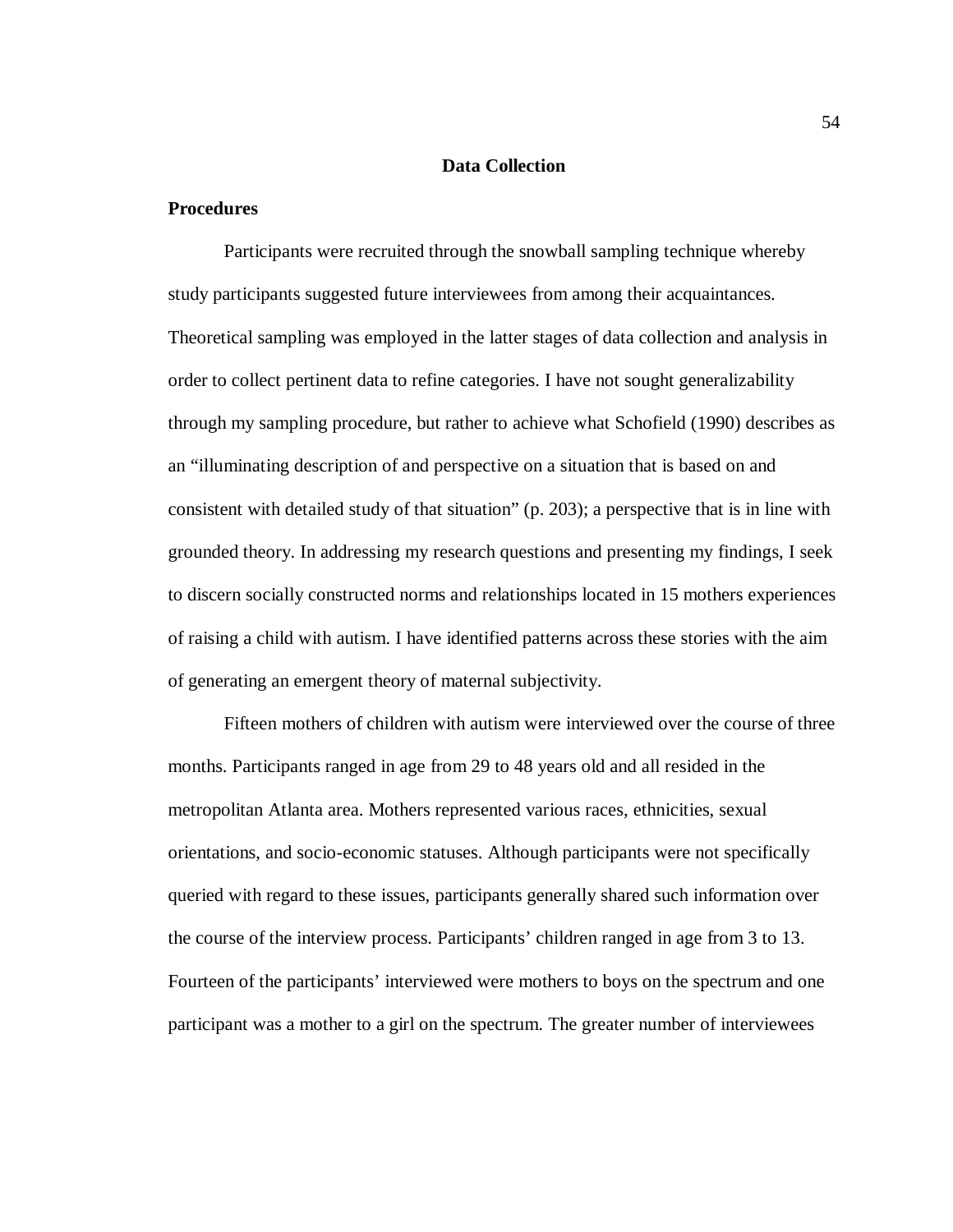who are mothers to boys is generally representative of the ratio of boys to girls with autism at approximately 4:1 ("Autism Spectrum Disorders Overview," n.d.).

**Interviews.** Data collection consisted primarily of interviews with mothers of children with autism. These in-depth, intensive interviews focused on eliciting mothers' interpretations of their own maternal experiences. By concentrating on how these women were experiencing motherhood and making central their needs, feelings and interests, the interview process situated the mother as subject (Kruger, 2003). This perspective followed the feminist notion that "the mother's subjectivity, her ability to reflect on and speak of her experience, has become an important ingredient in altering myths and changing social reality" (Bassin et al., 1994, p.2).

Interviews were semi-structured in nature and began with broad, open-ended questions. Intermediate questions followed the ideas and issues that emerged in response to these initial questions and focused on inviting more detailed reflections of participants' experiences. I continuously asked the participant to articulate her intentions and meanings throughout the course of the interview. Clarifying these meanings was particularly important in light of the fact that interviewees were informed that I, too, am the parent of a child with autism. Hence, this shared experience could possibly have fostered the assumption on the participant and/or myself that meanings were automatically shared.

Following the recommendation of Charmaz (2006), I attempted to end the interview with questions that were slanted to facilitate positive responses. Closing the interview on a positive level was particularly important in light of the topic on which participants were asked to reflect. It is uncommon for mothers of children with special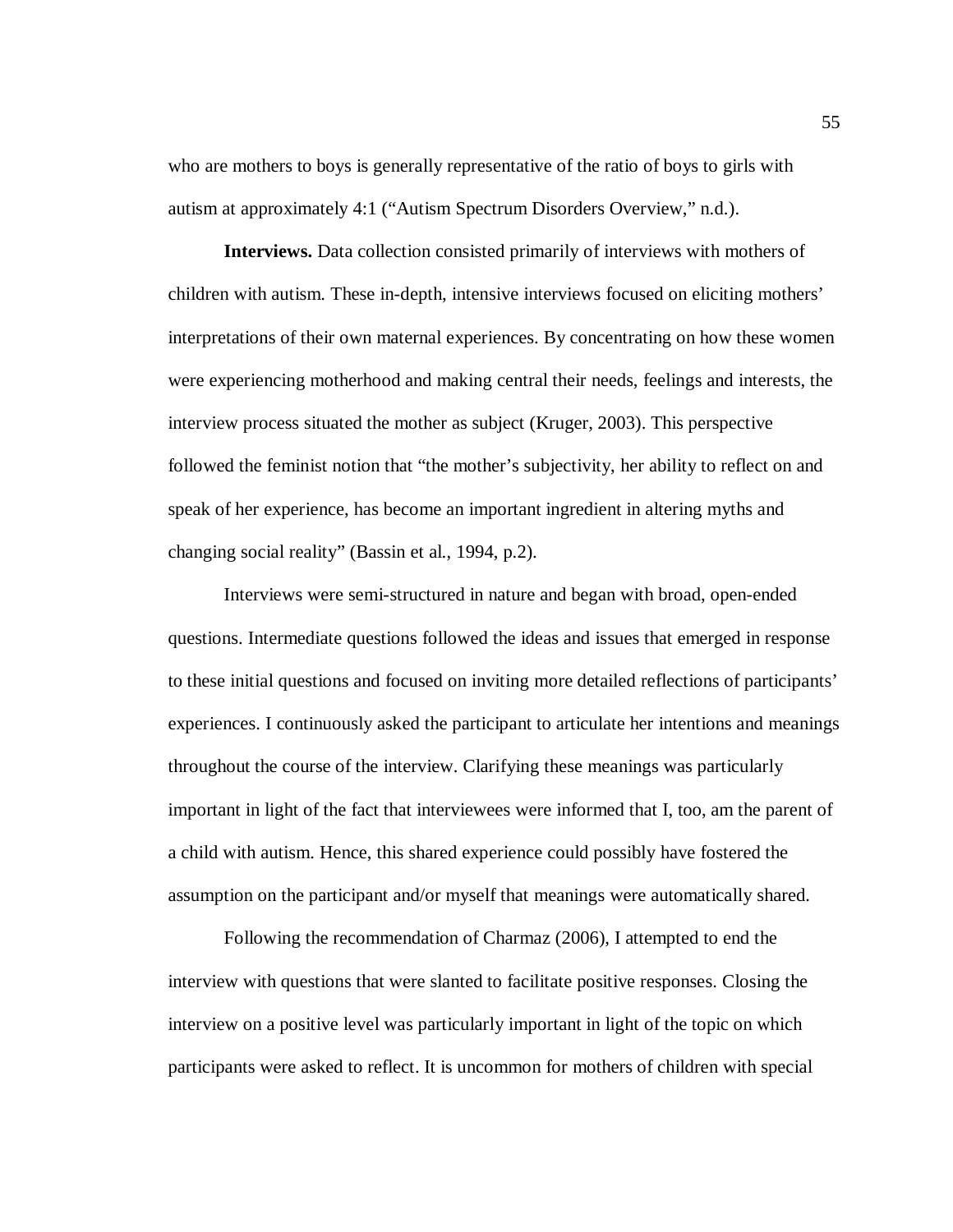needs children to be asked to share their maternal narratives (Kingston, 2007). As such, I correctly anticipated that the interview process would be an emotional experience for some participants. Feminist researchers have argued that giving voice to women and engendering the telling of stories, particularly stories that have previously been ignored and devalued, can be part of a social coping process—a process that is cathartic in the ideas that are developed and the meaning that is created during the interview experience (Kruger, 2003; Reinharz, 1992). A semi-structured interview guide is provided in Appendix A.

Each interview was audiotaped and then transcribed. Interviews lasted between two and five hours and upon transcription, yielded 300 pages of data. Interviews primarily took place in participants' homes or local coffee shops and restaurants. Comfort and convenience to the interviewee, as well as the limitation of distractions (such as childcare responsibilities) was emphasized in negotiating the interview context.

**Participant observation.** In addition to interviews, data collection included participant observation at three monthly parent support/share groups. These group meetings included the Floortime Atlanta Parent Support Group, Talk About Curing Autism (TACA) Help and Support Group, and Mothers Achieving with Special-needs Kids (MASK). The following are the Floortime and TACA support group descriptions as provided by their respective websites:

Floortime Atlanta serves children with social, emotional, communicative, developmental and learning challenges, including autistic spectrum disorders such as autism and Asperger's disorder. We also work with parents and entire families to help them to understand their children, and to address the range of emotional and practical challenges they face in helping these children grow.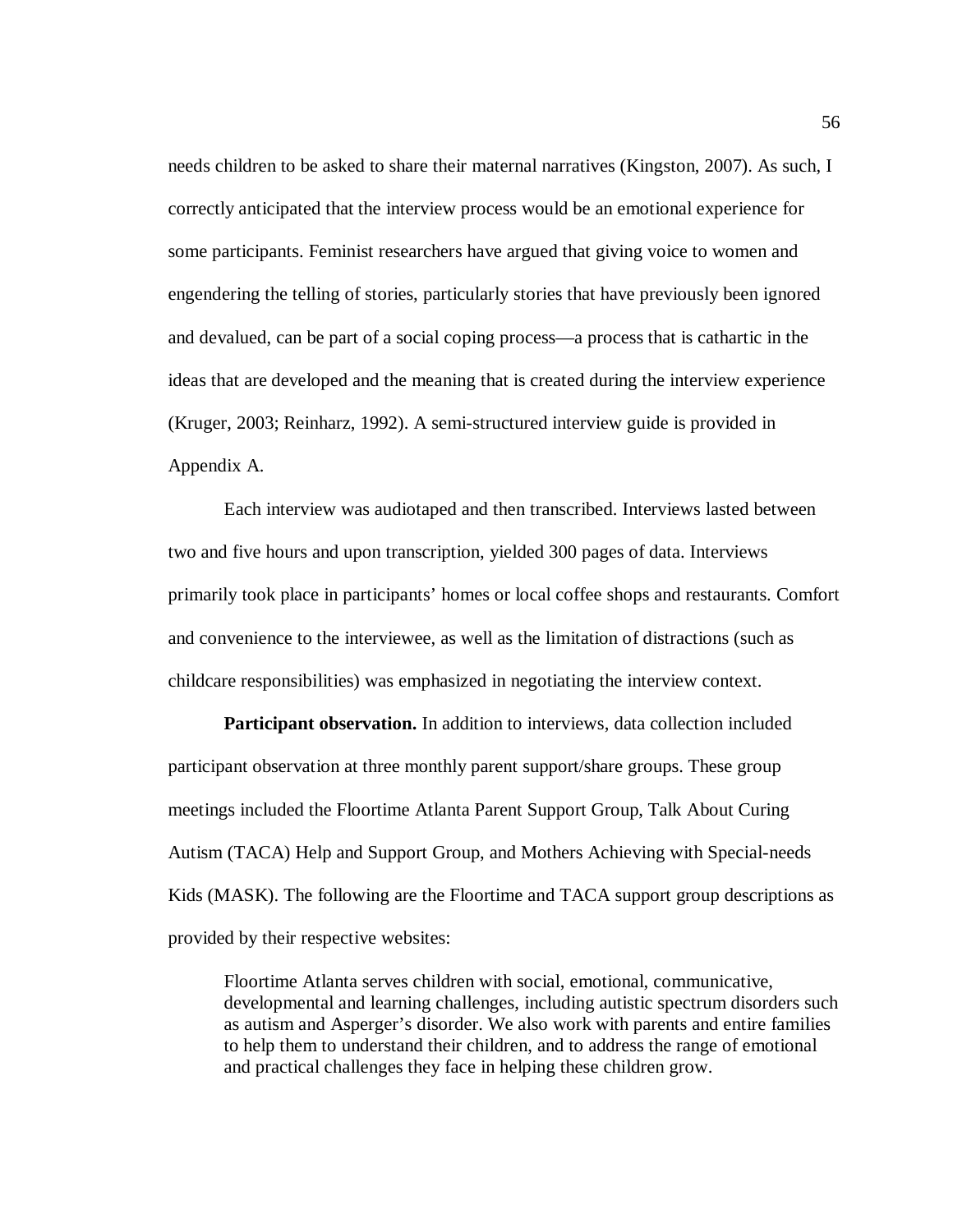The Floortime Atlanta Parent Support Group is open to parents who are currently utilizing the Developmental, Individualdifference, Relationship-based (DIR) model/Floortime within their family, this group is designed to be a place to share ideas and support and to network with other parents who are experiencing the journey of raising their exceptional children using DIR/Floortime. ("Floortime Atlanta," n.d.)

Talk About Curing Autism (TACA) provides information, resources, and support to families affected by autism. For families who have just received the autism diagnosis, TACA aims to speed up the cycle time from the autism diagnosis to effective treatments. TACA helps to strengthen the autism community by connecting families and the professionals who can help them, allowing them to share stories and information to help people with autism be the best they can be.

TACA's monthly meetings feature educational speakers on important topics and allow family members to connect with one another and stay on top of the latest information in the autism world. ("Autism help and support groups," n.d.)

Both Floortime and TACA parent support group meetings are open to mothers

and fathers, however attendance at TACA meetings tends to be comprised primarily of mothers. Floortime meetings are geared towards a range of childhood disabilities yet attendance is comprised primarily of parents of children with a disorder on the autism spectrum. There is very little, if any, overlap between parents who attend Floortime and TACA meetings. This may be due, in part, to parents' close alignment and adherence to either a behavioral or biomedical model. In fact, it is not uncommon to hear mothers who attend TACA meetings to refer to themselves as "biomedical moms." Floortime is a behavioral therapy model. TACA promotes the knowledge of biomedical treatments and tends to align with an alternative behavioral approach: Applied Behavioral Analysis (ABA). Some parents, like myself, implement both biomedical treatments and a range of behavioral interventions. Yet it is important to note that for some parents and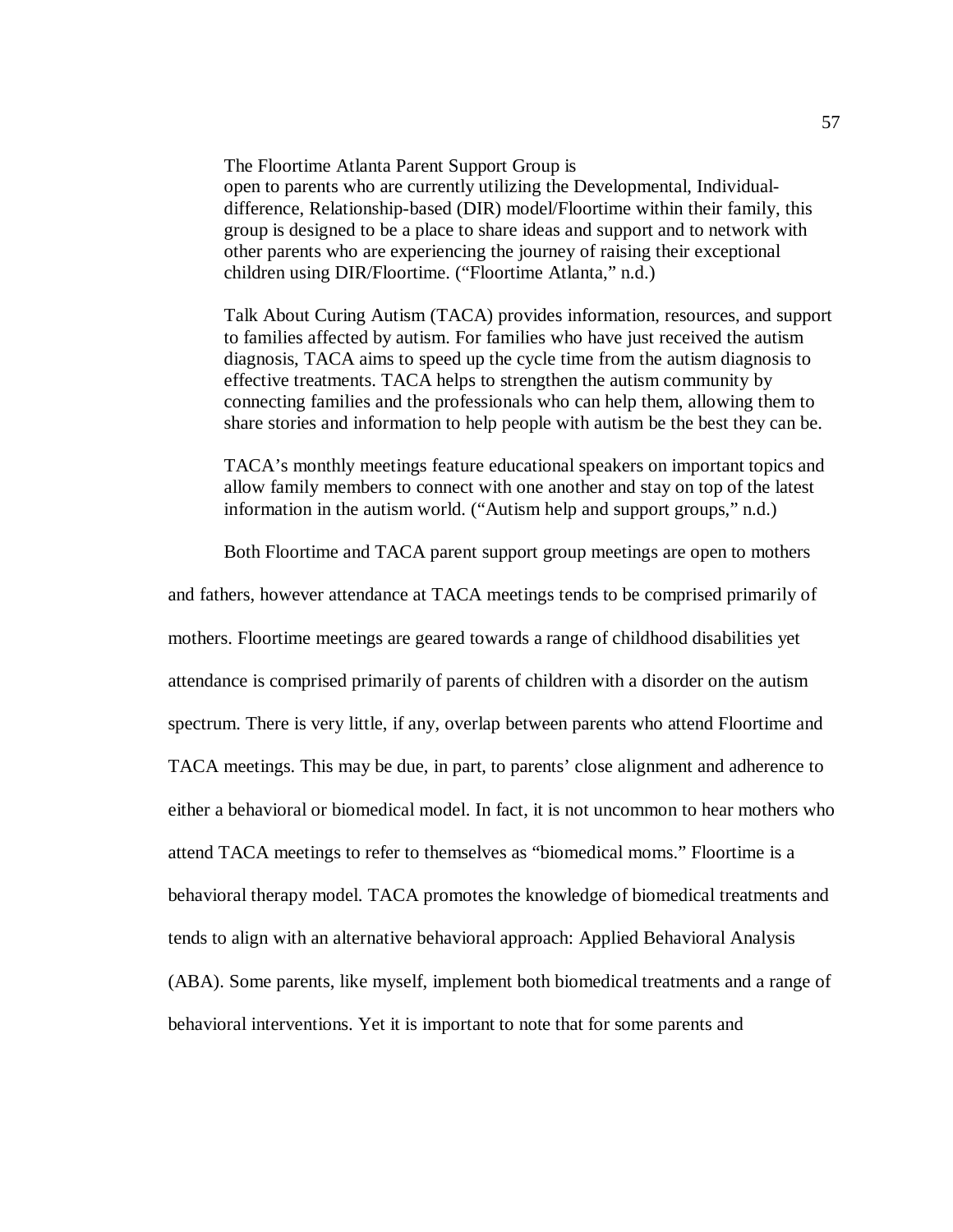practitioners, these models may represent conflicting perspectives on the cause, biology and treatment of autism.

**Oxygen MASK.** MASK is the most informal of the three parent support groups in that it is not undergirded by an organization or a specific ideology. Started by a local mother in September 2009, MASK was developed to specifically address the needs of mothers. Although the meetings are open to mothers of children with a range of disabilities, those who have attended have been exclusively mothers of children with an autism spectrum disorder. At least one of the mothers who attends MASK meetings also attends Floortime meetings. In the initial email sent out to potential attendees, the following description was provided:

As moms of children with special needs, we are so busy caring for, advocating for and researching for and loving our kids that we frequently forget to take care of our own needs. And if we don't take care of ourselves, eventually, we'll no longer have the mental or emotional strength to support our children and families. Oxygen MASK is a social/peer support group just for us. My hope is that we can provide one another not only with resources and ideas for our children, but also with much-needed social interaction, understanding ears and just plain fun. (A. Auerbach, personal communication, August 26, 2009)

All meetings vary in duration yet typically last between two and three hours. Attendance at meetings also varies and tends to range between two and 20 individuals. Floortime meetings are held in the evenings and take place at the Floortime Atlanta offices in metro-Atlanta. TACA meetings are held on Saturday mornings and take place at a therapy center located in the Atlanta suburbs. MASK meetings alternate between morning and evening and are held at metro-Atlanta coffee shops. All meetings are informal in structure and the content. The topics and issues discussed tend to arise from and follow the concerns of the attendees. Comprehensive field notes were collected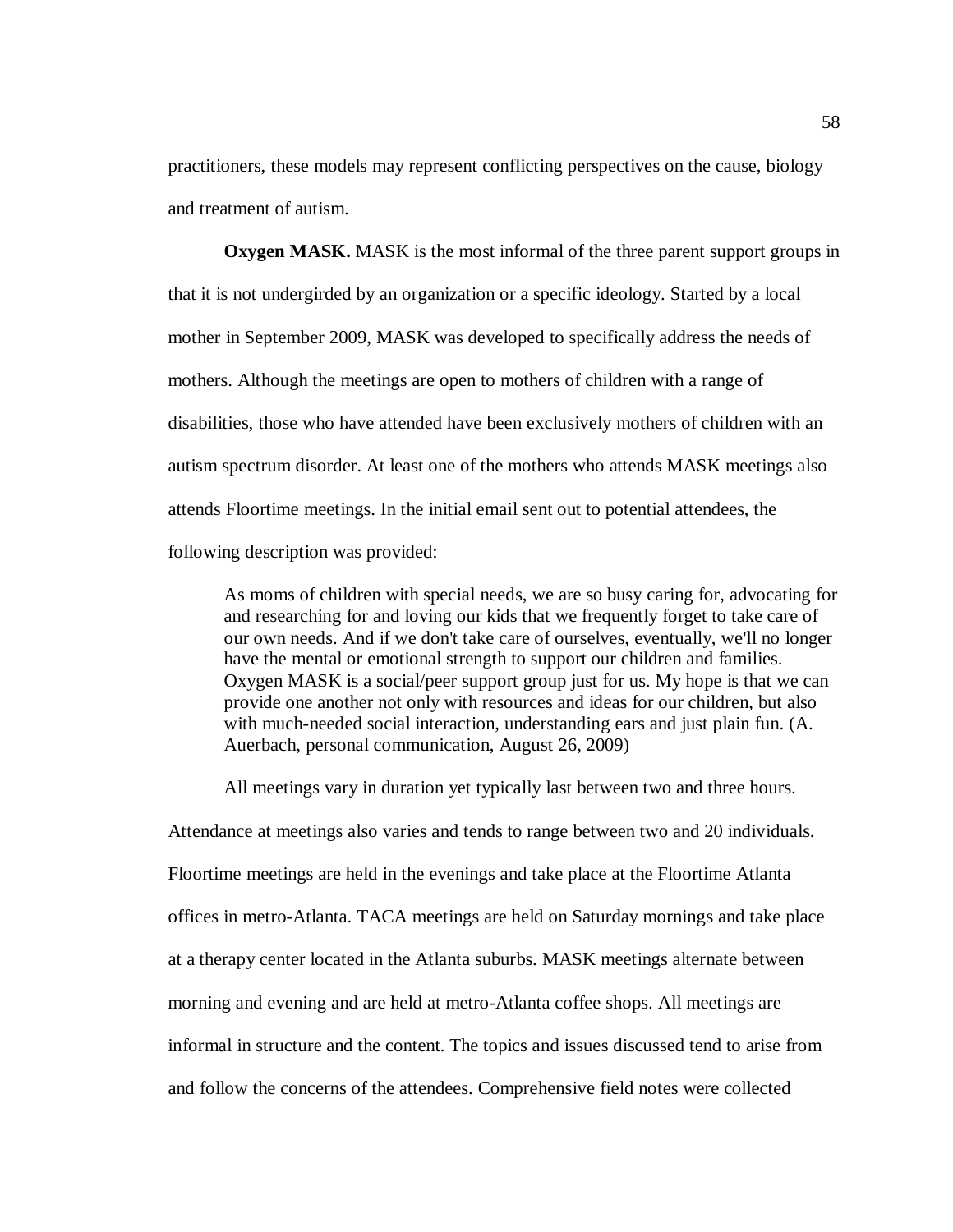during the meetings and focused on mothers' accounts of how they are experienced motherhood in relation to the issues and topics that arose.

# **Data Analysis**

Data collection and data analysis occur simultaneously over a nine-month period. I employed Atlas, a qualitative data analysis (QDA) computer software package to assist with the classification, sorting, and arrangement of my data.

# **Coding**

As is consistent with grounded theory, the analysis of interviews and field notes began with qualitative coding. The use of emergent codes that arose from the data themselves formed the framework of my analysis. The coding process consisted of two main phases: initial coding followed by focused coding. In the initial phase, I began to scrutinize and mine the data for analytic import. Following Charmaz's (2006) recommendation, I asked the following questions of my data:

- What is this data a study of?
- What does the data suggest? Pronounce?
- From whose point of view?
- What theoretical category does this specific datum indicate? (p. 47)

I employed line-by-line and segment-by-segment coding for interview data. In coding the field notes, I employed incident-by-incident coding, making comparisons between anecdotes, conversations and observations. In the initial coding phase, I adopted and applied in vivo codes from the mothers' narratives in order to preserve respondents' meanings and to protect the views and actions that were characteristic of participants' worlds. Using in vivo codes and attempting to code with terms that reflect action helped me curb the inclination to apply preconceived or extant concepts thereby allowing me to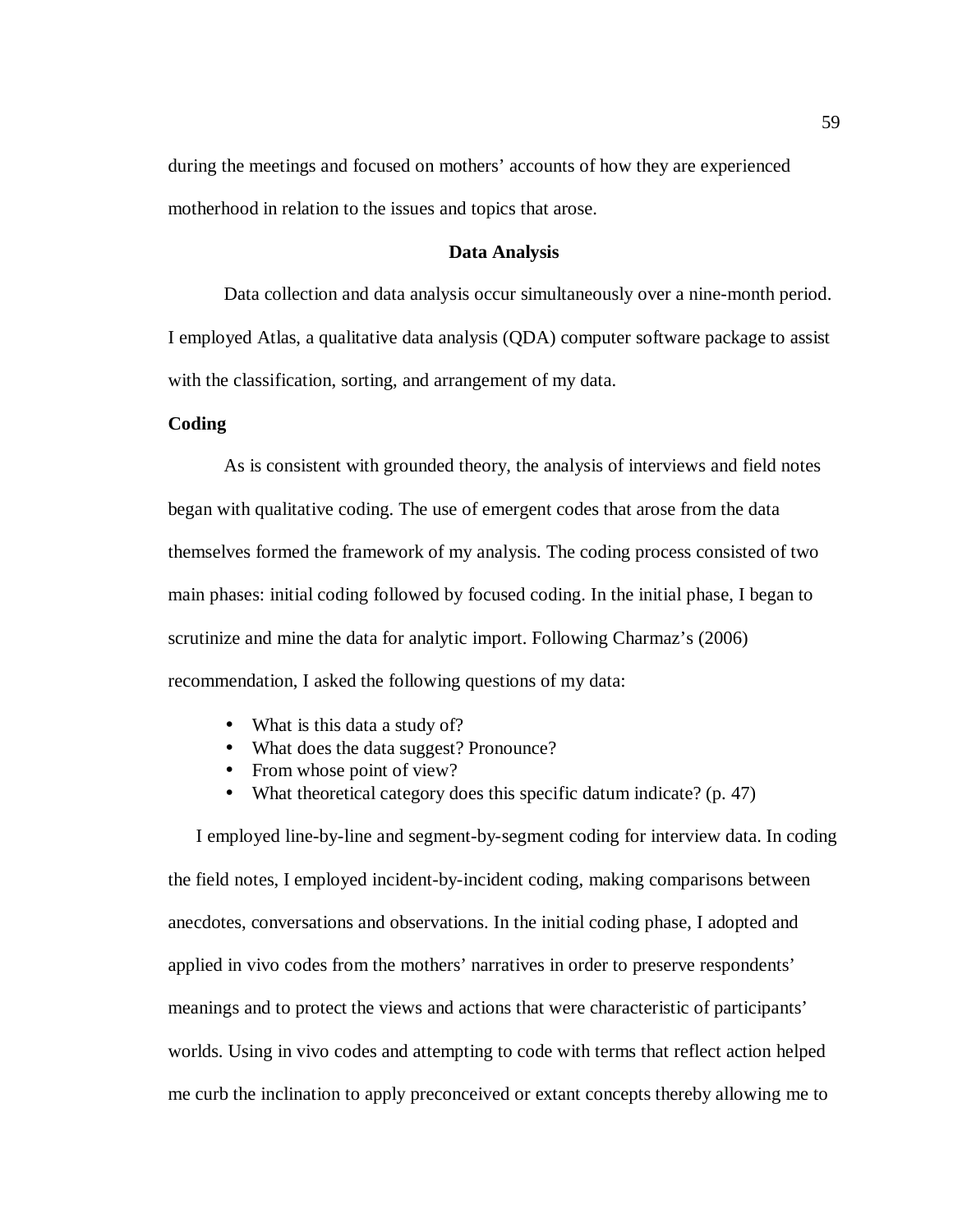remain open to alternative analytic directions (Charmaz, 2006). As Charmaz (2006) suggests, I "tr[ied] to remain open to seeing what  $[I]$  can learn while coding and where it can take [me]" (p.48). Throughout the data analysis process, I used constant comparative methods (Glaser and Strauss, 1967). In the initial coding phase, I compared data with data in order to elucidate what my participants view as problematic. I then began to treat those ideas and issues analytically by comparing issues within and across interviews and field notes in order to explicate similarities and contrasts. Codes were continually refined as distinctions develop.

Initial grounded theory coding generated analytic directions that I pursued in the subsequent phase of focused coding. It is important to note that my data analysis process was not linear and although certain categories became more salient as I engaged in focused coding, I continued to shift between new and earlier interviews in order to explore issues and ideas that I may have glossed over previously. My objective in focused coding was to test my most significant initial codes against extensive data in order to establish codes that were more "directed, selective, and conceptual" (Charmaz, 2006, p.57). As with earlier coding practices, I attempted to use codes that stick close to the data and reflect action. I compared data to data in order to develop focused codes, and then data to these codes in order to revise them. Throughout this analytic phase, I engaged in reflexivity—that is, continually questioning my own perspectives and practices in order to guard against imposing preexisting frameworks on the data. Focused coding, in conjunction with continual memo-writing, elevated my analysis from definition and description to a more abstract, conceptual level (Charmaz, 2006). In doing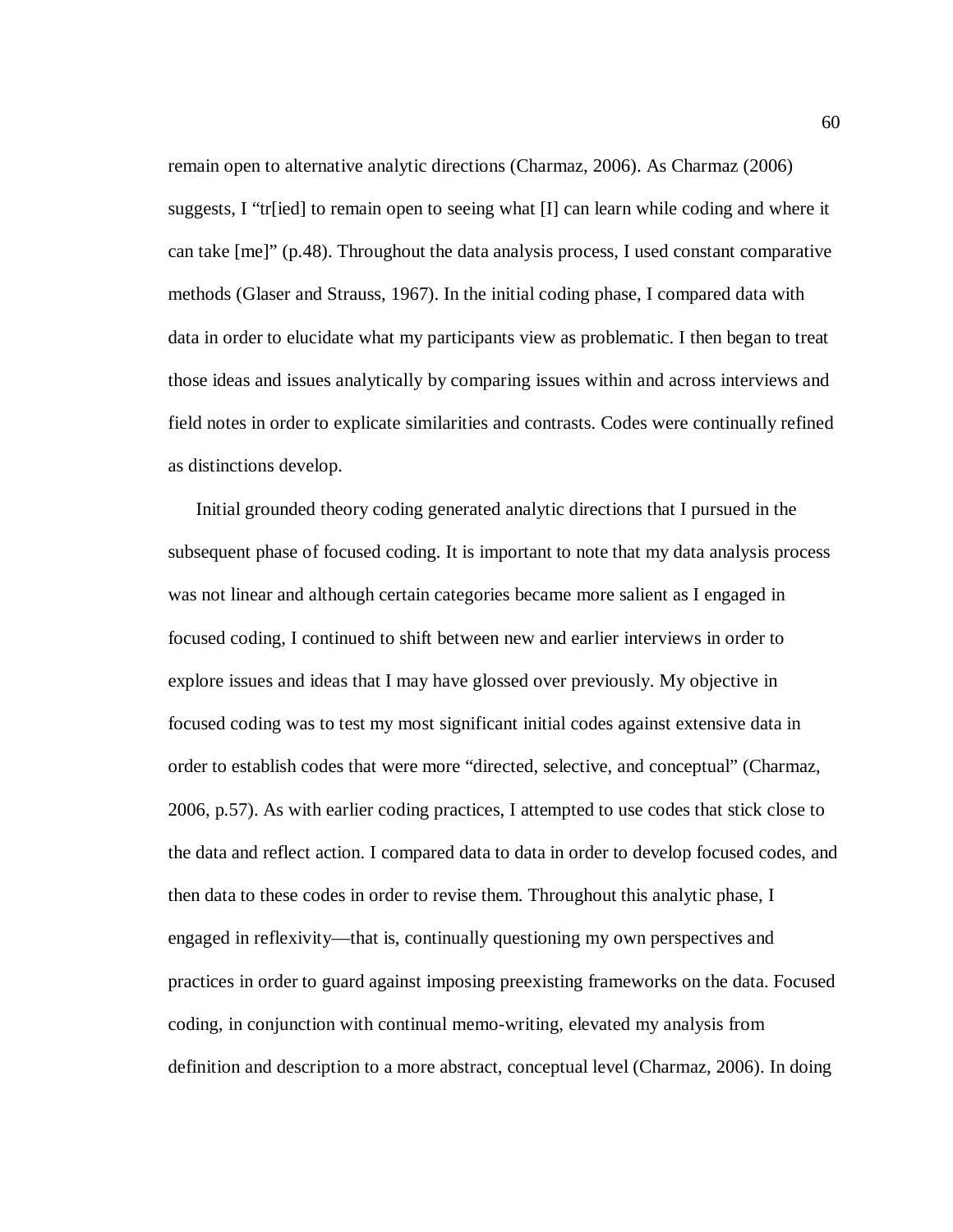so, focused coding made evident gaps in the data that I pursued through theoretical sampling.

# **Memo-Writing**

I engaged in memo-writing throughout the data collection and concurrent data analysis process. I wrote approximately two to three memos a month over six months. In keeping with Glaser and Strauss's (1967) constant comparative methods, much of my memo-writing was concerned with making comparisons. I used early memos to develop my ideas regarding my initial codes, thereby helping to clarify and direct subsequent coding. These memos focused on making comparisons between data and data, and data and codes. In exploring and filling out my codes, I examined and attempted to describe what was going on in my interview accounts and meeting fieldnotes.

In later memos, I moved from descriptions of the data to analysis. Continuing to utilize constant comparative methods helped me to grapple with the emerging issues. As I explored common themes and patterns, certain codes emerged as having overriding significance and categories began to take shape. Advanced memo-writing also helped make apparent gaps in my knowledge. Thus, throughout the data analysis period, I engaged in theoretical sampling in order to address these emerging gaps and to help define the properties of my categories. The continual process of comparing codes of data and other codes, codes and categories, and categories and concepts raised the level of abstraction of ideas throughout the course of my memo-writing. In sum, memo-writing throughout the data collection and data analysis process helped me to actively engage my materials, to develop my ideas, and to modify my subsequent data gathering.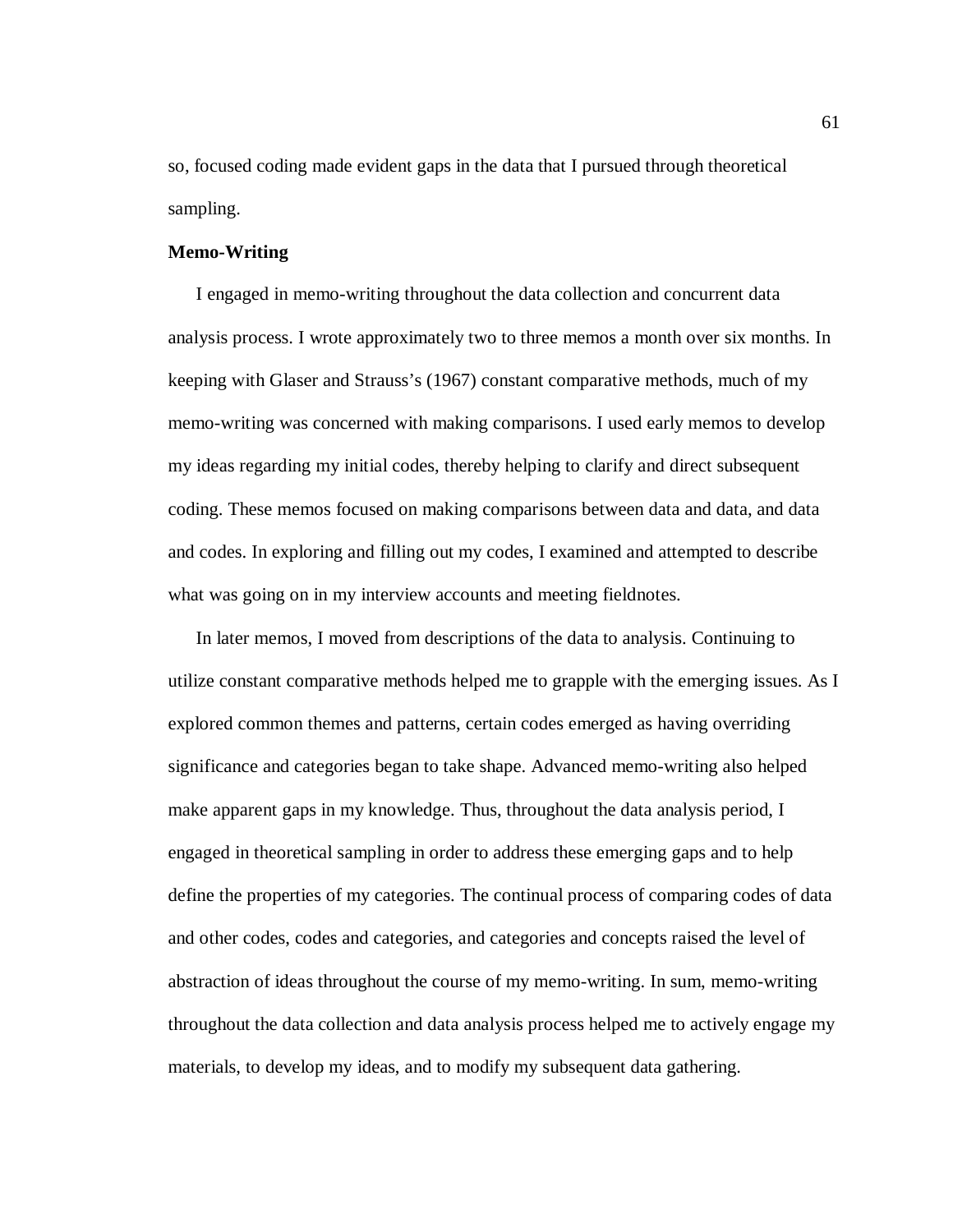# CHAPTER IV: THE CONTEXT OF AUTISM

## **Introduction of Results**

This qualitative study examines the ways in which the experience of parenting a child with autism impacts mothers. In doing so, the following research questions are addressed:

- 1. How do mothers make meaning of their experiences of raising a child or children with autism?
	- a. What are the interpretive processes by which a mother makes meaning of her child's nonnormative development?
- 2. How does mothering a child or children with autism impact maternal subjectivity?
- 3. How do mothers construct or reconstruct motherhood in the context of raising a child with autism?

These research questions are undergirded by the following assumptions:

- 1. The experience of mothering a child with autism gives rise to distinctive psychosocial processes that ultimately shape one's maternal subjectivity.
- 2. Nonnormative maternal narratives may serve as counternarratives to traditional theories of motherhood. Recording and naming these realities can extend current conceptualizations to more adequately reflect the range of maternal experiences.

In order to address these questions, a semi-structured interview protocol was employed during in-depth audiotaped interviews with 15 mothers of children with autism. Each interview lasted approximately three to four hours and, after transcription, yielded approximately 300 pages of data. The continual process of comparing codes of data with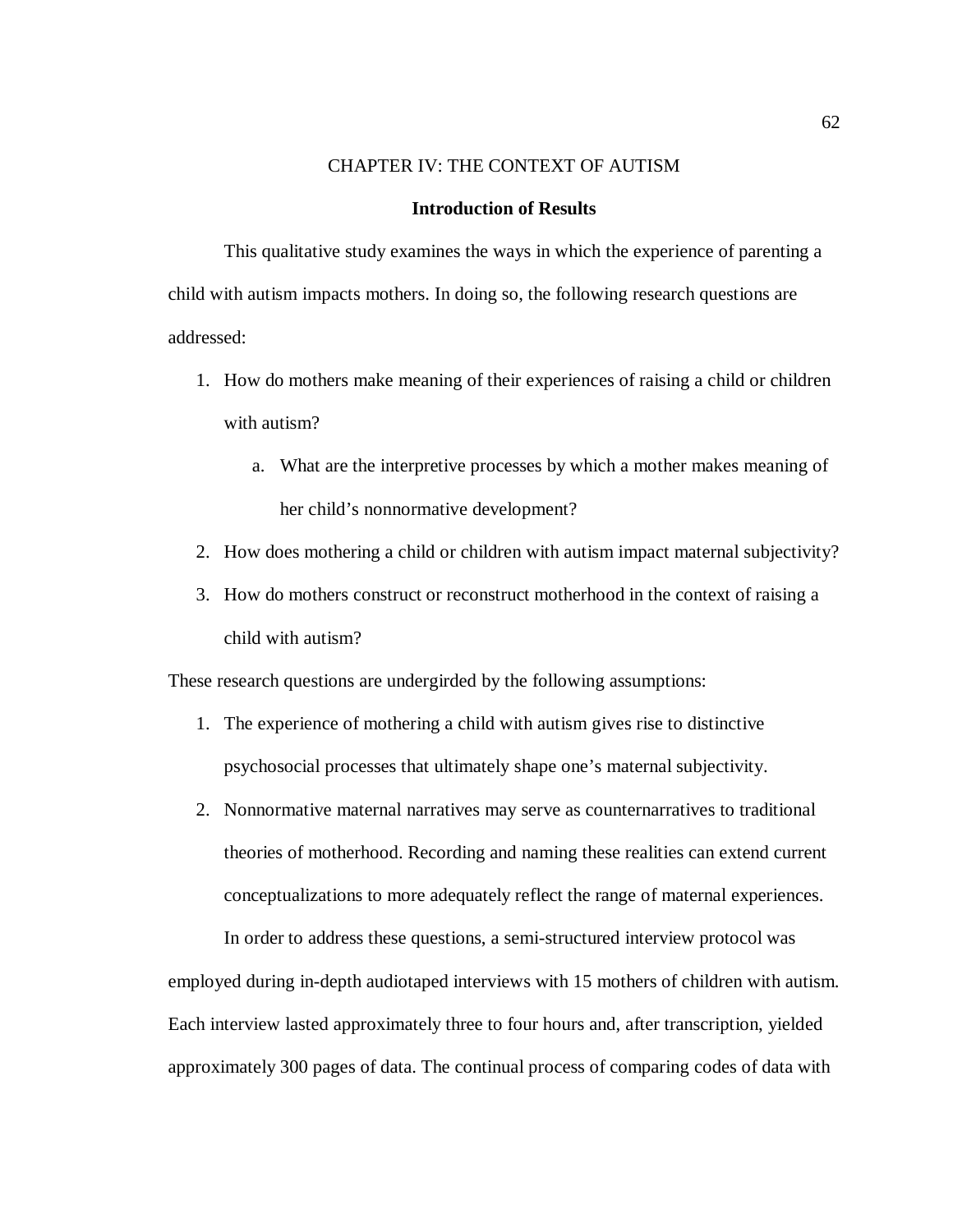other codes, codes with categories, and categories with concepts throughout the course of my data analysis yielded themes and subthemes that are organized by the Resuts chapters with the following titles: 1) The Context of Autism, 2) Maternal Meaning-Making and Subjectivity.

Themes and subthemes within each chapter heading, inclusive of the present chapter 4, and chapters 5-6, are intentionally organized and ordered as such for three reasons. First, the categorization and organization of presented themes follow the shift in mothers' meaning making processes. That is, that the context of autism and the daily realities of this unique context give rise to distinct maternal practices and these perceptual and behavioral processes, over time, impact maternal subjectivity. In other words, the concrete experiences of mothering a child with autism facilitate reflection on those experiences on a personal basis. Over time, the interrelated, bidirectional processes of reflection and shifts in maternal practice give rise to specific discerning interpretations of this experience, that is, maternal subjectivity. In that the process of mothering a child with autism continues and one's experiences in this realm further shape development, maternal subjectivity is less of a static outcome and more aptly considered an enacted process.

Second, the categorization and organization of presented themes also follows a chronological order that progresses from mothers' discussions of and perspectives on children's early life experiences and mothers' perspectives on these experiences forward to present day experiences. The third reason for organizing this chapter as such is that the interview guide was also developed intentionally to employ this loose chronology and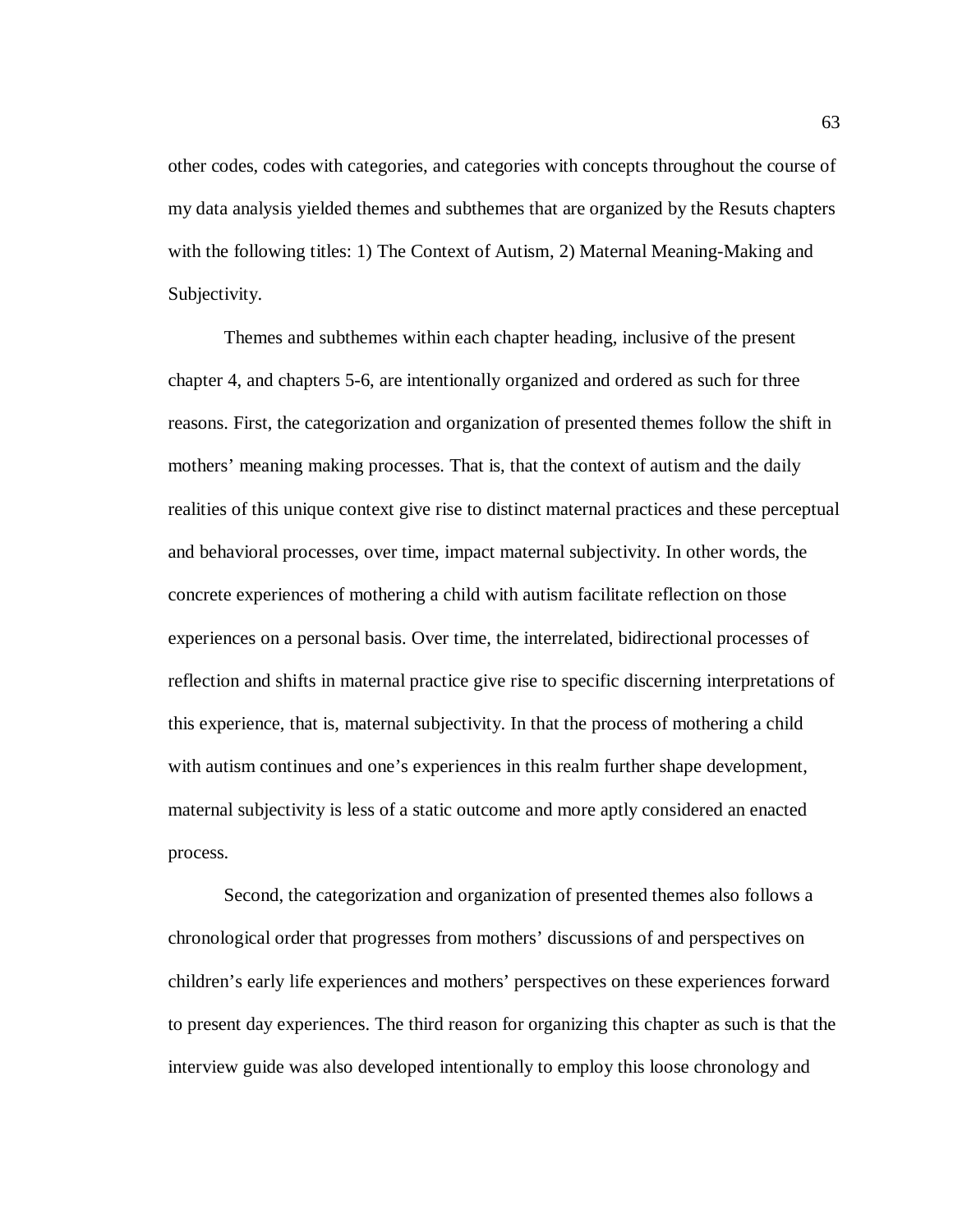thus, the findings presented parallel the structure of participants' stories. The hypothesis that the experience mothering a child with autism gives rise to distinctive psychosocial processes that ultimately shape one's maternal subjectivity framed the interview protocol which asked mothers to reflect on their experiences in an increasingly abstract way throughout way. Therefore, the presentation of findings follows a general shift from concrete to abstract, that is, from daily experiences to complex interpretive processes.

 The focus of this chapter is on the context of autism. Three themes, and within these themes, two to nine subthemes are presented in this chapter. Table 1 delineates these results.

Table 4.1

| <b>Themes</b>               | Subthemes                                                                                                                                                                                                                                                              |
|-----------------------------|------------------------------------------------------------------------------------------------------------------------------------------------------------------------------------------------------------------------------------------------------------------------|
| Mothers' responses to early | Developmental variations and atypical trajectories                                                                                                                                                                                                                     |
| signs                       | Expressing concern and seeking professional guidance                                                                                                                                                                                                                   |
| The experience of the       | The diagnosis experience.                                                                                                                                                                                                                                              |
| period of diagnosis         | Mothers' initial reactions and early coping                                                                                                                                                                                                                            |
| The business of autism      | Assessment and ambiguity<br>Treatment seeking experiences<br>Shifts in treatment trajectories<br>The experience of simultaneous stressors<br>The developmental window<br>Extended mothering<br><b>Relational stress</b><br>A sense of sole responsibility<br>Isolation |

*Themes and Subthemes Related to the Context of Autism* 

 In relaying these findings, I seek to present the stories of 15 mothers of children with autism. I draw heavily on participants' own voices to convey themes using direct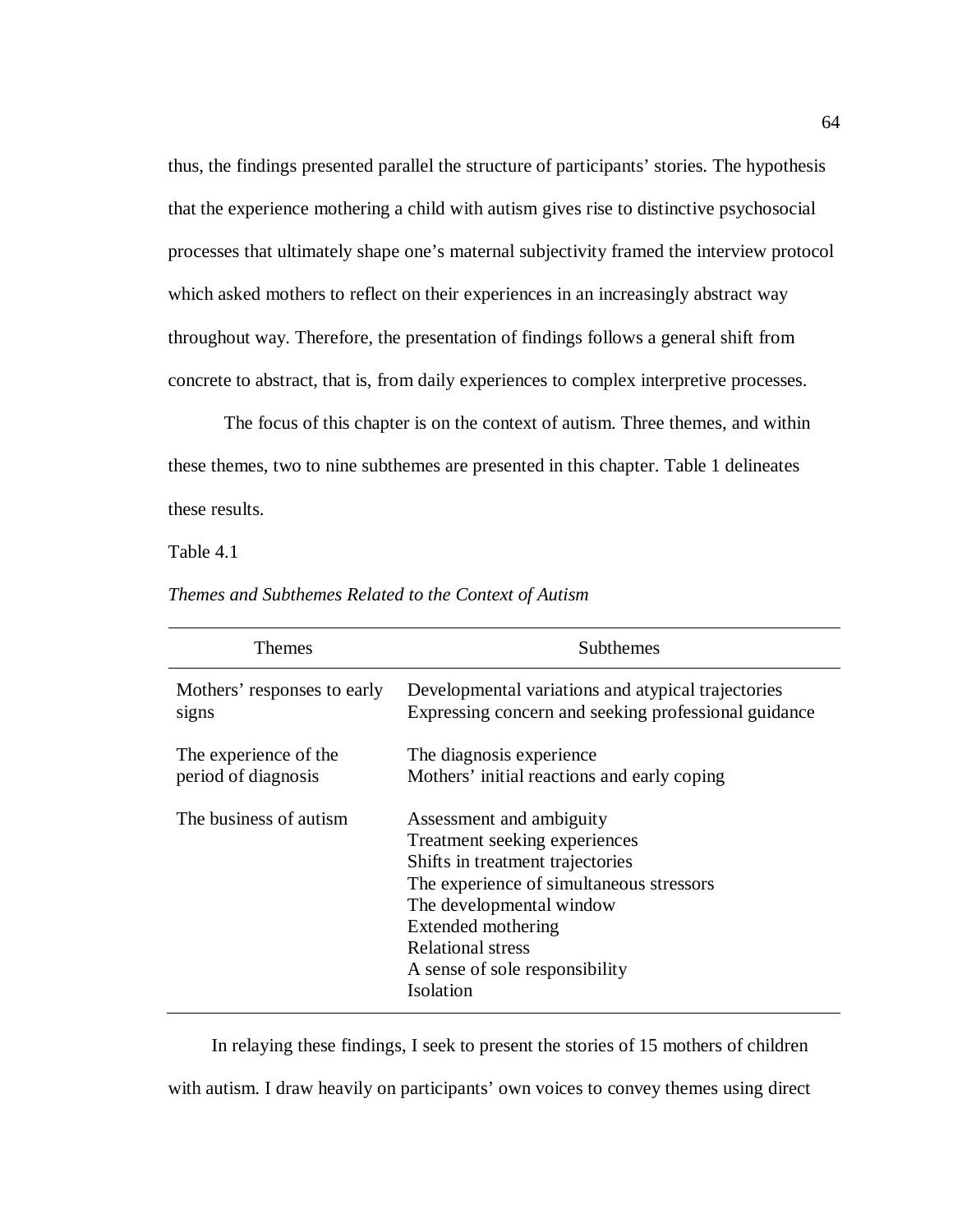interview quotes to highlight and personalize the data. Descriptions of the participants are provided to offer context and depth regarding the results. All names have been changed to protect participant identity. It is my hope that these participants are drawn out of the text to be more than a name and that their voices illuminate the unique contextual and perceptual processes that inform their stories.

### **Mothers' Responses to Early Signs**

#### **Developmental Variations and Atypical Trajectories**

For each mother who participated in this study, the journey of raising a child with autism began with the recognition of atypical behaviors and development early in the child's life. Although there are similarities in these processes, each mother's awareness appears to follow a unique pathway.

Several mothers noted that their children displayed delayed development from birth. While these mothers often recognized atypical development, they were not overly alarmed because the delays were consistent with that child's developmental pattern since birth, or were not considerably different from developmental variation that naturally occurs among young children.

For other participants, it was the recognition of their child's atypically good behavior that triggered concern over time. Jennifer, a suburban mother to a six year-old named Davis, was surprised by her son's extremely calm nature—a nature that appeared to be in stark contrast with her elder, "very typical" daughter. "When he came along, he was completely opposite," stated Jennifer. "He slept perfect. He was very quiet. I felt like the only time he would really cry was when he was hungry." Michelle, the mother of a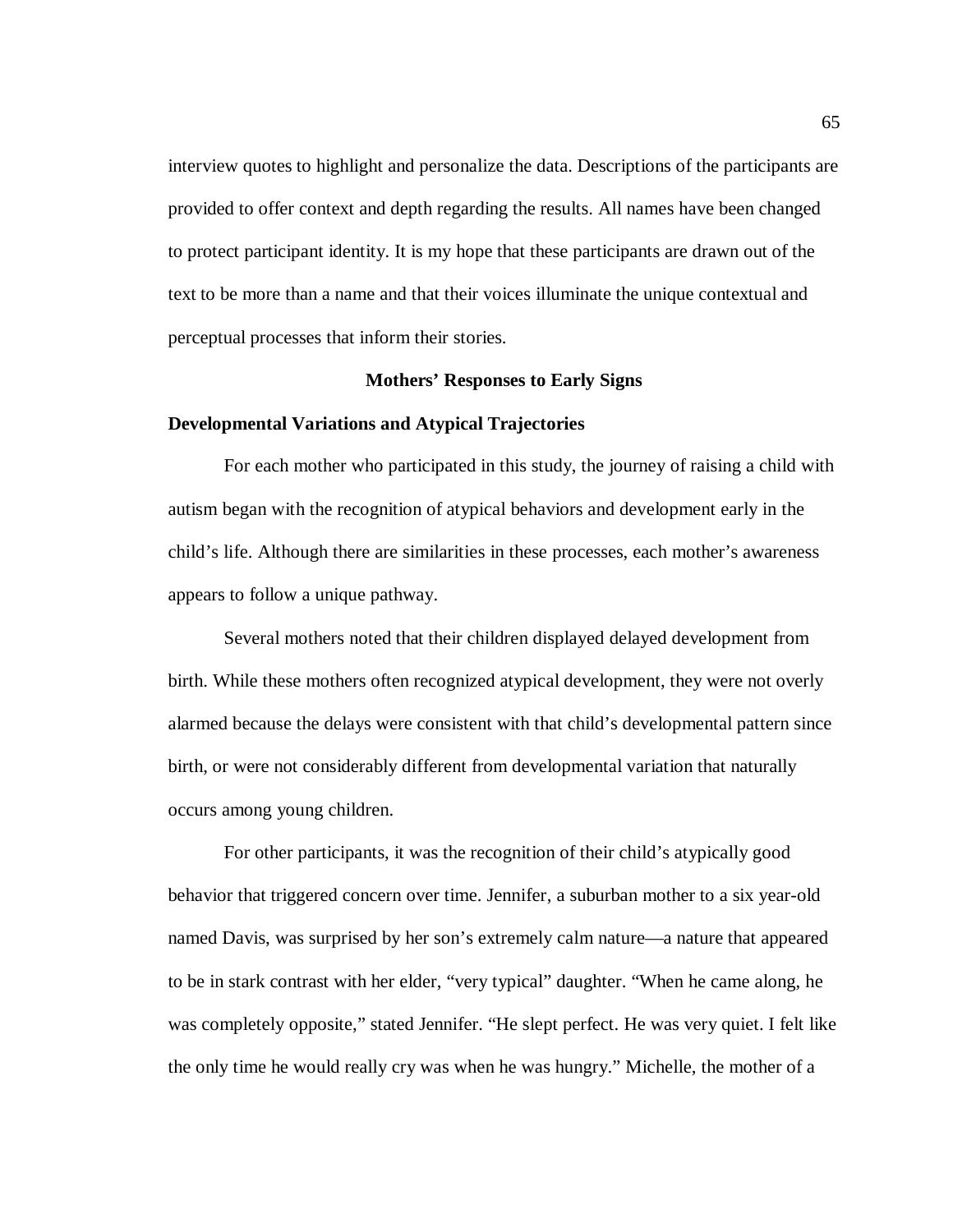ten year-old son named Benjamin, also noticed her child's easy-going temperament in his early life.

Even when he was ten months old I noticed . . . he's in his exersaucer and he was the best kid actually because he was quiet and he never had outbursts, I was very structured with his feeding and everything else and he was actually very independent. He, himself, was trying to hold his bottle. I had him off the bottle like that, went to holding a juice cup. He did a lot of things on his own.

Michelle's observations of her son's advanced development in this statement were

similar to those of Tennielle, an urban working mother to a seven year-old son named

Benji. "I noticed when he was about five months old that he was doing things that other

kids weren't doing, but in a positive way," recounted Tennielle. She continued,

He was doing things like mimicking the alphabet . . . he would sing the alphabet tune. He would try to sing it and . . . it was weird because he was so young. He was doing some things that were exceptional at an early age.

Among the mothers who experienced atypically advanced behavior and

development in their children, a pattern emerged whereby mothers noticed an apparent

and sudden loss, regression or shift in her child's developmental trajectory within the first

few years of her child's life. Margo, a mother of a six year-old daughter named Megan

noted that although her daughter did not make significant eye contact,

[She] seemed to be developing typically as far as verbal. She was laughing at about five months old. She was babbling all the time and then it stopped, as I hear that happens a lot. [She lost it] soon after it began, I guess. Maybe she babbled for about a month and everybody was saying she's going to be such an early talker and then that stopped and then we sort of lost the eye contact and lost the engagement. I first became aware at about . . . I guess my earliest signs that something was a mess . . . was, I think our 15-month check-up. They're going down the checklist at the pediatrician's [office]. "How many words does she have?" She was definitely behind. She had no words. She had zero.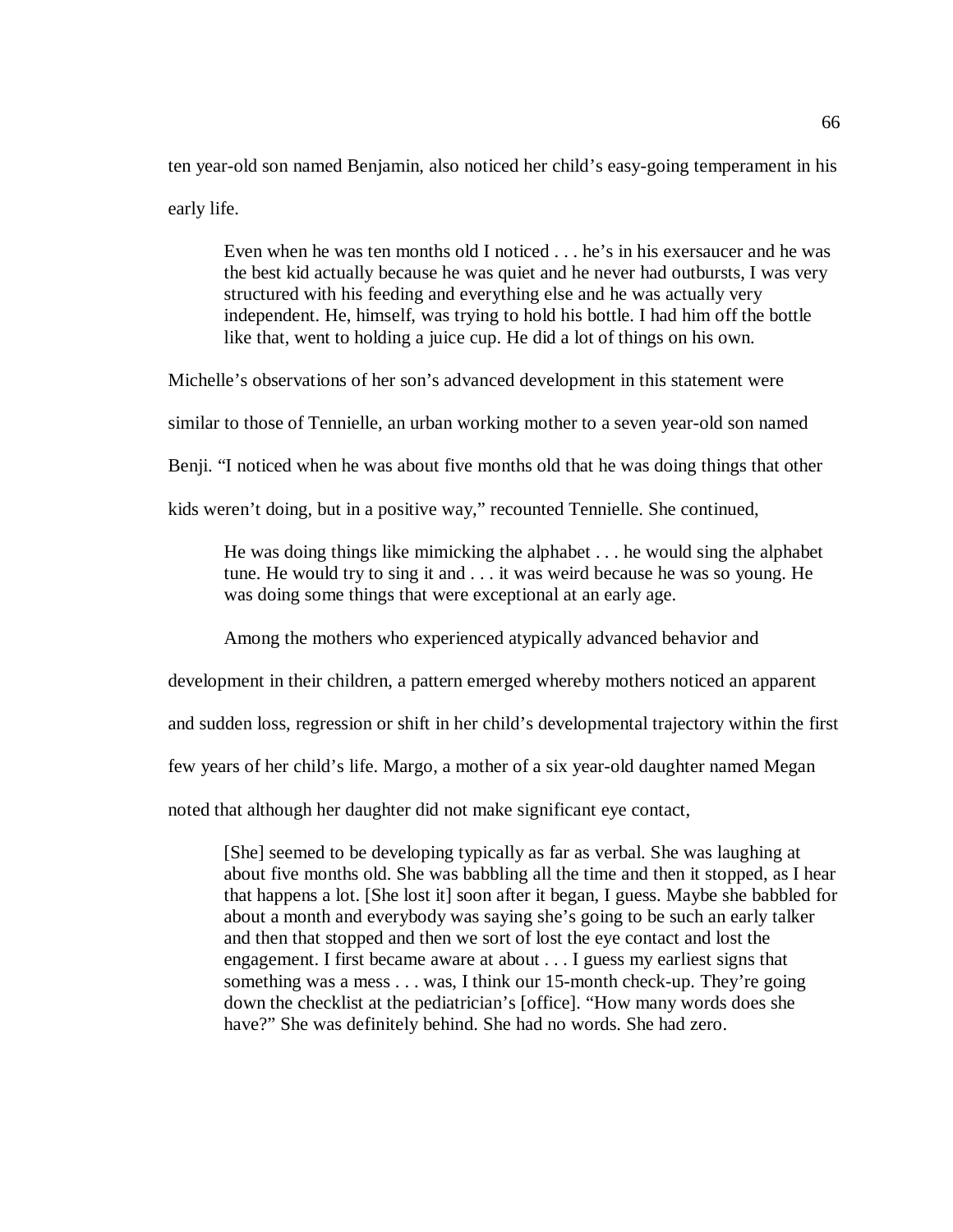Tennielle, like Margo, noticed a sudden loss of advanced behaviors. Tennielle's

observations of a sudden regression in her son's development increased her awareness of

other odd behaviors. "Somewhere around month 14, he stopped doing those [exceptional]

things," Tennielle recalled.

It was noticeable because they were so exceptional and I couldn't get him to do it anymore and it's like, that's weird. But in the back of my head . . . I didn't go crazy about it because I had already decided that I wouldn't be one of those crazy mothers that was obsessing over every single milestone. But I did notice. I think he was about 15 months when I also noticed that you could hug him but he wouldn't let you hug him for more than a second. Or, you know how you like to hold your baby and rock him, I couldn't do any of that with him.

Here, Tennielle speaks to the moment in which she noted in her son's developmental

regression and the onset of other odd behaviors. "Prior to that," Tennielle said, "It was

fine."

It was probably about the time that he started running. He would run nonstop constantly. We would be in the house and he would just run wall to wall and he hit the one hallway and just go back and then go back [again]. He would go down the steps, he would come back up the steps. I was like, "he's a boy" and I was just thinking [that] he was really active.

Kristen, a lawyer and mother of a six year-old son, whose son had been extremely

calm in the first few years of life also noticed a sudden shift in her child's demeanor.

"When he was about two, all of a sudden he just started tantrumming," she stated.

It was terrible tantrums and it was when transitioning, especially when getting in and out of the car. Getting in and out of the car was the worst thing in the world to me. Once he was transitioned, he was okay, but until then I would literally have to man-handle him and he would get a nosebleed [because] he would be screaming so loud.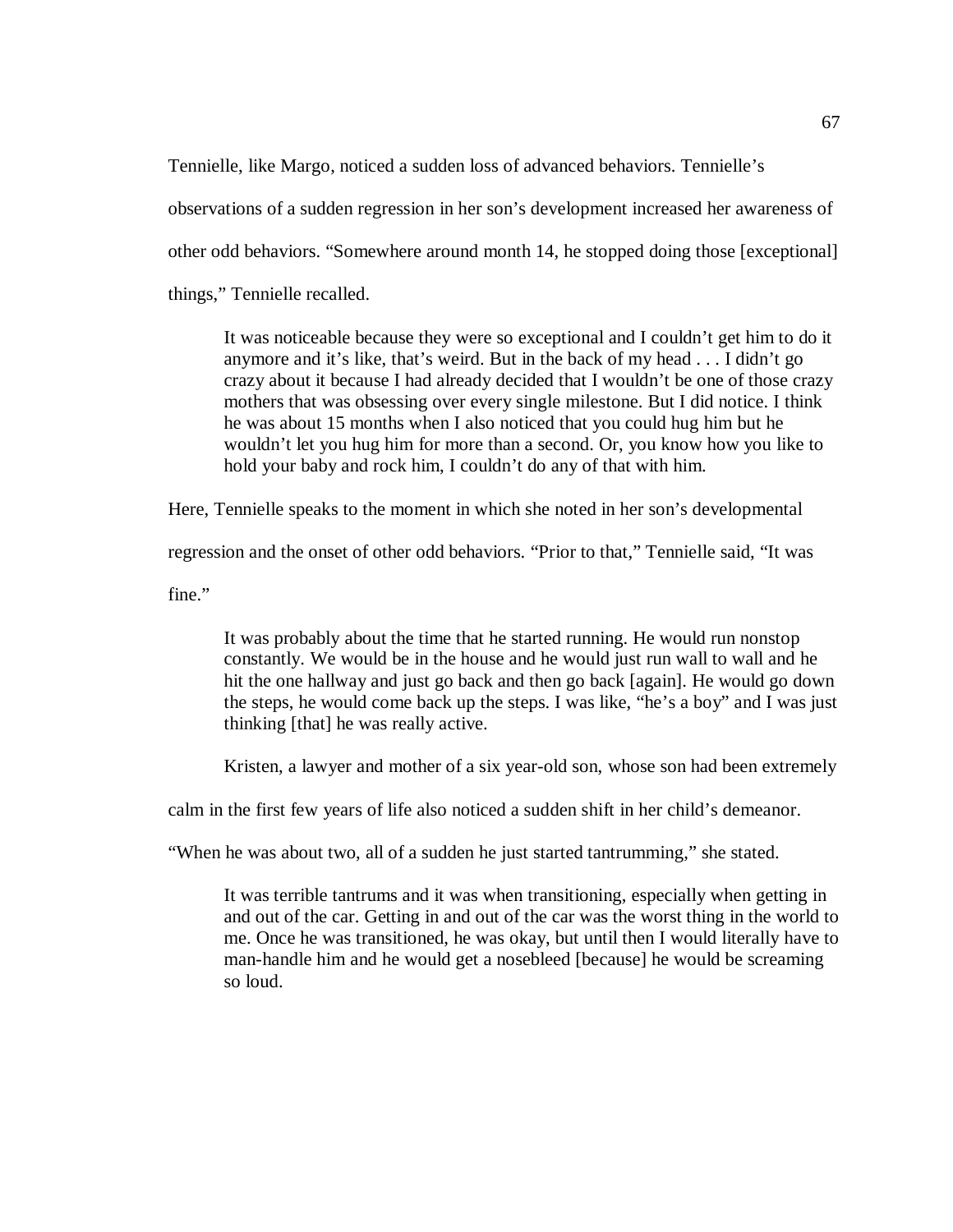### **Expressing Concern and Seeking Professional Guidance**

All of the women interviewed noticed some signs early in their children's lives that were suggestive of developmental delay. Retrospectively, mothers noted that these signs were much clearer and they were now able to assign greater significance to specific behaviors and moments of time. However, for all except one of the interviewees, these signs raised enough concern to seek professional opinion. Margo's story, however, demonstrates the perspective of an outlier in this regard. Margo described how her husband, who struggled with drug addiction, decided early in his daughter's life to "sign his termination of parental rights . . . because he didn't want to be a part of our life." For this mother, a preoccupation with the demise of her relationship blinded her to some of these early signs.

This didn't happen overnight with her father situation. This had been going on since her whole second year. He had been a complete disaster. So, where I should have been in there starting [treatment] . . . basically at 11 months, he was gone. I should have been in there working more with her and I was so preoccupied with my own stuff and looking for attorneys and going to meetings and writing letters and it was during this whole period that she was slipping away. This went on for six or seven months.

Aside from Margo, the remaining 14 mothers interviewed described how their awareness regarding these early signs grew from mild concern to distress. Four factors appear to have contributed to this process: the ongoing nature and duration of atypical behaviors, a lack of developmental progression, comparison with other peers (e.g. neighbor's children, preschool or childcare classmates), and the observations and comments of others outside of the family. Laura, the working mother of an eight year-old son, was already concerned about her son's lack of verbal development when the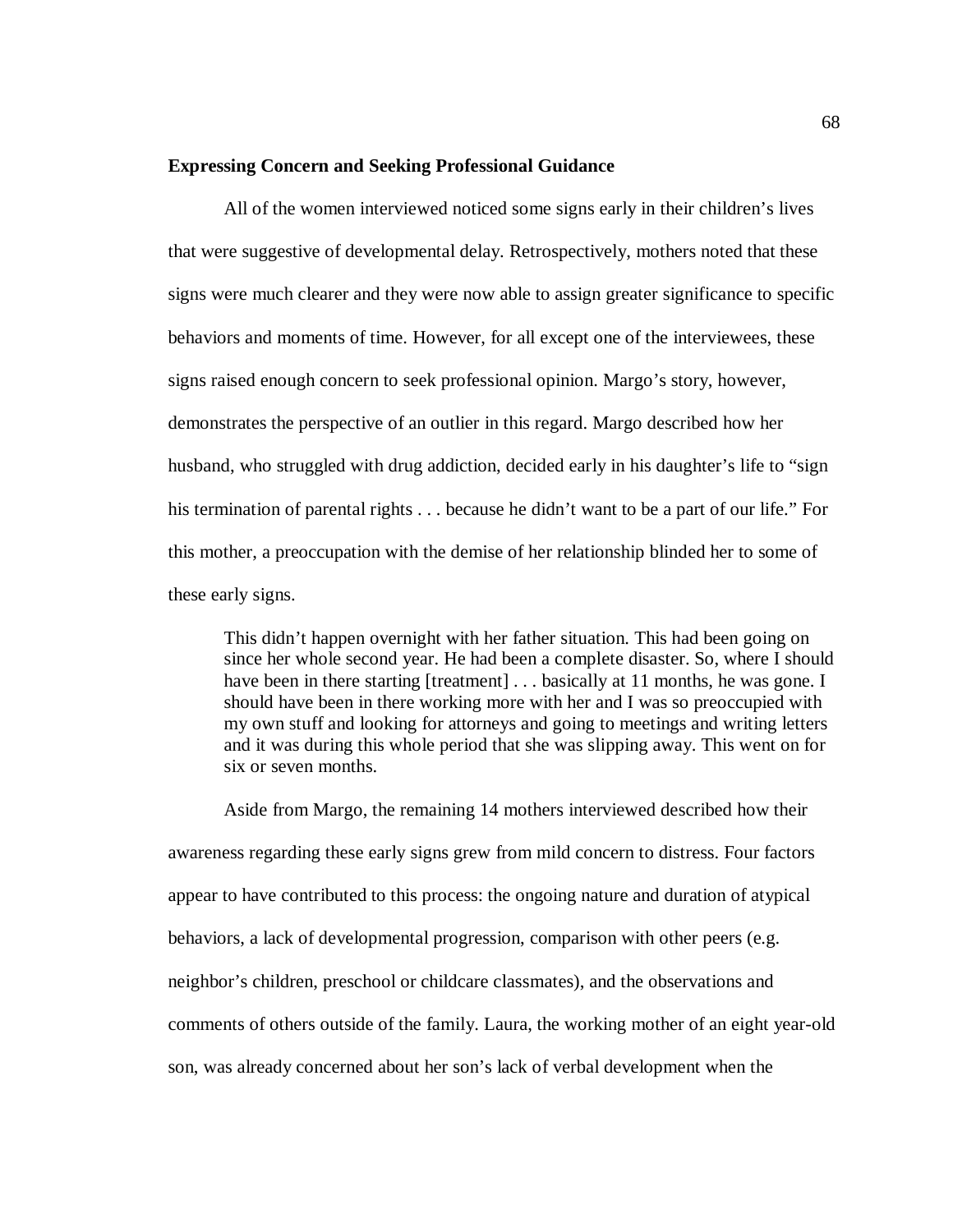childcare staff at her local preschool confirmed her observations. As the staff informed Laura,

He's not using any words. He drags us around and points at things. He won't play. He sits and just wants to roll trains back and forth all the time. He wants to mess with our CD players and that kind of stuff and he doesn't really want to play with any of the kids, but when he does, he's very inappropriate.

All interviewees reported expressing distress regarding their children's

development to their children's pediatricians during routine and sick visits. However,

mothers' initial concerns were nearly universally dismissed. A pattern emerged across

interviews with regard to the frequent dismissal of mothers' concerns about their child's

atypical developmental trajectory. Meredith, a speech pathologist and mother to a five-

year son describes her ongoing effort to obtain appropriate referrals from her son's

pediatrician.

At about nine or ten months, he wasn't pointing. He wouldn't say ball. He never startled. That was another thing, someone would slam the door and he would just sit there. [His older sister] had been so hypersensitive to everything that I think at the time that was probably the reason I even noticed . . . So I had all of the stuff building up and at his year appointment said, "he's not saying mama or dada or anything." [His sister] had been doing this for awhile and [they pediatricians] blew it off. At 15 months, we were there and I got really upset. I was like, "he's not doing anything. He's babbling a little but he's not even really babbling" . . . At 18 months, I threw this huge fit and cried and said "I'm not leaving until I get a recommendation for [state services]. Something is wrong. I know it and this is just not right." They just kept saying "wait and see," "he's a boy." I got the whole thing about being a boy.

While Meredith was granted a referral for state services, these services did not lead her directly to a diagnosis. Rather, Meredith like most mothers continued to experience dismissals of their maternal concerns as they navigated a labryinth of professional and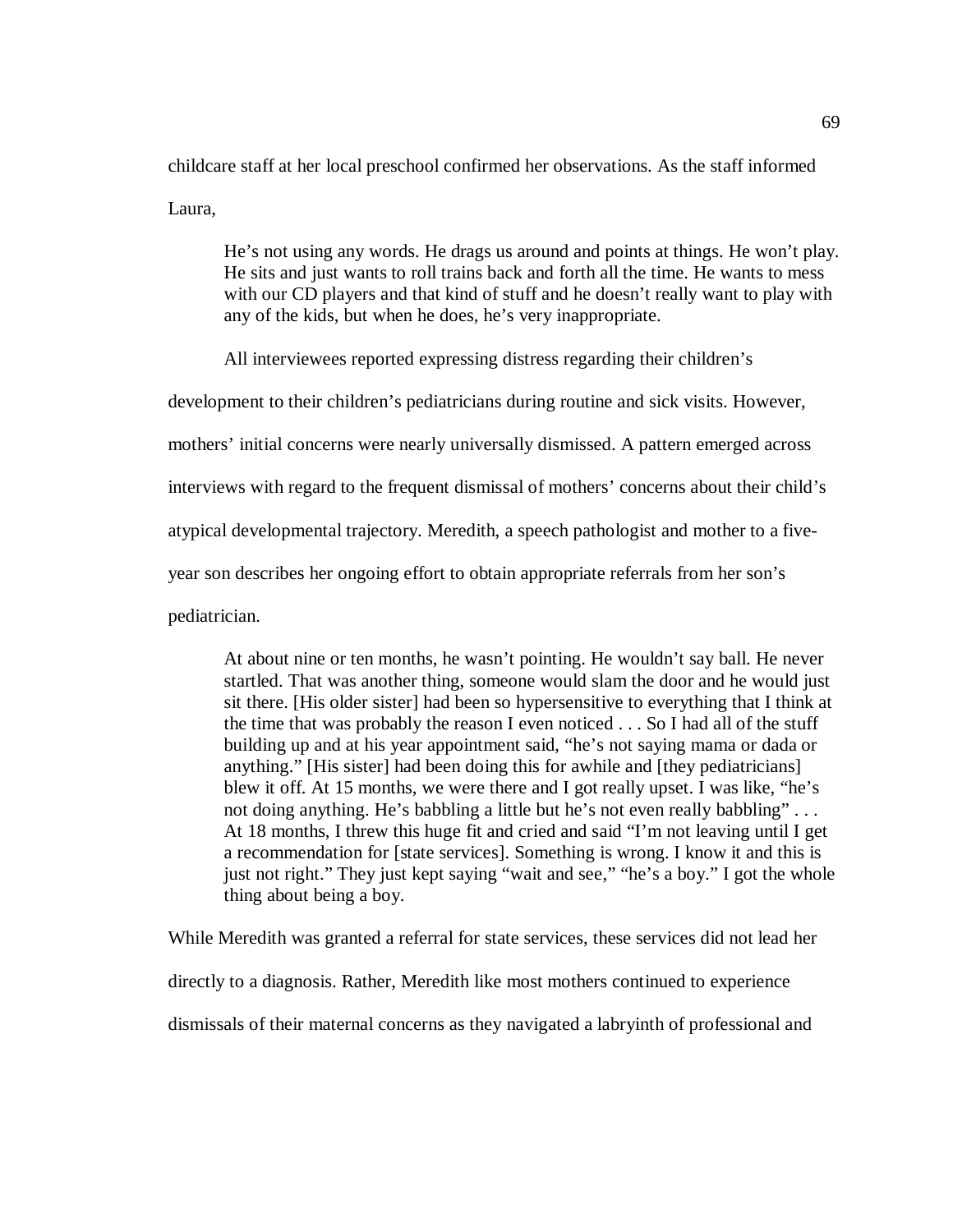therapies. After having obtained speech therapy, Meredith expressed her concern to the treating specialist.

I kept saying, "I just feel like there's something else going on [in addition to speech delay]." And she was like, "No no, he's fine, he's fine." I was like, "he has words and he's talking to me but if I ask him a question, there is no reciprocal conversation. He can't keep it going. He doesn't understand the question, at all, like zilch. He doesn't understand what I'm talking about." And oh my God, she said, "I think you just have a behavior issue on your hands. I just think he is a problem."

For Meredith, like most mothers, her snowballing concern engendered a persistence that led to a maze of assessments and therapies. Over the course of time, this labryinth eventually led to a diagnostician. While some mothers' routes to diagnosis were more direct, most mothers did not receive a referral for a diagnostic evaluation for at least 18 months after initially expressing their concern to their pediatricians.

The experience of recognizing and addressing these early signs demonstrates the multitude of ways in which ambiguity characterizes the context of raising a child with autism. "Early signs" represents a significant theme in that prior to having the word "autism" to describe one's reality, mothers recognize that they experienced a different and unexpected maternal journey--one that is characterized by liminality and more accurately defined by the unknowns than by concrete realities. In light of this ambiguity and despite dismissals on the part of healthcare providers regarding mother's concerns, subjects demonstrated incredible effort in pursuing a diagnosis and treatment options for their children. Together, these factors point to a context that is shaped by children's atypical behaviors and nonnormative development, the impact of external individuals and institutions, ongoing uncertainty, and maternal perseverance.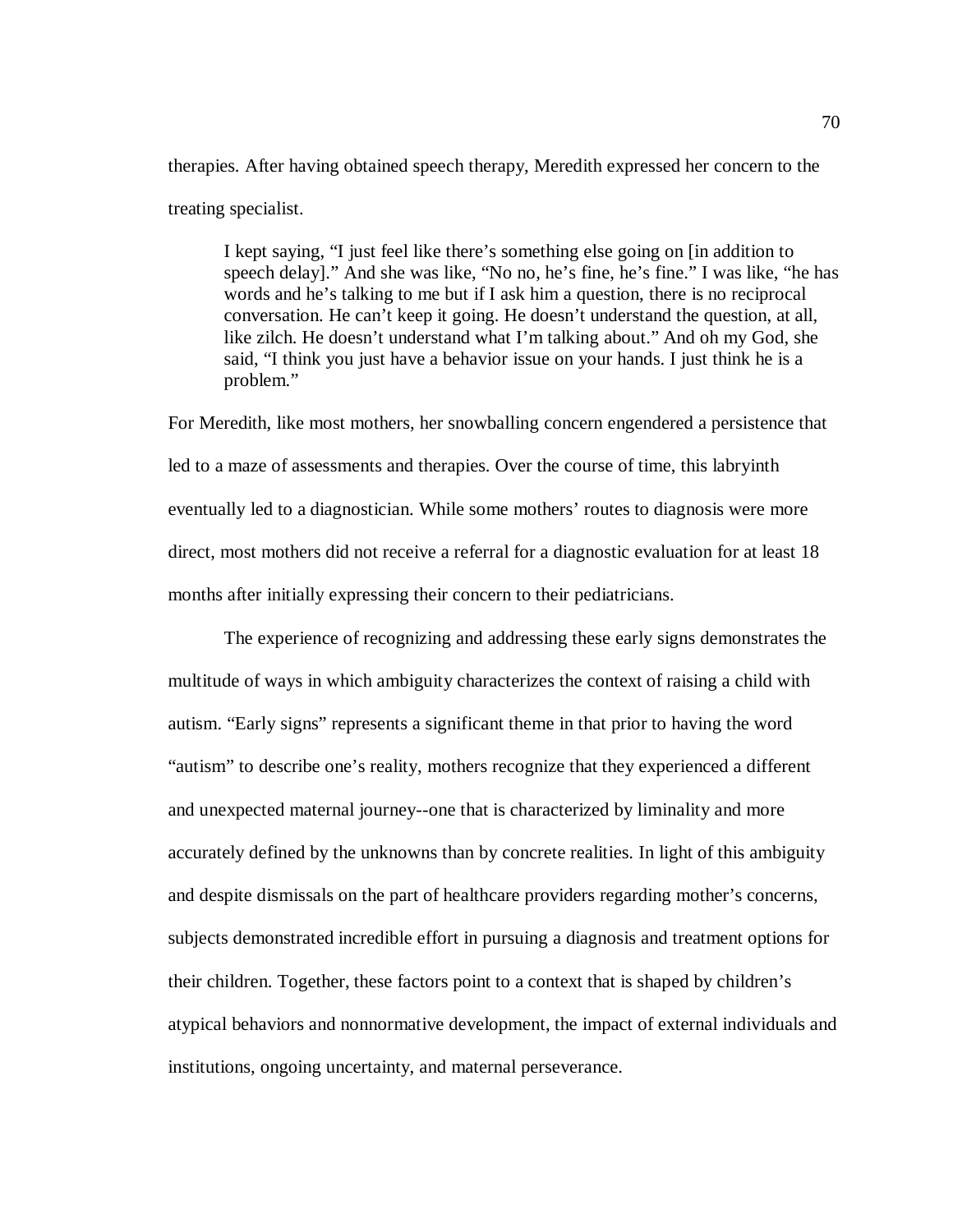#### **The Experience of the Period of Diagnosis**

Participants' experiences in obtaining a formal autism diagnosis for their children varied. Several mothers reported a fairly straightforward process whereby their children were referred for a diagnostic evaluation and a diagnosis was received. Other mothers navigated labyrinthine services and waitlists for months before finally obtaining the diagnosis. The logistics and nuances of seeking an appointment with a diagnostician and the experience of undergoing the evaluation(s) are certainly relevant to mothers' personal stories of autism entering their lives. However, interviews for this study more specifically focused on mothers' meaning-making during this period and their accompanying emotional and behavioral responses.

The diagnosis experience, for many mothers, was often related to the stereotypes and presumptions about autism. Generally, mother's perceptions of autism reflected extreme characteristics and behaviors. Dustin Hoffman's character in the movie *Rain Man* was often cited as a stereotyped example of a person with autism. Mothers who held these stereotypes believed that these extreme behaviors were a certain outcome of an autism diagnosis. Margo, for example, described the bargaining process she employed while navigating diagnostic services for her daughter.

The "A" word is a bombshell. You know, people just relate that to *Rain Man*. You don't understand that it is a spectrum and you just think the worst. Boy, it was a bombshell. It was the first time the [autism word] was used and I thought, "this can't be right." I was like, please just let her be deaf. I don't want her to be autistic.

After having sought professional opinion regarding their children's developmental trajectories on several occasions in conjunction with their own research efforts, most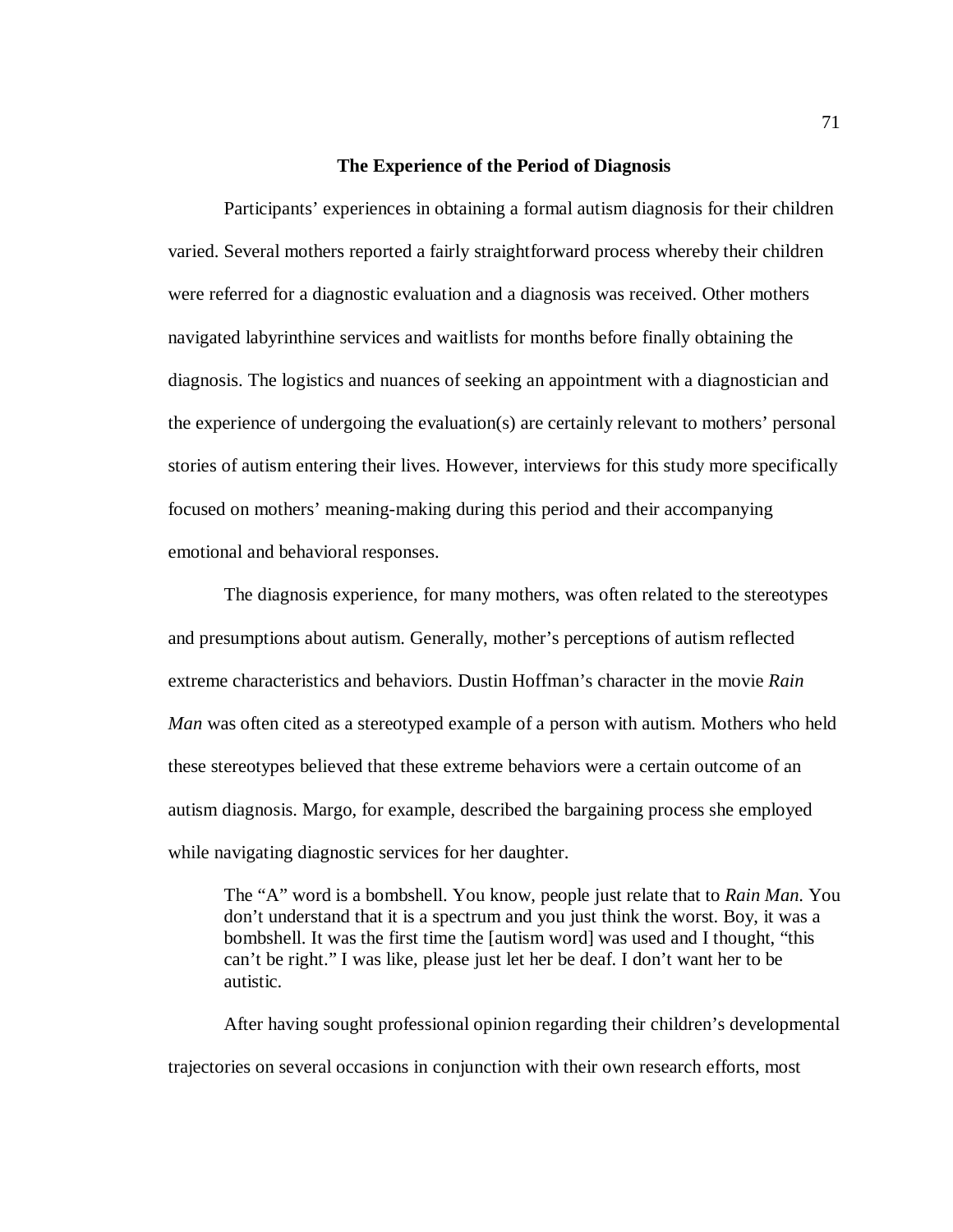participants were not surprised by the diagnosis. However, anticipation of an autism diagnosis does not necessarily offset the devastation experienced among mothers. For Kristi, a speech pathologist and mother to an eight year-old son, the diagnosis brought a sense of relief. Knowing that something is amiss with your child's development yet not having the terms to describe the challenges or direct research and treatment efforts can be demobilizing. Upon receiving the diagnosis, "I was relieved," stated Kristi.

Because I was just glad that it was something. Because if it's something, I can do something about something. I can't do anything about nothing, you know? Before the diagnosis, I didn't know what to do. I had no way to approach it.

While relief was a prevailing emotion for Kristi because it provided her with an orienting context and therefore a treatment direction, she also experienced the devastation that was commonly expressed among interview participants. "A diagnosis like this is like a headon collision," she stated. "It's like everything stops and it's like, 'okay, now what?'"

Like Kristi, most of the mothers described the period of diagnosis as one that engendered both a profound sadness and a renewed focus. "It was a wake-up call," claimed Laura, "In September we got the diagnosis and I just refocused. I was like, 'wait a minute, my focus has been in the wrong place. I need to reprioritize.'" Each mother experienced and processed the balance of these complex emotions in a distinct way. For some mothers, sadness was the initial overriding emotion followed by a sense of refocused drive and for other mothers, these psychological processes were experienced simultaneously. For Michelle, it was the former process in that the diagnosis correlated with her lowest point. She recalls this period,

[The devastation] fades in time, thank God. But it was devastating. I mean, you look at a child and I'm like "Oh my gosh, is he going to be home with us? Are we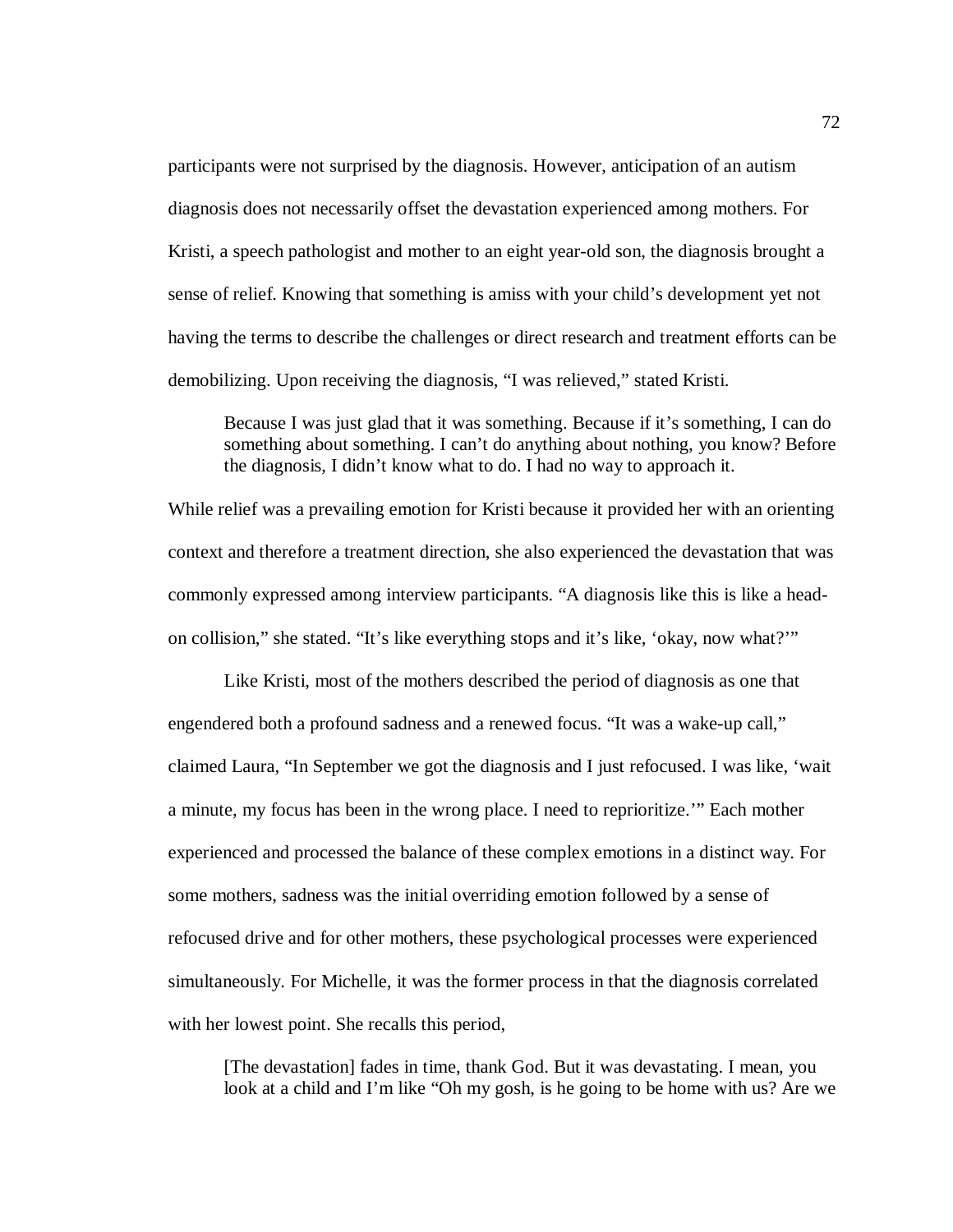going to have to take care of him for the rest of our lives? My husband and I are never going to have a life together. Our son is never going to have a life for himself. What happens when we're dead and gone and our daughter has to take care of him?" We're like, "This is a prison sentence, a death sentence" . . . It was horrible.

Michelle continued by describing how the drive to improve her child's outcomes took

hold. Interestingly, this drive is often closely intertwined with notions of a developmental

window and the promise of early intervention. For some mothers, it is these constructs

that facilitate a shift from a debilitating sadness to treatment seeking and management.

Michelle's statement illustrates this process,

I gave it a little time to feel sorry for myself but not much because I was like time is of the essence here. We're in a battle and we have to get him by the time that developmental window closes at five. We've got to jam him full of everything we possibly can to see what's going to help him and get him out of his little cell . . . I was like, I'm not going to let this take over our son. I'm not going to let this take over our family. I'm not going to let it happen.

Interestingly, the vast majority of mothers interviewed noted that their spouses

and partners experienced a reaction dissimilar to theirs during the period of diagnosis.

Despite having shared their concerns with their partner, mothers described their partners

as being completely shocked by the autism diagnosis or "in denial" during this period. In

discussing her husband's reaction, Jennifer shared the following,

I told Blake weeks before we went [to the diagnostic evaluation] that Davis was meeting [the autism criteria on] the list. [I said] he's this, he's this, he's this. . . . he's autistic. He told me I was nuts. And then when [the doctor] said it that day I was like phew. I didn't want him to be, of course, but I wasn't completely shocked . . . Blake was floored. Completely floored. He was a mess. He was a complete mess.

The diagnosis also came as a surprise to Laura's husband. "My husband, just . . .

his denial was horrible so I had to just start kicking in and doing my homework."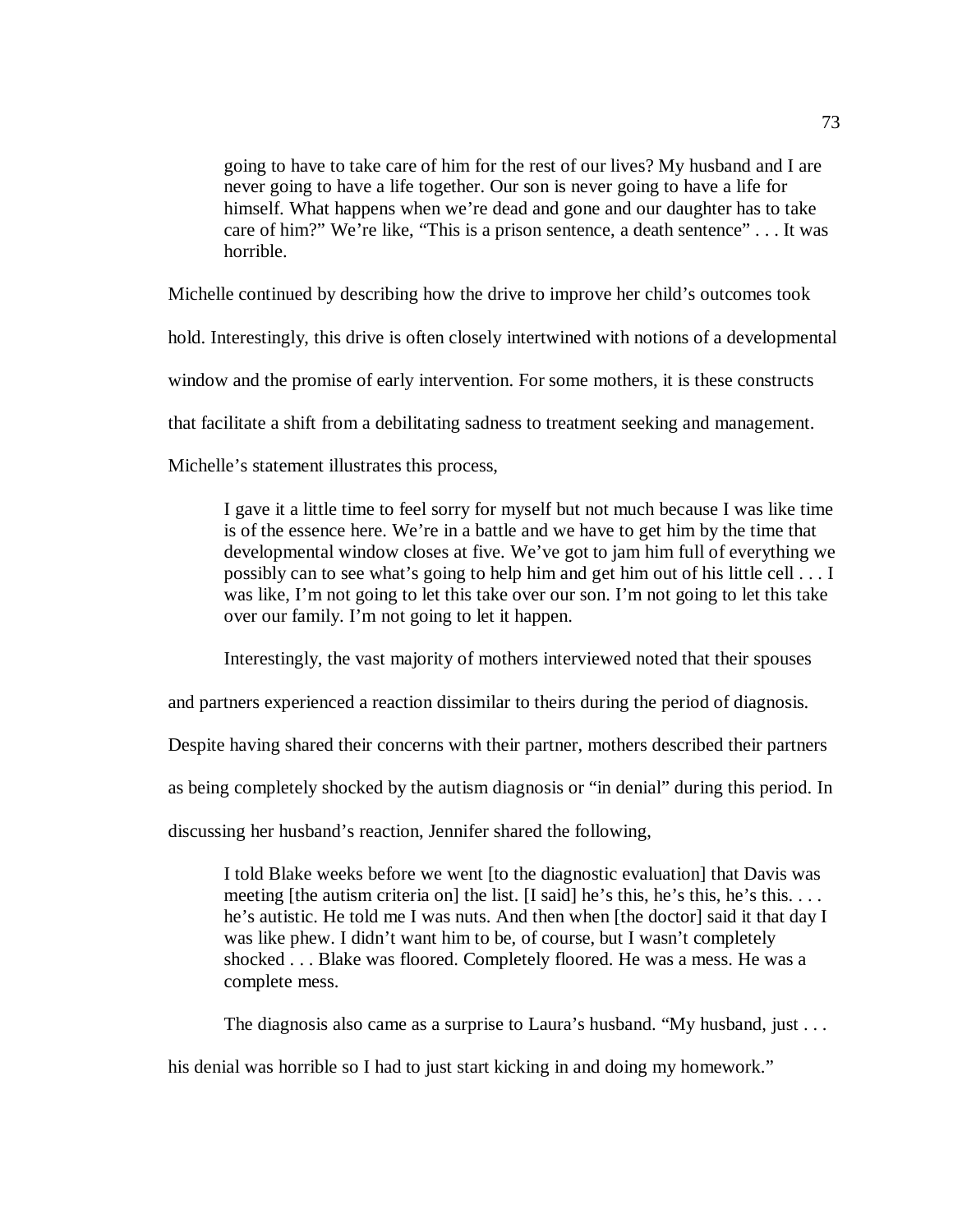Not having acted as the primary caregiver role, in addition to having not been as involved in early research and treatment efforts, mothers found that their partners experienced an extreme sadness and/or denial at receiving the autism diagnosis. While recognizing their partner's contributions, most mothers noted that they were the primary caregiver to their children and more closely involved in the daily nuances of the child's life. Moreover, mothers led early research and treatment efforts (e.g. hearing assessments, speech assessments, occupational therapy, physical therapy, etc.) even prior to receiving an autism diagnosis. In the week following her six year-old son's diagnosis, Christian who was unsurprised by the diagnosis, was taken aback by the depth of her husband's sorrow. "I remember," she said,

It was the middle of the night and I woke up because the bed was literally shaking and he was sobbing, just sobbing. It happened two different nights in one week. The first time, I said something to him and tried to comfort him. And the second time, I just didn't even say anything. I just rolled over and thought, "we all have our ways, and this is his."

As such, participants felt that their more direct engagement with their children's atypical behaviors and developmental idiosyncracies facilitated an early awareness and in some cases, set in motion early stages of coping that their spouses did not experience.

# **Mothers' Initial Reactions and Early Coping**

For some participants, their partner's grief correlated with the onset of enacting a treatment "direction" or therapeutic "plan." In essence, after finally having a specific and concrete disorder to research and treat following years of ambiguity, in addition to witnessing their partners in mourning or denial, mothers began to "plug away" at "the business of autism." As Cindy, a single stay-at-home mother to an 11 year-old son stated,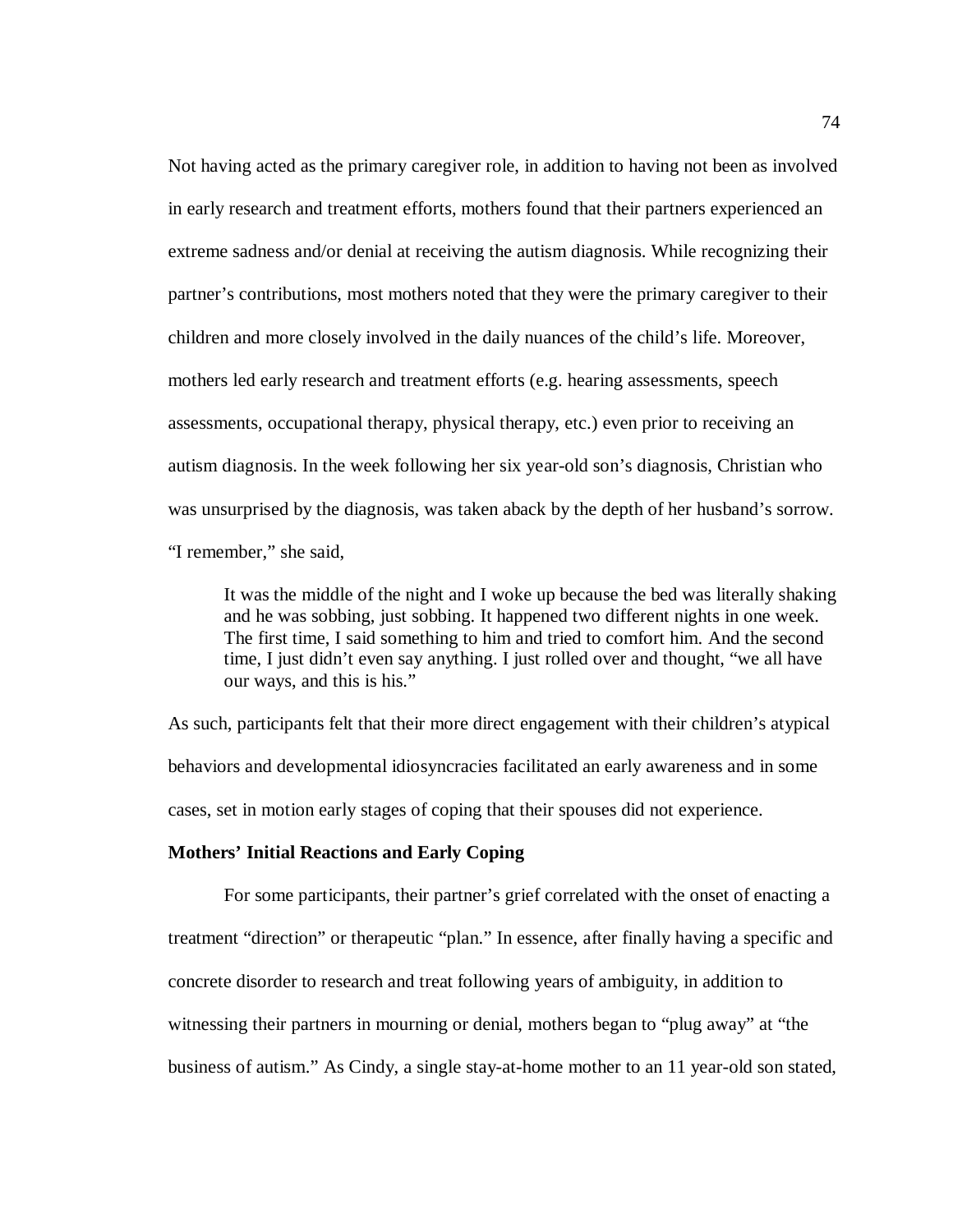[At times], I didn't know if I had a lot of feelings about it because I didn't have a lot of time to sit back and examine my feelings. I remember reading "Understanding Autism" and [there was] some incredible number . . . something like ten hours a day or eight hours a day is supposed to be therapeutic for your child or something like that. As a single parent, I couldn't make it happen. I couldn't afford to pay people to do it and I had to walk the dog, make dinner, clean the house, set up appointments. I didn't have enough hours in the day to do as much [therapy] as I wanted to do. So I remember just being stressed there for about a year and a half that "oh my God, this time is passing me by . . . this window of neural plasticity is closing down and I'm not getting to it."

All except one of the mothers retrospectively identified the period of diagnosis as

their lowest point emotionally. Despite the devastation, most participants felt that

allowing themselves to engage in an extended period of sorrow would have inhibited

their ability to implement the necessary treatment approach. Jennifer described this

perspective,

It's not that I'm falling off a cliff or anything but like, if I keep freaking crying everyday, all day, I can't do anything. I've got to get over this hump and start fixing this . . . not fixing it, but dealing with it and figuring out the next step. I can't do that if I'm sitting around feeling so sorry for the fact that this has happened to me, [saying] "poor me."

Megan, a young suburban mother to a five year-old echoed this view.

I remember I was a basket case. Since then it has been a struggle but I don't remember being a basket case. I read the book [on autism]. I had my notebook the whole time I was reading it. I had to read it after he went to bed and I would have to stay with him because he wakes up at night and can't get back to sleep. I would just lay next to him with my flashlight reading the book and making my notes. I had a game plan and I just worked at it.

Tennielle's experience varied slightly from the other interviewees. Unlike the

other interviewees, Tennielle notes that the period following diagnosis "didn't initially

have any emotional component," she stated. Yet, like the other interviewees, Tennielle's

story reflects the impetus to put in place a treatment plan. She states,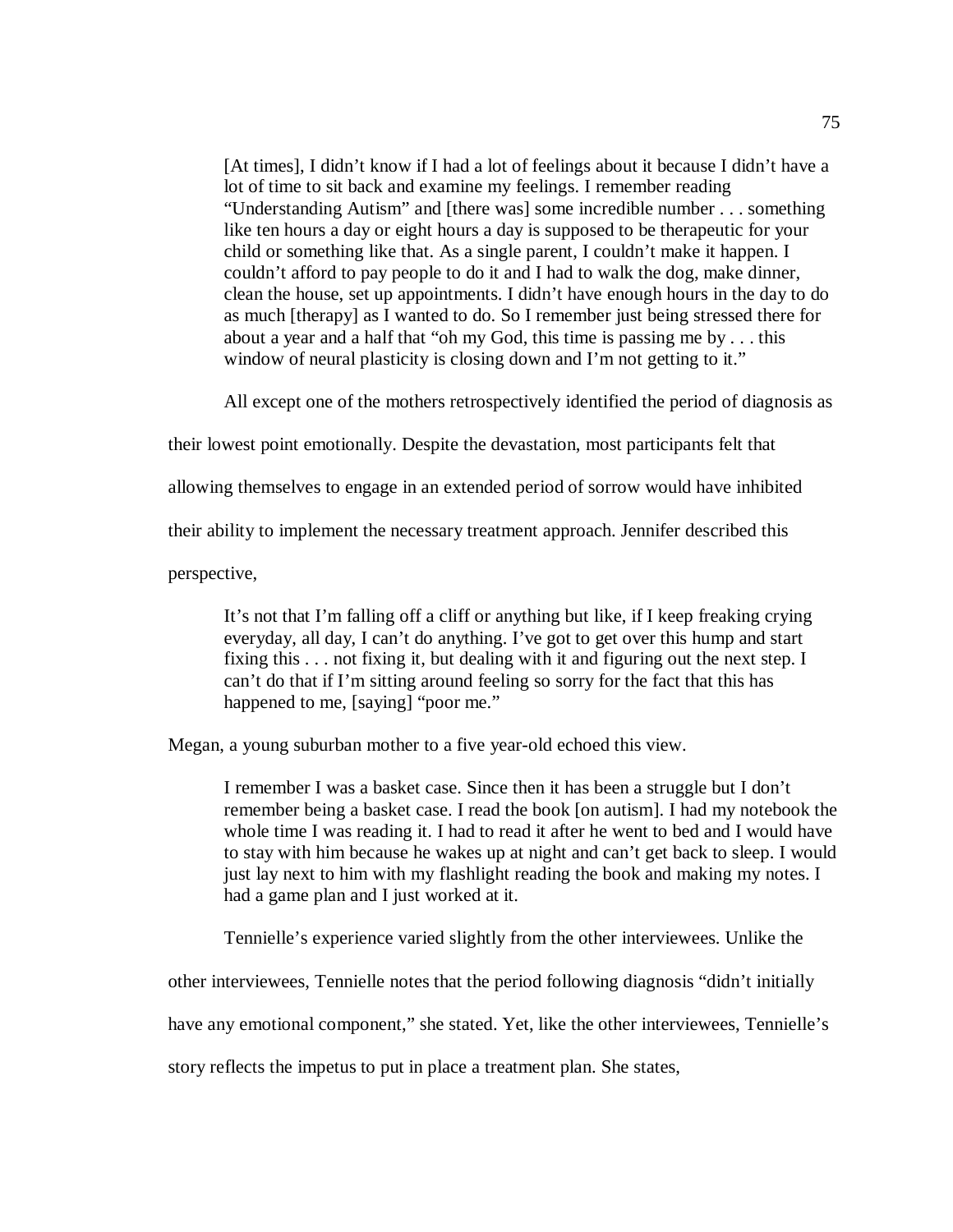Initially, it was like, this is what I have to do. So that's just what I did. I don't think it had an emotional component for me or my mom initially. This is what we do. This is what he requires. It didn't become overwhelming until the effects of the financial impact really set it.

While the period of diagnosis is often recounted as the most difficult period in mothers'

lives, the lengthy process of coping with the diagnosis continued for years. As Laura

described,

I really do feel like it took from age three to the beginning of his sixth year to where I could discuss anything without crying. I cried over it . . . I would just say the word [autism] . . . it's just very emotional.

Participants' ongoing emotional coping did not preclude their efforts at effectively

carry out research and treatment efforts for their children. For many mothers, in fact, the

process of coping was tied intimately with "doing everything [they] could do" to improve

their child's outcomes, a theme that is further discussed in the following section.

# **"The Business of Autism": Mothers as Researchers,**

# **Therapists, and Case Managers**

While all participants had pursued one or more types of therapy (e.g. speech therapy, occupational therapy, physical therapy) prior to receiving the diagnosis of autism, the specific diagnosis engendered greater focus and intensity with regard to mothers' treatment seeking direction.

### **Assessment and Ambiguity**

Mothers discussions of their treatment seeking behavior prior to diagnosis was often characterized by an overriding ambiguity with regard to the best way to approach unnamed challenges. That is, mothers' journeys during this time were often guided by assessment-seeking with the aim of clarifying the child's specific issues in order to define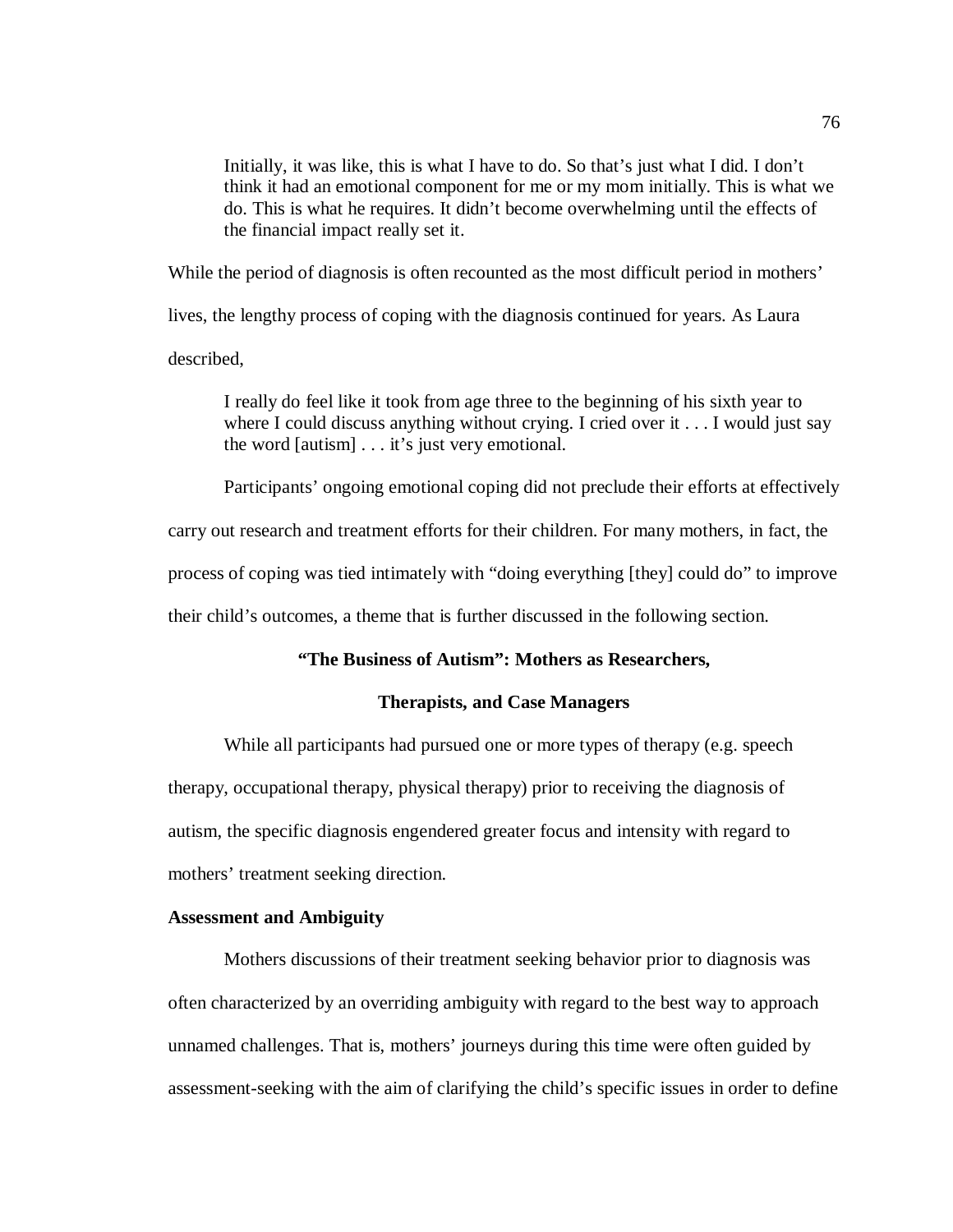a treatment direction. Here, Libby, a part-time working mother to five year-old twins, one of whom is on the spectrum, speaks to the frustration of navigating the evaluation labyrinth that is common to the pre-diagnosis period.

We did the hearing testing. We did the speech testing and initially they were like, okay, we have the speech delay but let's get his hearing texted because it could really be that. So we did that and he didn't have any hearing problems. And I remember the day that he did the hearing testing. At first they couldn't tell so they sent him for more testing . . . medically they had to look in his ear. And, that day, I just remember wanting to cry when they figured out that it wasn't his hearing. Because then I was like, well, now what? But they sent us to a neurologist. I need to back up . . . when we noticed he wasn't speaking to we decided maybe he needs to go to school because he was at home. So we put him in a school and they evaluated him. We finally went to a neurologist—a pediatric neurologist. She looked at him. She said she wanted to get some genetic testing done and I didn't want to . . . I just kept trying to figure it out. I was like, "What am I going to do? What am I going to do?"

Libby's experience was similar to most of the interviewees in that the pre-diagnosis timeframe was marked by ambiguity with regard to attempting to clarify children's challenges. Ambiguity also typified mothers' discussions of the post-diagnosis treatment period, yet manifested differentially. During this timeframe, mothers experienced ongoing uncertainty with regard to researching, selecting, securing and carrying out the most effective treatments for their children and families from among a range of competing perspectives. Jennifer explained this process as it related to searching for a school for her son, Davis,

I was trying to figure out what we were going to do for kindergarten. Should we stay at Peachtree with a facilitator or should I try to get him mainstreamed . . . but getting him into an actual school where he is going to stay. He has a psych ed evaluation and [the practitioner] said she felt like a good fit for him were schools for auditory processing and that type of fit. She suggested Swift and Howard. Howard interviewed him and said "no way." He wouldn't come out from underneath the table. He was freaking out. They didn't want to have anything to do with it. I just kept telling my husband, I just want somebody to say, "ok, this is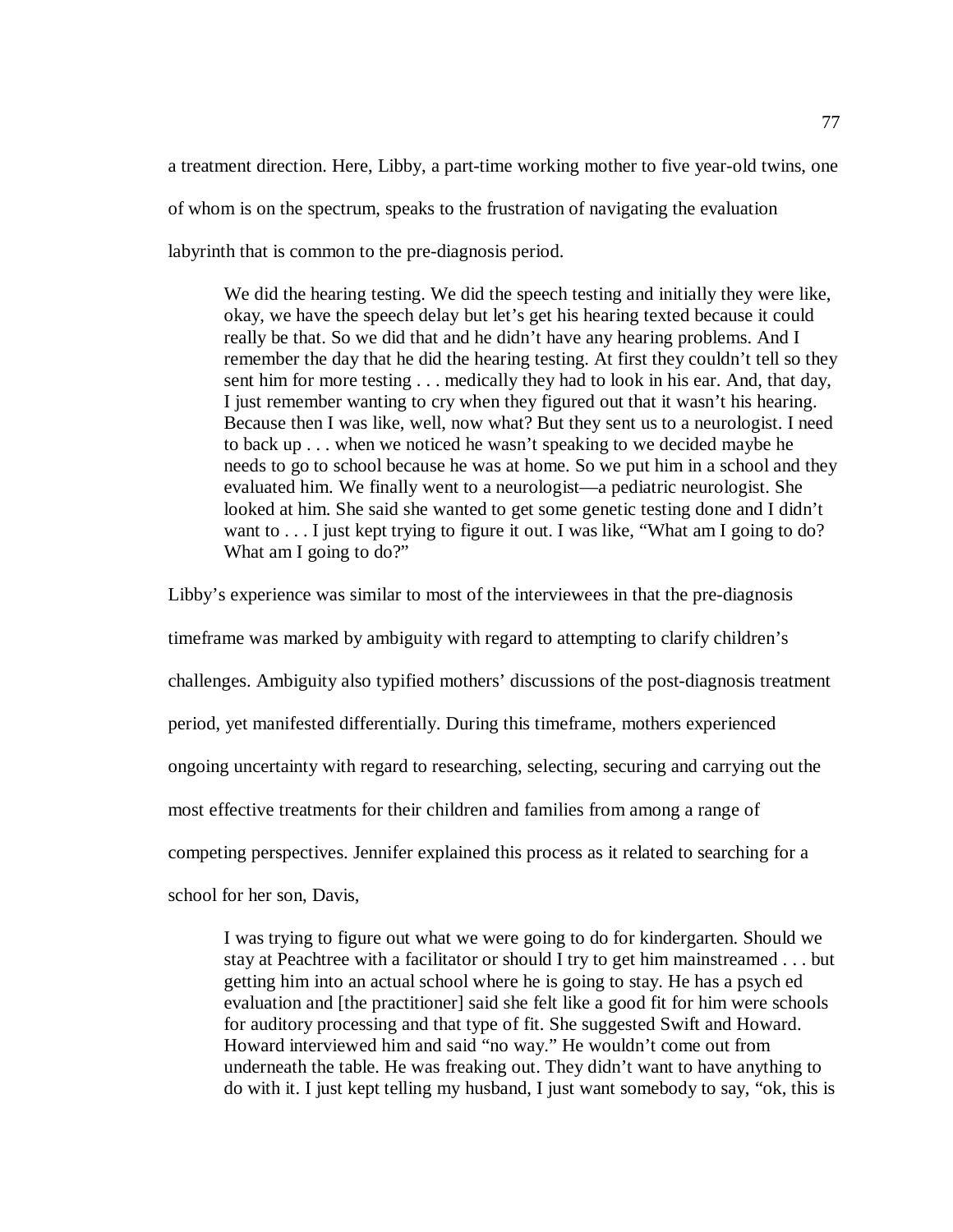your plan, this is what you need to do, this is what type of school he needs to be in" . . . As far as the schools went, Howard and so many of them, you call them and by the second sentence out of my mouth I'd be choking up because I was so desperate for help . . . "this is what my kid has, this is what I've been told, we're looking for a school" and immediately most of them would say either "We have no room" or "That's not a fit" or "That's not a fit for him." It just seemed very cold and very, you know, I would oftentimes think . . . just a little bit of compassion goes a long way.

### **Treatment Seeking Experiences**

Jennifer's description about her search for schools speaks to several themes that emerged across mothers' stories. First, as noted, ambiguity was commonly cited with regard to determining the direction in which one should proceed in seeking treatment methodologies and related services. Second, all participants experienced a significant lack of assistance with regard to others offering guidance in this process—particularly practitioners and experts. Third, all mothers spoke of the various barriers to entry they experienced in treatment and service seeking. These barriers most commonly included prohibitive costs, waiting lists and being declined for admission or services due to a child's level of functioning. Moreover, Jennifer's emotional experience parallels that of most interviewees in that each barrier in the treatment and service-seeking journey invoked despondency, isolation and desperation.

Here, Jennifer's treatment-seeking story continues,

It was horrible because at that point [I was calling anybody], calling all the schools [even those] way up in Alpharetta. At the same time we had same time we had signed up for a parent training course in Floortime [therapy] just based on doing my own research, coming across it, hearing about it and I read about it and thought this sounds a lot better than ABA [therapy]. I could see us doing [Floortime] way more than I could see us doing ABA. It was all very expensive. I was staying home with the kids and [my husband] would come home from work and I would say, "There is this awesome program out there and it's only \$2,000 a month" and he would completely freak out and we would get into this huge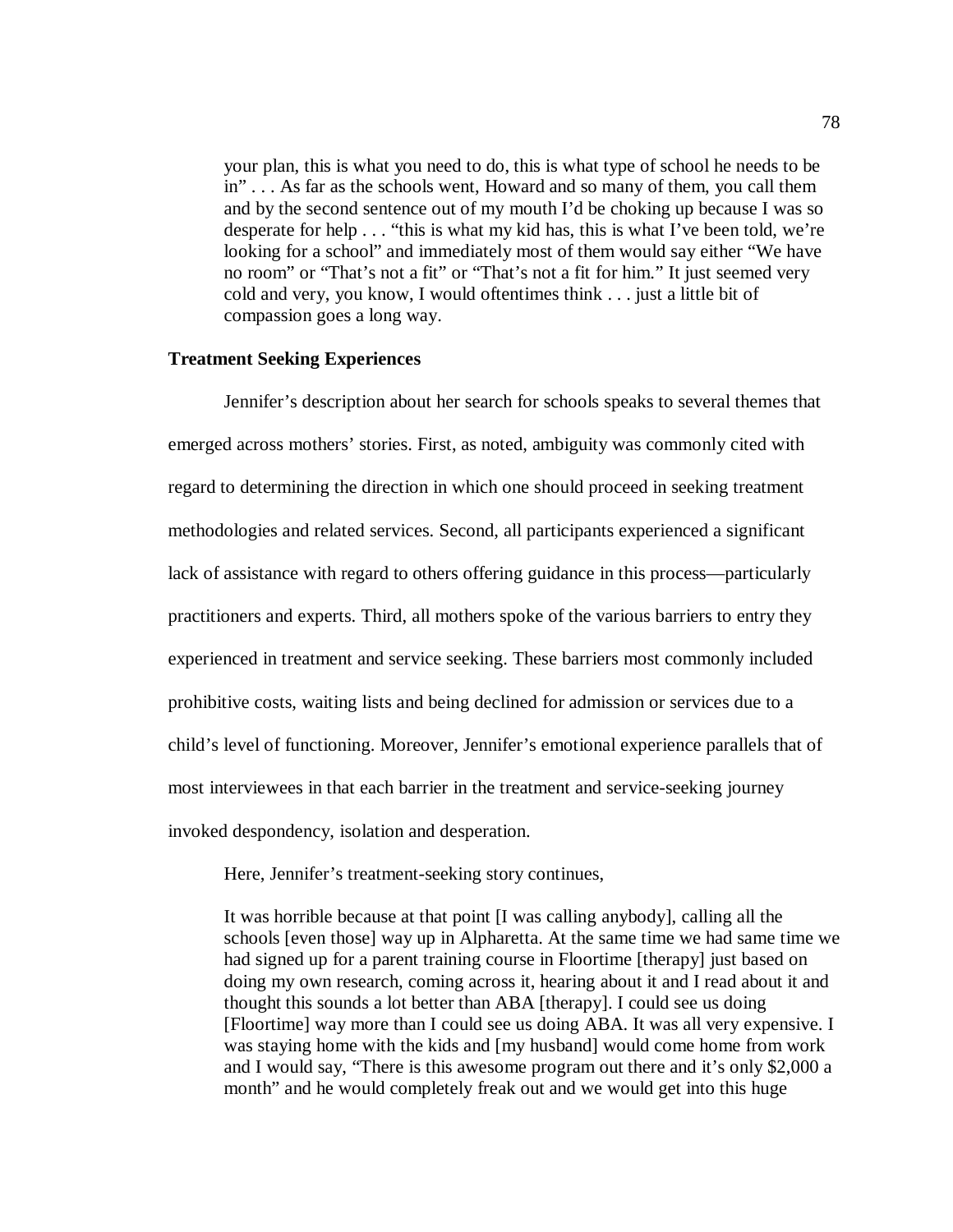argument. It finally got to the point where he said, "If we need to do that, we will do it but let's make *really* sure that it's what we really need to do." So hence, we are searching for all of these answers and it just felt like we weren't really getting any and I felt like any answer that I was getting was because I was figuring it out.

Without outside guidance, Jennifer, like all participants, felt the impetus was exclusively on her to direct her son's treatment. This sense of sole responsibility was compounded by the feeling that answers were only successfully obtained based on the extent of her efforts– a concept that one participant referred to as her "getting a Google Ph.D." In addition to the themes mentioned above, Jennifer's statements also illustrate the common practice of having to choose between different, and sometimes conflicting, therapeutic approaches without significant guidance.

# **Shifts in Treatment Trajectories**

Even after determining a direction in their service-seeking, many mothers were met with sudden shifts in their trajectory for a host of reasons. Alison, for example, shifted schools when the treatment methodology employed at the school began to lose its effectiveness. "We did [the] Walden [school] for about a year," she recalled.

As a matter of fact, for one year exactly . . . because, what happened was initially, at Walden, he thrived. He started speaking. But about a year later, he was speaking but he sounded like a robot. I talked to [the staff] about it but, what happened, I believe . . . is that he kind of out-paced their program. They got him to a point within a year where he was probably where kids who come in, leave.

Kristi also experienced a sudden shift in treatment trajectory when, after finally finding a school for children with learning differences that she believed would be a good fit for her son, experienced discrimination from the administration. Kristi shared this story that began with attending a cocktail party for new parents prior to the school year commencing.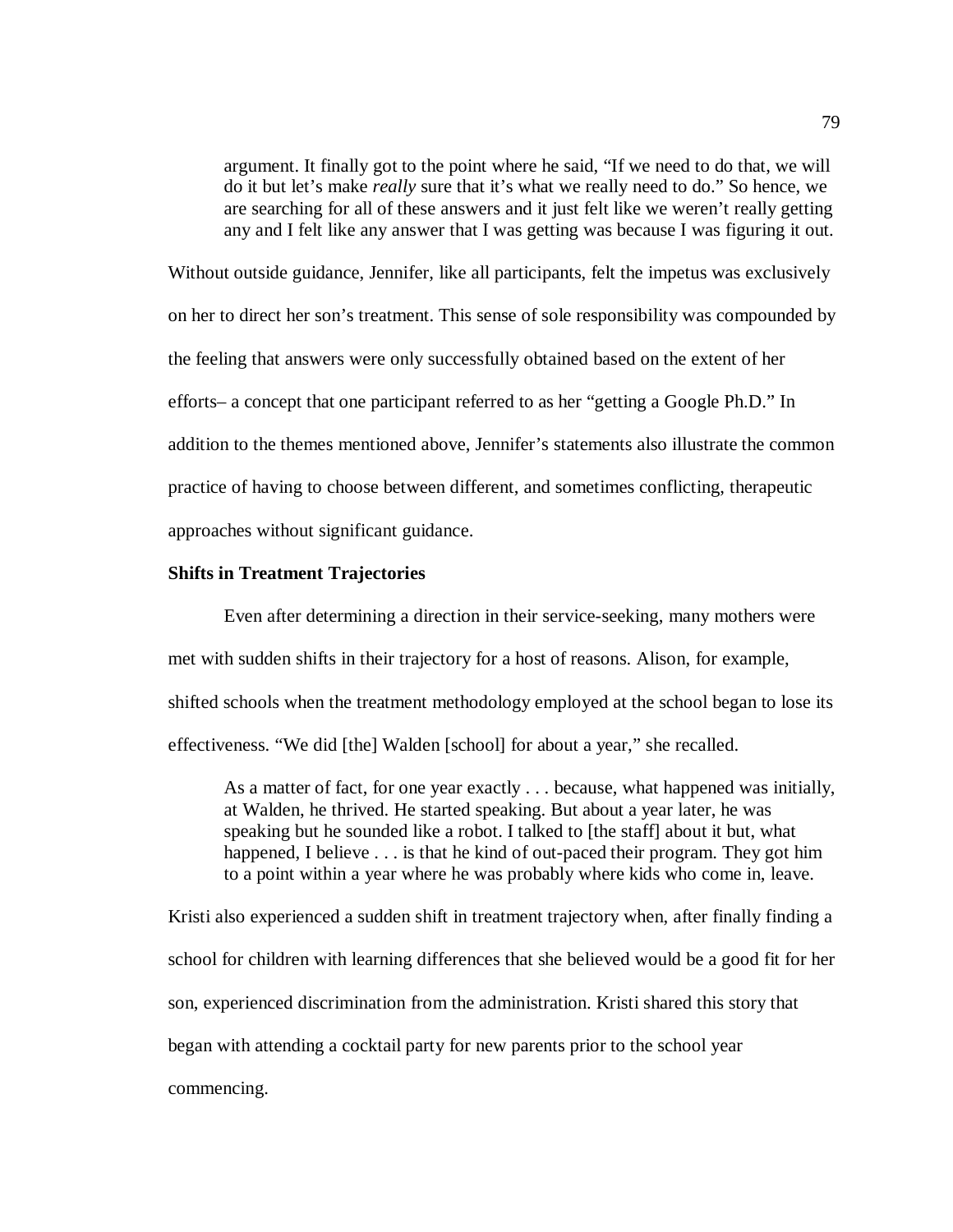We went and happened to be standing in a group of other parents and another mom mentioned that her child was high functioning autistic and I was like "oh my gosh, so is mine." They were the same and there was only one class for their age and we thought "Oh my God, they are totally going to be in the same class. This is great. We need to get together, go to the park . . . " Then, a couple of weeks later, two weeks before school starts, we got a call from the director of the school asking me to come in and go over his file. My husband is at work and I go by myself and the woman in charge of admissions . . . she said, basically, "I understand that you were at a cocktail party and discussing with some other people about your child's autism. We do not advertise that we take kids with autism. We do not want to be a school for autism. I'm not sure if you're aware of this but it is still a very bad word in the community." Oh yeah . . . she laid it out . . . and she said, "If you decide to send your child here...which he is absolutely welcome to attend," she said, "you just need to know and be in agreement with us that the subject will not come up anymore unless it is behind closed doors between a staff member of the school who is aware of his file. Otherwise, we do not want you talking about this with anyone." And I said to her, "it has taken me two and a half years to even become comfortable with it myself and I really don't see the point in me hanging around here trying to talk you into being comfortable with it because clearly that is not your goal at all" . . . I said, "he won't be coming [here]." We had already paid in full. They fought us on it. We got a lawyer ... [and] got [the tuition] back . . . It was horrible.

Kristi's experience with having to unexpectedly shift directions in regards to her son's therapeutic and educational services is indicative of a pattern that many participants experienced. In all interviews, mothers spoke of their unceasing quests for services. While participants often found treatment services and schools that were effective and/or suited their needs for a specific timeframe, these services frequently did not provide longterm solutions.

# **The Experince of Simultaneous Stressors**

The lack of continuity and ongoing uncertainty invoked stress and exhaustion in mothers—emotions that were compounded by additional stressors such as financial hardship and long commutes to services and schools. For example, after enrolling her son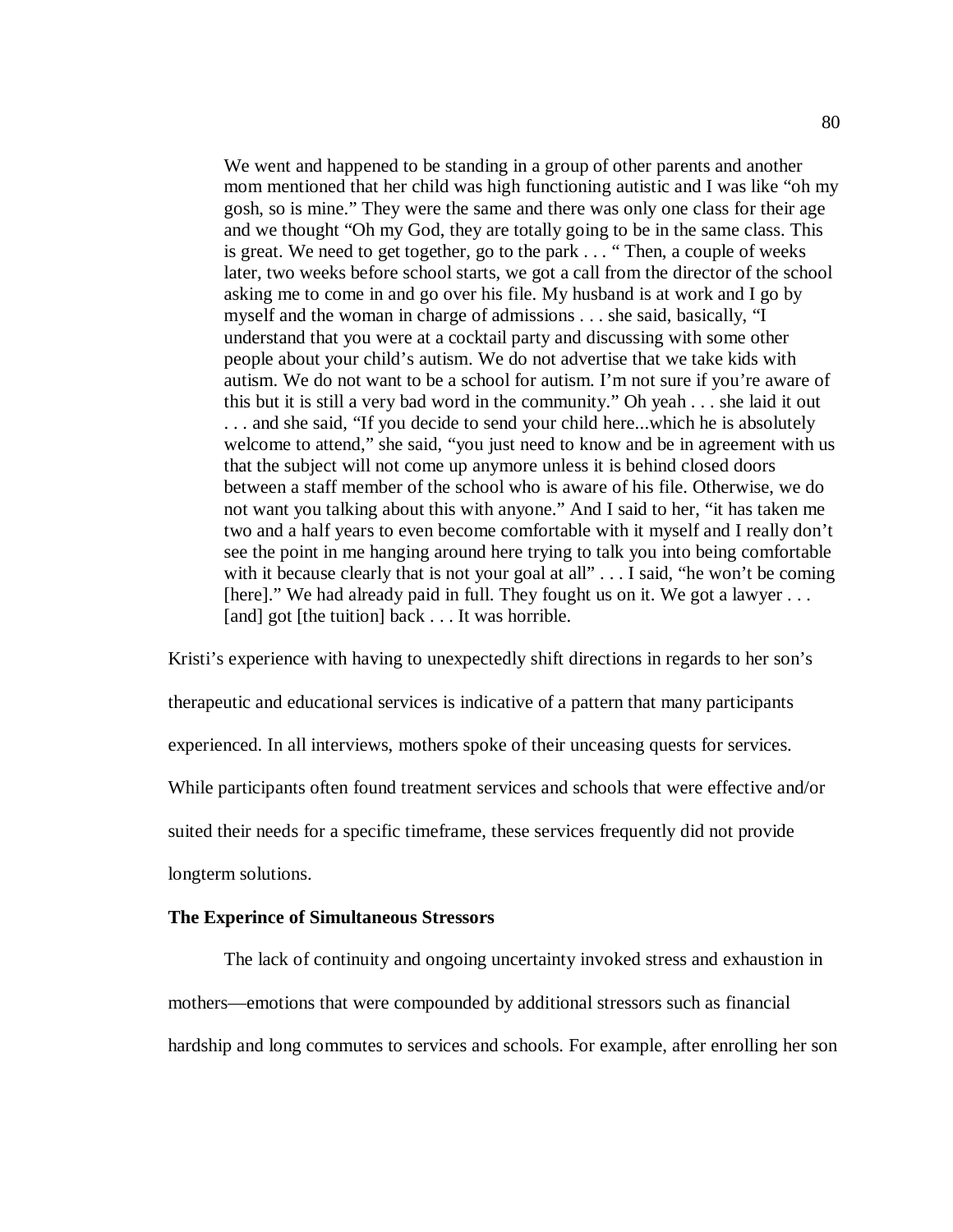in a new school, Alison found it necessary to move her family closer to this new program

to address some of the hardships they faced previously.

We moved to Decatur [to change schools]. We bought a house in Decatur that we couldn't afford. We still had our house in Fairburn. We rented it out. But [my son] was falling asleep on the way to school and on the way home and it was just so destructive . . . it was just so exhausting.

Laura spoke to both her long daily commute and the exorbitant cost of her son's special

needs pre-k program.

We live [outside of Atlanta] and [the daily drive] is kind of a triangle . . . I take [my daughter] and then drive an hour to the city and then head back and then do it all over again. Last year, [with a different program] we did the same thing. We could have stayed until kindergarten there but it was from 9:00 am to 12:00 pm and it was 30 something thousand dollars. And I was so stuck down there. I had to move my life down there . . . the dry cleaner, my gym . . . I switched my grocery store there.

The financial challenges that Laura and her husband experienced as a result of the cost of

her son's treatments echoed that of all participants. Here, Laura further describes that

hardship.

All of his expenses ended up being equivalent to three or four kids, which . . . we didn't opt to have three or four kids for financial reasons. If finances weren't in the way, I would be the one for sure driving around with four [kids]. I love that idea but we made that mature decision not to [have three or four children] for that reason. And then you get this. So it's a huge hit . . . I don't see any retirement in my future.

Margo, likewise, identified financial factors as her most significant source of stress in her

efforts to treat her child.

[Finances] are the biggest stressor for me. If I had unlimited resources this would be so much easier because I could do everything that I wanted for [my daughter]. Somebody, especially a single mom . . . it's hard to see all these things that you think are going to be great for your child and you know would help them and then have to pick and choose which ones to do. This is an endless source of stress for me . . . trying to afford what she needs and choose one over another.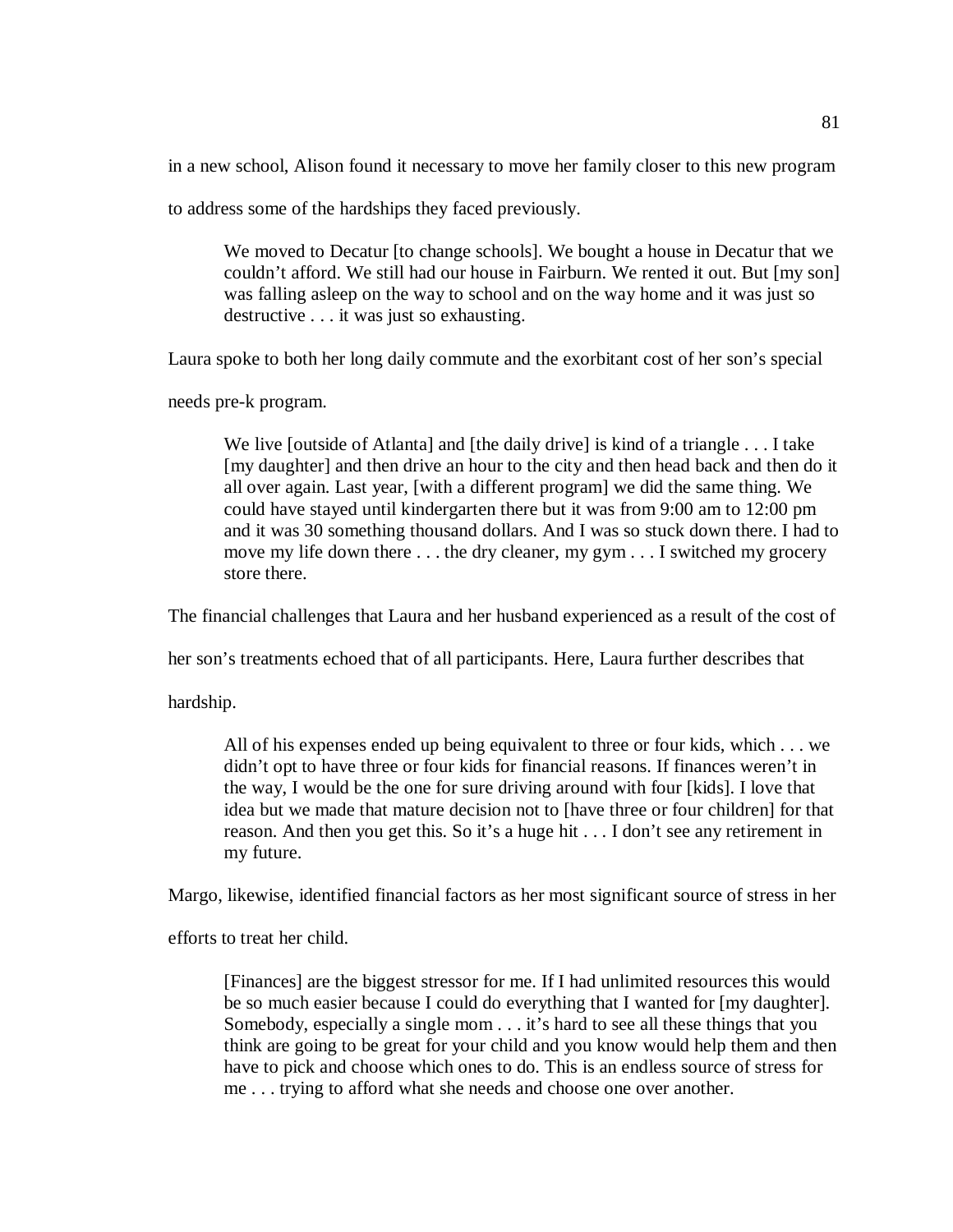The financial burden for all mothers interviewed was significant and ongoing. Yet the pressure of the belief that early intervention holds the greatest promise for positive developmental outcomes influenced mothers to make difficult decisions like refinancing one's home, moving, borrowing money, and selling belongings in order to pay for therapeutic services.

# **The Developmental Window**

As noted previously, the construct of the "developmental window" coupled with

the widely accepted early intervention perspective functioned to influence mothers' post-

diagnosis treatment seeking behavior. As Margo stated,

[The diagnosis] definitely refocused me to say "wait a minute, you get one chance at this and the window of neural plasticity and all that—strike while the iron is hot. I don't have the time to spend another year freaking out about it. We've got a game plan." We just started working.

Michelle's statement illustrates a similar mindset,

We're in a battle and we have to get him by the time that developmental window closes at five. We've got to jam him full of everything we possibly can to see what's going to help him and get him out of his little cell.

For several mothers, like Meredith, the desire to promote speech and language

development incited the greatest urgency. "There's a whole statistic," Meredith noted,

He did not talk his first words until he was about two and three-quarters . . . he started talking and I was stressed before that because they say that if they don't talk before five, they'll probably never talk and I'm like "oh God, we have to get this child talking".

# **Extended Mothering**

These theories coupled with the commonly cited recommendation that children

with autism receive 40 hours per week of direct therapy fueled the undertaking of "the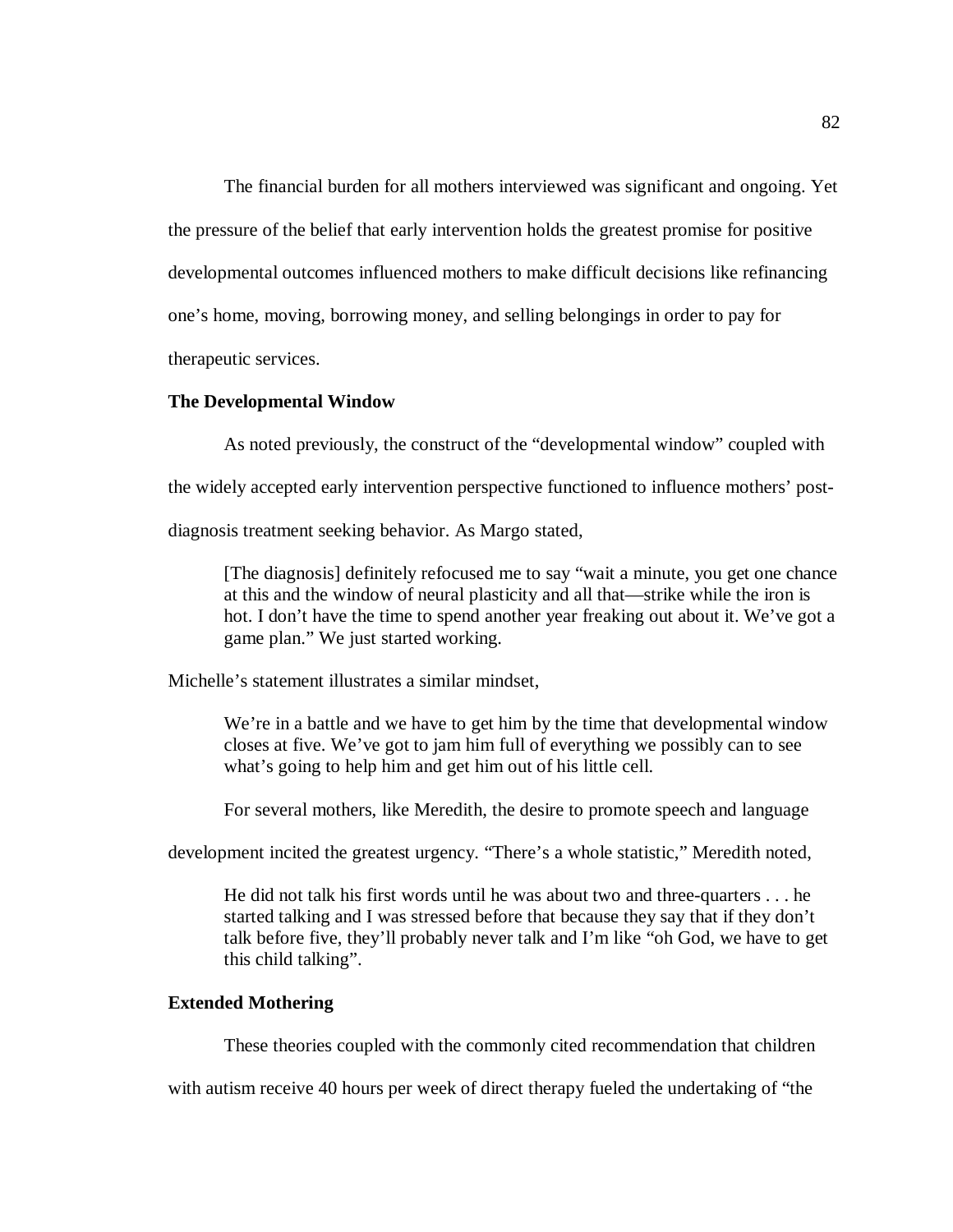business of autism," a term used by one of the subjects. The "business of autism" refers to the multifaceted roles well beyond that of typical maternal practice that these participants took on in their efforts to provide their children with the most efficacious therapy possible. For all mothers involved in this study, these roles included that of researcher and case manager. For the majority of participants, these roles also included that of direct therapist to their children. As mother, researcher, case manager, and therapist, participants found their daily lives revolved nearly exclusively around researching, selecting and securing treatments, treatment approaches and schools. This process frequently included navigating waiting lists, administrators, evaluations and assessments, securing proficient practitioners, managing the provision of these treatments on a daily basis, and oftentimes personally providing supplemental therapy to one's child. Reflecting retrospectively on her early efforts to carry out the business of autism, Margo, a single-parent, shared the following,

I didn't have enough hours in the day to do as much [play therapy] as I wanted to do. I remember just being stressed there for about a year and a half . . . I was trying to do all the reading after Megan would go to sleep. I was trying to read and research and there's too much information. There is so much and it's all varying and conflicting information that it stressed me out . . . I just had to step back a little bit. I was making myself crazy for about a year trying to do it all . . . I felt like I had to get it all done right now. I had to fix it. I had to turn the ship around.

Alison also referred to the business of autism and specifically to how the responsibilities that she undertakes in caring for her are those that one expects to find on a resume rather than in one's role as a mother. Here she discusses how the two-year gap in her resume does not accurately reflect the work that she has been doing in her field of social work by way of caring for her son.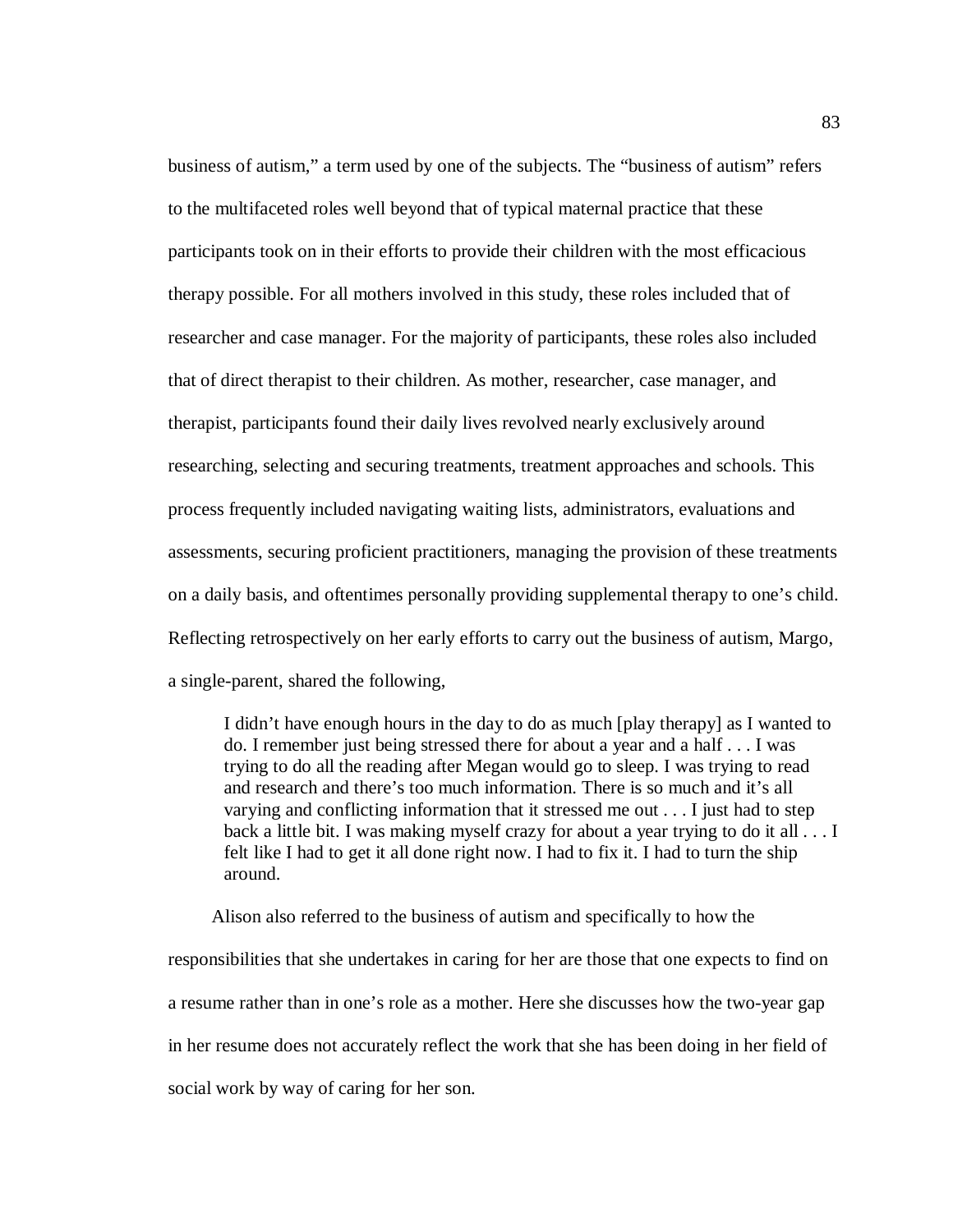I mean, I'm a social worker, I put case managing my son on my resume. It was my first entry . . . I'm a perfectionist and when I started revamping my resume . . . I was like, I did stuff, I have been doing stuff for two years that I am going to have to do on [a potential job]. I have been advocating with insurance companies. I have been treatment planning.

Gina, a stay-at-home mother to an eight-year-old son, described her daily life carrying

out the business of autism,

We started eating, living, and breathing therapy and that was a hard thing for us in some ways because it was easy to lose track of us and just be noting but therapy, therapy, therapy. And, we have a daughter  $\dots$  and it was very hard for her  $\dots$ you could just tell that her self-esteem took a knock because we were so busy with [my son, Max]. Everything was Max, Max, Max. Our family took a big hit at that time . . . We spent pretty much our retirement. We spent a lot of money.

# **Relational Stress**

Gina continued, describing the impact of such intense therapeutic efforts and the

toll that it took on the whole family.

We had read that one of the highest divorce rates is autistic families and I could totally see why because of my focus [on my son]. My husband would say, "Gina, you're so focused on our son. Hello, I'm here." I delved in so hard. I ate, lived and breathed therapy and our house was eat, live and breathe therapy. We had picture boards everywhere. We got our homework when the therapists left [for the day] and that didn't mean that the work was over. Now it's our turn to pick it up because we would sit and listen to what [the therapist] would do and we would watch and make sure what each of the therapists were doing so that we could make sure we were mirroring whatever they were doing. My husband took a year off of work to stay home the entire time and watch everything that happened in our house during the day and to be able to mirror the therapy. It was exhausting. It was a tough road . . . a really tough road.

For all participants, the responsibilities of carrying out the business of autism

greatly impacted the family dynamic and placed considerable stress on participants'

relationships with their partners. While Gina's relationship with her husband suffered as a

result of her intense and singular focus on her son, other participants described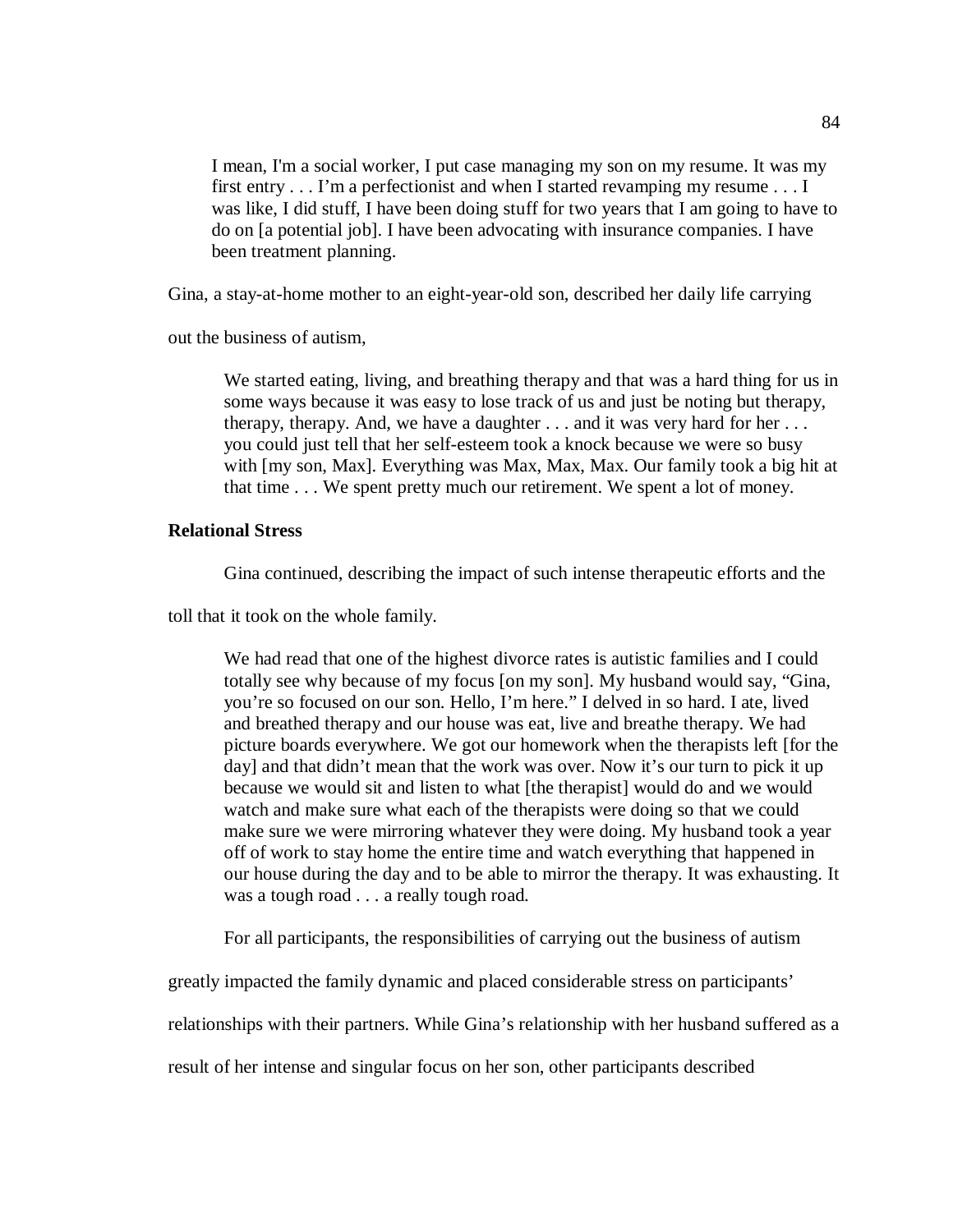relationship stress arising from divergent opinions regarding the appropriate treatment,

ongoing financial hardship, an uneven burden of responsibility between partners in

carrying out the business of autism, and the daily stressors of raising a child with special

needs.

Folami, a working mother to a seven year-old with autism, speaks to the

cumulative toll that these stressors took on her relationship with her husband over the

course of several years.

When it all first happened, so many of the doctors that we met with [for our son], one of their first questions was always, "Are you guys in therapy?" And we would always say "no." It got to the point where we were kind of priding ourselves and patting ourselves on the back saying "We're doing fine. We're on the same page. We both agree with his schooling. We both agree with me staying home." And it has only been recently, now that he's seven that I've been looking back and the little things that we fight about or argue about and I think to myself, all of this really comes down to [our son] Kofi and what got us here in the first place. And so really, all those people were right. We probably should have been in therapy the whole time. I think it has kind of slowly crept up. It was there all along but I wasn't really admitting it, I guess.

In her continued description of the swelling stress in her relationship with her husband,

Folami speaks to a theme that emerged across many interviews: that is, the burden of

carrying the bulk of the business of autism in relation to one's partner. Folami's

statement captures this common yet complex sentiment,

I think a lot of [the arguing] is my own inner animosity towards him . . . I'm changing everything about me and you're not [changing anything]. It's all up to me. On the one hand I can say that this isn't really fair. It's up to me to research everything . . . where he is going to school . . . and I know everything about everything there is to know about his diagnosis. You are not doing any of that. And then of course, on another day, I will think . . . well, he can't do it. His job is to make the money to pay for all of this. So I'm fine with that. This is my job and that is your job. It has taken us a long time to get to the point where he looks at what I'm doing and has complete respect for what I'm doing. That is all I have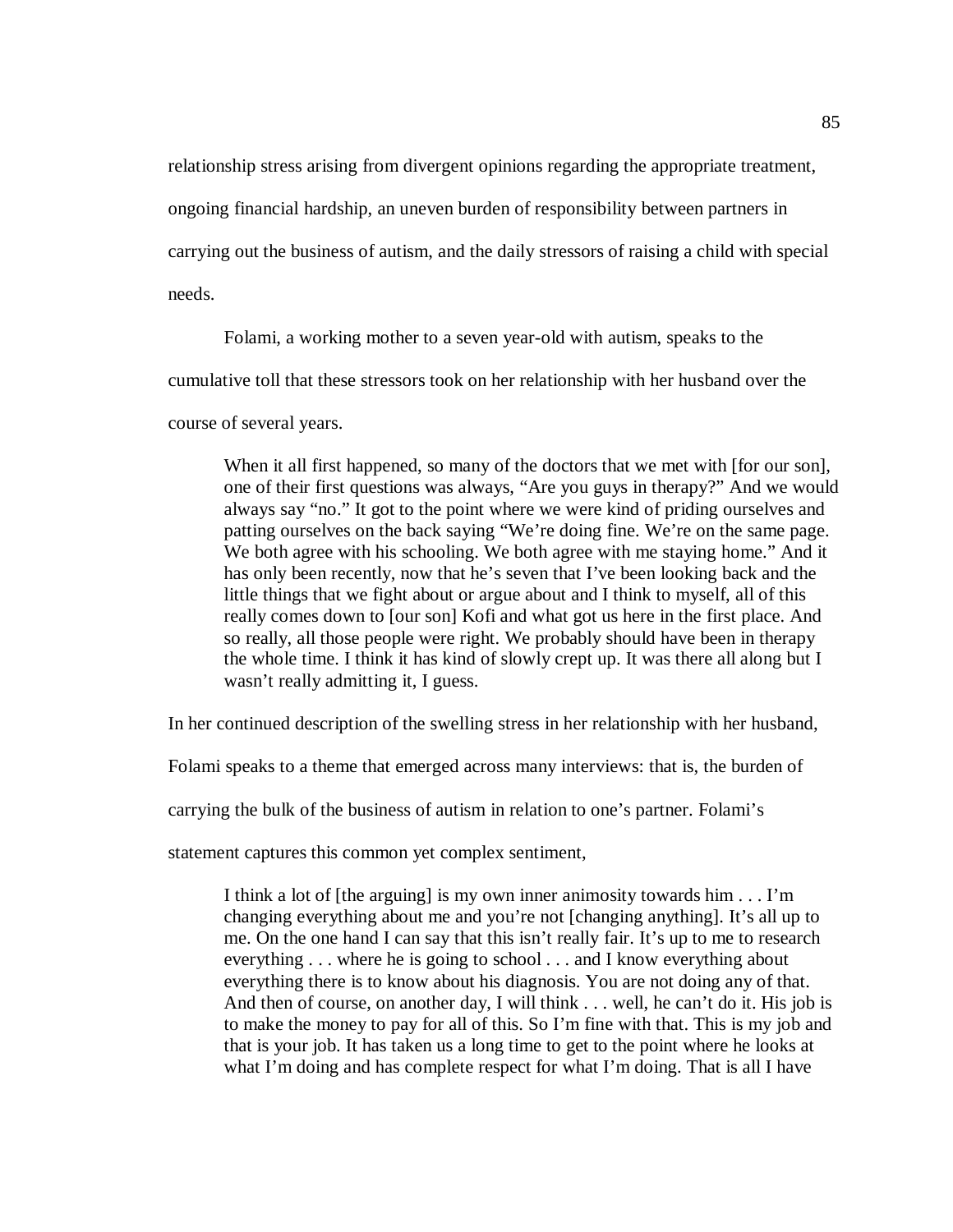ever asked for. Now I have more days where I wake up and I think, this is a really great job that I'm doing . . . as opposed to feeling like I got jipped.

#### **A Sense of Sole Responsibility**

The unequal distribution of direct caretaking responsibilities between participants and their partners was a theme that arose in all interviews. While some participants, like Folami, describe a sense of acceptance with regard to the current state of caretaking division of labor, many mothers described an ongoing sense of discontent. Furthermore, mothers linked the differential caretaking responsibilities to an intrapersonal burden of responsibility. That is, mothers felt that the unequal distribution of caretaking in carrying out the business of autism fostered a significant emotional burden of feeling solely responsibility for their child's potential outcomes. In the following statement, Alison speaks to some of the many interrelated facets of this complex process whereby mothers carry the bulk of the labor in managing and carrying out the treatment of their children and, in conjunction, experience a near-exclusive sense of responsibility for their children's well-being.

[My husband is] an ER doc. [His perspective is] you see a problem, you fix it, you move on. [Autism] doesn't lend itself to that. You may have to try 97 things before you find one [thing that works] and it might only work for a week and then you have to find something else. That is just the way it is.

We talked about this [in therapy] but I carry the optimism in their relationship and he carries the pessimism and it's exhausting. We are in couples counseling. [I say things to him like] "I think I see an improvement here [in our son], what about here?" And, "You don't really know what the future is going to be like." He says things like "This was the worst weekend ever." [My husband] is one of those pessimists who considers himself a realist. And it's very hard, I mean, we just sort of started exploring this aspect. I don't feel like I can be sad and depressed because there is no one to pick up the pieces. . . . it's not like we talked about who was going to take on these roles. We just did. My mother used to have a cartoon on her fridge. I think it was the *For Better or Worse* cartoon and where the punchline was, it said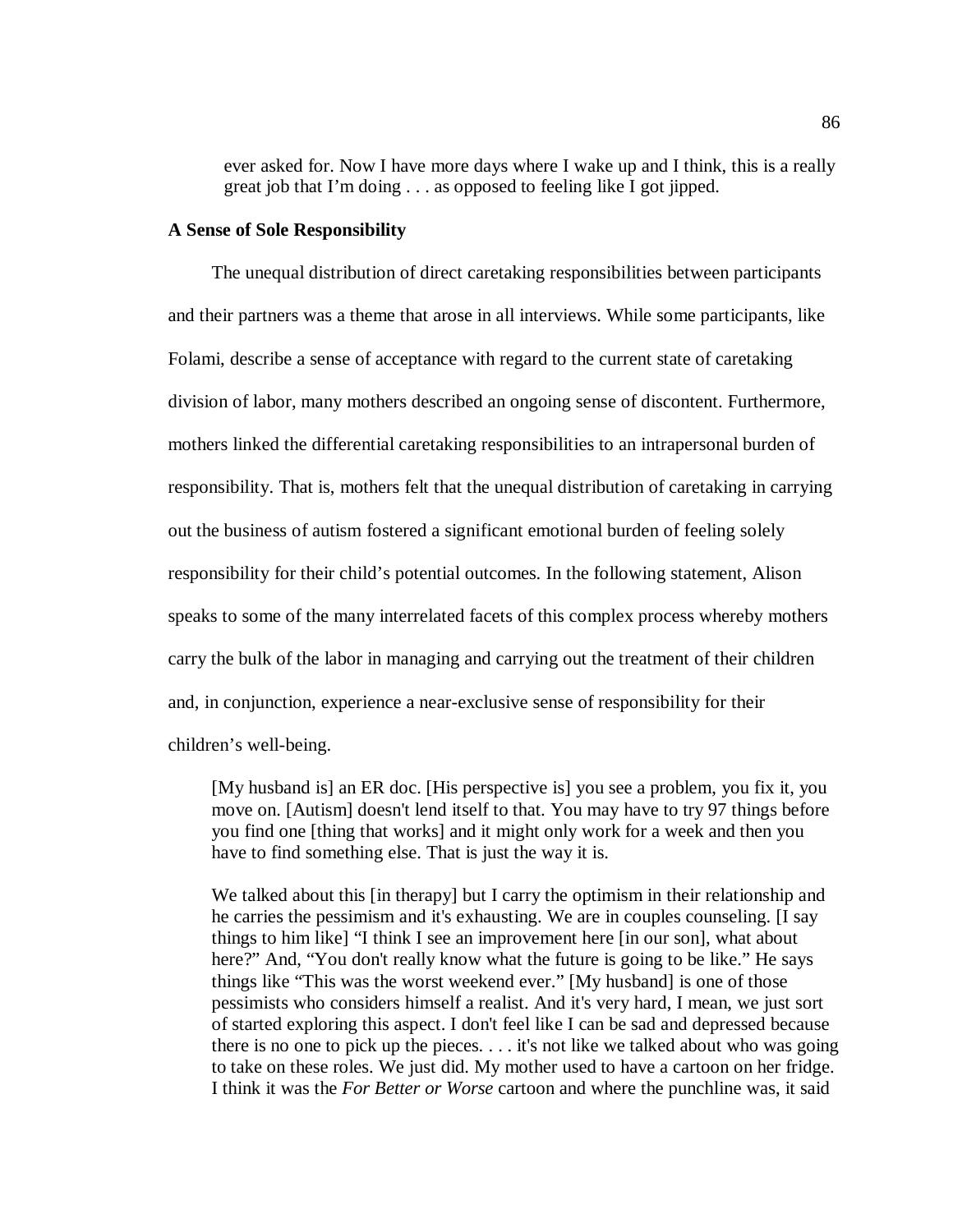"What does it mean when you talk to your parents and your children in exactly the same voice?" And the answer was, "It means don't die because everyone is counting on you." I kind of feel like that, including [my son] of course.

I'm very different from the person that I thought I was going to be. The greatest lie that our generation got was that you could actually have it all . . . that something will not actually give in the process. Nobody told our husbands that. That, to me, is the biggest problem . . . We did not sign up for this particular division of labor, responsibility, all that kind of crap and that is frustrating in its own way. I don't blame [my husband] for it but it happened. What was the life that I envisioned for myself? . . . I don't do well with uncertainty. Much like my son. I don't know. I don't know who I am going to be tomorrow. I don't know who he is going to be when he wakes up in the morning necessarily.

Alison's account makes evident the complexity of factors that affect one's sense of sole responsibility and the interconnections between these various processes including, but not limited to, differences in parents' caretaking meaning-making and approach, notions of division of labor that are exacerbated by the business of autism, the sense that one is solely responsible for fostering the best possible outcomes for her child, the omnipresent ambiguity that undergirds the experience of raising a child with autism, and meaningmaking with regard to these intricate processes. Alison's passage points the linkages between the context of autism, as is the focus in this chapter, and the perceptual and behavioral processes that influence maternal subjectivity, as is the focus of the following two chapters.

### **Isolation**

For many mothers, the sense of near-exclusive responsibility was closely linked to feelings of being unable to relate to others and a sense of aloneness. These feelings, in turn, contributed to experiences of isolation. These sentiments waxed and waned for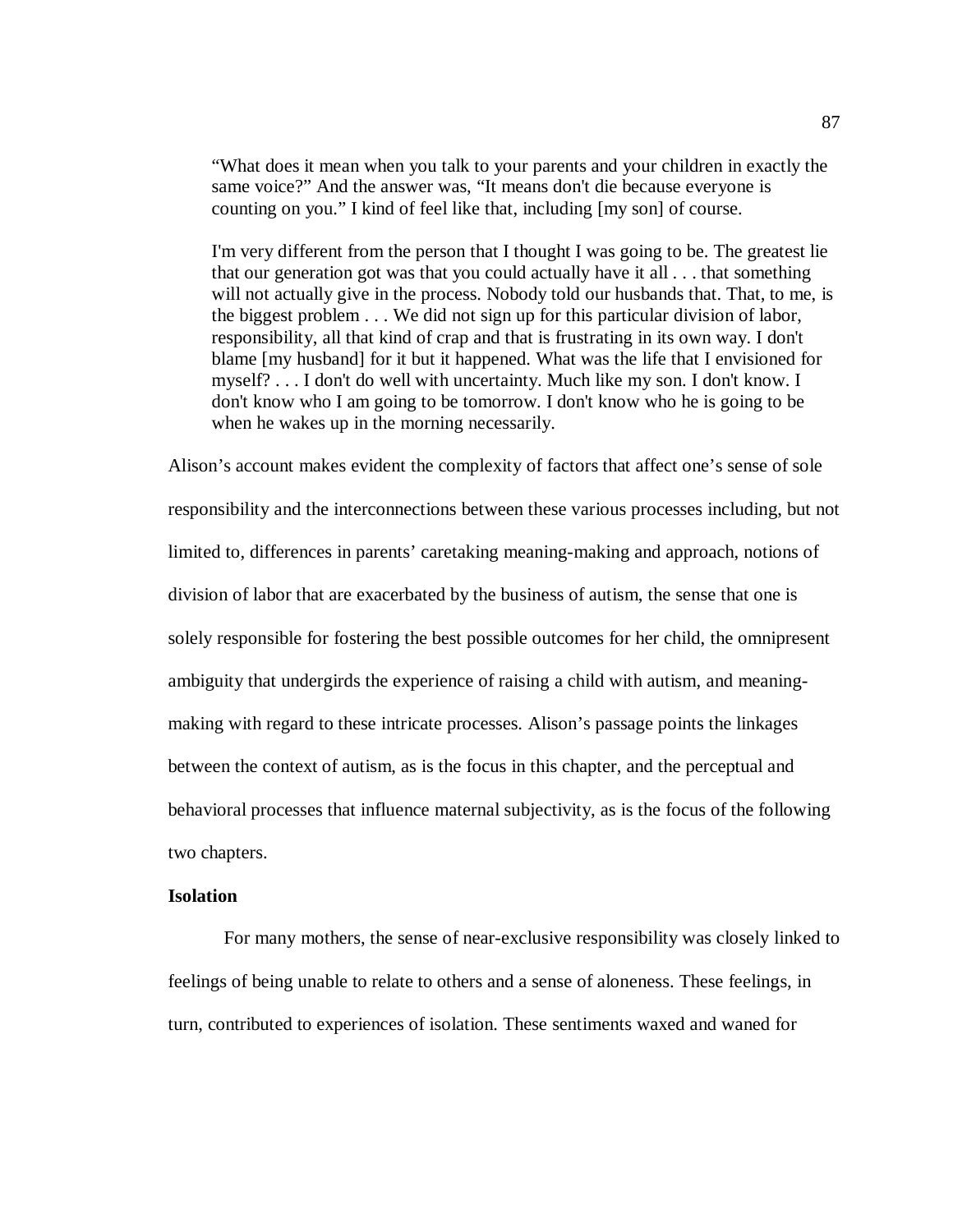mothers at different points in their maternal journey and were often described by

participants as others "just not getting it." Here Laura describes this sentiment,

It's an emotional roller coaster . . . dealing with people that you constantly feel like don't get it. It's not a sympathy thing. It's not that I'm looking for a high five or a pat on the back or a hug. Most people don't know how to react about it or they just don't have a heart and they say the wrong thing. It's never really right. Even your parents and your best friends who you know can get it because they are with him and they know you, they get it but not like [other mothers of children with autism].

Two interviewees used the term "character study" to describe the ways in which

their experiences in raising a child with a disability became a lens for characterizing the

nature of certain relationships in their lives.

It has been a very interesting journey, so to speak. Almost like a character study on so many levels. Just as far as you had no idea that people would react a certain way. You know, certain friends that you thought you knew so well, their immediate reaction or the things they say, or now even the things they will say in front of me. I think that sometimes they are not thinking before they speak. They say things that are hurtful or hurts your feelings and I have to remind myself that they are not even thinking about me and my situation . . . It's just a lot of feelings. So many things come from it.

For participants, the sense of others "just not getting it" led to a loss of

relationships including close friends and acquaintances. When asked to reflect on the nature of this process, several mothers directly referred to the "chicken or the egg" phenomena whereby they were uncertain of whether these friends and acquaintances facilitated the relational decline due to their discomfort or whether the participants themselves slowly let go of these relationships due to a swelling inability to relate to these individuals. Most mothers concluded that the process was likely bidirectional with the inability to relate to each others' realities as the cornerstone of the process. Here,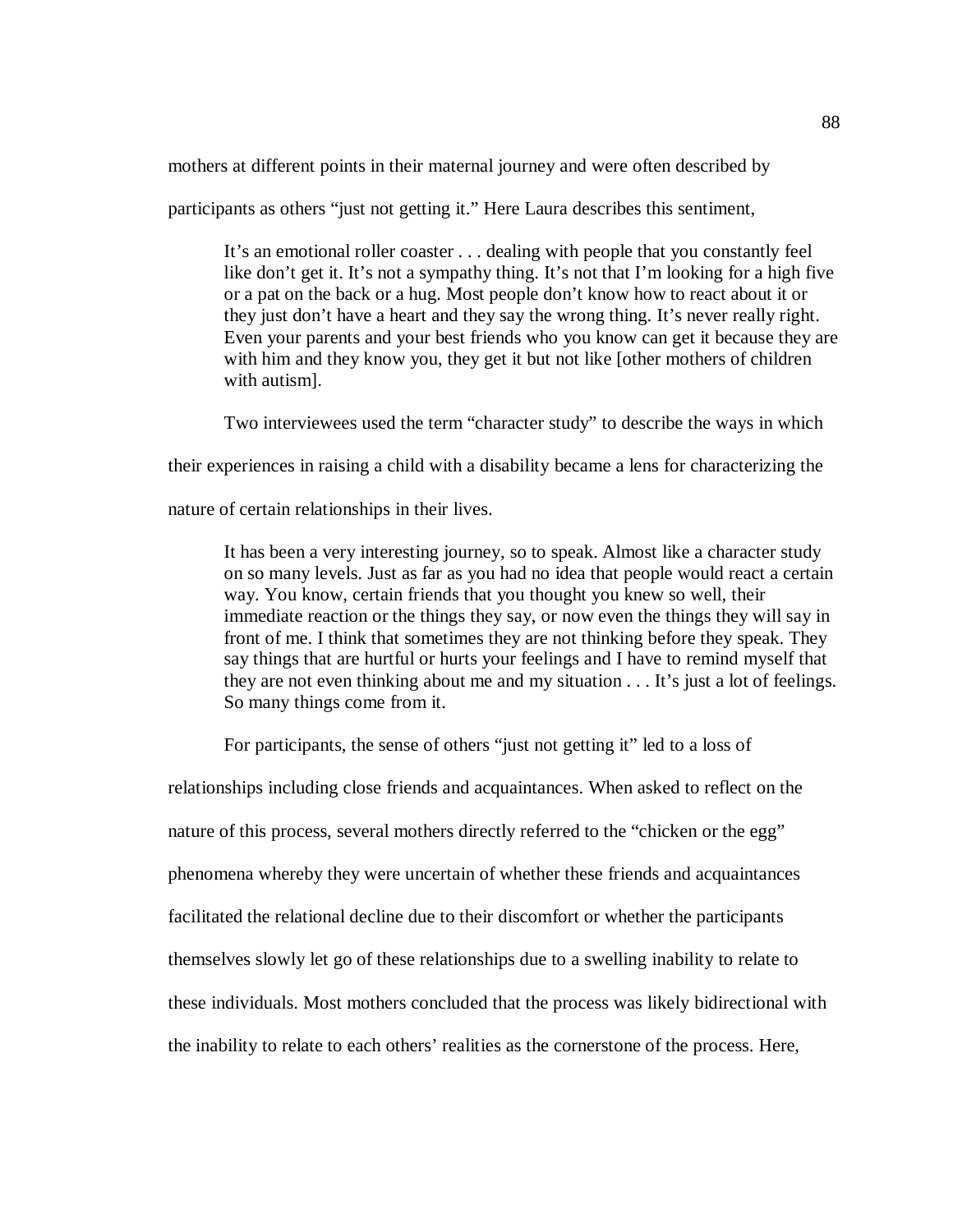Margo describes the process of trying to relate to the mothers of neurotypical children in

her daughter's mainstream preschool:

There are a couple [of moms] who are really sweet and welcoming, like there always are in any group, right? But the long and the short of it is that a child on the spectrum is going to do some odd things from time to time. Some of these moms, when my daughter does something wild and has a tantrum or has some sort of behavioral outburst, they look at me like "Oh my God, can't you keep your child under control?" . . . like I've just grown an arm right out of my head and they take their children away. That's just something that I think is inherent when being with a group of people that don't understand what's going on. They don't understand.

In the following statement, Margo continues to describe the emotional impact of these

experiences, she makes evident the progression by which the emotional symptoms of

these experiences function to facilitate a self-imposed isolation.

[I feel] like an outcast, like a total outcast. It makes me feel uncomfortable to the extent that when they have afterschool programs--like sometime they'll meet on the playground or they have Skate Night at the gym . . . or when the church has church services, or Sunday school and egg hunts and all this other stuff--that a lot of the other kids participate but I don't really do it with Megan even though she could really use that extra social practice. I kind of feel uncomfortable because I feel like everybody is looking at me, like "That's the mom with the weird kid."

Here, Margo points to a tension that was expressed by three additional interviewees. That

is, mothers expressed guilt in their recognition that their children could benefit from

social situations that would likely undermine their intrapersonal well-being. As Kristi

states,

I feel like [my son] has missed out on a lot of opportunities because of my discomfort but I feel good that he has opportunities right now where I'm comfortable and that's in the special needs community. I think that from a particularly maternal perspective, that being in an inclusive program is probably less comfortable than being with a group of like-minded people . . . In a way, I thing that [inclusion] is the best setting for him, but it's not the best setting for me. I'm just not comfortable. I'm just not comfortable going to a big, crowded park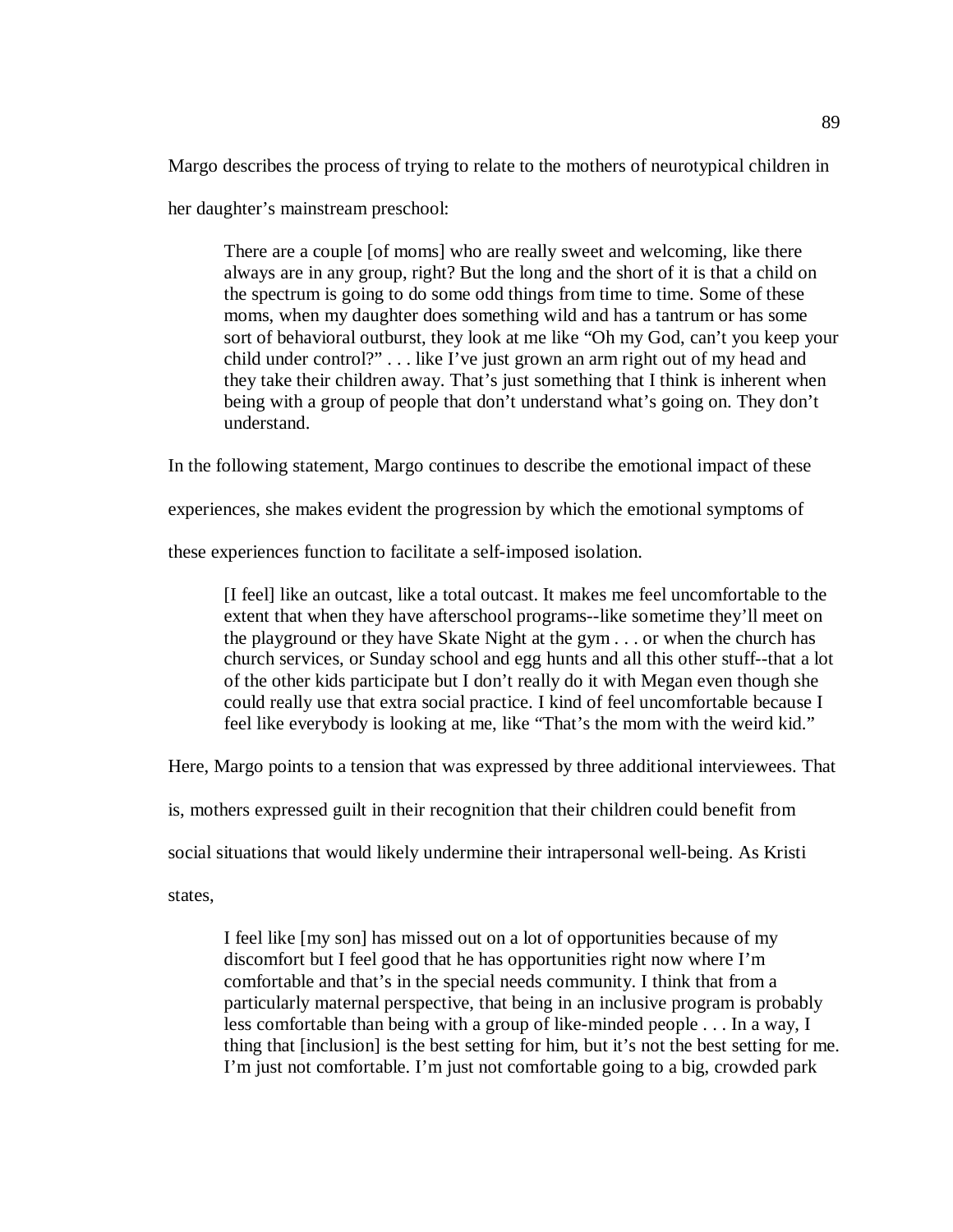[or] playground, you know, with a bunch of neurotypical kids and having to educate [them] or having to slink away embarrassed.

Mothers who relayed this tension justified their decisions by describing how they organize or partake in other social situations with special needs families that benefit their children, noting that socialization with neurotypical children is not their primary foci at present, and overtly recognizing the centrality of their well-being in terms of upholding the business of autism—a wellness that can be easily undermined by "having to keep your armor up" in potentially hurtful social situations.

Most mothers noted specific instances in which they felt alienated or were treated in a hostile way due to their children's behavior and/or an explanation of autism. For example, when at her daughter's soccer game with her son, Gina informed another mother that her son was autistic in order to explain his odd behaviors and, in response to her explanation, "[this parent] grabbed [her child] by the hand and walked away, like, get him away from me, he's contagious. That has only happened once." Aside from these specific hurtful exchanges, most interviewees suggested that the general sense of isolation they experienced was self-imposed. That is, mothers found that their children's atypical behaviors and unique needs presented ongoing challenges with regards to engaging in mainstream settings and activities. In order to prevent such challenges and to protect oneself and one's child from potentially hurtful exchanges, mothers were likely to self-isolate. Tennielle relays this experience,

You feel so isolated. I felt like nobody in the world could understand me. The only people who ever kept him [so that I could go out] were my parents. Ever. We couldn't hire a babysitter. You can't just bring a teenager to come in. Even when we had a moment, we weren't doing anything fun, we were sleeping. I needed to breathe. I think that people in general, in the world, are very judgmental. I think it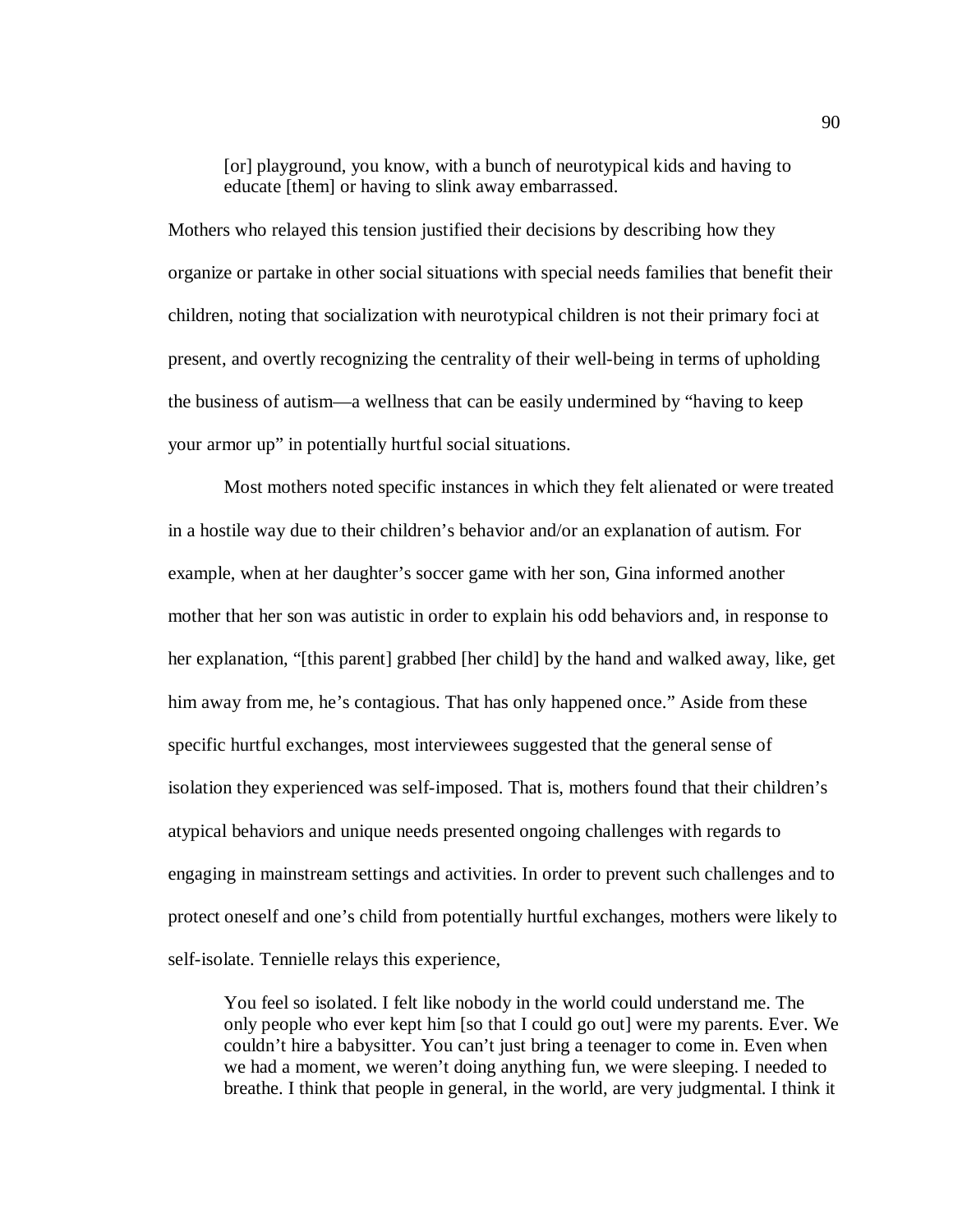is the reaction that you get from people seeing your child while out, wherever you are, [your child is] just all over the place. People are looking at you like you're crazy. You're like, okay, I can't do that again.

In this passage, Tennielle discusses the process of self-imposed isolation conveyed in all interviews. As participants described, this sense of isolation was as much of a psychological state as it was a physical experience. For mothers, the critical gaze and actions of others serves as a constant reminder of their child's disability and differentness. This critical gaze is further compounded by the everyday challenges of negotiating mainstream settings with a special needs child. In their efforts to avoid these challenges and others' judgments, mother often engaged in self-isolating practices.

Self-isolation is a contextual manifestation of the complex experience of raising a child with autism. The interrelated themes presented in this chapter speak to the shared experiences that mothers of children with autism identify as significant in shaping their maternal reality. These shared experiences shape participants everyday lives from their most minute maternal practices to the complex ways in which they make-meaning of and experience their subjectivity. While certainly not exhaustive of mothers' experiences, the themes presented in this chapter emerged as those that commonly impact the daily realities of raising a child with autism. That is, these contextual experiences give rise to distinct maternal practices and perceptual process that, over time, impact maternal subjectivity. The following chapter will delineate findings with regards to how the context of raising a child with autism impacts specific discerning interpretations of participants' maternal experiences.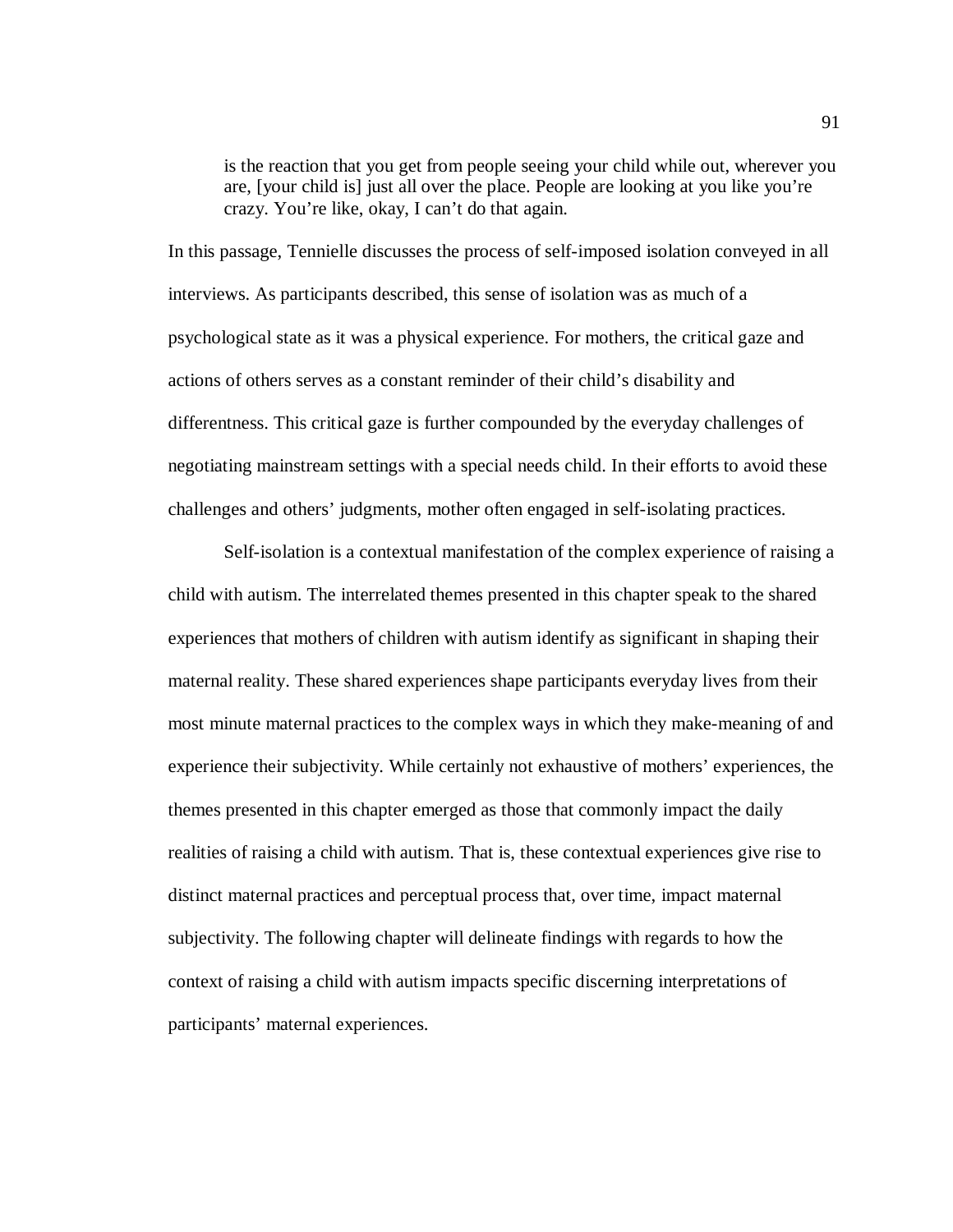### CHAPTER V: MATERNAL MEANING-MAKING AND SUBJECTIVITY

 In this chapter, I present results that point to the perceptual processes that mothers employ in making meaning of their experience raising a child with autism and the ways in which the contextual factors, presented in the previous chapter, influence these processes. I then present findings that illustrate how through complex meaning-making processes, mothers reappraise their maternal subjectivity and reconceptualize motherhood as an ideology. Six themes and fourteen related subthemes are presented in this chapter. The following table delineates these results.

## Table 5.1

| <b>Themes</b>            | Subthemes                                                                                                  |
|--------------------------|------------------------------------------------------------------------------------------------------------|
| The "business of autism" | "Tough decisions, limited knowledge"<br>Navigating a divided community                                     |
| "The lens of autism"     | Sacrificing the present for the hope of the future<br>Maternal responsibility<br>Relational meaning-making |
| Daily acts of resistance | Enacting silence<br>"Showing up"<br>Voice<br>"The only parent on the playground": extreme mothering        |
| Linked lives             | <b>Mindfulness</b>                                                                                         |
| Worldview shifts         | Enabling development<br>Self-knowledge<br>Privilege                                                        |
| Maternal subjectivity    | Transformative motherhood as ideology                                                                      |

*Themes and Subthemes Related to Maternal Meaning-Making and Subjectivity*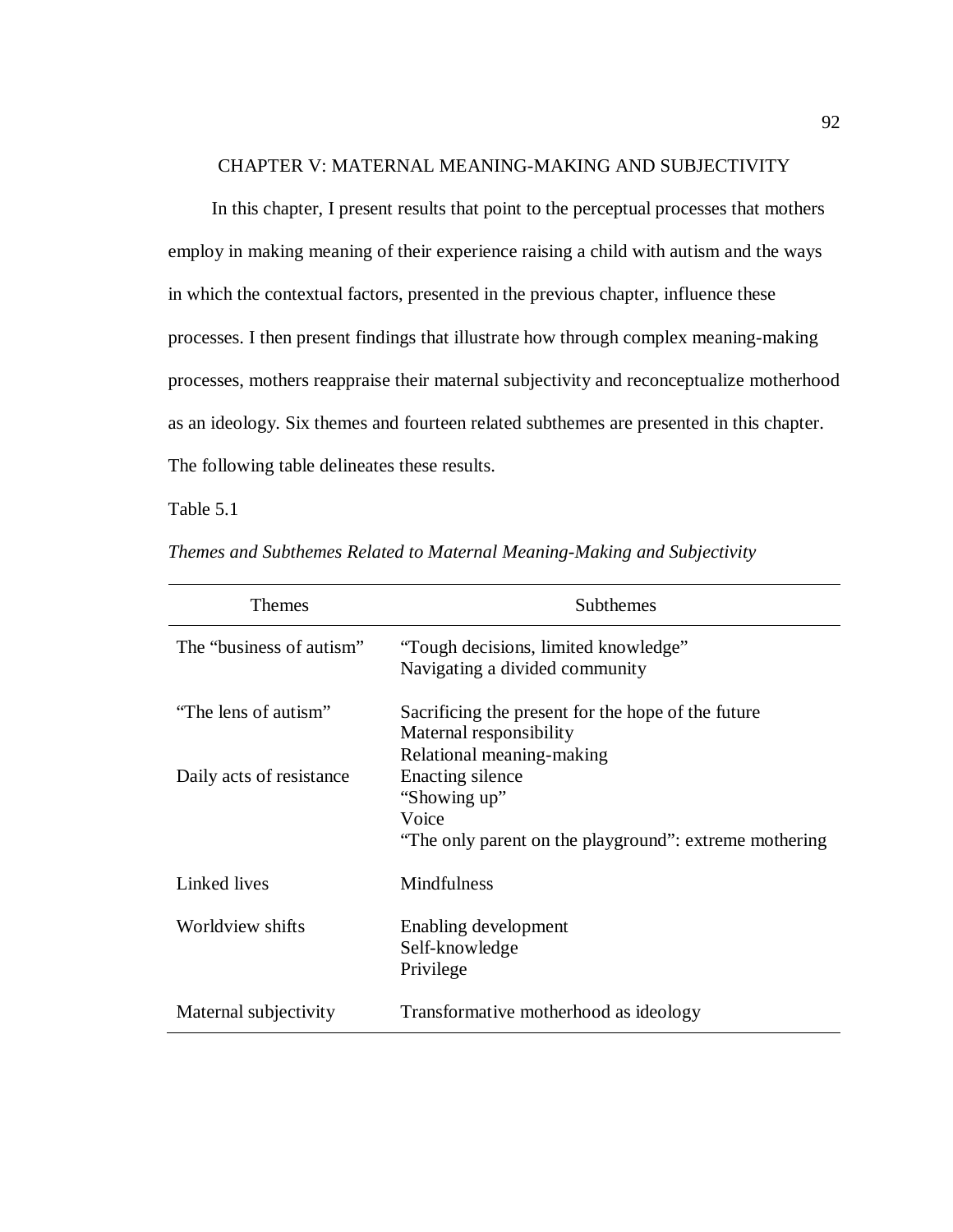#### **The "Business of Autism"**

The current context for the treatment of autism and specifically, the recommendation that children receive 40 hours of direct, one-on-one therapy per week in conjunction with the theory that early intervention provides the greatest opportunity for positive outcomes, appeared to facilitate action-oriented behavior on the part of participants. That is, mothers frequently undertook the "business of autism" with incredible drive and effort after learning of these recommendations. However, these efforts were undergirded by significant stress. This sense of anxiety among participants was multi-factorial in nature. Financial issues, such as the high-cost of therapies, and logistical concerns such as hiring qualified and capable therapists, arranging therapy schedules and organizing one's own schedule to support such therapies were commonly cited as stressors that underpinned mothers' treatment efforts.

#### **"Tough Decisions, Limited Knowlege."**

Mothers' statements demonstrated that the most significant source of anxiety regarding education avenues and/or treatment options were the experiences of having to make early, rapid decisions that could impact the rest of their children's lives with limited and conflicting information. Tennielle summarizes this point,

A diagnosis like this is like a head-on collision. It's like everything stops and it's like, "okay, now what?" And you have to make really tough decisions with a limited amount of knowledge and a very short time frame. It has to involve emotion because it's your child, it's not like a business decision or something you can be detached from emotionally. Whatever the outcome is, you're going to live with it for the rest of your life.

In undertaking treatment and educational avenues, mothers were forced to confront the possibility that their treatment decisions could be ineffective, or worse yet, harmful to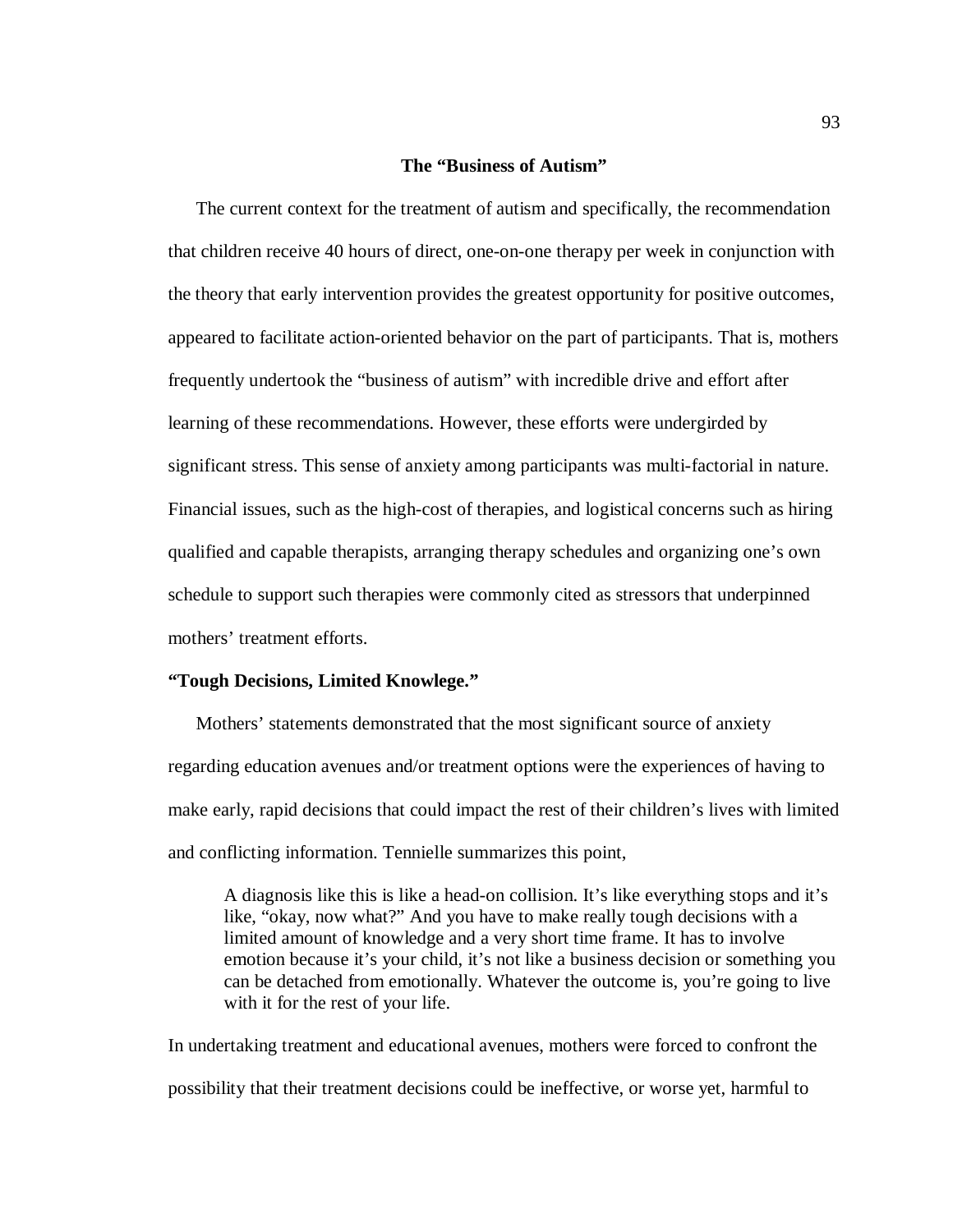their children. Jennifer speaks to the weight of this decision-making process as she recalls having selected to send her son to a public school where he was in a mainstream kindergarten class.

I felt like the year that he was in kindergarten when he was at Simpson, I felt like I was just throwing him to the wolves. That I was setting him up for failure. That he would just walk in there with the class of 24—they were all perfectly typical and even his teacher told me that he would be on the playground talking to the swing as if the swing were Thomas [the Train] and all the other kids would just walk away [saying] "what is this weirdo doing over here?" But then, there is this whole other group [in the autism community] that says that he needs to be with typical children, that he needs to be learning . . . I'm not saying that I am going to keep him under a rock forever but for now, when he can't speak out and doesn't understand his disability, I would rather him stay at [a therapeutic school for special needs children] with kids like him.

## **Navigating a Divided Community**

Jennifer's struggle points to several themes that emerged across participants' experiences. As a result of the prevalent divisions in the autism community, mothers carry an emotional burden of knowing that whatever treatment and educational avenues they undertake, their decision will necessarily be at odds with a significant share of practitioners and parents. For example, Jennifer's prior quote references the conflicting perspective in the community on whether children with autism would be better benefitted by participation in inclusive, mainstream environments or settings that are uniquely designed to serve special needs children. In deciding to pull her son out of the public school that he was attending and enroll him in a special needs program, Jennifer continually confronts and provides a rationale for her decision to align with the latter perspective. The emotional weight of buying-in to a specific educational and/or treatment direction with limited outcomes-based research is exacerbated by the continual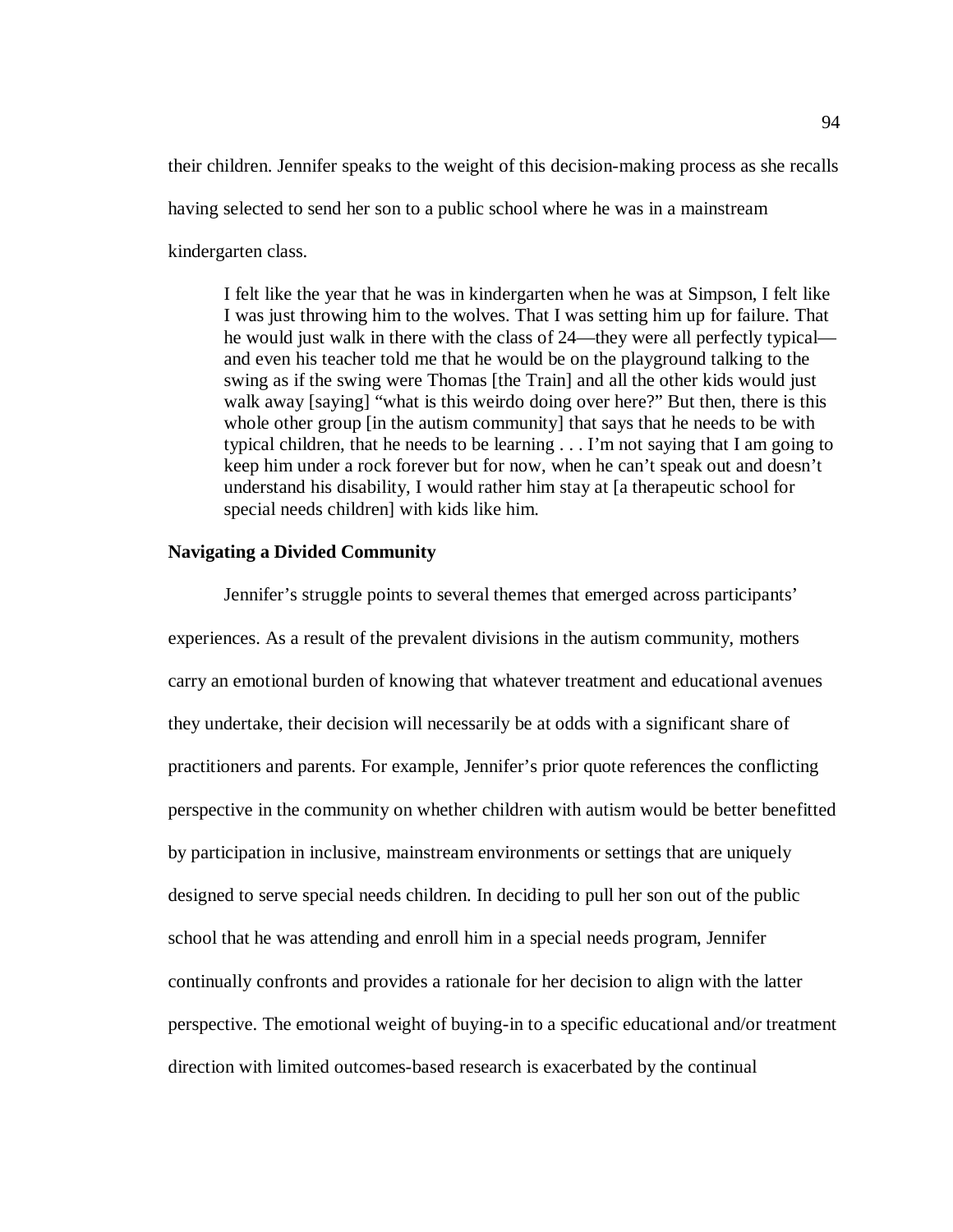presentation of alternative perspectives. That is, through the media, in interactions with other parents, and through contact with practitioners, mothers must constantly negotiate beliefs and perspectives that differ from that in which they are engaged. Constant confrontation with these alternative perspectives is likely responsible, in part, for the fact that mothers' descriptions of their children's treatments were nearly always offered in conjunction with rationales for the selected treatment.

As both Tennielle and Jennifer suggested, mothers' decision-making processes were complicated by the presently inconclusive and conflicting research regarding treatment approaches. The lack of longitudinal data concerning treatment outcomes in the field of autism plays out among parents and practitioners by fueling divisions regarding approaches to treatment. While most participants in this study eventually employed elements from a range of different treatment approaches, mothers' early decision-making was initially impacted by the divisive nature of the community. In fact, the majority of participants suggested that, in offering advice to mothers who are just beginning this journey, they suggest a different approach to researching possible treatments. Margo summarizes this perspective,

I would say not to do a lot of, I mean to do your reading, but not to spend hours and hours searching the internet. You know, googling everything and stressing yourself out with all of this conflicting material . . . It stressed me out. If I could go back three years and talk to myself, [I would say], "just try to take a deep breath . . . don't try to do everything right at once."

Reflecting retrospectively on that stress they endured in their efforts "to make really tough decisions with a limited amount of knowledge and a very short time frame" and "to do everything right at once," most participants echoed Margo's recommendation that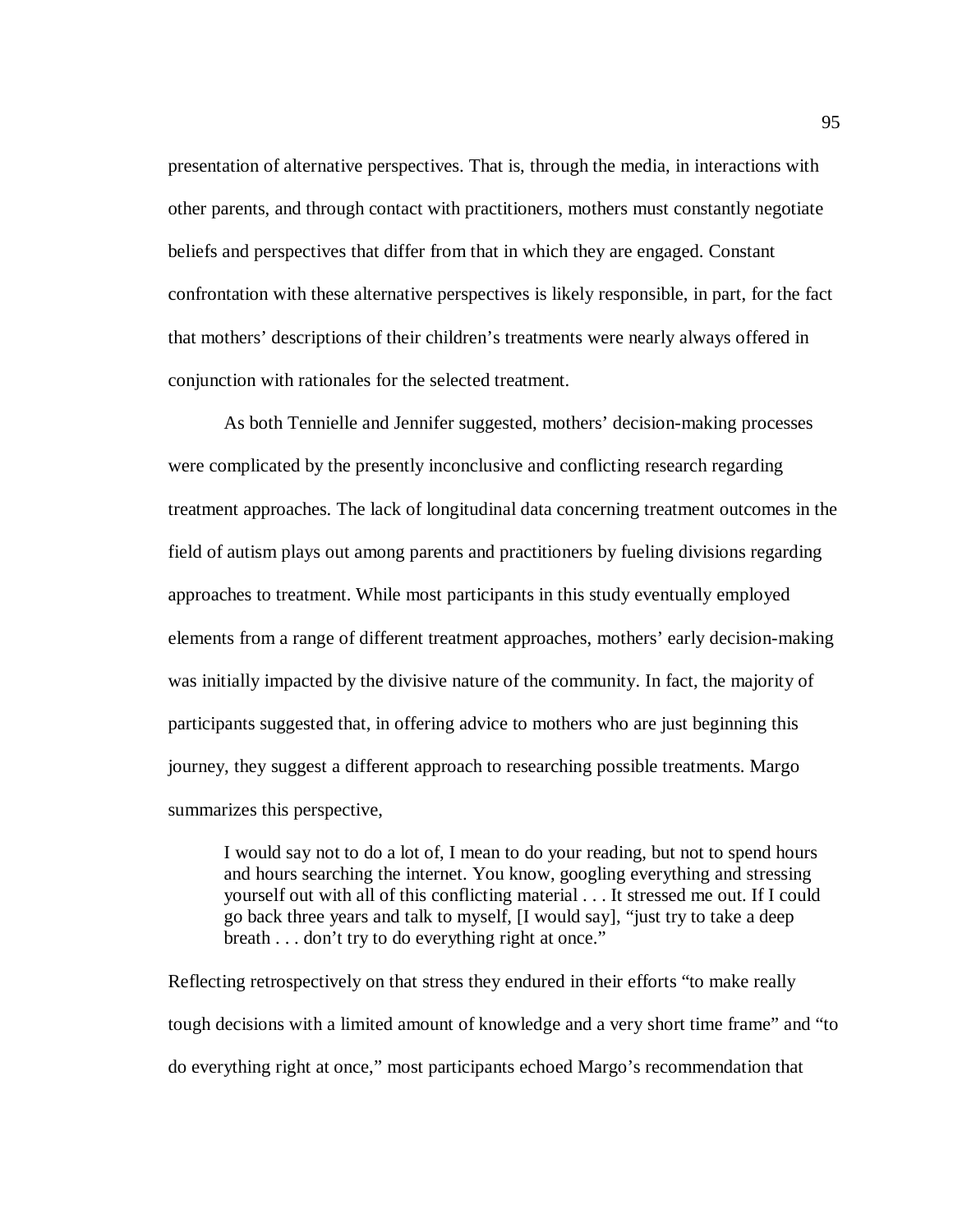mothers of newly diagnosed children slow down, and "take a deep breath." The consistency of this recommendation among participants in relation to their own actions points to the significance of this time period for mothers. Having to make emotion-laden decisions quickly, and in the face of ambiguity, upended and challenged the processes that mothers had historically employed in addressing significant decisions in their lives. Shifts in mothers' information-seeking behaviors, such as having found trusted sources of information, may account for the reduction of stress that they had experienced since their early efforts. However, mothers' descriptions of their past and current treatment efforts show that their treatment schedules have not significantly waned in intensity. As such, the pursuit and maintenance of ongoing, intense treatment efforts and the continuation of the sense of "hav[ing] to make really tough decisions with a limited amount of knowledge and a very short time frame" raises questions about how and why their current treatment efforts feel different than their early efforts.

#### **"The Lens of Autism"**

One participant provided an explanation by describing the process of "seeing the world through the lens of autism." For the mothers in this study, the lens of autism was a meaning-making process that shapes maternal thinking and practice. It is a framework for interpreting and acting upon experiences that arise on a daily basis. This framework differs significantly from the perceptual processes that mothers employed prior to their experiences of raising children with autism in that autism becomes a distinct orienting context by which small and large experiences are interpreted.

For Margo, the lens of autism shapes many of her daily decisions.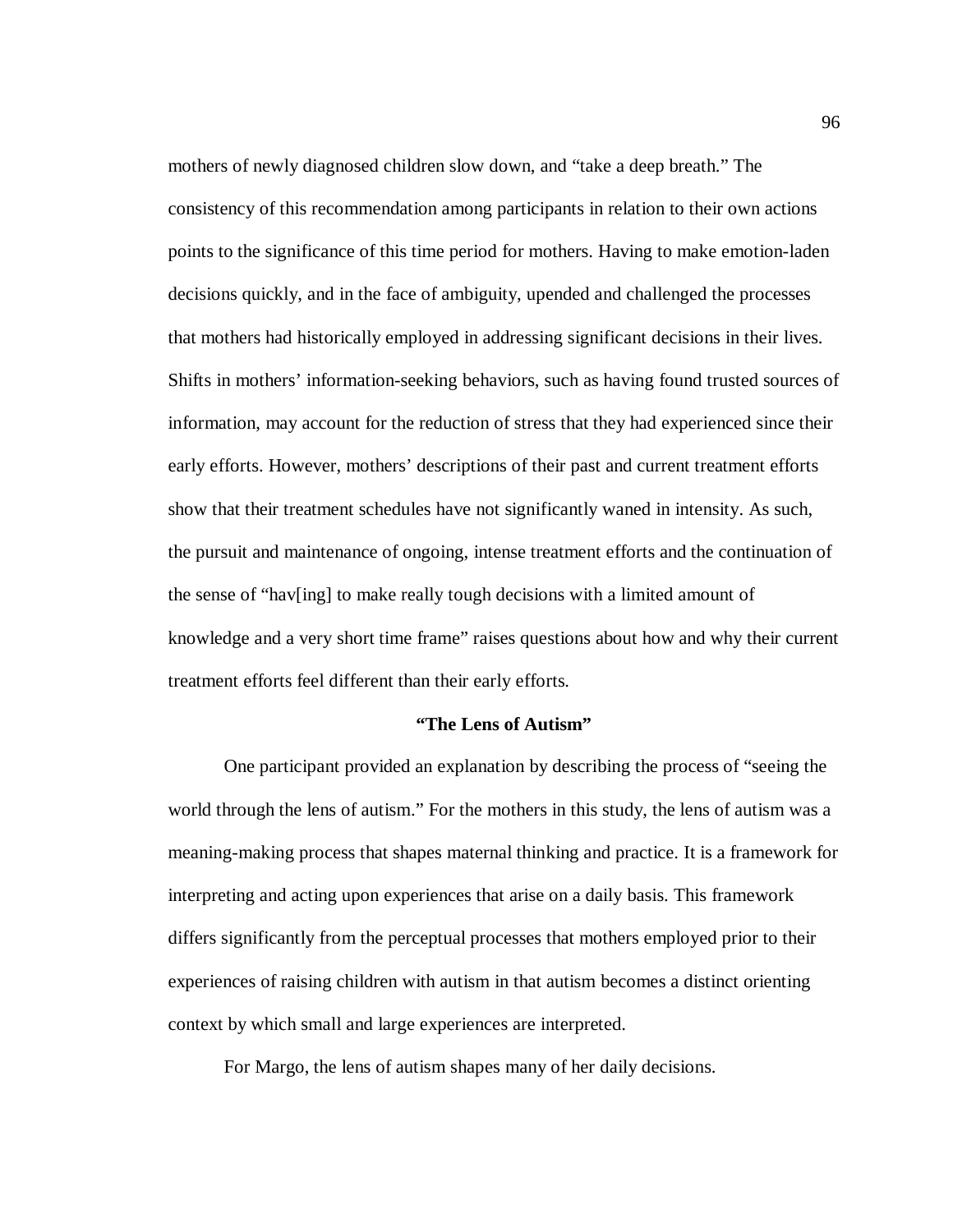I don't go out. I don't have "me" time. You certainly know how expensive these therapies are . . . Our playgroup has talked about having a *mom's night* . . . and going to [a restaurant] and having dinner and I think how expensive of a night that would be. A) I have to get a babysitter and then I've go to pay my check at [the restaurant]. That is probably going to be sixty dollars if I'm really cheap, and I'm thinking to myself, that's half a therapy session. So, I'm not as important. That's what I think and I don't do it. I just don't do it. I used to get my hair done  $\dots$  I used to always. I didn't even know my hair was brown until about two years ago. I cut it myself now. It was a fifty-dollar haircut. Those are days of the past. That's half a therapy session. Everything I do have this little mental image of, like, a calculator and therapy sessions.

In Margo's experience, one of the manifestations of the lens of autism is to assess all purchases, services and engagements in relation to the quantity of therapy that could be provided to her daughter. In this particular instance, the lens functions, in part, to situate Margo's well-being as inversely related to her daughter's potential progress. In other words, the less that Margo partakes in experiences that she once enjoyed, the more therapeutic opportunities she is creating for her daughter. Margo recognizes and justifies her meaning-making in her following explanation.

I don't think it will always be this way. I think there will be a time to get more of my life back. I hope so . . . as my daughter makes progress . . . if all goes well, you know, if we continue along making the progress each year that we've made.

#### **Sacrificing the Present for the Hope of the Future**

Margo's story demonstrates how the "lens of autism" and her shift in maternal meaning-making is embedded in the current context of autism. That is, the developmental theory of early intervention and the prevailing notion that more therapy equates with better outcomes has shaped Margo's perceptual processes in regards to both her everyday thinking and the larger perceptual construct of sacrificing the "now" for the hope of "later." This construct of present-day sacrifice is widespread in the autism community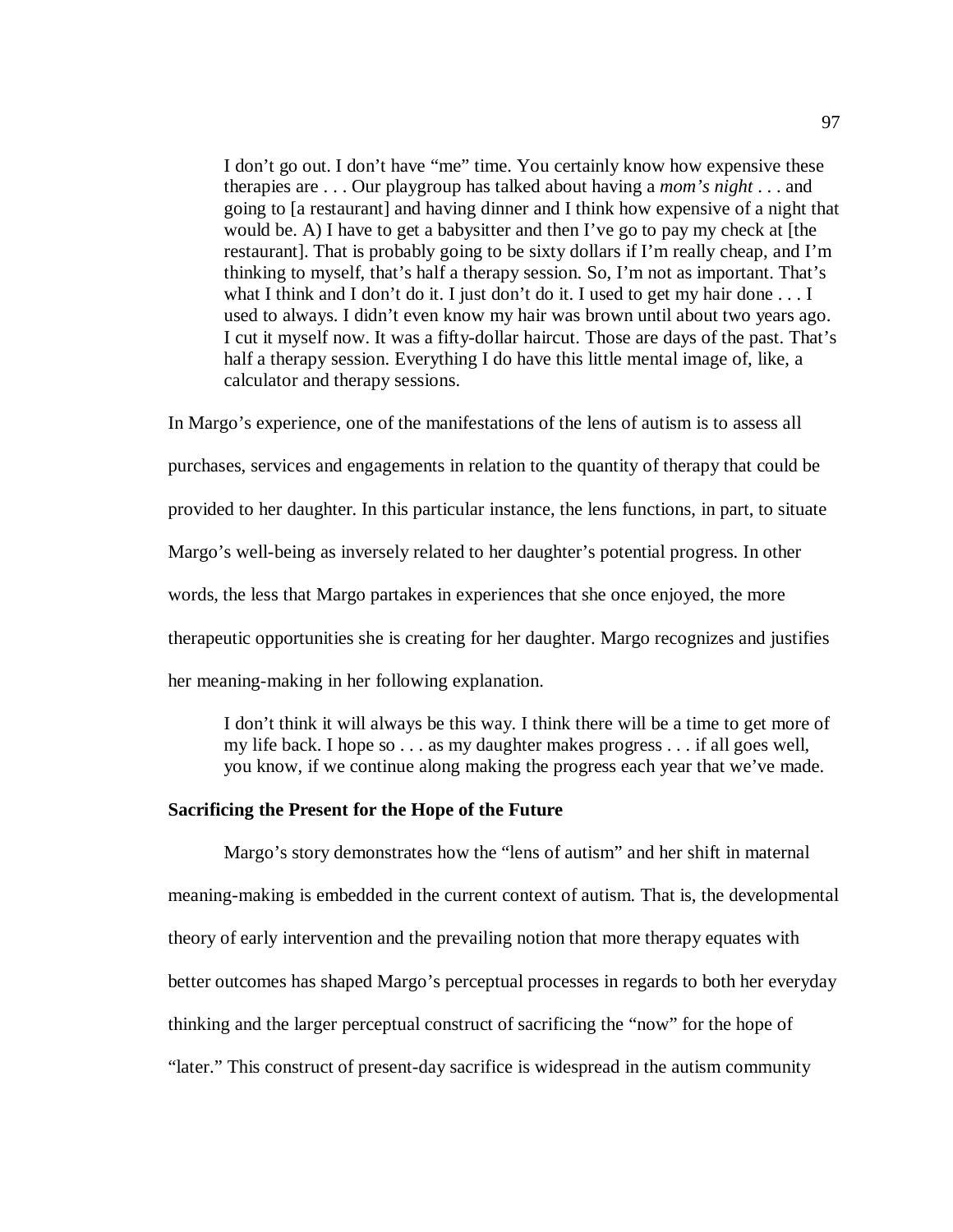and reflects a dilemma with which many parents struggle. In fact, the mantra of "giving up one's childhood to therapy in order to gain a higher quality future" is often repeated among parents in autism communities of practice. A question posed by a parent to developmental experts on an online ABC health forum demonstrates this struggle. The parent asks, "Is it necessary to sacrifice my child's enjoyment of his/her early childhood in the interest of obtaining sufficiently intensive intervention for autism?" ("ABC News/Health," n.d.). For Margo, this construct has become a distinct orienting context that shapes the way she makes meaning of everyday experiences. Likewise, the sacrifices that Margo presently makes and her rationale in doing so speaks, again, to the experience of living liminality.

## **Maternal Responsibility**

Evident in the prevailing constructs that shape the current context of autism, that is, the expectations of early intervention, the provision of extensive therapy hours at the costs of other endeavors, and the notion of sacrificing the present for the future, is the expectation of maternal responsibility. Because mothers historically and presently carry the bulk of the responsibility in caring for children with special needs, these embedded expectations of maternal responsibility manifest in distinctive maternal thinking and practice. Thus, it is unsurprising that mothers' stories, like Margo's, demonstrates the significant and unspoken psychological impact of these expectations including the sacrifices they make.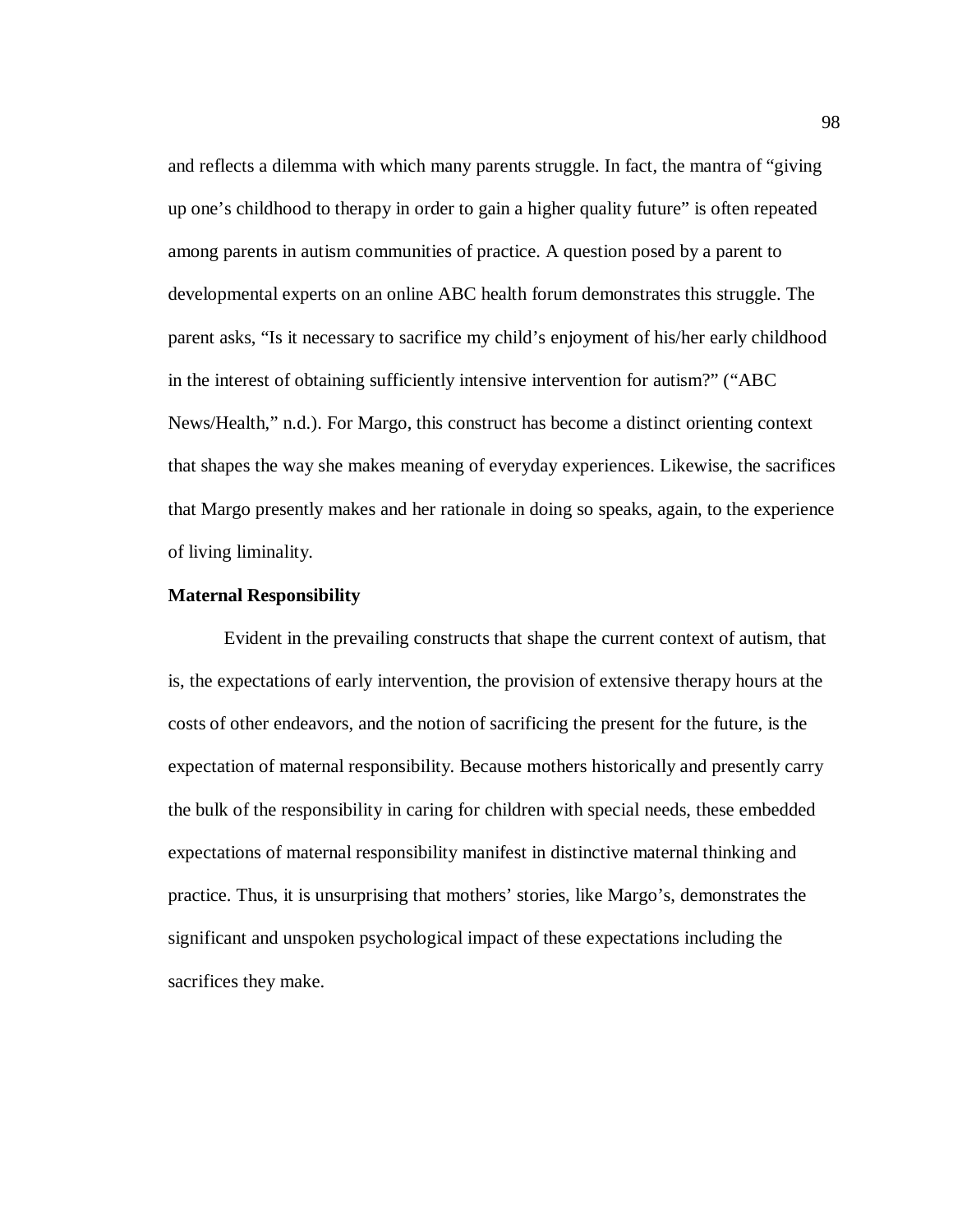## **Relational Me**a**ning-Making**

For many mothers, the lens of autism was a framework for assessing and characterizing the roles of various relationships in their lives. As was noted in the previous chapter, two participants employed the term "character study" to describe the ways in which the lens of autism facilitated their re-evaluation of past relationships. As Laura stated,

It has been a very interesting journey, so to speak. Almost like a character study on so many levels. Just as far as you had no idea that people would react a certain way. You know, certain friends that you thought you knew so well, their immediate reaction or the things they say, or now even the things they will say in front of me.

For Laura, the lens of autism functioned to as a mechanism for reexamining and reframing her expectations of existing relationships in her life, and subsequently, the level to which she maintained involvement with these relationships. Likewise, Libby noted how the lens of autism framed the ways in which she approached social endeavors.

When I go to a place with people who don't have kids with autism, I always show up with my armor on and if I meet someone who gets it, then I may, maybe, let it down a little, depending on how much they get it . . . but most people don't get it.

For Libby, her "armor" was a protective mechanism employed to shield her from the potentially hurtful comments of people who don't understand the disorder of autism or the experience of raising a child who is affected by the disorder. The frequency with which she, and other mothers, encounter such circumstances impacts the development of preemptive mechanisms that shape her maternal practice in potentially psychologically harmful encounters. In other words, Libby's lens of autism functions as a psychological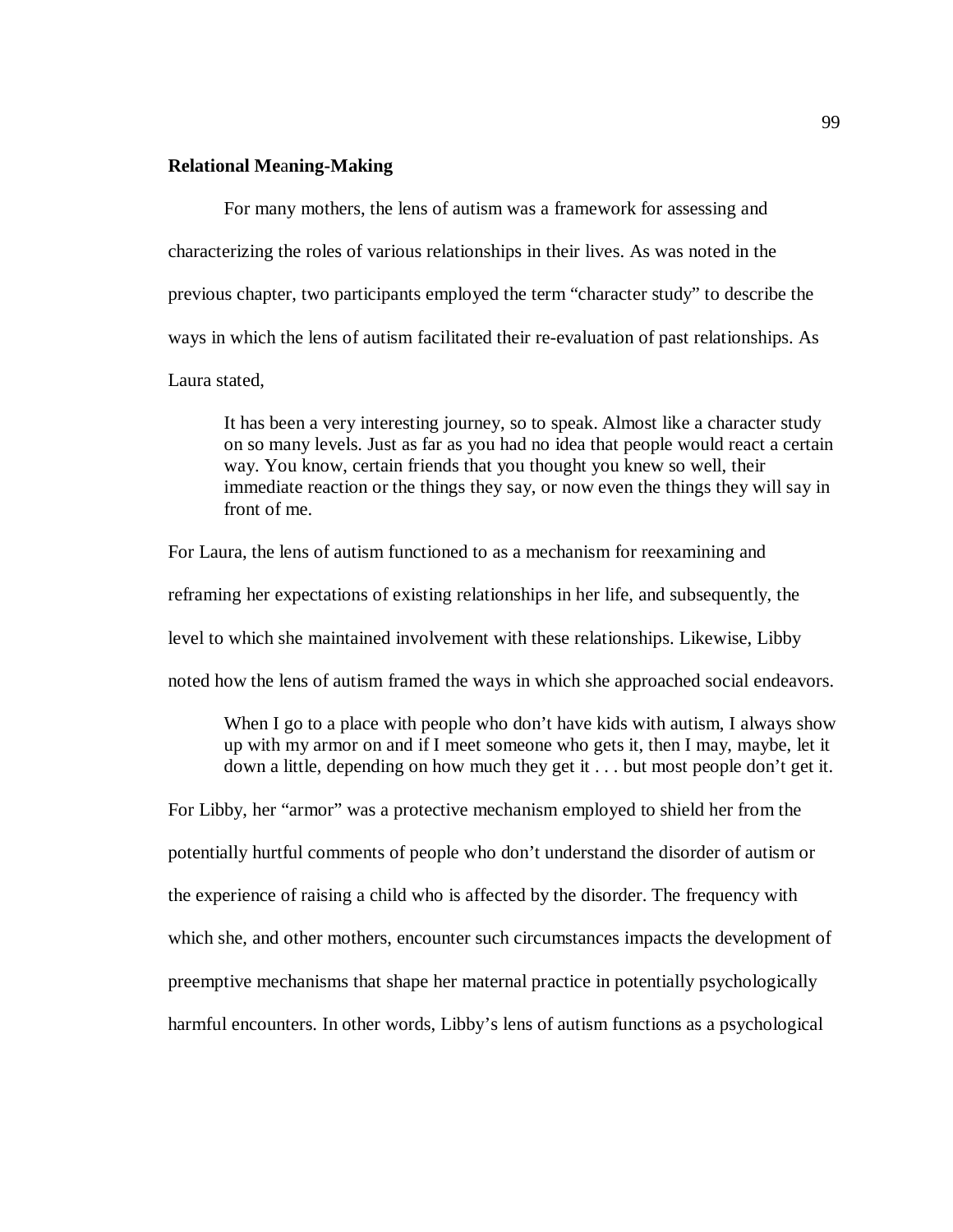resource that allows her to maintain involvement in certain social arenas in which she participated prior to having a child with autism.

 For Libby, the lens of autism allows her to "show up" and to counter her strong inclination to disappear and self-isolate from mainstream contexts—a struggle that all mothers described in their interviews. This psychological resource helped mothers navigate a neurotypical world in which they are constantly confronted with reminders of their child's difference and their divergent maternal experiences. As Folami succinctly stated, "I am constantly faced with how different I am. Constantly." Mothers spoke, time and again, of the discomfort and desolation they experienced as a result of many of these "everyday reminders" and the disruptive nature of the critical gaze.

[It makes me feel] like an outcast, like a total outcast . . . I feel uncomfortable because I feel like everybody's looking at me, like "that's the mom with the weird kid" (Margo).

I feel like I'm such a people pleaser that it makes me uncomfortable to be different (Laura).

I'm not comfortable going to a big crowded [park] or playground, you know, with a bunch of neurotypical kids and having to educate [parents] or having to slink away embarrassed (Meredith).

I think that people in general, in the world, are very judgmental . . . I think it is the reaction you get from people seeing your child while out, wherever you are, [the children] are just all over the place. People are looking at you like you're crazy. You're like, "okay, I can't do that again" (Kristen).

## **Daily Acts of Resistance**

It is important to note that, unlike other childhood disorders, children with autism

often do not appear physically different than typically developing children. As such, it is

frequently the behaviors of children with autism that facilitate the experiences in which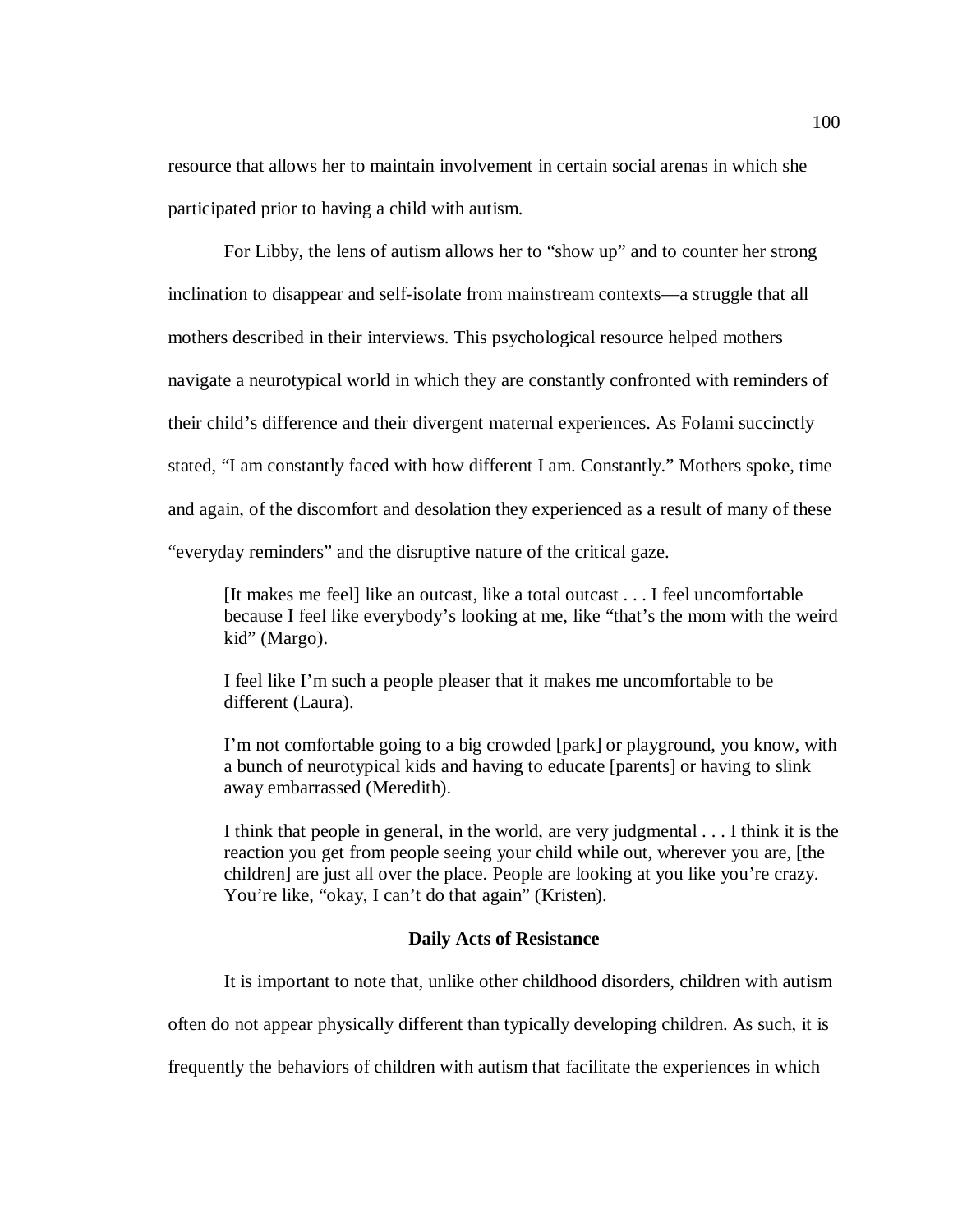mothers sense judgment and feel like "a total outcast." Several of the mothers interviewed noted the uniqueness of autism in this regard in that poor behavior on the part of children is often perceived by general population as a result of poor parenting. And although their children's odd behaviors in public locales are neurological in nature, mothers are constantly confronted with appraisals of their mothering.

## **Enacting Silence**

Mothers stories of navigating a neurotypical world and negotiating constant reminders of their differentness points to several emergent themes in maternal thinking and practices in the context of raising children with autism. First, the uniqueness of autism--that is, that autism becomes "public" or visible to others through children's behavioral manifestations—fuels a continual sense of necessary explanation among mothers that is undergirded by the "bad mother myth." For the mothers interviewed, becoming visible as an autism mom in a neurotypical world is, itself, an act of resistence. Showing up in the public world and enacting silence in response to the critical gaze of others—that is, refusing to explain that their child's behavior is the cause of a disorder and not poor parenting—is an act of resistance to a culture that perpetuates the bad mother myth. The following statement from Laura, speaks to this experience,

I think the biggest thing [that I would teach mothers who are starting this journey] would be just not to be concerned about the reaction that people give your kids. Like when people look at my kid sideways, I just look back at them like, "What?" I don't care as much anymore. I think that depending on the kind of day I'm having, like if [my son] has been extra trying and then to get that kind of feedback from a stranger is more difficult and makes me want to say, "What the hell are you looking at?" I have those moments. I just don't [say it].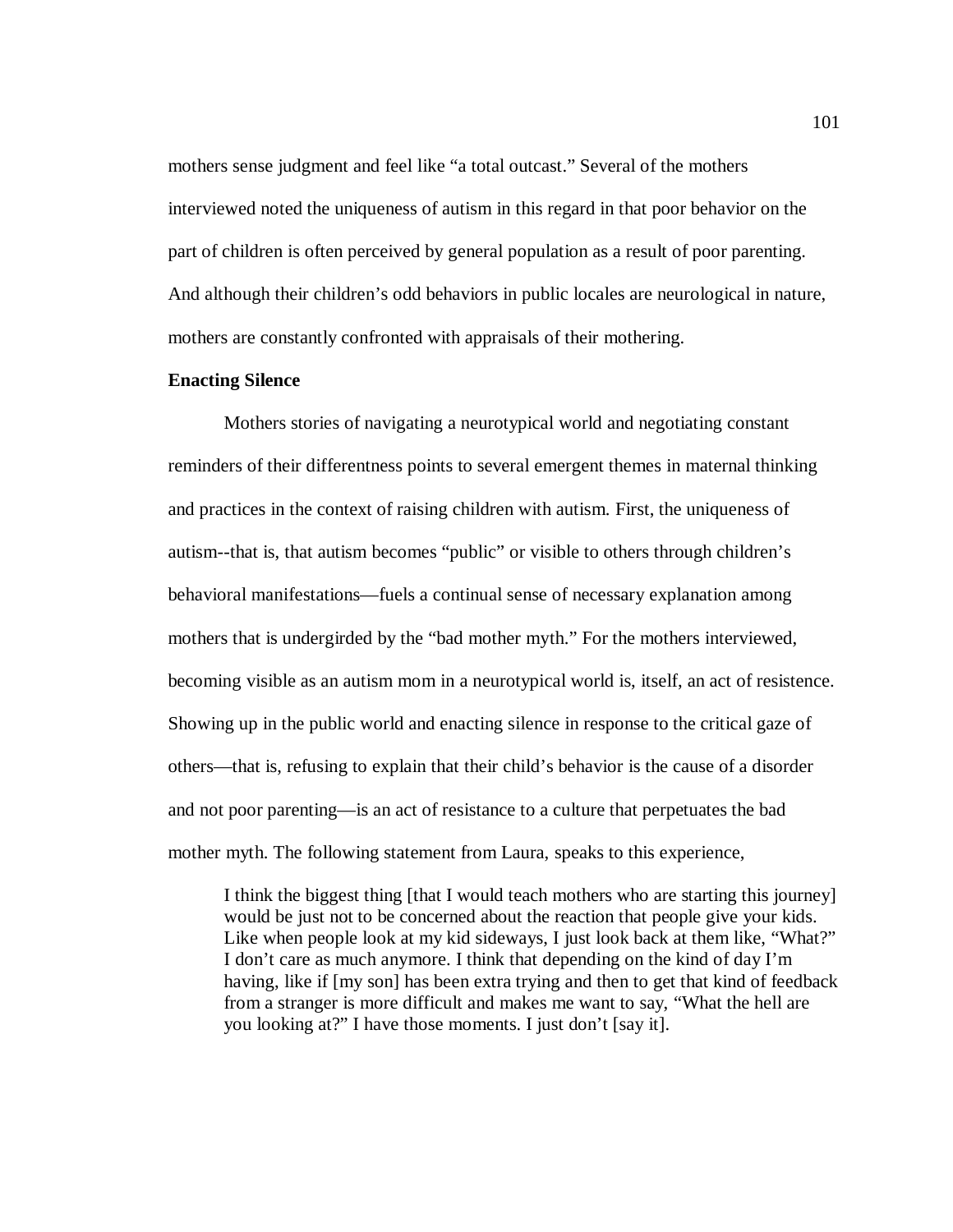## **"Showing Up"**

Laura's statement points to the second theme related to mothers' experiences of navigating mainstream contexts, that is, the construct "showing up" and engaging in mainstream settings for mothers of children with autism is an evolving psychological process. As such, the mothers in this study "show up" to different extents. Furthermore, mothers appeared to vacillate in their daily acts of resistance, rather than employ a singular strategy. In this particular example, Laura enacted silence as resistance to an interaction in which she perceived maternal blame regarding her son's behavior. Yet, at other times, as Laura explained, she will "educate parents about autism." Laura noted that she was more likely to educate others as opposed to enacting silence when she perceived "genuine interest" rather than judgment on the part of those present.

## **Vo**i**ce**

As such, the third theme that emerged in regard to mothers experiences of navigating neurotypical contexts are the ways in which the psychological process of "showing up" is interwoven with voice. Meredith describes the shift that she experienced with regard to this process,

For me, it was a matter of time until I became comfortable with it. Once I got to the point where I felt like I was accepting it more, everything got better. For me, when I got to the point where I could talk about it without crying, I felt more confident about what his issues were. I'm not one to be confrontational with other people but I also feel like I'm a little bit more ballsy to speak up where I was never that kind of person.

Here, Meredith's story shows how her ability to adaptively navigate mainstream contexts and her use of voice are behavioral expressions of, and a window into, her meaningmaking and acceptance processes.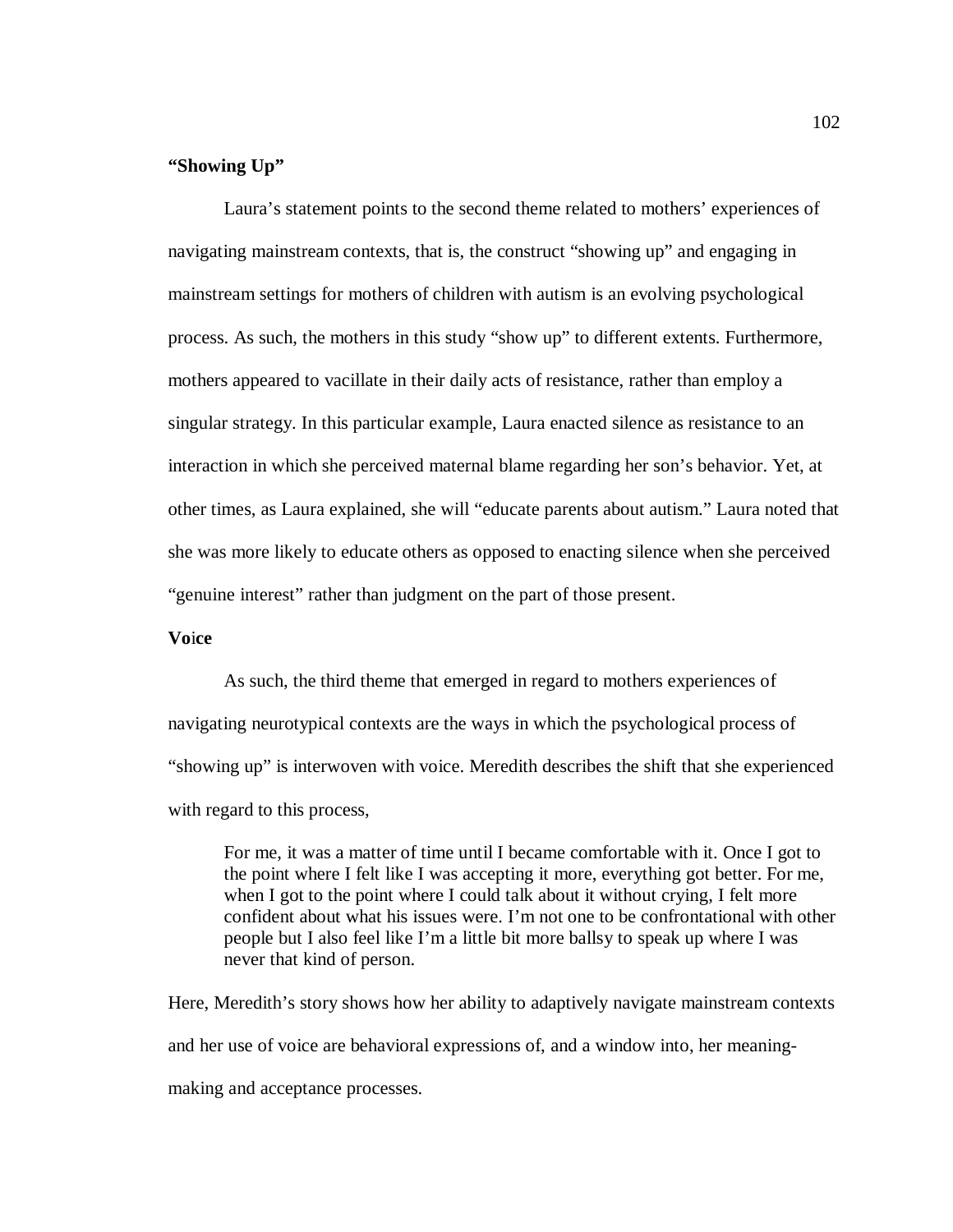Tennielle's story echoes Meredith's in that it demonstrates shifts from self-

isolation toward outward engagement, and from a self-imposed silence toward a direct

expression of voice.

I think the isolation is the most difficult part. I think to really tap into and find what you think is available [during the diagnosis period], just other people that are going through the same thing so that you have that support system . . . and not allow a diagnosis to just become your existence completely . . . My biggest advice would be to talk to people. I think that the thing I tell my husband and I realized is that I don't mind talking to folks. I just don't care. He's more guarded, but I have met some of the most amazing people just because I don't care anymore what people think about [my son] being autistic. I don't mind people asking me questions about it. I have learned how strong I am . . . I'm not afraid of anything. I realize now how much fear keeps people, I almost feel like it's some type of bondage. You know, you don't try things. You don't go places. You don't do things because you're afraid of how you'll be perceived. I don't give a shit right now. I like that. That's probably my favorite thing, that I just don't care. Like, whatever.

The theme of voice as a resistance strategy that mothers employed to counter isolation and likewise, voice as a reflection of coping arose in all interviews. However, mothers' appeared to employ voice differentially. For some mothers, like Tennielle, a shift from self-imposed silence to voice appears to parallel an overall shift in active meaningmaking and adaptive coping. Other mothers, like Laura, vacillate between selective use of voice and silence as psychological resources that aid in their ability to navigate mainstream contexts. Discrepancies in participants' use of voice suggests that mothers could be at distinct points in a larger meaning-making and coping process and/or that voice is employed in various ways for each mother.

## **"The Only Parent on the Playground": Extreme Mothering**

An interesting element that characterized the themes of voice and silence, and self-isolation and "showing up," is the extremity with which these constructs were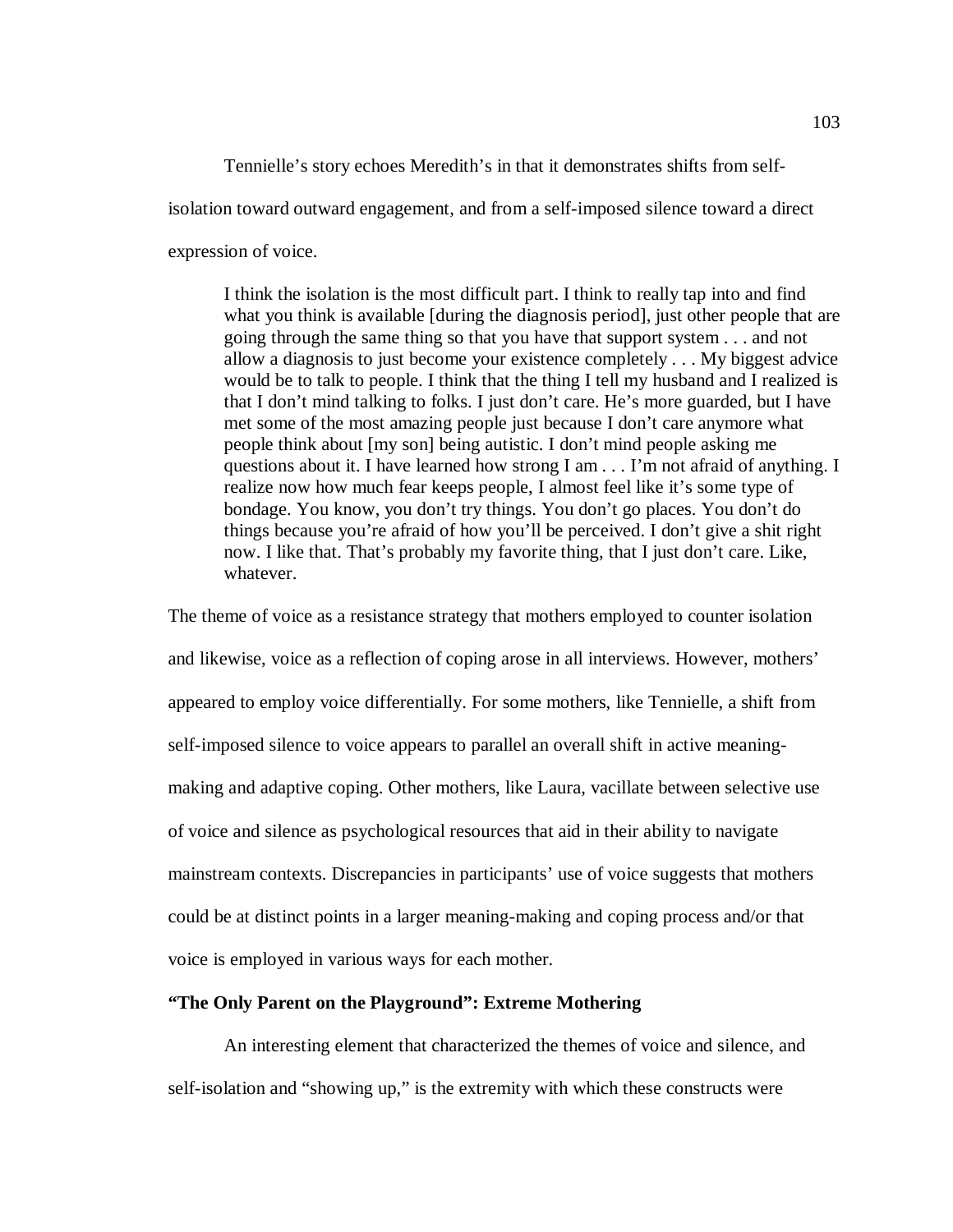employed. That is, mothers' stories of engaging these processes point to a hyper-use of these psychological constructs. Gina, for example, shared the following insight,

A point that I haven't really talked about with anybody is that you're not just a parent to your own child but that you have to educate everyone else, even strangers. You're always the only parent on the playground. I feel like every [child] in the pool would drown if I wasn't there because [all the other mothers] are sitting over there reading their magazines. They've got their "People" magazine up over their faces. Half of them have a cooler on a random Tuesday. And I'm not saying, trust me, I've been there but seriously, just look up occasionally. And if you hear [your kids] screaming, it is going to be because I am yelling at them.

Here Gina speaks to the common experience of having to be hyper-engaged in mainstream contexts. The phrase, "the only parent on the playground" was the exact statement that several mothers used to describe the experience of extreme mothering that was required of them as they navigated mainstream contexts with a special needs child. Mothers discuss the rare experience of being able to engage only partially in typical settings, like visiting a pool and simultaneously reading a magazine. Rather, participants spoke of how ensuring their children's well-being in public settings necessitated the engagement of a ceaseless, extended motherhood. Most commonly, these extended maternal practices include educating other parents and children, parenting and disciplining other people's children, and playing with and engaging other children alongside their own child.

## **Linked Lives**

The construct of voice again becomes significantly apparent in regards to mothers' practices of extreme engagement in public settings. In these instances, mothers go beyond facilitating shared play for their children, and engage the process of making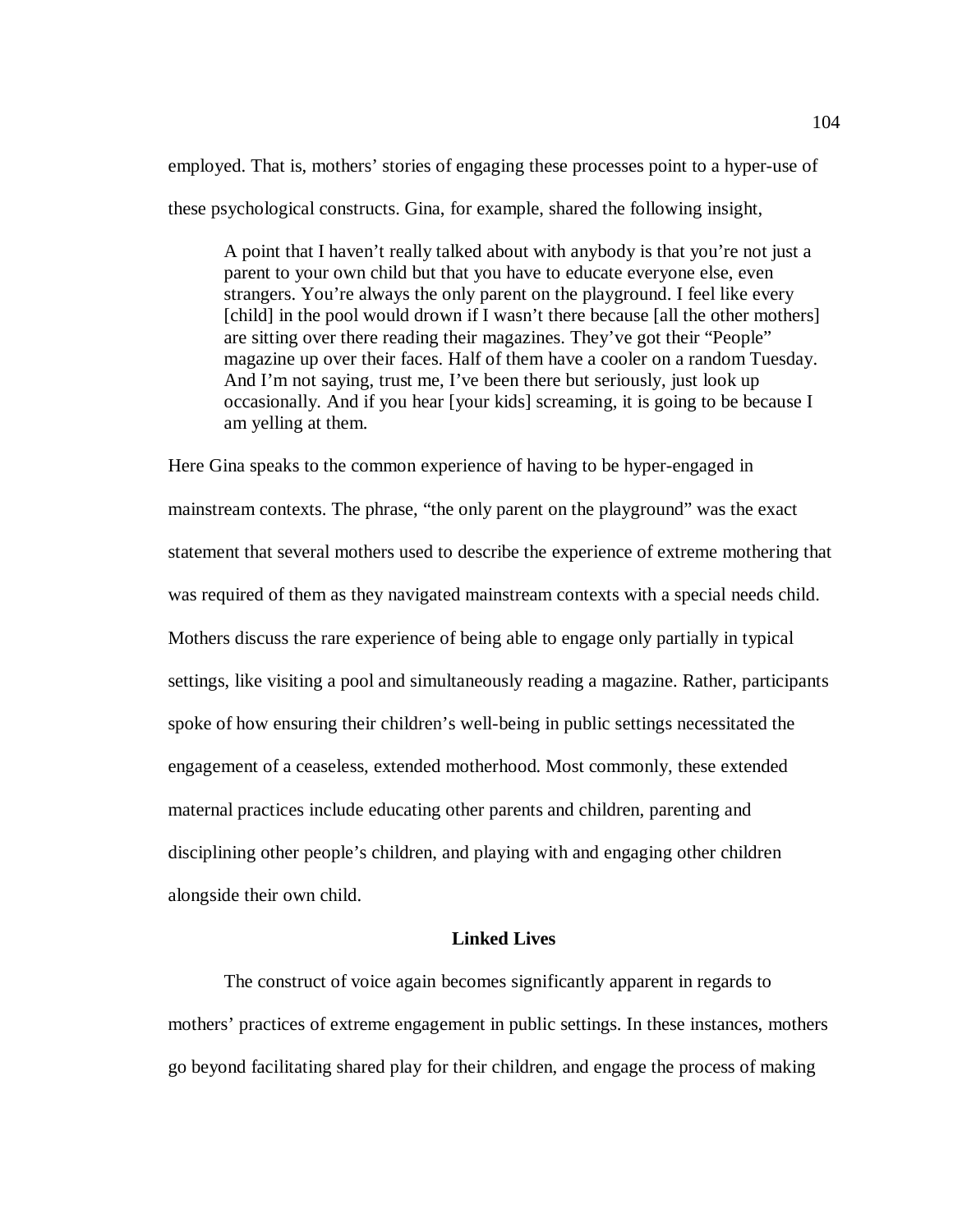evident and enacting their child's voice. Mothers' experiences of acting as their children's voice in social contexts—of literally speaking for them and representing their children's perspectives, perceptions, and opinions—is unique to the context of autism in that the disorder affects three crucial areas of children's development: verbal and nonverbal communication, social interaction, and creative or imaginative play. These developmental challenges and the various ways they manifest in different children facilitate, for mothers, unique and individual pathways of voice. These processes are, in part, shaped by each mothers' unique experience with the maternal practice of extreme mothering. Together, these constructs point to one of the most distinctive features of mother's meaning-making processes: linked lives. The experience of raising a child with autism in the current sociohistorical context, has manifested in an integration of relationship between mothers and their children with autism and, as such, offers a distinct orienting context that mothers employ in making meaning of and navigating the world at large. Here, Margo describes to the extent and nature of her linkage with her daughter,

When I talk to moms, you know, friends of mine with [typical] kids and I hear what they talk about. It's sometimes really frustrating to me. You know, they're going on about karate class and all their competitive sports and I just can't identify with that. I think it's shallow and I think the development of this, just the blessing of this . . . that a lot of these typical families, they don't really [get it]. They transport their children to soccer and this and that, but they are not really involved in their lives. For me, going through this process with Megan, I know every inch of her mind inside and out. It's true, it really is. Her and I have the most incredible bond because of this process. And when I talk to my friends with the typical kids, I don't hear that bond. I hear that their priorities are getting to school, getting to the sports and all this and my priorities are in the relationships with my child.

Alison shares a similar experience,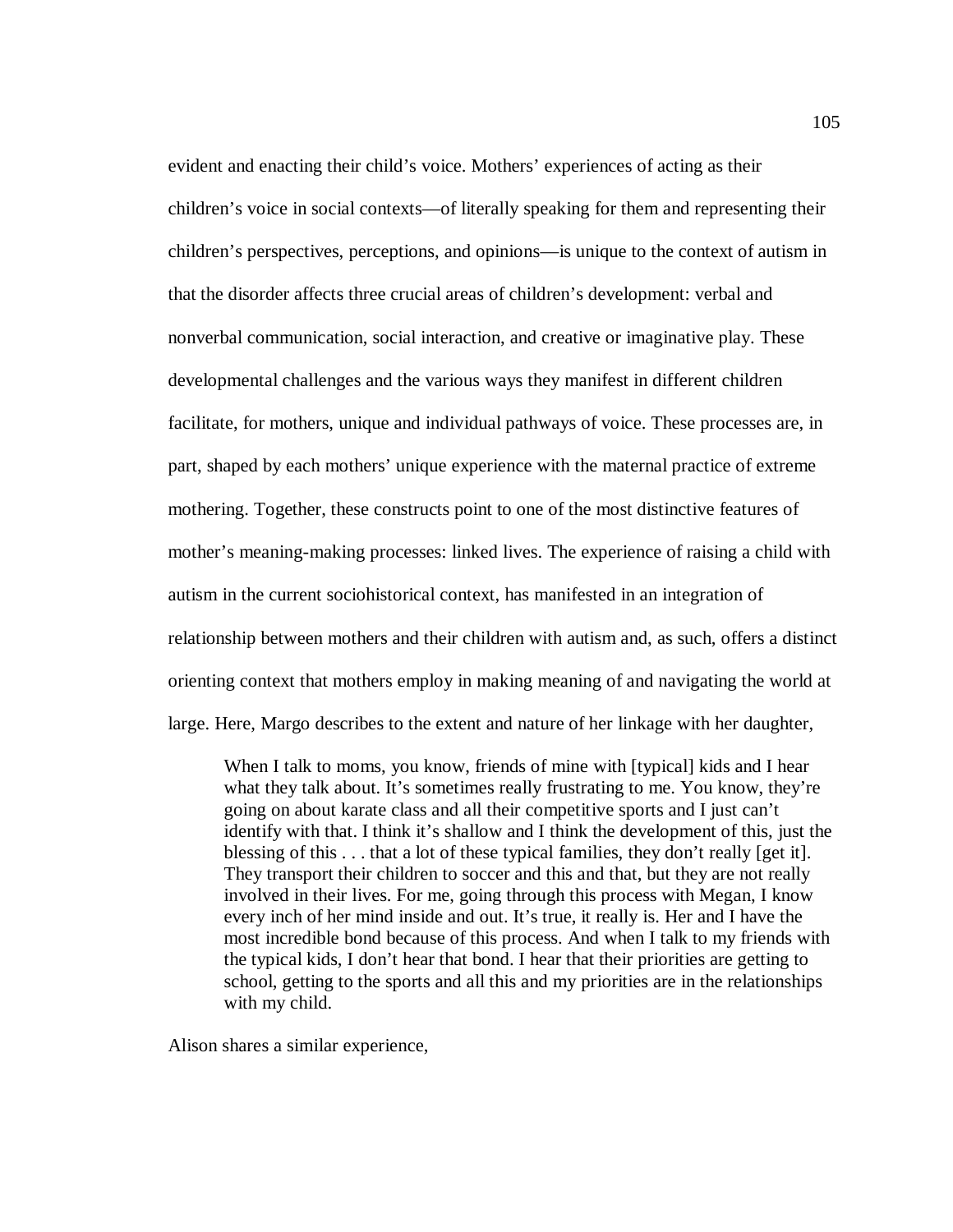I know my child extremely well for someone who couldn't communicate until he was three. People are amazed about how well I understand how this kid works. I understand this kid . . . I get it. I get his fear of crowds. I hate all those people too. There is just so much stuff that I get. That is surprising certainly as far as that there.

Laura, too, echoes this sentiment,

It really is an incredible journey and I don't really have an opportunity to talk about it . . . about some of the great blessings. There are some tremendous blessings that, you know, [on] day one when I heard the word autism in that first year, I never would have guessed [that there would be such blessings]. I wouldn't have told myself that there are a lot of wonderful things that are going to come out of this, you know? We are so close. I mean, I'll be in the kitchen doing something, thinking about something and he will be at the table and he'll say what I'm thinking. I'm like "whoa." And not just one random time, it happens a couple of times a week. . . . We're just so connected and I just don't think I would have been [had it not been for the autism]. I think I would have been one of those typical moms. It just brings out the best of you. I think in most cases, in my case and in the case of most of the [autism moms] that I have met, it has really brought out the absolute best.

## **Mindfulness**

Margo and Laura's description of this "bond" are similar to other mothers' descriptions of their interconnectedness with their child with autism in several ways. First, mothers described how the relationship with their autistic child differs from the relationships that they observe in typical families and even how it differs from their relationship with their own neurotypical children. Furthermore, mothers described how the integration of the relationship extended to involve the integration of norms and systems. That is, the experience of linked lives extends beyond the nature of the relationship to shape mother's meaning-making processes and provide a distinct orienting context for negotiating the world. In mothers' stories of how their bond with their child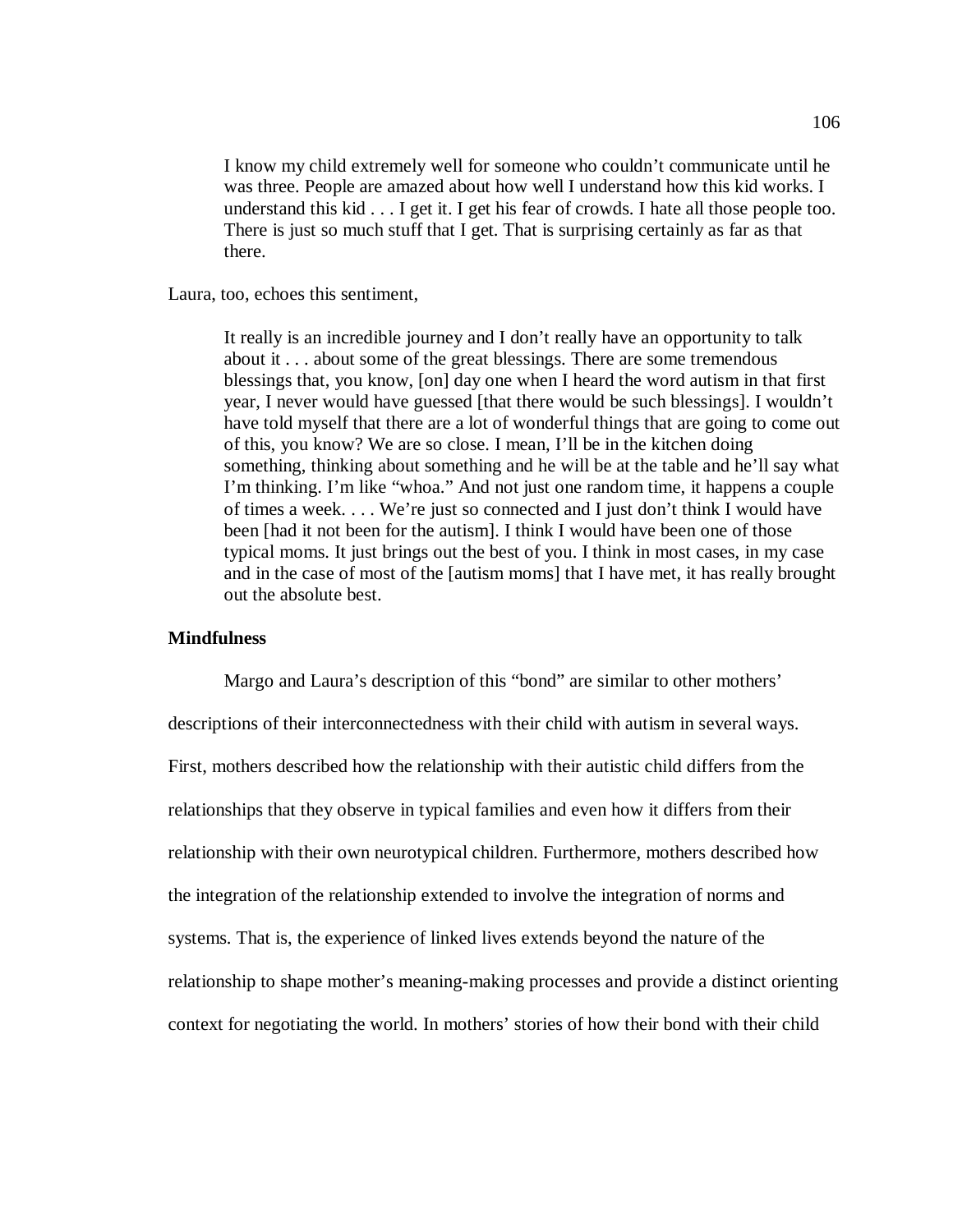has shaped their worldview, the themes of mindfulness and presence continually

emerged. Folami's story makes evident this mindfulness in her story of linked lives,

Now I just cherish the relationship, just the one-on-one engagement, just spending time together and talking about emotions and feelings and trying to communicate. It's not at all about how many piece puzzles he can put together because I have some need to go tell my friends on the playground that he can do a 100-piece puzzle when your kid can only do a 48-piece puzzle. It's more about the quality of our relationship and it's not so much about getting from point A to point B. We are not trying to get to these milestone steps. We are enjoying the moment.

Like Folami, mothers frequently described an overall shift in their perceptive orientation that re-centered their attention to the present experience. In other words, mothers' interdependence with their children with autism facilitated a disruptive new awareness, that is, a psychological quality that involves nonelaborative, present-centered awareness. This bond that is linked lives is iterative and bidirectional whereby the ongoing integration of the relationship continuously fuels mindfulness, and likewise, this mindfulness makes evident the blessings that, without a present-centered lens, mothers would not have been aware. Hence, the blessings that are made evident through the process of mindfulness, in turn, facilitates a deeper bond. This bidirectional process is shaped by the context of liminality that characterizes the current sociohistorical climate of raising a child with autism, and likewise, becomes a distinct orienting context for making meaning of and navigating one's intrapersonal and interpersonal experiences.

## **Worldview Shifts**

#### **Enabling Development**

Evidence of this evolving process—a maternal metamorphosis whereby one finds that present-centered awareness provides stability in relation to a life in flux—is apparent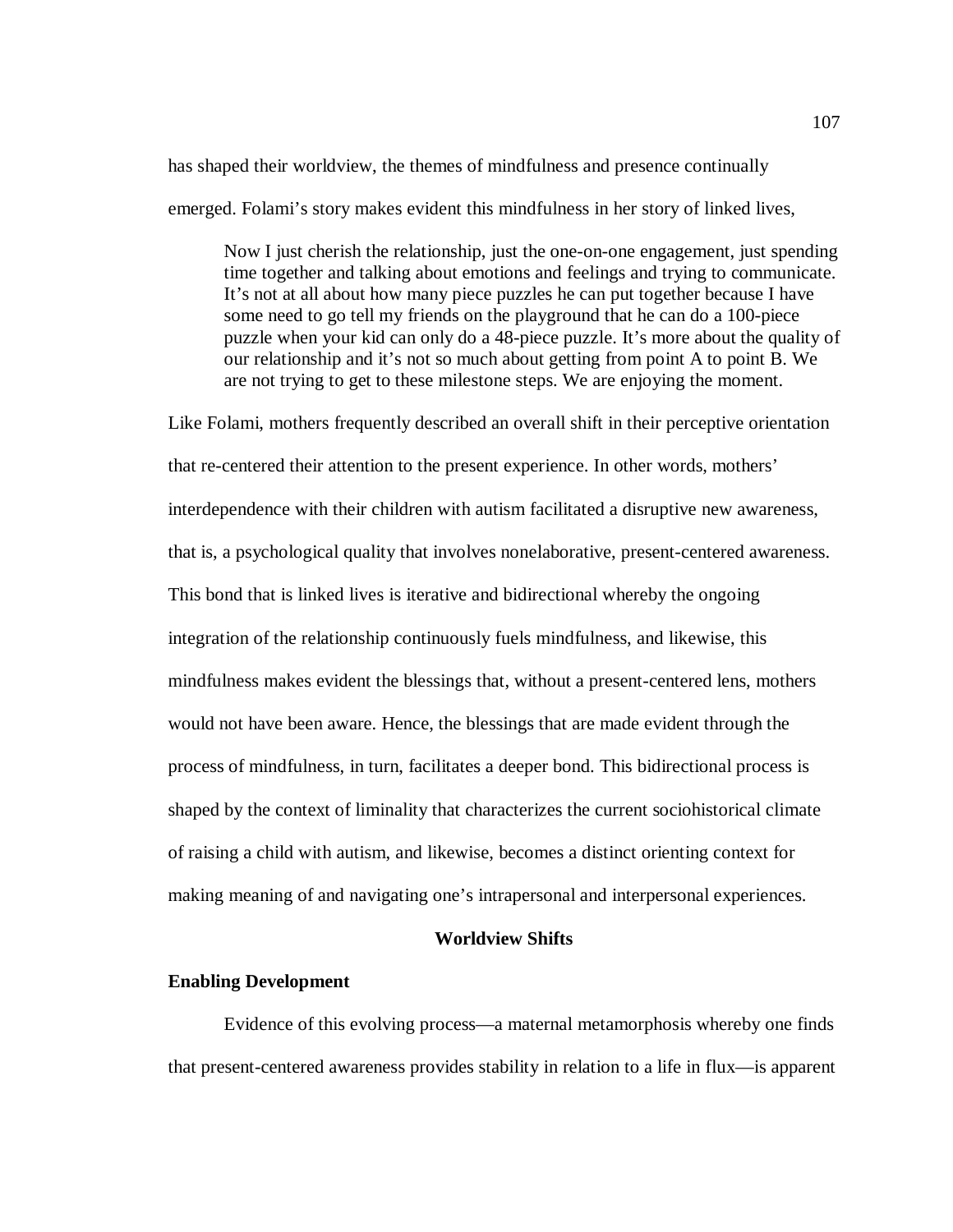in regards to concept of enabling development. participants' stories of their maternal journey evidenced a process whereby mothers began to make meaning of their child's development through a lens of enabling development as opposed to a lens of engendering independence. That is, mothers recognized how they were once focused on the attainment of developmental milestones with the overarching objective of fostering independence in their children. Over time, mothers experienced a shift in maternal thinking and practice where they reframed their goals and expectations with regard to developmental outcomes and as such, began to operate within an enabling development orientation. By engaging an enabling development perspective, mothers were able to experience profound joy in their children's developmental gains in conjunction with the significant efforts that undergirded the attainment of these gains. In reconstructing their maternal thinking and practice regarding child development, mothers resisted a westernized framework of child development that situates their children as developmentally deficient in relation to neurotypical children. Folami's above statement captures the very essence of this perspective,

It's not at all about how many piece puzzles he can put together because I have some need to go tell my friends on the playground that he can do an 100-piece puzzle when your kid can only do a 48-piece puzzle.

Kristen's story, likewise, demonstrates the intersection of mindfulness and enabling development,

He can talk now, thank God. He talks non-stop, as a matter of fact, which is like "yay." I told my husband that we can never really get upset because he won't shut-up. We spent years and lots of money trying to get him to talk and now he's a chatterbox. I am just so grateful.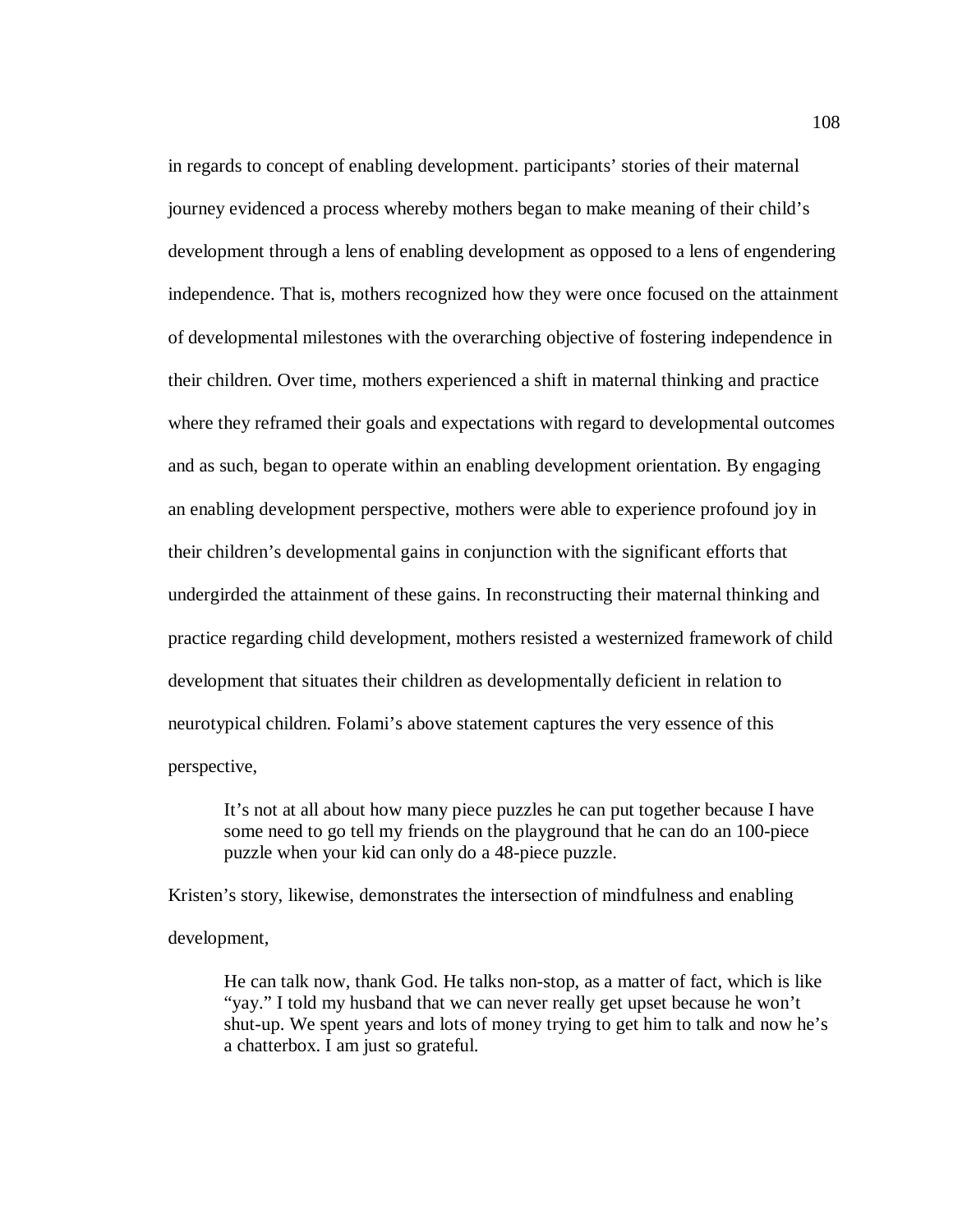Folami and Kristen's statements show how mindfulness, as it interacts with an enabling development perspective, allows mothers to experience the hard-won blessings of their children's development as independent from normative developmental markers that continuously situate their children as lacking. Viewing development in this way further fuels a present-centered orientation in that the focus rests on finding enjoyment in the present achievements—in, as Laura states, "appreciating the little things." As such, the interaction of mindfulness and an enabling development orientation are cyclical and selfpropagating. These orienting contexts are both an outcome of the experience of living liminality as well as a psychological resource for negotiating the maternal journey of raising a child with special needs. The intersection of these distinct orienting contexts elucidates the connection, for participants in this study, between their personal worldview shifts and the abandonment of mainstream ideologies. In this case, employing an enabling development orientation challenges mainstream developmental ideologies that situate the engendering of independence as the ultimate objective.

### **Self-Knowledge**

For the participants in this study, the theme of worldview shifts in relation to one's resistance of mainstream ideologies extended beyond the engagement of an enabling development lens. Mothers' interviews also demonstrated a perceptual shift with regard to an increased reliance on self-knowledge. That is, mothers spoke of an increased trust and confidence in their maternal intuition. Whereas early in their children's lives and during the period of diagnosis, mothers were apt to rely on the perspectives and opinions of perceived experts and authority figures including doctors, therapists and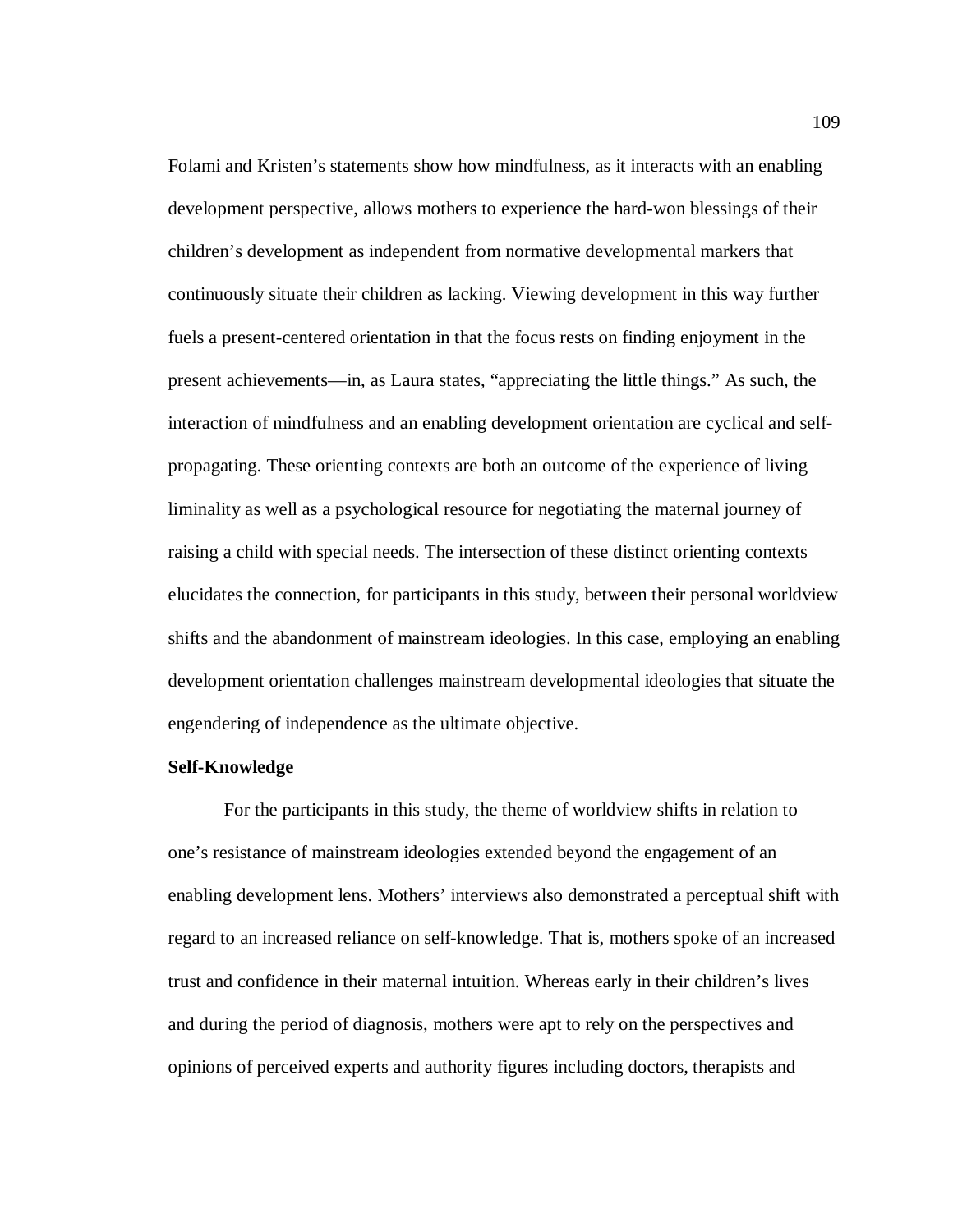educators, as their stories continued toward the present day, mothers spoke more and more frequently of employing an internal compass to guide treatment and educational decisions. Jennifer, for example, decided that despite receiving advice from practitioners that she seek an inclusion-based private school for her son, she would "rather [her son] stay at [the special needs] academy with kids just like him forever."

For Laura, a greater reliance on her self-knowledge and maternal intuition was illustrated when she her son received an evaluation through a state agency for children with developmental delays and disabilities. As Laura described, the woman who conducted the evaluation said,

Well, we'll take all this information and we'll bring it to a panel and they will decide [how to proceed]. And I said, "No, no one else will decide what happens with him. I will decide that. So this ain't gonna work for us. And then you want to be the people that actually decide his future? I don't think so."

Prior to this point in time, Laura had relied on the viewpoints of practitioners to guide her decision-making. However, as her statement illustrates, Laura began to make treatment decisions based on her knowledge of her child and her maternal intuition over time. In doing so, Laura resisted the mainstream ideology that situates medical and therapeutic professionals as the ultimate authorities and experts on delineating the most efficacious treatment. Laura's story makes clear how the concepts of linked lives and mindfulness undergird a shift toward increased confidence in self-knowledge and maternal intuition. That is, Laura described in her interview how her relationship with her son was one that had developed in such a way that she garnered great pleasure in the small moments and that she had abandoned external expectations of her child's development. As described previously, attending to the moment and engaging mindfulness appeared to facilitate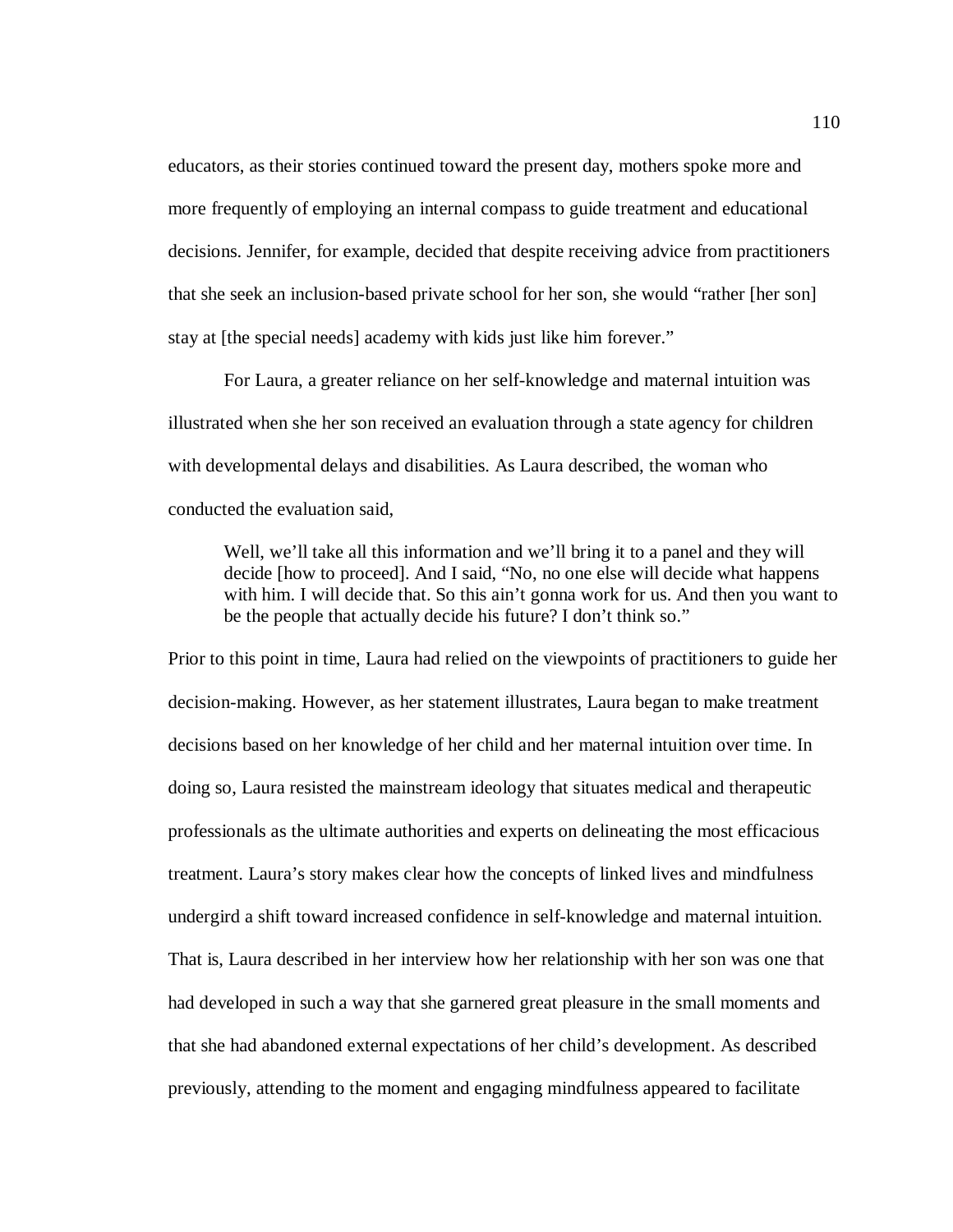linked lives and vice versa. Thus, Laura's distinct linkage with her son shaped her knowledge of his needs and her confidence in guiding his care.

 Meredith's story also demonstrated a worldview shift in which she began to trust and apply her own self-knowledge over time through her maternal thinking and practice.

For me, things started to improve over time when I got comfortable with it. Once I got to the point where I felt like I was accepting it more, everything got better. Just time. Truly time. For me, when I got to the point where I could talk about it without crying, things got better. I felt more confident about what his issues are and how I could help him. I'm not one to be confrontational with other people but I also feel like I'm a little more ballsy to speak up where I was never that kind of person and to advocate for him.

Margo's story elucidates how her perceptual shift was correlated with the concept of voice. Being able to express her maternal reality was a barometer of her acceptance of her son's health issues as well her increasing confidence in her knowledge regarding her son's needs and her ability to guide his care.

### **Privilege**

Participants' stories make clear how their maternal realities were displaced by autism. In navigating the dislocation of their realities and adapting to a maternal journey that is embedded in liminality, mothers developed distinct orienting contexts that facilitated worldview shifts and a rejection of certain elements of the dominant cultural discourse. For three of the mothers in this study, this disruptive new awareness was extended to affect a direct confrontation with the roles of entitlement and privilege in their lives. Tennielle summarizes this awareness,

This experience has probably required more of me than I thought I had. I do know that. I don't think I knew how strong I was or how capable I was. I don't know. I never in a million years would have thought that I would be on the other side of something so difficult and devastating. I could say that it has been the hardest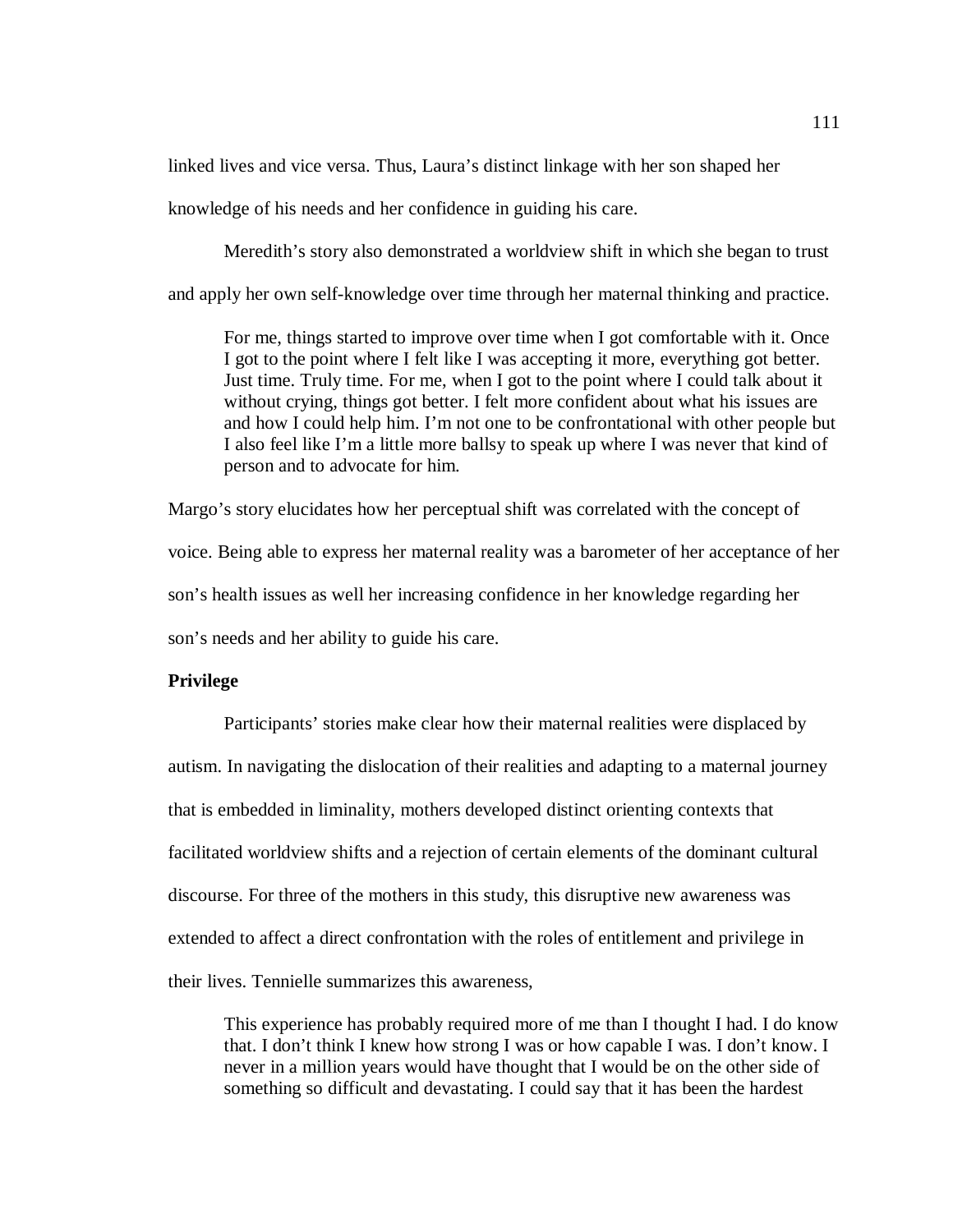thing I've ever been through but I don't know. I don't know what the future holds. Nothing is a given, nothing is guaranteed and now I see that.

For Tennielle, the experience of raising a child with autism provided her with a lens for examining and reframing her understanding of privilege. Through this process, Tennielle came to recognize that she had led a life of privilege and in doing so, reframed her understanding that she was not entitled to a typical maternal journey. Tennielle's perceptual shifts disrupted the invisibility of privilege in her life, facilitating a confrontation of many assumptions of reality. In negotiating these assumptions and abandoning the underlying dominant ideologies, Tennielle began to rewrite a subjectivity that is liberated from narrow and restrictive norms, standards and expectations. Tennielle continued,

I'm like a whole different person now. It's so crazy. I look in the mirror and I'm like, "okay." Completely different. This [experience] did it, it changed everything. It changed our whole life. It changed me. I'm like somebody else. It's so strange. Benjii has brought so much light. Just in the ways I needed to grow. I'm sure [my husband] feels the same way. It's been difficult but I wouldn't undo a thing. Not one piece of it. I love it. Even in financial struggles it taught us how much more we could do without as much as we had . . . I think had this not happened, I think earlier before we were married, I was on such a chase to achieve and become. Now, I don't give a shit. People are like, "Oh, you're a lawyer." I don't care. It's the last thing on my mind. It's different now.

Tennielle's story speaks to the widepsread impact of the perceptual shifts in her life. Furthermore, in reframing her discerning interpretations of her maternal experience, she rewrites her subjectivity. Through a maternal metamorphosis that was framed by the light of her son, Tennielle experienced liberation from the confines of externally imposed ideologies. "I like how strong I am," she says.

I'm good with that. I'm not afraid of anything. I realize how much fear I had and I realize how much fear keeps people. I almost feel like it's some type of bondage.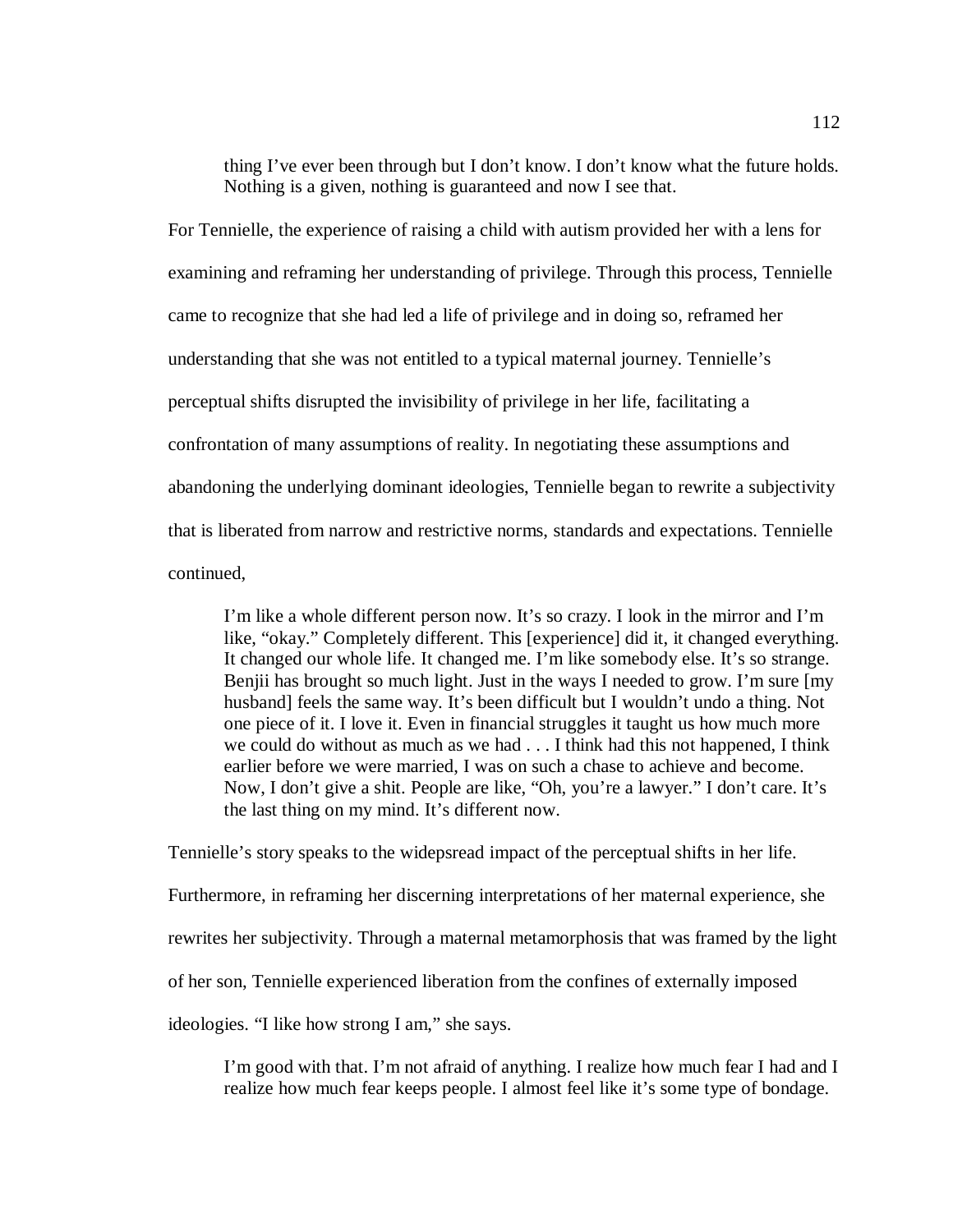You know, you don't try things. You don't go places. You don't do things because you're afraid how you will be perceived or whether you'll be successful. People tell me that when you get to [age] 50, you get to this point where you don't give a shit anymore. Well, I'm there. I don't give a shit right now. I like it. I like that. That's probably my favorite thing . . . the best part of this.

In reconceptualizing her subjectivity, she simultaneously rewrites the self-in-relationship

with her son that is linked lives. Tennielle describes her child as the giver of the

blessings, the facilitator of the transformation, the "light." In elevating her son to the

giver of profound, existential gifts, Tennielle resists the deficit-oriented discourse that

situates children with special needs as defective and lacking.

Folami tells a similar story of privilege and transformation.

When you are born, you have parents and they get you to a certain point. They put certain dreams and drive into you and that what you go for. I just woke up one day and I was here, and this is where I was. I had done all these things and it's interesting too that you do all of those things. You do everything that you're supposed to do and it's still not enough to keep you from having to go through something like this. You know it's funny, I was riding down the street the other day and I saw a man. He was very handsome. You know, but he was driving the most beat-up car I've ever seen in my life. I was sitting there thinking, just from where I grew up, I wouldn't have ever looked twice at him. I don't know another way to put that. The car alone would have just made me keep looking the other way. Now, it occurred to me how difficult it is to actually move up in, I guess, in the class from where you're born . . . It dawned on me then, you just have certain things in your life from where you've come from, not because of the things you've done.

## **Maternal Subjectivity**

Like Tennielle, Folami's journey of hardship, struggle and adjustment proffered a

lens for examining the role of privilege in her life. As her story continued, Folami

highlighted the connection between the awareness of privilege in her life, her worldview

transformations, and the reconceptualization of herself as a mother.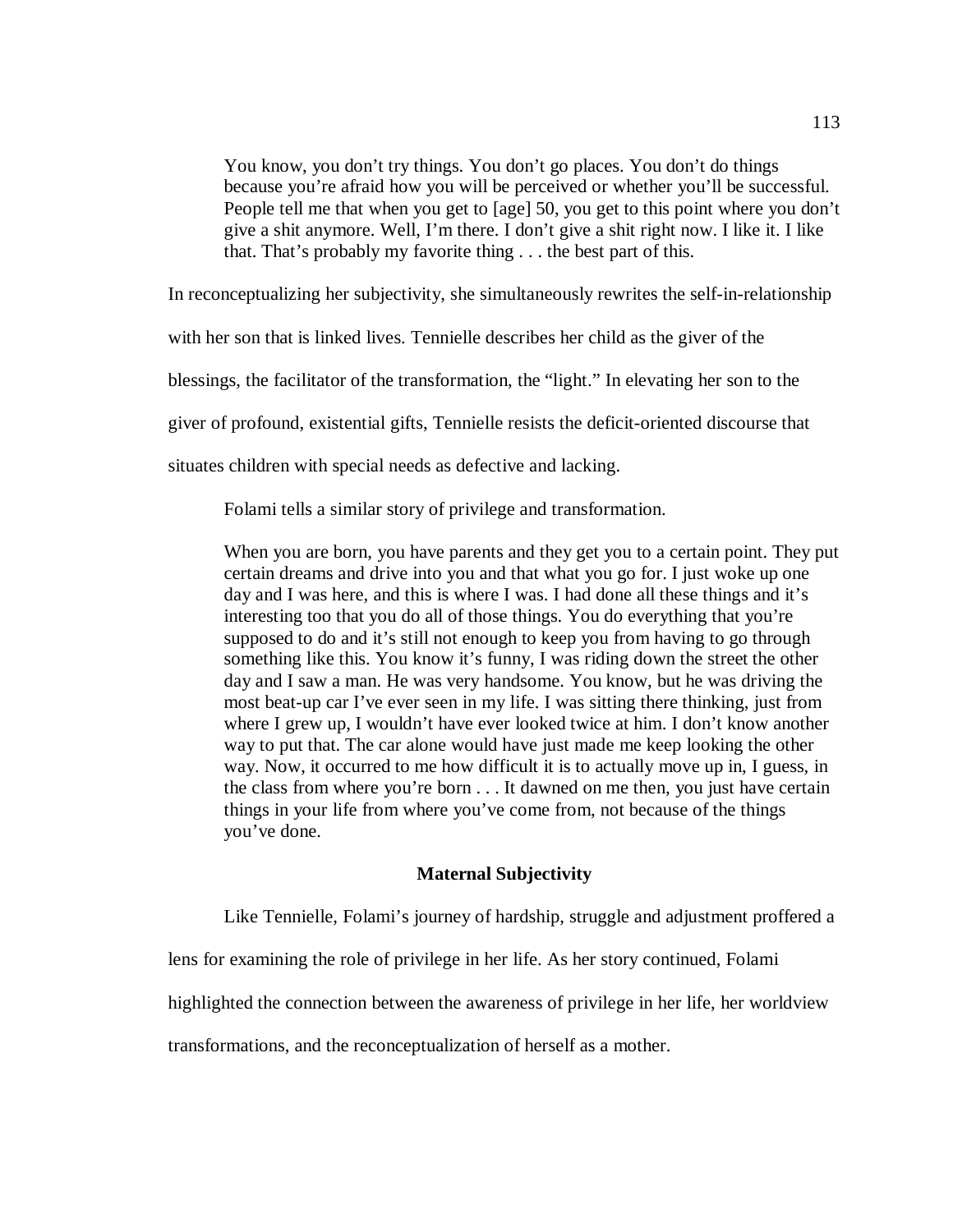I am a firm, firm, firm, firm believer that everything that happens to anybody happens for a reason and I think that, ultimately, all the things that have happened to us, I almost feel like we are blessed. I think that in having [my son] and going through all these things made me a better person and a better mother. It has made me more patient. It has made me not so quick to judge other people. It has made me more tolerant of people. It has made me more sensitive to the fact that everybody is different. It has just really made me a better person. I feel like I've benefitted so much from it. I really do. I notice it everyday. On my job, where I deal with some really difficult people and it requires the patience of Job, which I did not have before now. It has just been a real tremendous blessing.

## **Transformative Motherhood as Ideology**

Folami's story elucidates how her intrapersonal transformation extended beyond a shift in perceptual processes to impact behavioral changes across many contexts. The mothers who spoke of how their journey in raising a child with autism facilitated a disruptive awareness of privilege in their lives echoed Folami's statement, noting that this awareness affected change in all realms. Through this process, mothers noted how they approached all relationships and interactions with greater patience, compassion, and acceptance. "The biggest changes for me," says Laura,

The biggest area is that I have compassion for other people and their shortcomings, or I don't look at everything as shortcomings. I just feel like, I look at, I treat people now how I want people to look at and treat my child. We are all different and that's cool. I want people to treat my son like that. Now I look at other people that way.

Here, Laura demonstrates how in reframing her discerning interpretations of her maternal experience, she reconceptualized motherhood as an ideology. Motherhood, for Laura, is not defined exclusively in relation to her maternal thinking and practice within the context of her relationship with her child. Rather, Laura extends a grace to others that she hopes the world will extend to her son. In doing so, Laura's extends her maternal thinking and practice to incorporate her relationship with the world at large.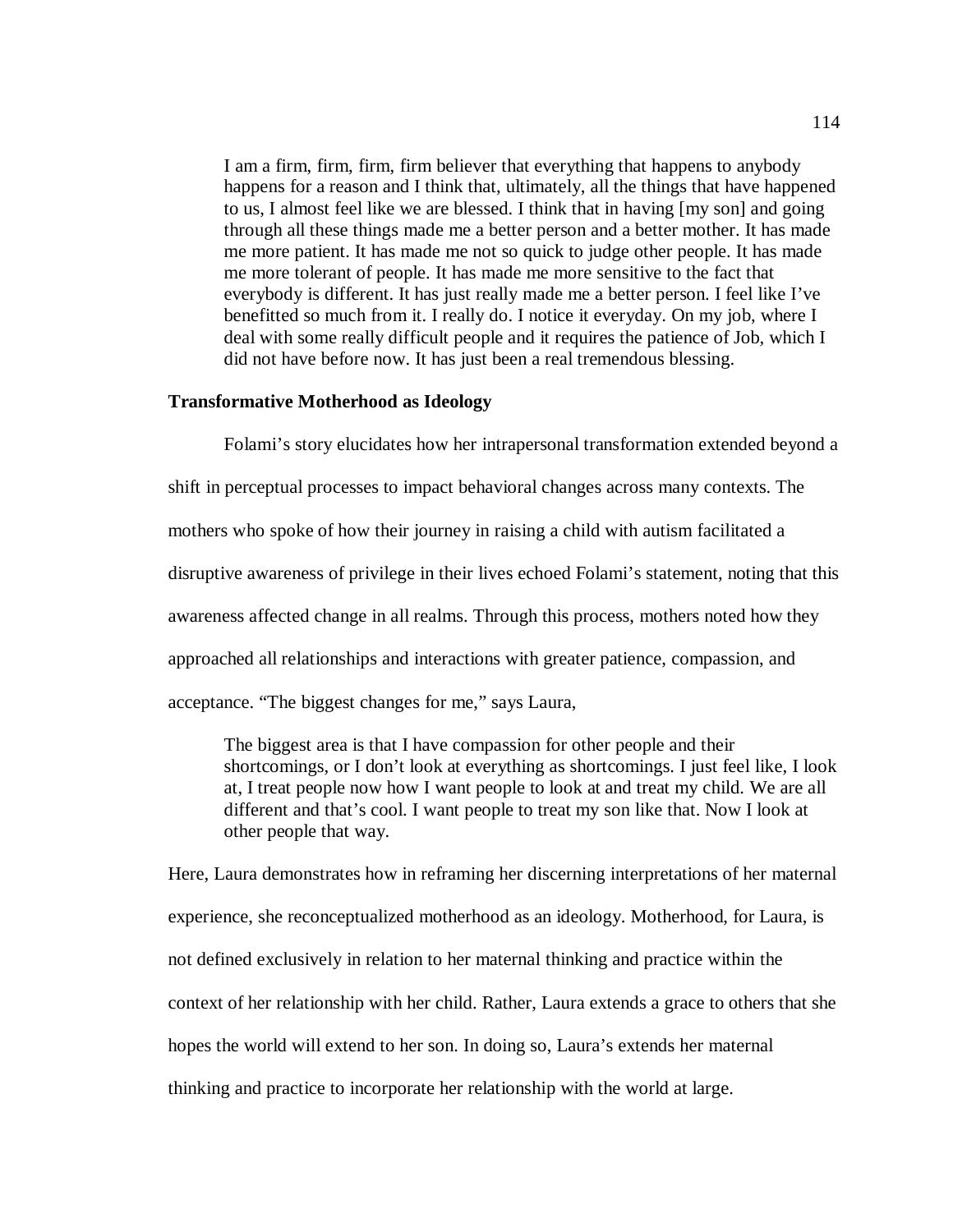Like Laura, Meredith extended her maternal transformation in a similar way. In her interview she asked, "How can you love someone who is imperfect because they are your child and not love other people who are also not perfect?" For Meredith, like many mothers interviewed, motherhood is not confined to the relationship with her child. Rather, motherhood as an ideology was reappraised to incorporate the extension of compassion and caring to all contexts.

 While not all participants spoke directly of a confrontation with privilege in their lives, all mothers spoke of how the experience of perceptual transformations affected change with regard maternal subjectivity. The following passages illustrate how the experience of raising a child with autism can facilitate a reappraisal of one's maternal subject position. This theme is best illustrated by the words of the participants themselves. Here Margo, Meredith, Jennifer, Libby and Folami elucidate how the labyrinth that is their maternal journey has opened up the possibility for a transformed subjectivity by offering an alternative lens for ascribing meaning to their experiences.

I am absolutely certain that I am a good mother. Are you hearing that? I am 100% certain. I think I'm a pretty darn good mom. I'm not sure that I have a lot of talents in other areas. I'm not artistic. There are lots of things that I don't really have a natural aptitude for, but I think a large part, because of this journey we've gone through, I've developed into a pretty darn good mom. I am happy about where I am . . . In the grand scheme of things, I think I'm a much better mother and when I look back to that first year and a half before diagnosis, I think I was a rotten mother. It certainly is a pathway. I look back at myself prior to [this journey] and the diagnosis and all that and I can't even identify with her. This journey has changed me entirely. I am an entirely different person with entirely new priorities in life (Margo).

I've come to the conclusion that I was probably made for this journey and that it was my destiny . . . I honestly feel like my kids and my life and my situation, all of this, has just been tailor-made for me. I don't know that there's any part of it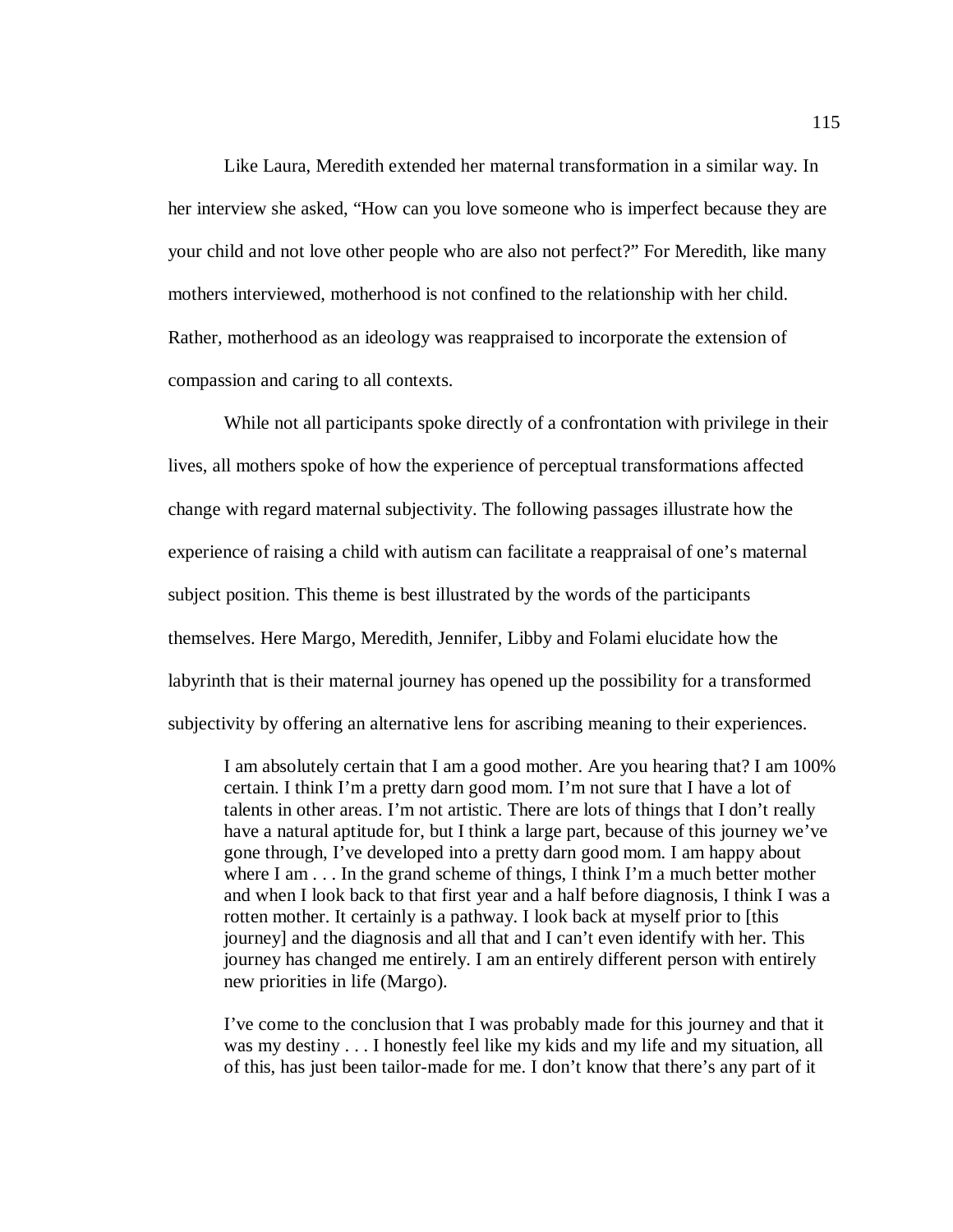that's missing. I just feel like it was all what it was meant to be. I really do (Meredith).

Everything is different now, the way I look at things. My reaction is completely different now. Even the way that I size people up because when I meet someone, it's interesting, I see straight through them almost. It's like I see more depth than I used to . . . I see there's more there. It's so different. I don't know. It's just really that different. I really just feel like a whole different person (Jennifer).

I think I'm a terrific mom, I think I'm just a really good advocate for my child and I'm doing the absolute best job that could possibly do under these circumstances. It's just a very unselfish love and I think is the best. I'm the best me. [My child] brings out the best me that I could possibly be (Libby).

It really is an incredible journey . . . some of the greatest blessings. There are some tremendous blessings that, you know, day one when I heard the autism word in the first year, I would never have guesses. If I could go back and tell myself back then something that I know right now, I would tell myself that there are a lot of wonderful things that are going to come out of this. It just brings out the best of you. It just has to (Folami).

For the mothers in this study, the experience of raising a child with autism facilitated a disruptive awareness of their subject positions as they are embedded in dominant cultural discourses. Through the maternal journey that is "autism mom," mothers spoke of how a transformed subjectivity was called forth from the storyline of linked lives with a child with autism.

This investigation demonstrates that the experience of raising a child with autism can facilitate a reconstructed subjectivity. This reconceptualization, in turn, appears to facilitate the rewriting of mothers' storylines. Through their journeys thus far, a dynamic, in-process subjectivity emerged. In that one's storyline is embedded in sociohistorical contexts, the rewriting of mothers' subjectivities was linked to a reappraisal of elements of the dominant cultural discourse that were inapplicable to their stories. Participants demonstrated how raising a child with autism made apparent the inapplicability of certain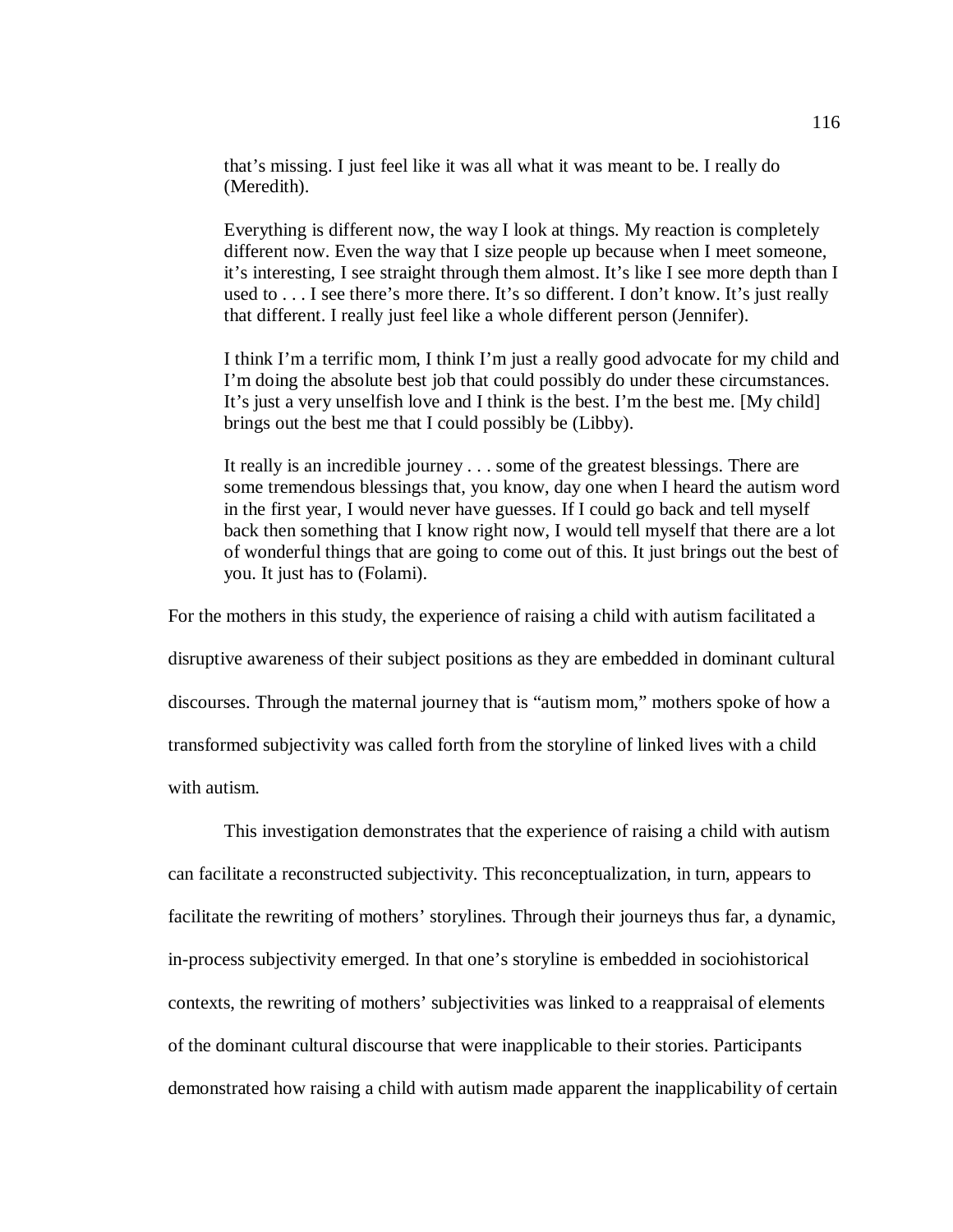cultural constructs. As mothers came to learn that the ambiguity of raising a child with autism was unceasing, and as the inconstancy was maintained as the only constant, liminality emerged as a defining feature of participants' maternal journeys. In taking up the position of liminality, participants adopted distinct orienting contexts. From this vantage point, mothers begin to identify, deconstruct and reconstruct inapplicable and unattainable social structures and practices. Mothers' stories illustrated how, as the focus shifted from functioning within the dominant discourse, they began to articulate a different maternal journey—a journey in which new meaning was ascribed to motherhood and the conceptual repertoire and location of subjectivity was rewritten. As these final passages illustrate, mothers came to recognize themselves as belonging, psychologically and emotionally, to that position by adopting a worldview that is commensurate with the transformed subjectivity.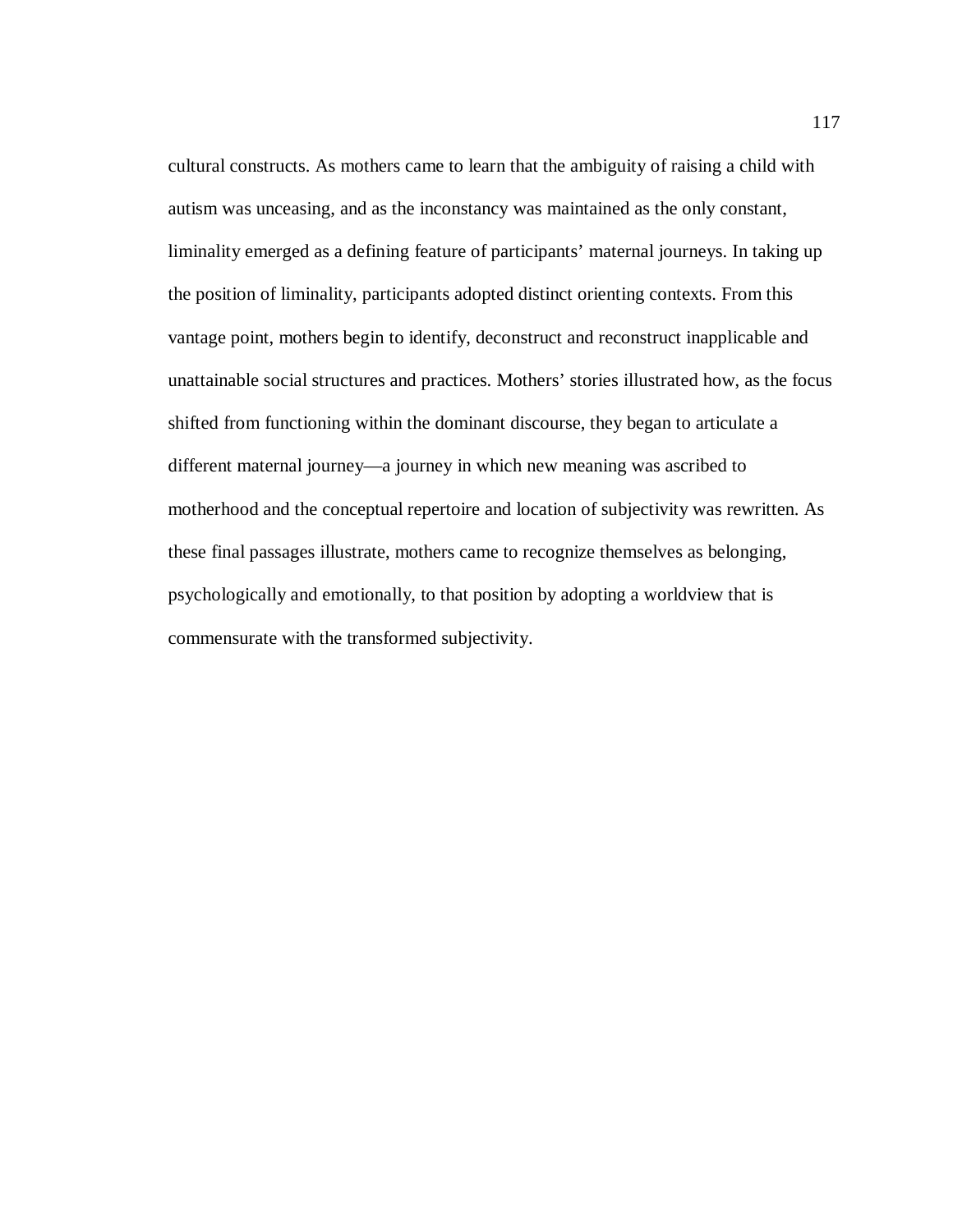### CHAPTER VI: DISCUSSION

#### **Summary**

Research shows that mothers do the bulk of the parenting work in raising children with special needs, including autism. Despite the prevalence of the disorder, a dearth of literature considers, as central, the maternal experience in raising a child with special needs. This qualitative study focused on the disorder of autism with the objective of elucidating how the context of autism shapes maternal meaning-making and subjectivity. Additionally, this study examined how mothers of children with autism reconstructed their meanings of motherhood as a result of their maternal experiences.

This study addressed the following research questions:

- 1. How do mothers make meaning of their experiences of raising a child or children with autism?
- 2. How does mothering a child or children with autism impact maternal subjectivity?
- 3. How do mothers construct or reconstruct motherhood in the context of raising a child with autism?

 Results showed that the experiences of raising a child in the current sociohistorical context of autism give rise to distinct maternal practices and perceptual processes that, over time, shape a dynamic, in-process maternal subjectivity. More specifically, the context of autism is shaped by the experience of liminality, that is, the experience of existing between conditions that is characterized by the dislocation of established contexts, structures and systems and ongoing uncertainty regarding the future.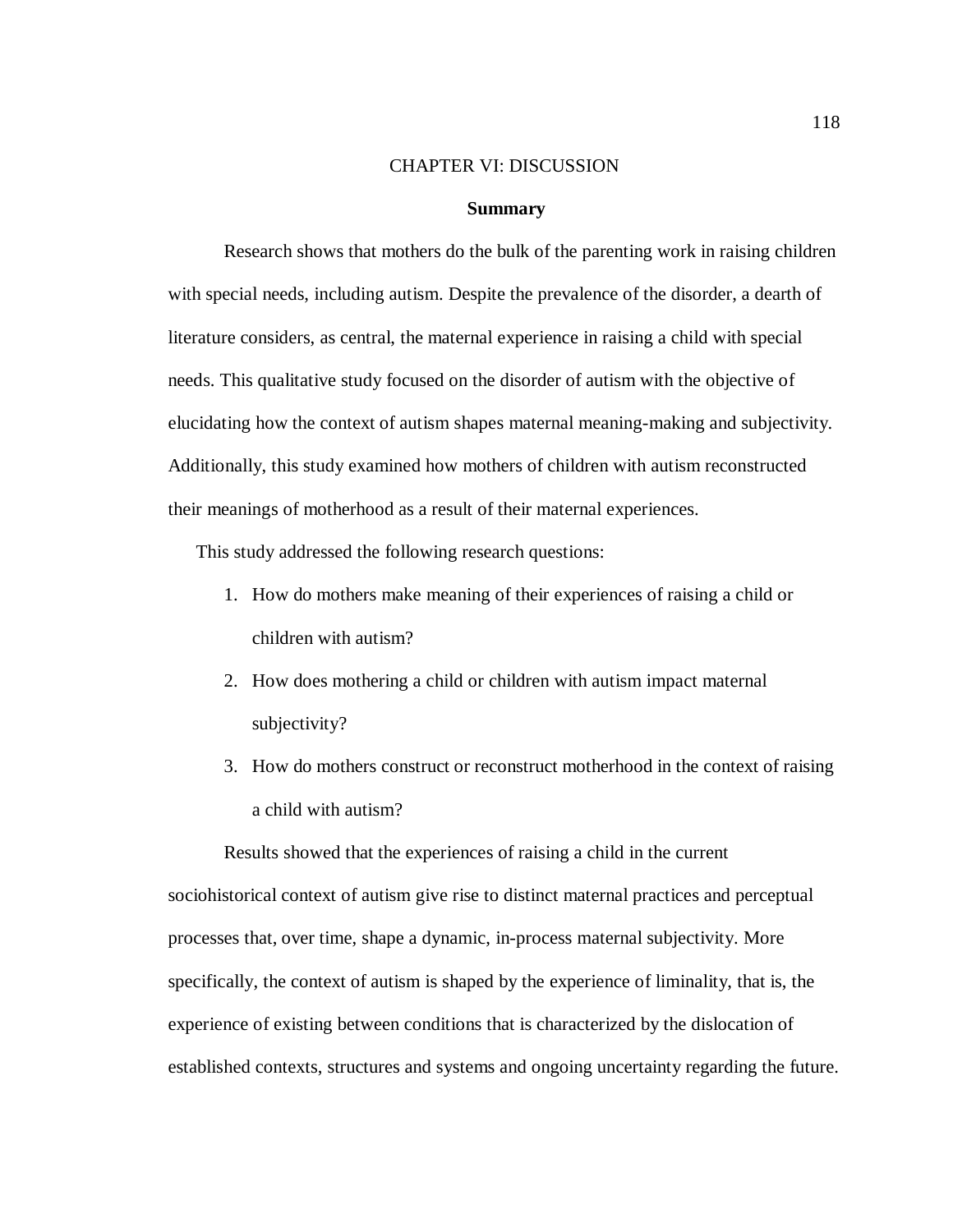For the subjects involved in this study, the experience of living liminality facilitated the development of distinct orienting contexts for making-meaning and navigating intrapersonal and interpersonal experiences that, in turn, manifested in a reappraisal and reconstruction of maternal subjectivity.

This study reaffirms life course theory as a critical framework for examining human development in that the findings point to the importance of considering the role of the physical body as it relates to psychosocial development. So often the experience of the body remains absent from studies that focus on the development of the mind. This study demonstrates the inseparable impact of the mind and body, both on the individual and on his or her relational systems. In this case, autism shapes the development of the diagnosed individual as well as the development and subjectivity of the primary caregiver. In this regard, the current study supports the notion of examining development within the context of linked lives by evidencing the ways that mind and body are linked intrapersonally and interpersonally, as in the case of mothers and children with autism.

This study also speaks to the relevance of feminist theory as a framework for making meaning of the ways that childhood disability impacts the development of caregivers. The findings of this study support the notion that the salience of autism, by way of its impact on mothers, is contextual and socially constructed. That is, the experience of mothering a child within the current sociocultural context of autism highlights how the dominant discourse of engendering independence, the expertise that is attributed to the medical and therapeutic community of professionals, and the invisibility of privilege shapes mothers meaning making, resistance and eventual reconceptualization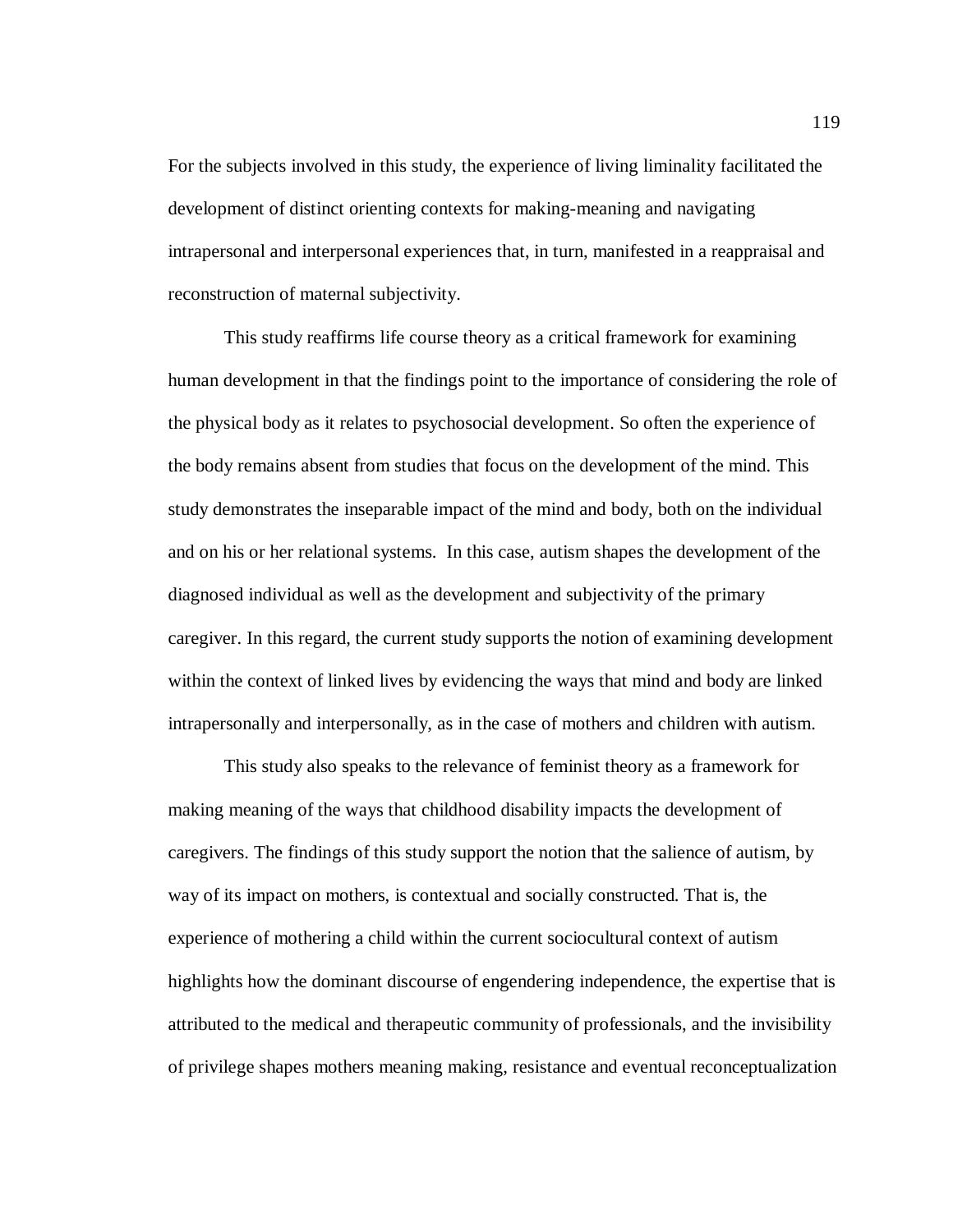of such constructs in their journey of raising a child with autism. As such, this study reaffirms the necessity of critically examining the stereotyped beliefs, cultural proscriptions and the ways that these constructs shape how mothers act, think and feel. The resistance strategies that mothers in this study employed as they navigated mainstream settings supports the feminist notion that occupying a subordinate position in the system of ability does not necessarily mean that one lacks psychosocial resources. Rather, occupying such positions can facilitate psychosocial resources like mothers' use of voice and silence, showing up, and mindfulness to promote intrapersonal journeys toward well-being. Mothers' accounts, and particularly the strengths, resistance strategies and intrapersonal resources they exhibited in the face of ongoing ambiguity, challenges deficit-oriented perspectives that frame mothers of children with disabilities as weak human beings who are passively accepting and even deserving of their situation.

## **Limitations**

A few limitations of this study should be taken into account when considering the utility of the findings presented. First, the sample consisted on only 15 subjects. The small sample size does not reflect a representative distribution of the population of mothers of children with autism and therefore, descriptive and inferential conclusions cannot be drawn with regard to a larger population. While the results cannot be transferred to the population of mothers of children with autism on a wider scale, the objective of this investigation was to develop a theory about mothers' making-meaning of their journey in raising a special needs child. As such, it is hoped that the theory that raising a child with autism can significantly impact a transformation of maternal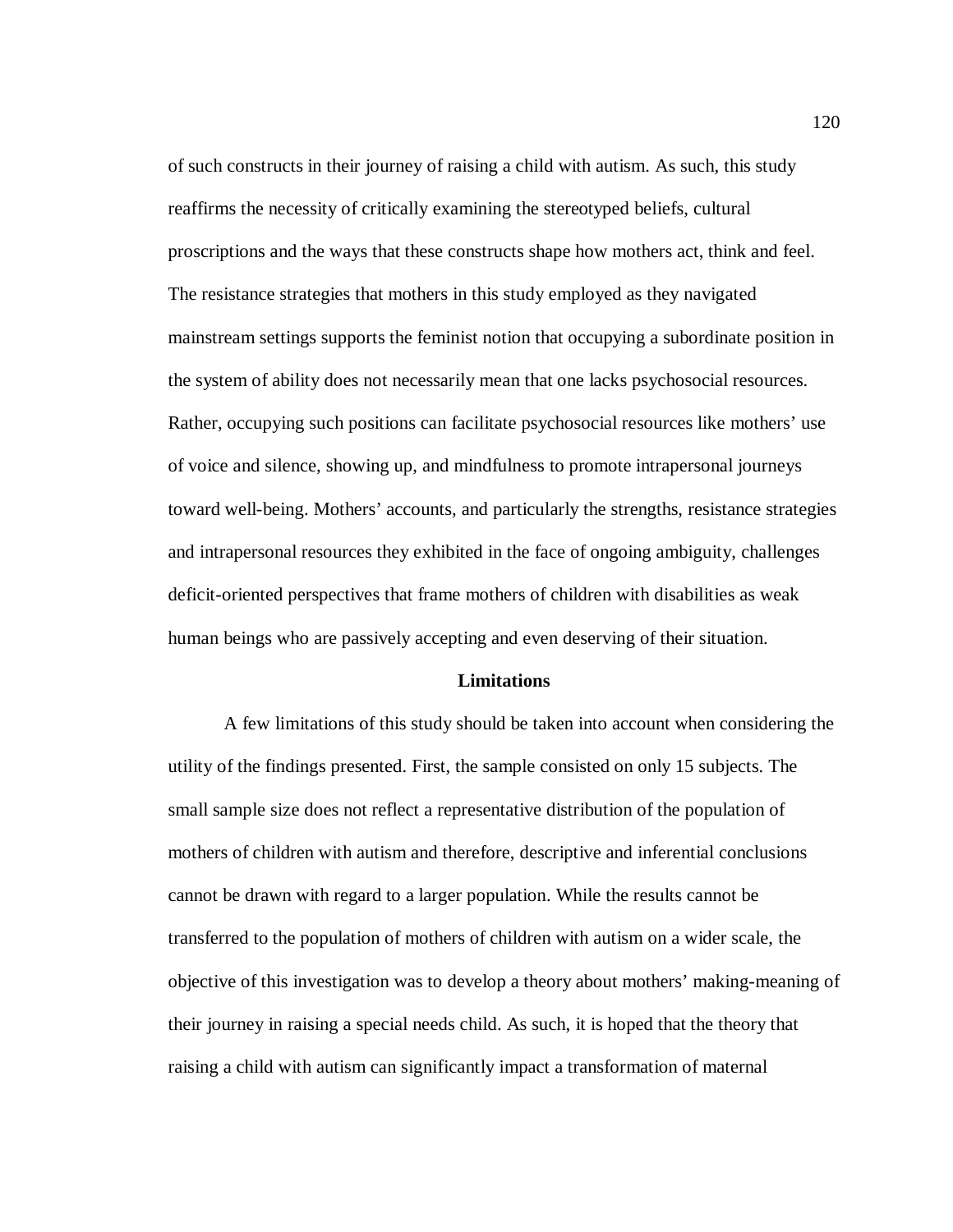subjectivity can provide a starting point for future research on this increasingly widespread experience.

The small sample size and the snowball sampling techniques employed in this exploratory study also impacted the demographic homogeneity of the research sample. Although specific data on race/ethnicity and socioeconomic status was not collected, the majority of the participants were Caucasian and African American, heterosexual, highly educated, and of a middle-class background. Moreover, all participants resided in the metropolitan Atlanta area. With a more ethnically, culturally, socioeconomically and regionally diverse sample, results may have varied.

This study is also limited by a lack of explicit attention to the sociocutltural location in which subjects' stories are embedded. A more explicit analysis of the context in which this study is situated would have further explicated the ways in which mothers' experiences and meaning-which these contextual elements shape mothers' experiences. For example, an exploration of the types of services and resources that are available in the metro-Atlanta area would have helped to further flesh out mothers' experiences and interpretive processes. Likewise, a more explicit examination of this context would have provided a foundational understanding of why, as future research is undertaken on this topic, mothers' experiences of raising children with autism in different places and times may vary.

Another limitation that must be noted is that data was collected at only one point in time in subjects' lives. The development of one's subjectivity in relation to maternal meaning-making is an ongoing process and great insight could be gained from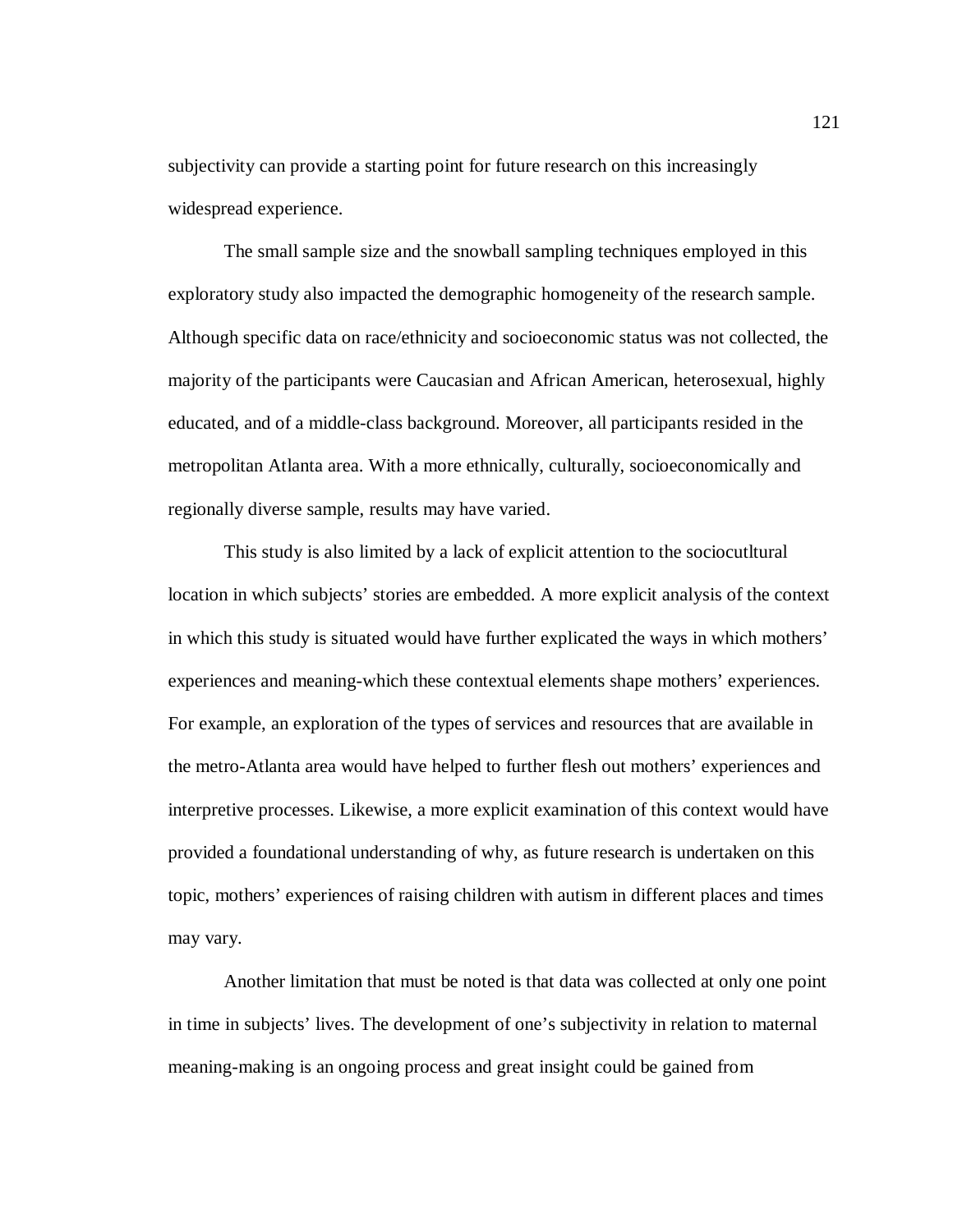investigating the phenomena presented in this study over a longer course of time. Therefore, this study was limited in that it examined longitudinal psychological processes through a single point of data collection.

The lack of prior research studies on the topic of maternal subjectivity in the context of raising children with special needs presents another limitation to this study. In that very little scholarship exists on this topic, the foundation for understanding the research problem investigated presents a limitation. However, this limitation also provides the rationale for employing an exploratory, rather than explanatory research design.

The nature of the self-report data also raises certain limitations. It must be noted that while mothers' reflections of their experiences were likely accurate, the self-reported data gathered in this study contains several potential sources of bias that must be noted as limitations. First, it is possible that mothers may have employed selective memory in their descriptions of their experiences. Remembering or not remembering experiences and events that occurred at some point in their maternal journey is probable in light of the extreme emotionality that various events, like diagnosis, may have elicited in mothers of children with autism. Also, the possibility of telescoping may be a limitation in this study in that mothers may not have accurately recalled the time that certain events and experiences occurred in the course of their motherhood. Because mothers were interviewed about events and related interpretive process that occurred over extended periods of time in their motherhood, the limitation of telescoping must be considered in relation to the findings presented.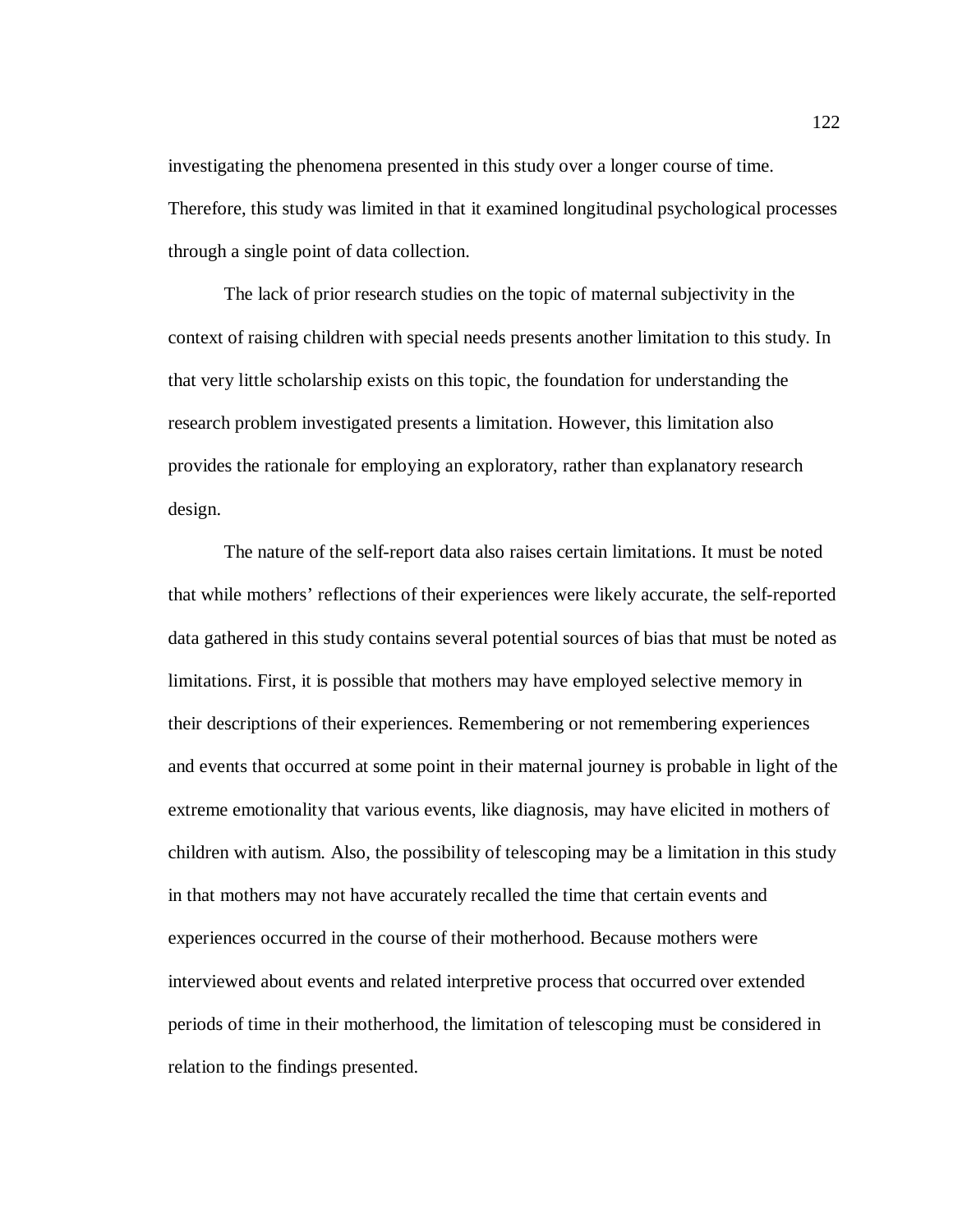My role as a participant observer in data collection process raised several specific issues that likely shaped the direction of this investigation. Overall, my experience as a mother to a child with autism appeared to make subjects more comfortable in sharing their stories and discussing the nuanced landscape of their journeys. Likewise, mothers did not have to spend significant time providing descriptions of various local agencies, programs and treatment methodologies in framing the background of their stories. Because of my familiarity with these resources, mothers were able to spend more of the interview time discussing their specific experiences. Conversely, due to the nature of the divided autism community and the criticism that mothers have often received in selecting treatment approaches, subjects occasionally appeared hesitant in discussing the specific treatments they utilized. When hesitancy was noted, I attempted to allay mothers concerns of reproach by sharing my belief that each child is an individual and, as such, different treatment approaches will be effective for different children. Also due to my role as a participant observer was the experience of being asked my opinions, perspectives and feelings regarding certain issues that arose in the course of the interviews. These situations were navigated by the explanation that I wanted to ensure that it was the subjects' perspectives that shaped the interview and not the researchers. I informed all participants that I would be happy to meet with them at a future time to engage in a dialogue about specific treatments protocols.

 In terms of data, challenges arose in regards to the most effective use of support group data in the larger analysis. Data collected from the various support groups were incorporated into the larger analysis through an examination of the ways in which they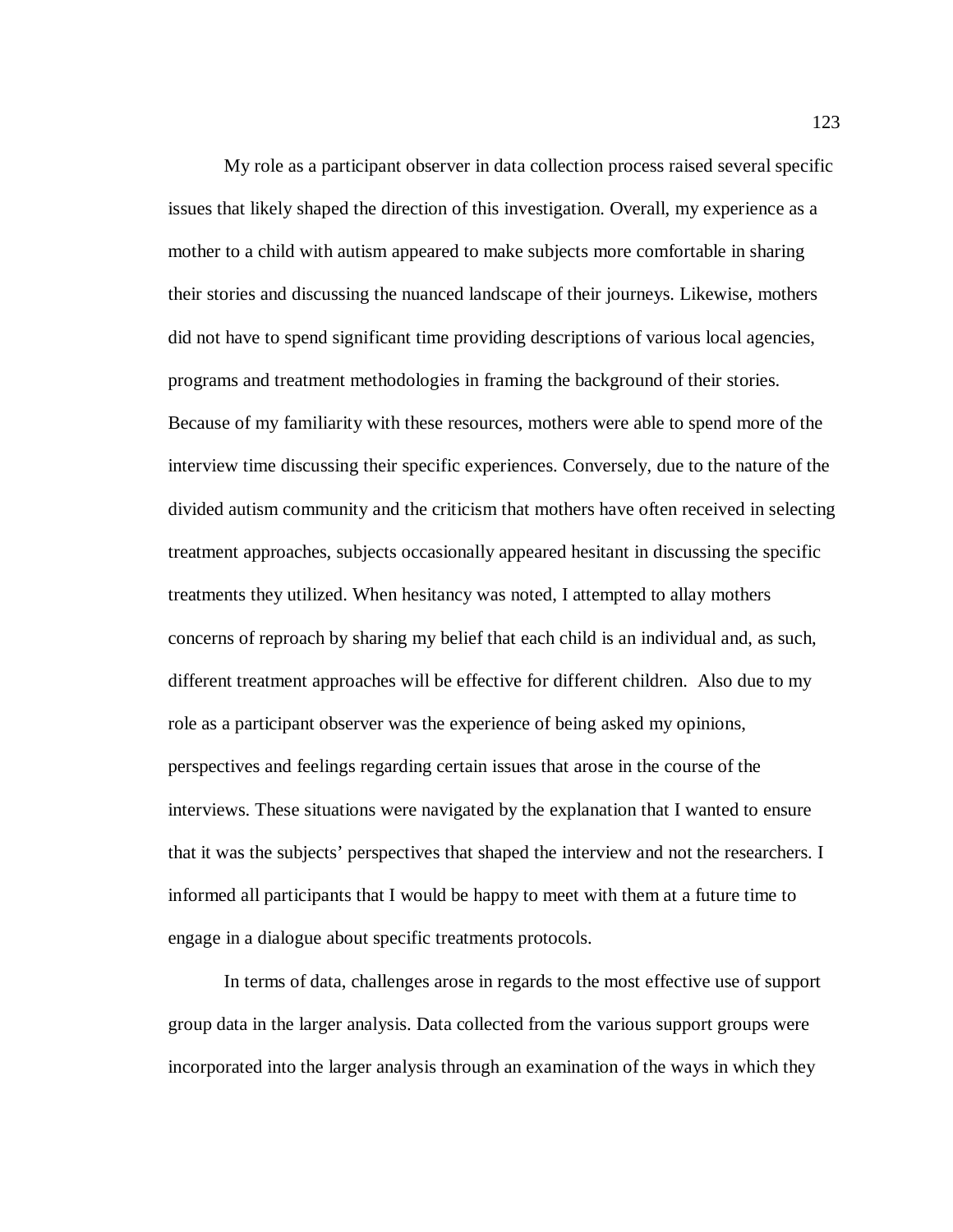supported or challenged emerging themes. However, the format of the support groups and the data that emerged from these sessions were difficult to meld with mothers' interview accounts in that statements made during support groups were not situated in larger storylines. Because this investigation focused on mothers' processes, mothers' brief statements in support groups were not situated in the more comprehensive contextual framework of their maternal journey and likewise, the format of the groups did not lend itself to the researcher seeking clarification from the subjects. This study, therefore, is limited by the fact support group data could have been used to a fuller extent. Implications

The results of this study have important implications for organizations, programs, practitioners and educators who serve families affected by autism as well as for mothers, families and children impacted by the disorder.

 Mothers' interviews demonstrated that the time period surrounding their child's diagnosis was the lowest point of their emotional journey. Asked retrospectively how this difficult period could have been made easier, mothers consistently spoke to the need for greater social support. Specifically, mothers pointed to the critical need for mothers of newly diagnosed children to connect with other mothers who have already navigated the diagnosis period. Mothers' need for support and guidance from people who understand what they are experiencing points to a greater need for resources that puts parents at different points in similar situations in contact with one another. This finding has implications for programs and organizations that serve families impacted by autism in that services like parent-to-parent networks, parent-as-coach programs, websites that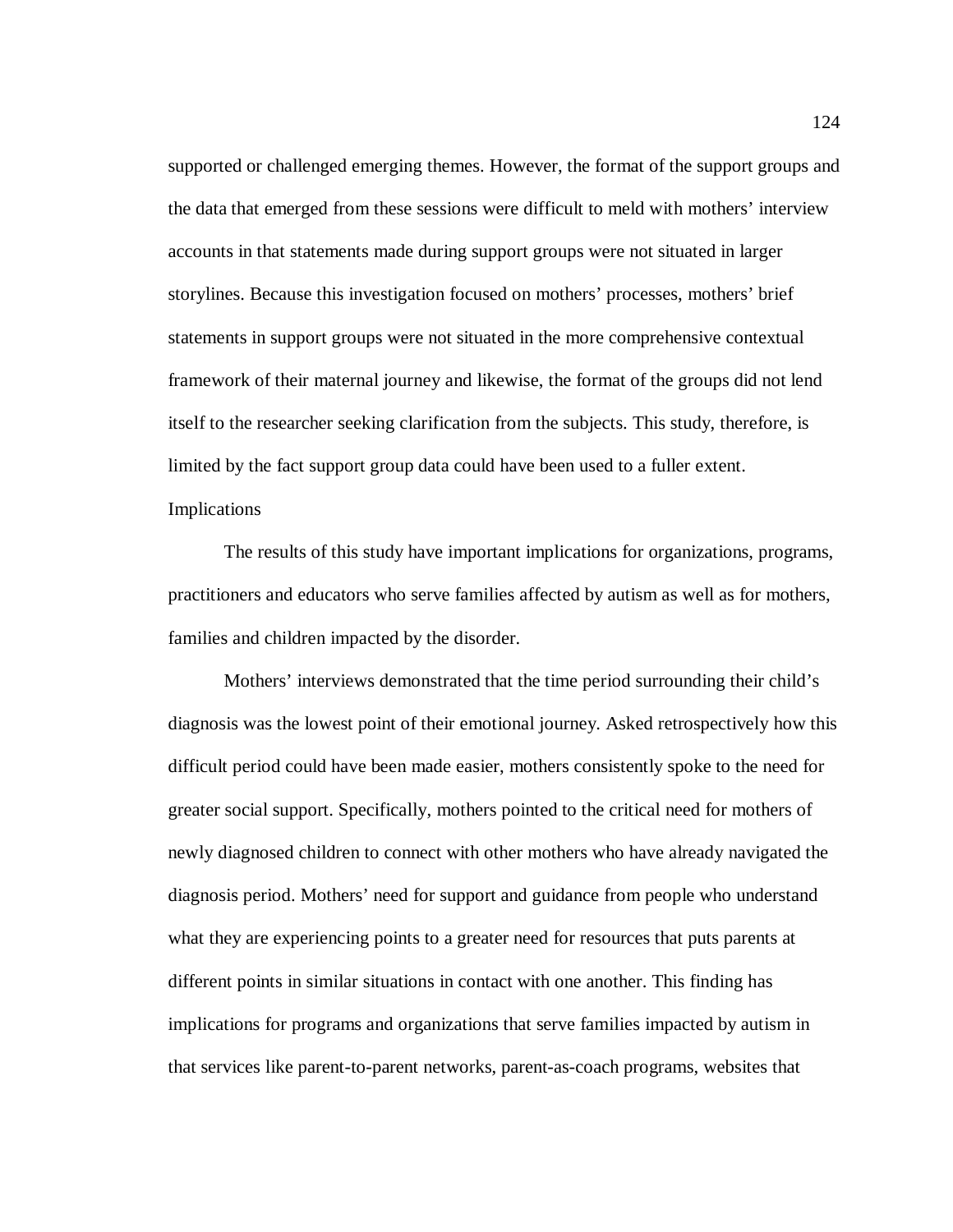delineate local resources and allow parents to rate these services, and parent-led informational seminars and support groups can offer critical help during this difficult time period.

 Likewise, because subjects consistently spoke of self-isolation as a result of experiencing "everyday reminders" and the critical gaze of others, organizations and programs that serve families with autism could expand educational programs to reach out to community members in addition to the services they provide directly to families of children with autism.

 The results of this study also have implications for treatment approaches and protocols presented to families by medical, therapeutic and educational professionals. Mothers' stories made evident that the therapeutic and educational guidance they received rarely considered the impact of such treatments on their well-being. For example, the expectation that children with autism receive 40 hours of direct, one-on-one therapy per week in combination with the suggestion that mothers act as their children's therapist, places an enormous burden of responsibility on mothers who commonly carry the bulk of the caretaking responsibilities in special needs families. In that mothers' wellbeing directly impacts children's well-being, treatment protocols can be improved by considering, as central, the family system. Likewise, family centered treatment has the potential to make evident and shift the unequal distribution of direct caretaking responsibilities between mothers of children with autism and their husbands and to positively impact the stress that arose from the uneven burden of responsibility by appointing essential roles for each family member.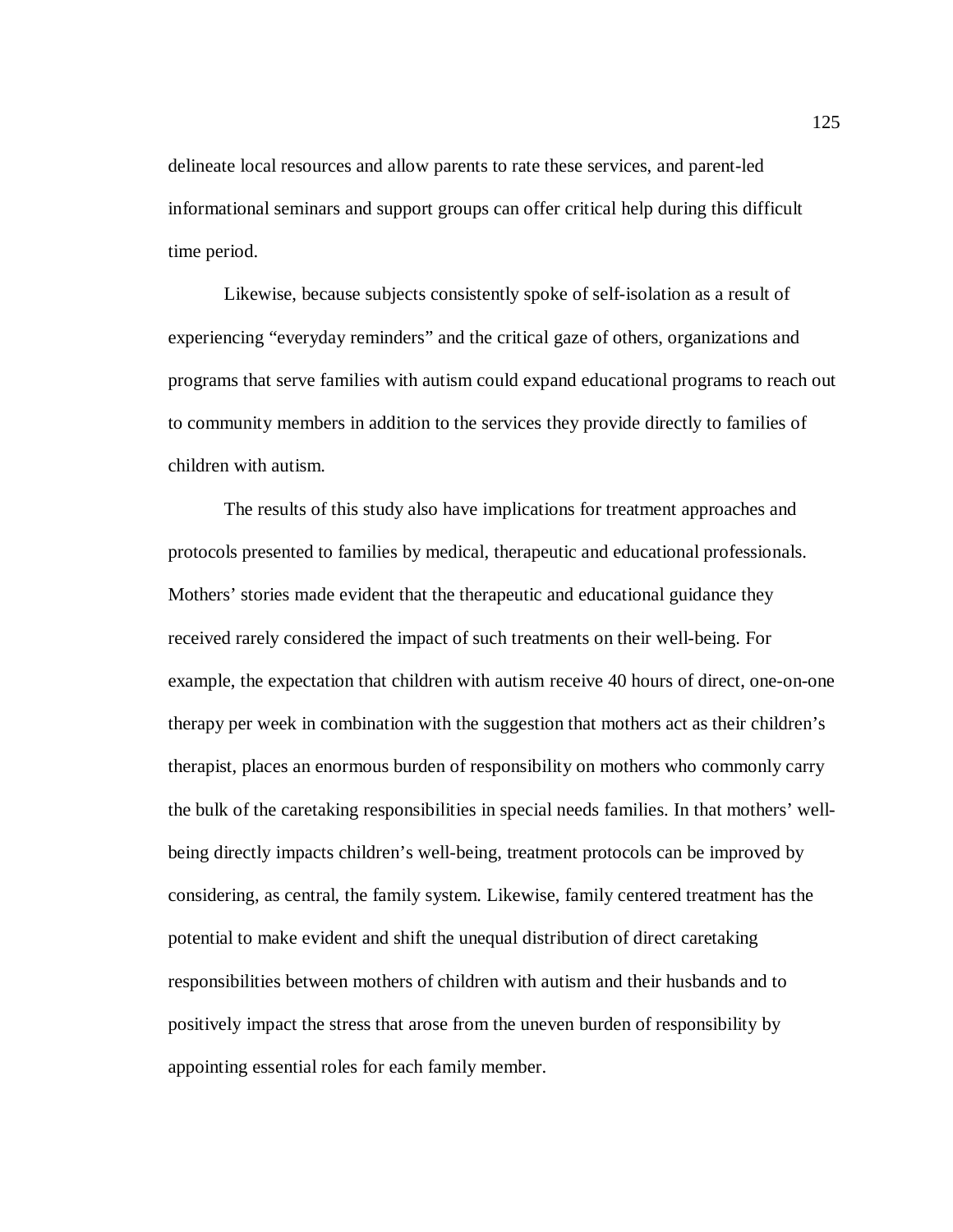The findings presented in this study suggest that the process of trusting and employing self-knowledge with regard to their children's treatment was closely aligned with adaptive coping and acceptance of their child's disability for mothers of children with autism. However, subject's interviews made evident that certain factors may impede reliance on this psychological resource. Mothers' accounts of early treatment seeking behavior supports research that shows that mothers' concerns regarding their children's atypical developmental trajectory early in life are often dismissed. Failure to acknowledge mothers' knowledge regarding their children's health may contribute to maternal self-doubt regarding their children's needs.

Also, the experience of having to navigate a divided community with regard to conflicting treatment approaches while acting as researchers, case managers and treatment providers for their children could further impede mothers' reliance on selfknowledge. These findings suggest that programs and practitioners that serve children on the spectrum attempt to solicit and incorporate mothers' knowledge of their children into treatment protocols. As is suggested by the results of this investigation, the solicitation and acknowledgement of mothers' voices and self-knowledge regarding their children's needs and care has the potential to positively impact maternal and child well-being.

 Findings with regard to mothers acting as researchers, case managers and treatment providers and having to navigate a divided autism community points to another important implication of this study for therapists, educators and medical professionals who serve families of children with autism. Mothers' accounts suggest that the alignment and provision of transdisciplinary resources including assessments, occupational therapy,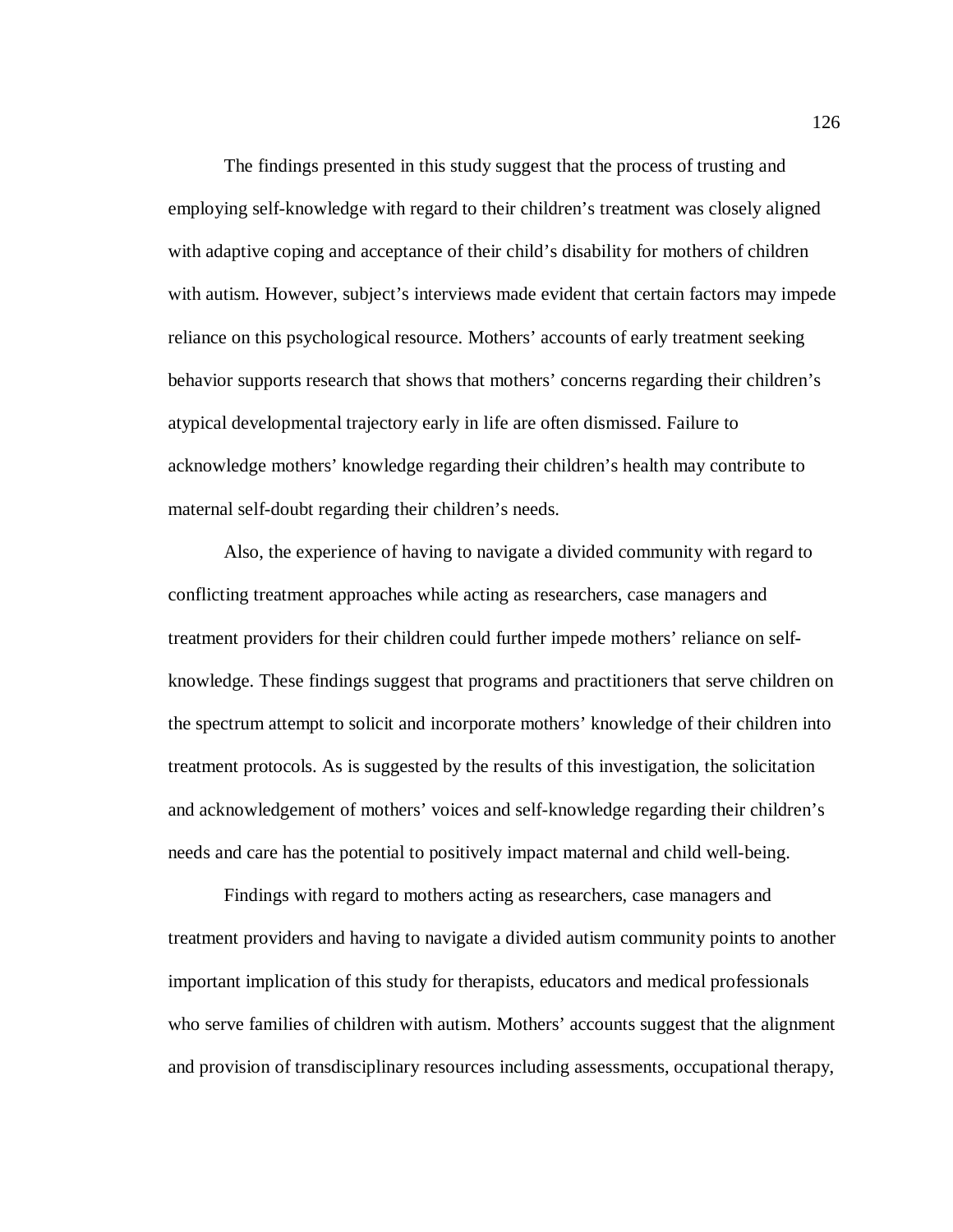speech therapy, occupational therapy, physical therapy, behavioral treatment options and medical services could greatly benefit mothers in terms of reducing the vast psychological resources that mothers employ in guiding their children's treatment. Likewise, the provision of transdisciplinary knowledge can bolster mothers' confidence in their self-knowledge—a construct that, again, appears to correlate with adaptive coping and maternal well-being.

 Finally, the findings with regard to the meaning that mothers ascribe to their motherhood and the ways in which they rewrite the cultural repertoire and location of their subjectivity speaks to the many strengths that can be leveraged by treatment providers in the field of autism. Mothers' stories elucidate a disparity between mothers' discerning interpretations of their experience raising children with autism and the ways in which the current research, assessment tools, treatment methodologies and therapeutic protocols are framed. That is, while mothers appear to harness and employ a vast array of psychological strengths in their maternal journey, much of the context of autism is embedded in a deficit-oriented framework. These findings suggest that the use of strengths-based treatment perspectives and methodologies that recognize and situate, as central, the assets of mothers, children and families could be indicative of improved outcomes for everyone affected by autism.

## **Recommendations for Future Research**

The findings presented in this study are an initial contribution to the field of psychology's knowledge-base regarding mothers' experiences raising children with autism. The findings presented in this study can serve as useful starting points for future

127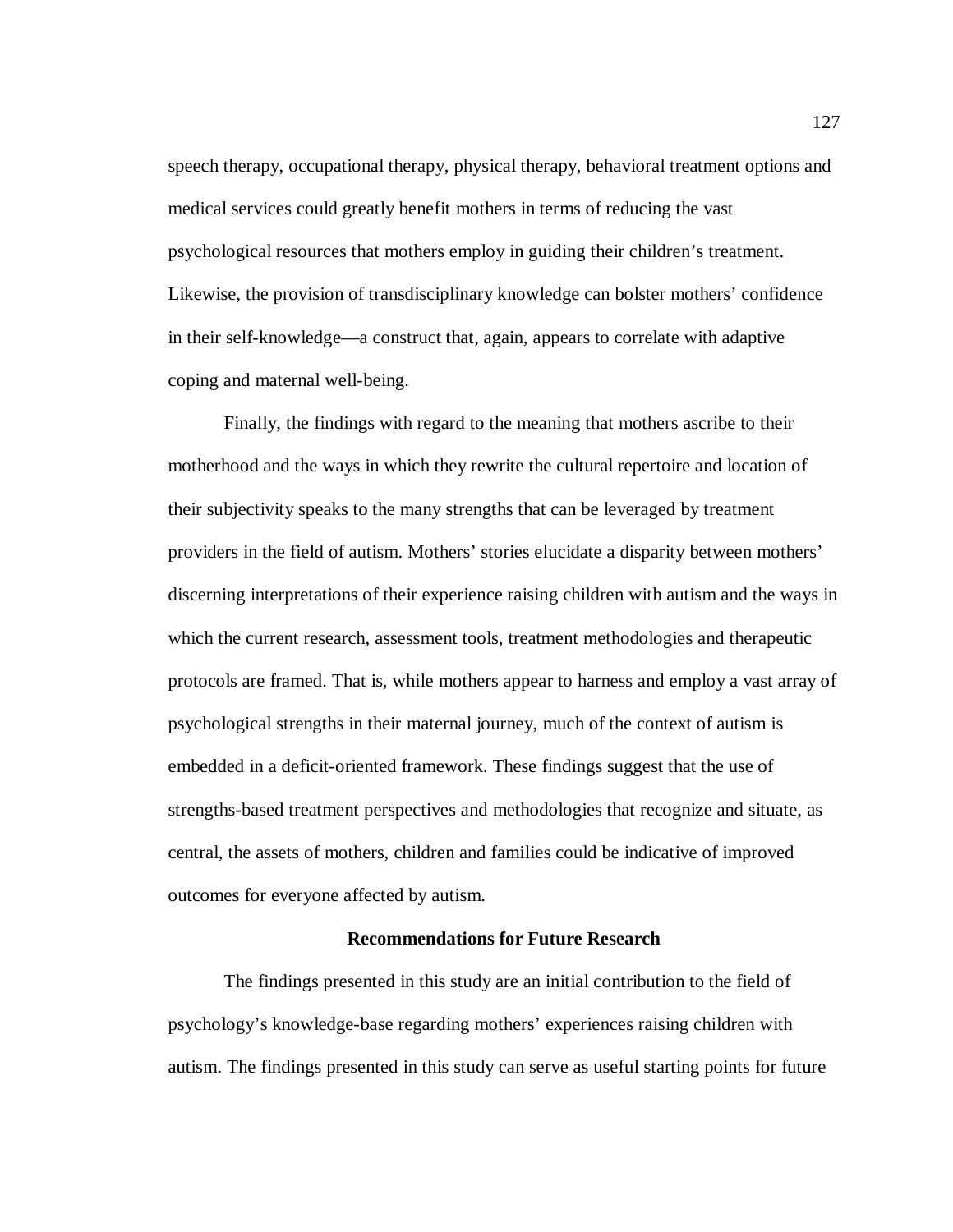researchers to explore in greater detail the nuances of each of the interpretive processes employed by mothers make-meaning of their maternal experience. For example, the landscape of each of the perceptual shifts evidenced by mothers, including mindfulness, a confrontation with privilege and the employment of an enabling development orientation, could be explored in greater detail. Likewise, a research design that employed a larger sample and/or multiple data collection points would likely reveal a wider repertoire of perceptual shifts and how these processes transform over time. Similarly, the inclusion of a more diverse sample would reveal interesting patterns of maternal thinking and practice as they related to and are embedded in various culturally bound sociohistorical contexts. Other variations of this basic research design, such as longitudinal analyses, could help map the relationships between various sociohistorical contexts, mothers' experiences of living liminality as they relate to these contexts, mothers' discerning interpretations of their experiences, and they ways that these varied processes are intertwined with subjectivity, maternal practice and other behavioral outcomes.

As was discussed in the literature review, very little research exists that focuses explicitly on the experiences of mothers who raise special needs children. It is important to note the even less research exists on the experiences of fathers and other members of the family system. Explorations of meaning-making, coping and subjectivity among fathers, partners, grandparents and siblings would flesh out unique patterns and processes and the ways they contribute to special needs family systems.

 Much of the research that has explored parent's experiences of raising special needs children has grouped together families of children with various disabilities. The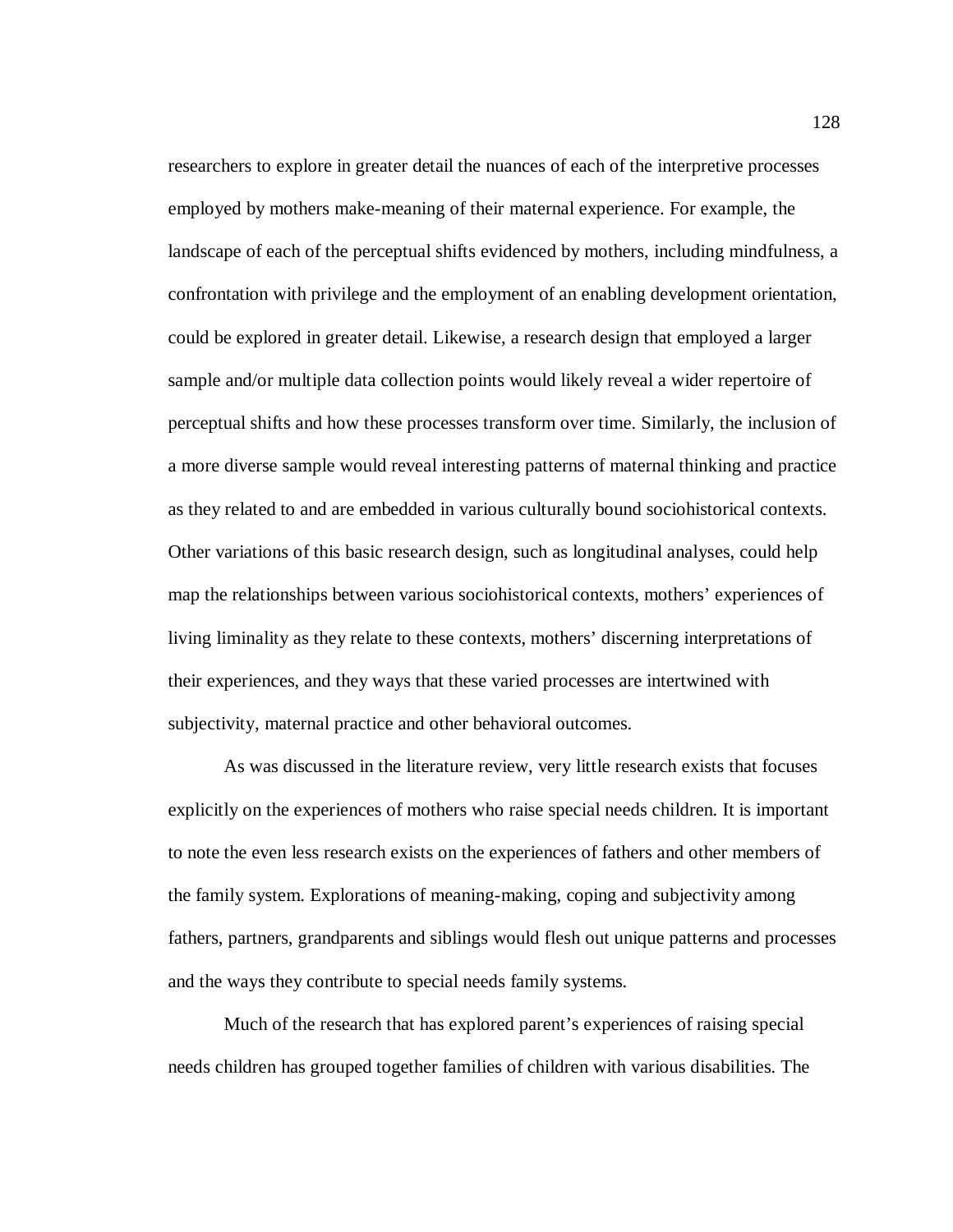findings from this study demonstrate that unique meaning-making pathways and outcomes exist as they relate to the context of autism. As such, the field would benefit from research that explores intergroup differences in parents' perceptual and behavioral processes as they relate to different disabilities.

 Finally, the findings of this study have yielded several important research questions related to maternal subjectivity that warrant further investigation. First, mothers' experience of acting as their child's voice may be one of the most unique features of raising a child in the context of autism. Additional research with regard to this psychological process and how it relates to the construct of linked lives may be a window into the mother-child relationship and provide important insight into maternal subjectivity in the context of autism.

 Also of interest is the juxtaposition between mothers' experiences of living in the ongoing state of flux that characterizes their realities and yet, simultaneously carrying out concrete and well-defined research, case management and treatment endeavors. A deeper investigation of this juxtaposition as it is delineated in this study as well as transdisciplinary research on other experiences in which individuals' lives are framed by states of liminality or similar experiences, like double-consciousness, could illuminate patterns and processes that are distinct to the thinking and practice that is operationalized by individuals in this unique paradigm.

Third, mothers' accounts of their treatment seeking behaviors in conjunction with their roles as their children's case managers and therapists, and the sense of sole emotional responsibility for their children's developmental outcomes raises important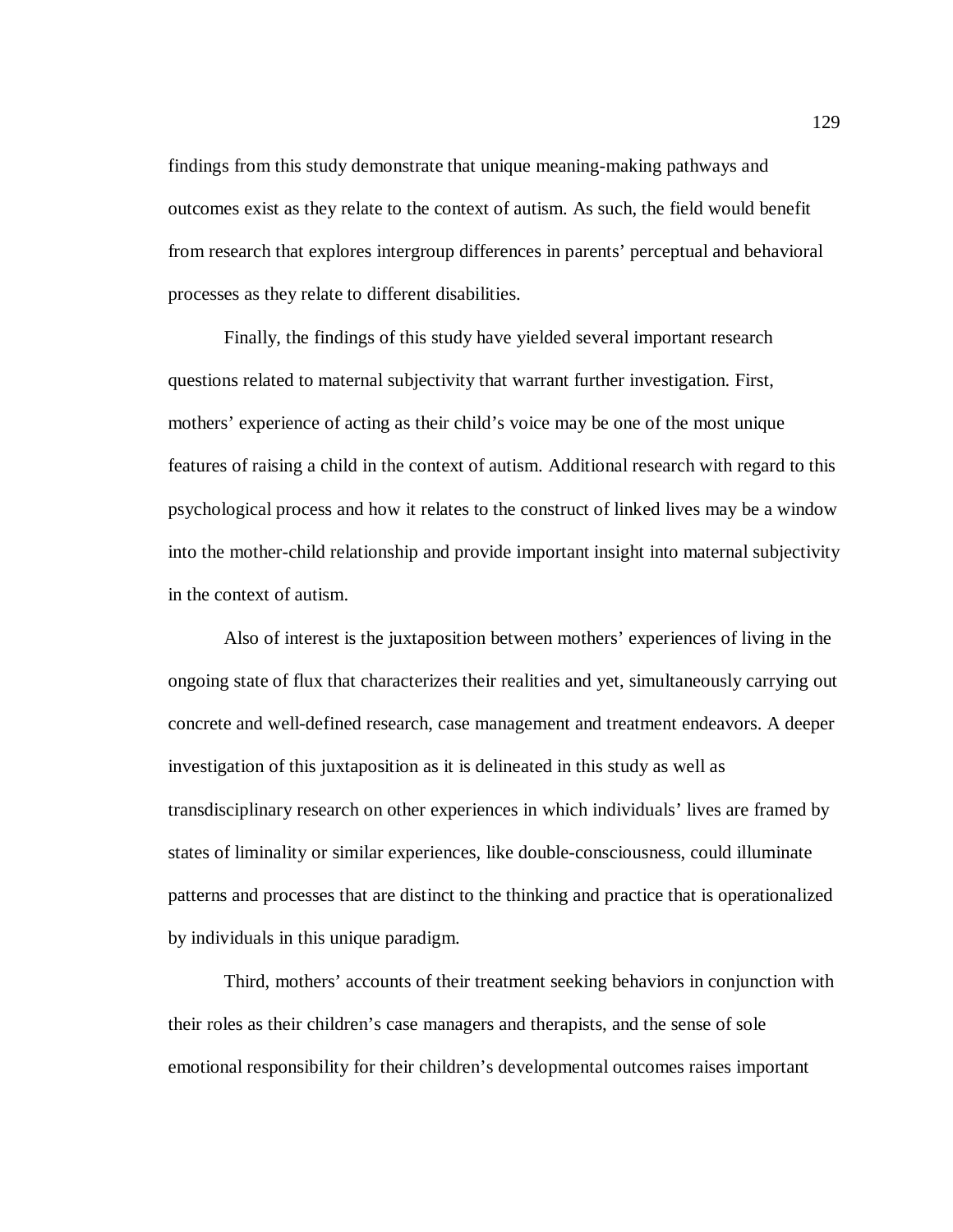questions on the impact of these specific experiences on mothers' psychosocial wellbeing. More specifically, the question arises regarding the benefits and detriments of these maternal practices as they are accrued to children. The nuances of the balance between the psychological toll of these unattainable standards and expectations of care, their impact on maternal well-being, and the influence on children's well-being warrants further research and has significant implications for current autism treatment methodologies and protocols.

# **Conclusion**

This investigation shows that mothers of children with autism identify an array of shared experiences as significant in shaping their maternal reality. These shared experiences, as shaped by the current sociohistorical context, influence mothers everyday lives from their most minute maternal practices to the complex ways in which they makemeaning of and experience their motherhood. Mothers' accounts demonstrated how these experiences give rise to distinct maternal practices and perceptual processes that, over time, impact mother's worldviews and subjectivity.

For the mothers in this study, the experience of raising a child with autism in the current cultural context facilitated a disruptive awareness of their subject positions and they ways that these positions are embedded in dominant cultural discourses. Through their maternal journeys, and specifically, the storylines of linked lives and liminality, a transformed, in-process subjectivity emerged. In that subject positions are embedded in sociohistorical contexts, the rewriting of mothers' subjectivities was linked to a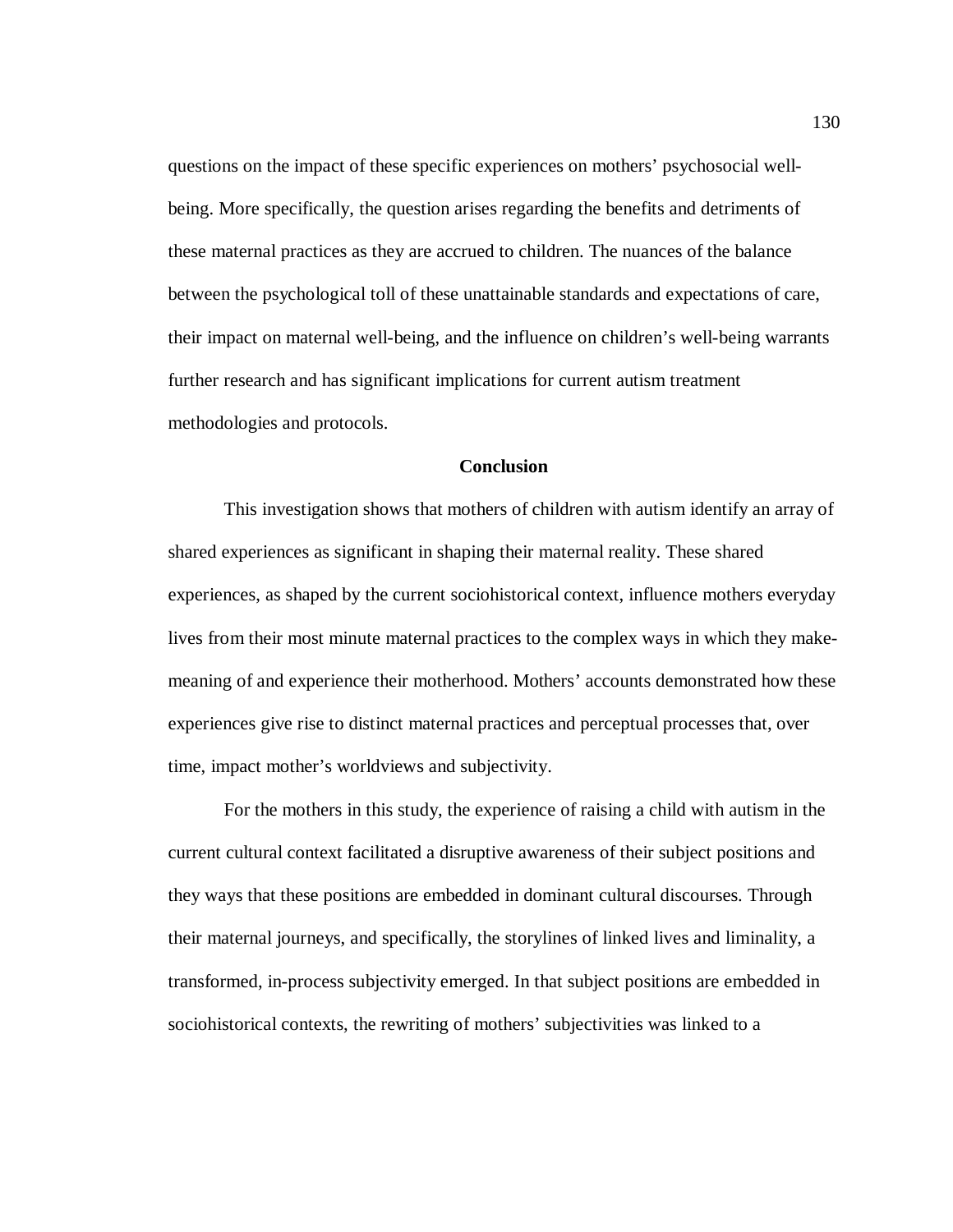reappraisal of elements of the dominant cultural discourse that were inapplicable to their stories. In taking up new subject positions, mothers took up a new discourse. That is, mothers began to identify, deconstruct and reconstruct inapplicable and unattainable social structures and practices. As subjectivity shifted, mothers began to articulate a different maternal journey—a journey in which new meaning was ascribed to motherhood and worldviews commensurate with this new discourse were adopted.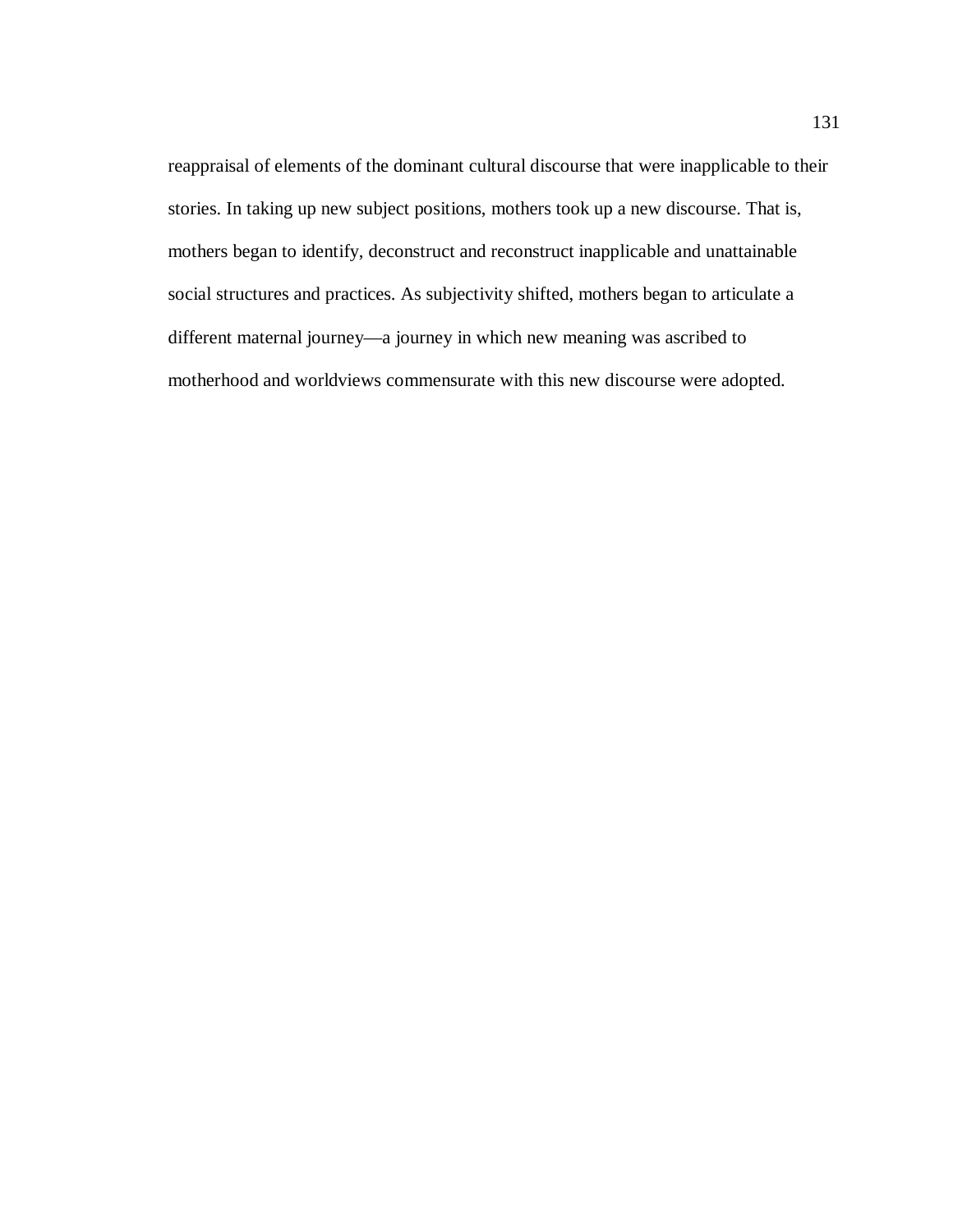#### REFERENCES

*ABC News/Health.* (n.d.). Retrieved fom the ABC News website:

http://abcnews.go.com/Health/AutismTreatment/story?id=5405591

*Autism spectrum disorders overview.* (n.d.). Retrieved October 30, 2009 from the Centers

for Disease Control and Prevention website:

http://www.cdc.gov/ncbddd/autism/overview.html

*Autism facts and statistics*. (n.d.). Retrieved October 30, 2009 from the Generation

Rescue

website: http://www.generationrescue.org/autism-facts-statistics.html

- *Autism help and support groups*. (n.d.). Retrieved November 15, 2009 from the TACA, Talk About Curing Autism website: http://meetup.tacanow.org/
- Barba, E., & Selder, F. (1995). Life transitions theory. *Nursing Leadership Forum, 1,* 4- 11.
- Bassin, D., Honey, M., & Kaplan, M. (1994). Introduction. In D. Bassin, M. Honey, & M. Kaplan (Eds.), *Representations of motherhood* (pp.1–25). New Haven, CT: Yale University.
- Black, B., Holditch-Davis, D., & Miles, M. (2009). Life course theory as a framework to examine becoming a mother of a medically fragile preterm infant. *Research in Nursing and Health, 32,* 38–49.
- Braverman, L. (1989). Beyond the myth of motherhood, In M. McGoldrick, C. Anderson & F. Walsh (Eds.), *Women in families: A framework for family therapy* (pp.227–243). New York, NY: W.W. Norton.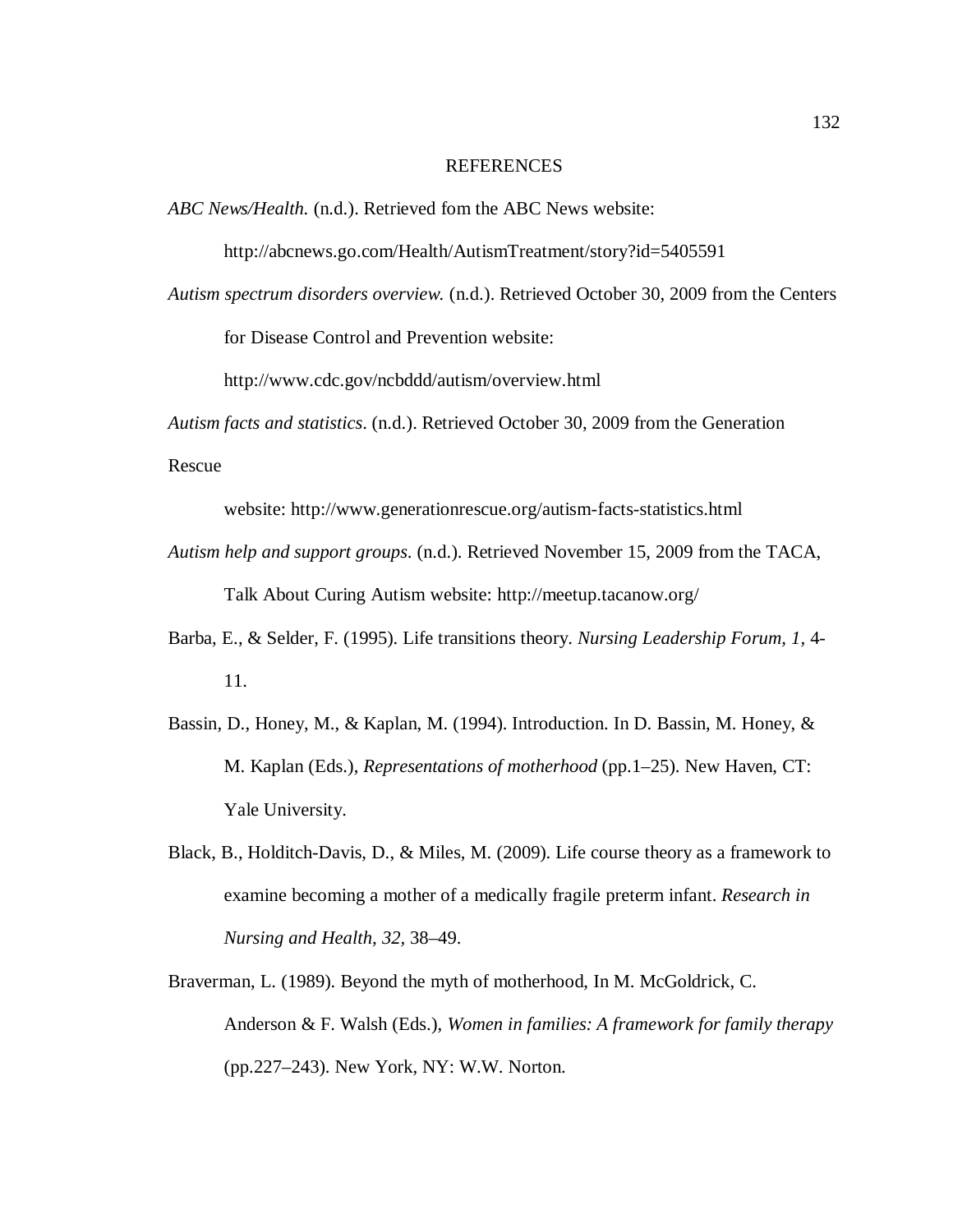- Cairns, R., & Rodkin, P. (1998). Phenomena regained: From configurations to pathways. In R. Cairns, L. Bergman, & J. Kagan (Eds.), *Methods and models for studying the individual* (pp. 245–265). Thousand Oaks, CA: Sage.
- *Characteristics of autism and the pervasive developmental disorders.* (n.d.). Retrieved December 30, 2009 from the Emory Autism Center website: http://www.psychiatry.emory.edu/PROGRAMS/autism/pdd.html#3

Charmaz, K. (2006). *Constructing grounded theory: A practical guide through* 

*qualitative* 

*analysis.* Los Angeles: Sage Publications.

- Chisholm, J., & Greene, B. (2008). Women of color: Perspectives on "multiple identities" in psychological theory, research, and practice. In F. Denmark & M. Paludi (Eds.), *Psychology of women: A handbook of issues and theories* (pp. 40–69). Westport, CT: Praeger Publishers.
- Chodorow, N., & Contratto, S. (1982). The fantasy of the perfect mother. In B. Thorne  $\&$ M. Yalom (Eds.), *Rethinking the family* (pp.54–71). New York, NY: Longman.
- Collins, P. (1994) Shifting the center: Race, class, and feminist theorizing about motherhood. In E. Glenn, G. Chang, & L. Forcey (Eds.), *Mothering: Ideology, experience, and agency* (pp. 45–66). London: Routledge.
- Comas-Diaz, L. (2001). Hispanics, Latinos, or Americanos: The evolution of identity. *Cultural diversity and ethnic minority psychology, 7*(2), 115–120.
- Comas-Diaz, L., & Greene, B. (1994). *Women of color: Integrating ethnic and gender identities in psychotherapy.* New York, NY: Guilford.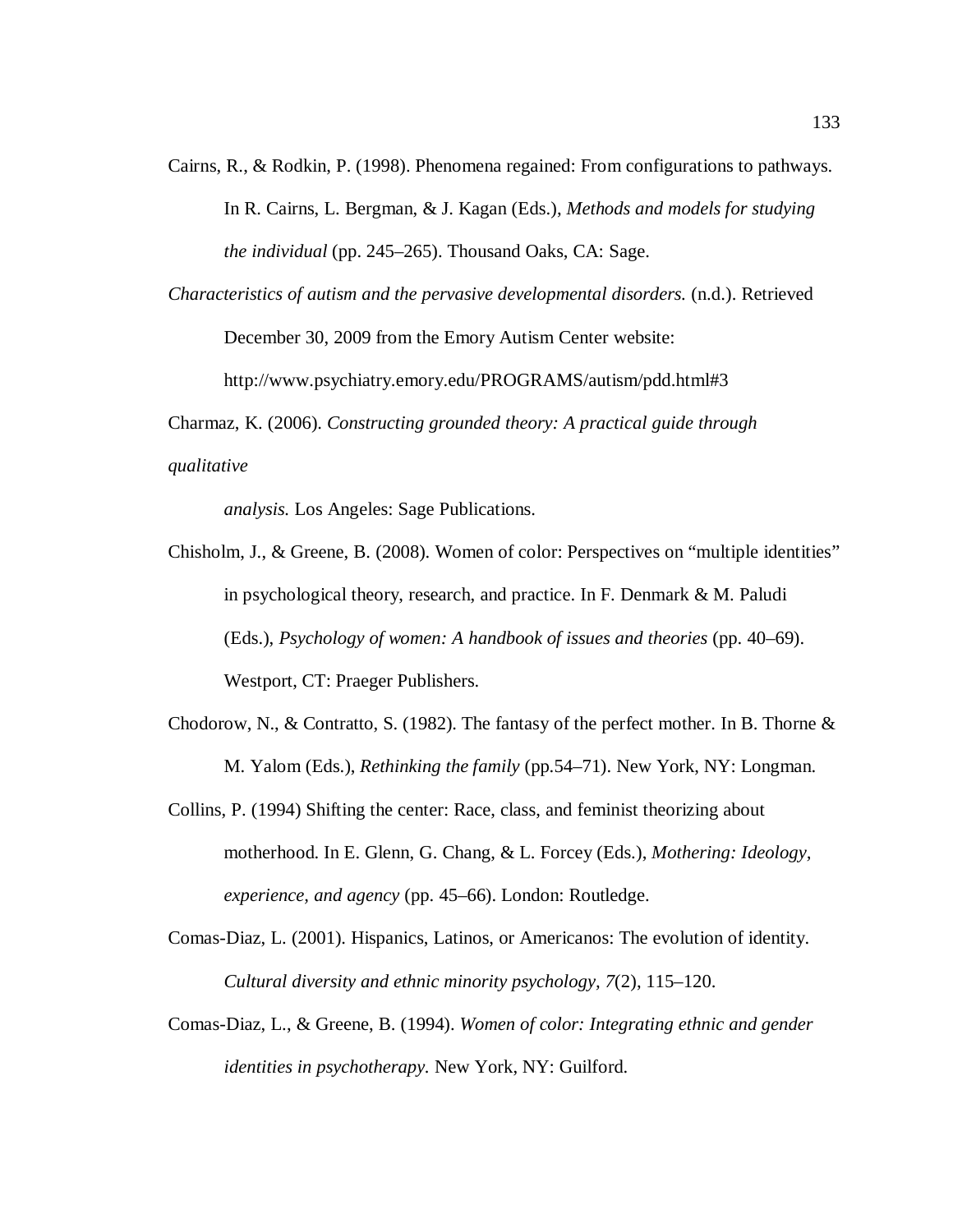- Cross, S., & Markus, H. (1991). Possible selves across the life span*. Human Development*, *34*, 230–255.
- Davis, N., & Carter, A. (2008). Parenting stress in mothers and fathers of toddlers with autism spectrum disorders: Associations with child characteristics. *Journal of Autism and Developmental Disorders, 38,* 1278–1291.
- Denmark, F., & Paludi, M. (2008). *Psychology of women*. Westport, CT: Praeger Publishers.
- Duarte, C., Bordin, I., Yazigi, L., & Mooney, J. (2005). Factors associated with stress in mothers of children with autism, *Autism, 9,* 416–427.
- Dumas, J., Wolf, L., Fisman, N., & Culligan, A. (1991). Parenting stress, child behavior problems, and dysphoria in parents of children with autism, Down syndrome, behavior disorders, and normal development, *Exceptionality, 2,* 97–110.
- Edwards, J. (1984). Motheroath. *Women's Studies Quarterly, 12*(2), 25–27.
- Elder, G. (1996). Human lives in changing societies. In R. Cairns, G. Elder, E. Costello (Eds.), *Developmental science* (pp.31–62). Melbourne, Australia: Cambridge University Press.
- Elder, G., & Johnson, M. (2003). The life course and aging: Challenges, lessons, and new directions. In R. Settersten & J. Hendricks (Eds.), *Invitation to the life course: Towards new understandings of later life* (pp.49–81). Amityville, NY Baywood.
- Elder, G., Johnson, M., & Crosnoe, R. (2003). The emergence and development of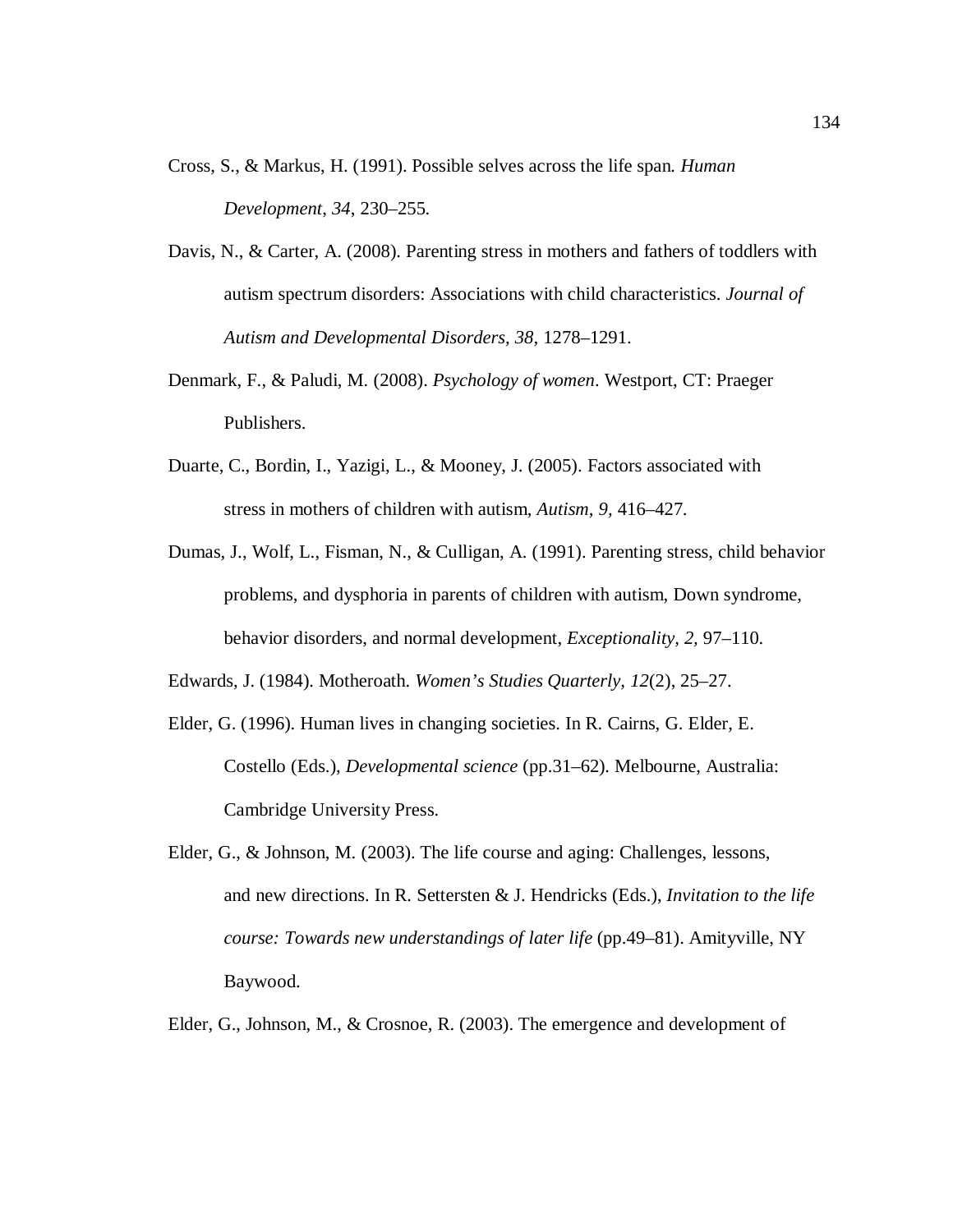life course theory. In J. Mortimor & M. Shanahan (Eds.), *Handbook of the life course* (pp. 3–22). New York, NY: Kluwer Academic/ Plenum.

- Enns, CZ (2004). *Feminist theories and feminist psychotherapies: Origins, themes and diversity*. New York, NY: Haworth Press.
- Enns, C. & Sinacore, A. (2001). Feminist theories*.* In J. Worell (Ed.) *Encyclopedia of gender* (pp.469–480). San Diego, CA: Academic Press.
- Erickson, M., Hauser-Cram, P., Krauss, M., Upshur, C., & Shonkoff, J. (1999). Adaptation during early childhood among mothers of children with disabilities. *Developmental and Behavioral Pediatrics, 20*(1), 9–16.
- Fitzgerald, M., Matthews, P., Birkbeck, G., & O'Connor, J. (2000). *Irish families under stress. Planning for the future of autistic persons: A prevalence and psychological study in the Eastern Health Board area of Dublin* (Vol. 6). Dublin, Ireland: Eastern Health Board.
- *Floortime Atlanta.* (n.d.). Retrieved November 15, 2009 from the Floortime Atlanta website: http://www.floortimeatlanta.com/
- Frye, M. (1996). The necessity of differences: Constructing a positive category of women. *Signs, 21*, 991–1010.
- Giele, J., & Elder, G. (1998). *Methods of life course research: Qualitative and quantitative approaches.* Thousand Oaks, CA: Sage.
- Ginsburg, F., & Rapp, R. (1995). Introduction: Conceiving the new world order. In. G. Ginsburg, & R. Rapp (Eds.), *Conceiving the new world order: The global politics of reproduction* (pp. 1–17). Berkeley, CA: University of California Press.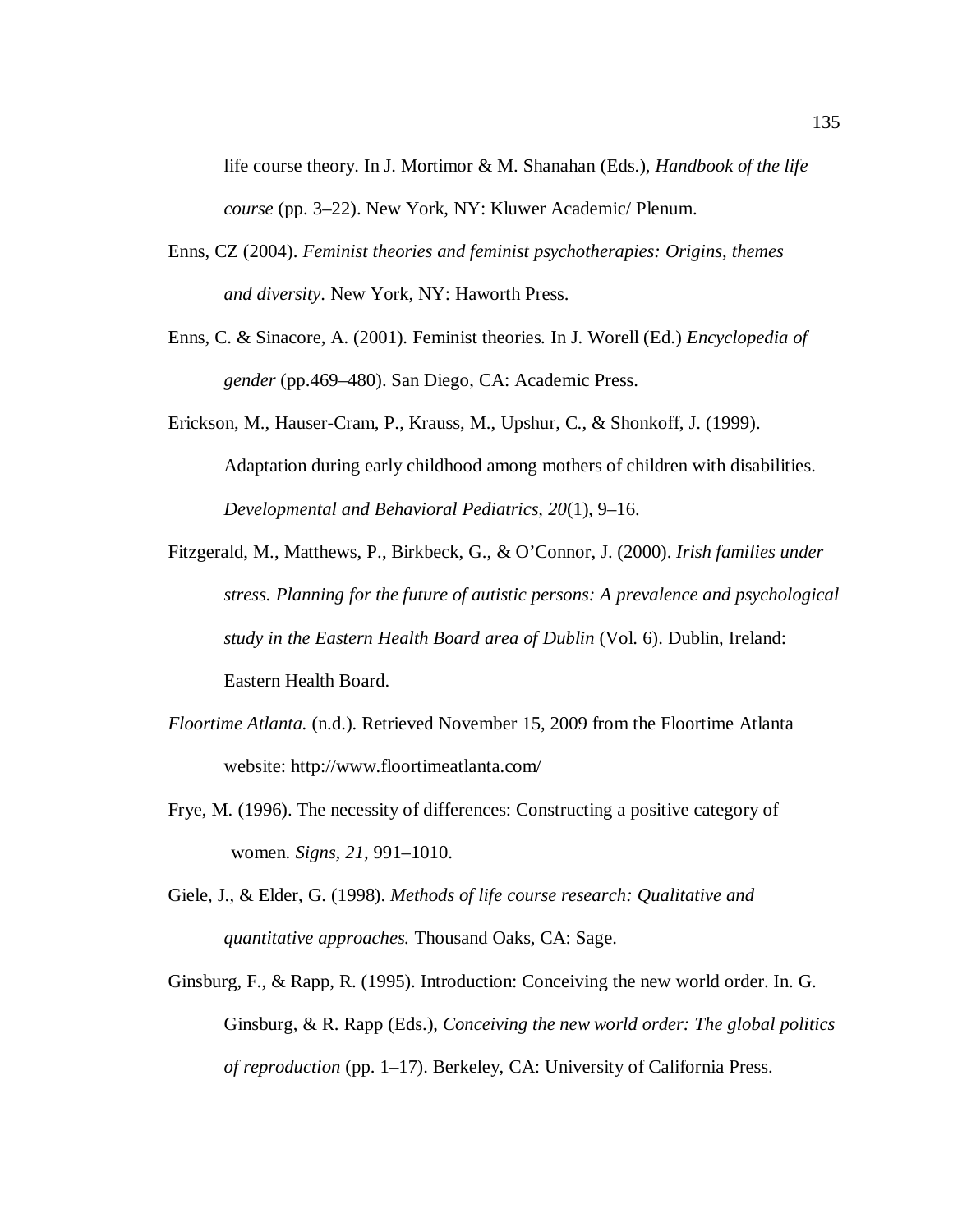Glaser, B. (1978). *Theoretical sensitivity*. Mill Valley, CA: The Sociology Press.

Glaser, B., & Strauss, A. (1967). *The discovery of grounded theory*. Chicago, IL: Aldine.

- Glenn, E. (1994). Social constructions of mothering: A thematic overview. In E. Glenn, G. Chang, & L. Forcey (Eds.), *Mothering, ideology, experience and agency* (pp.1–32). London, England: Routeledge.
- Greenberg, J., Seltzer, M., Krauss, M., Chou, R., & Hong, J. (2004). The effect of quality of the relationship between mothers and adult children with schizophrenia, autism, or Down syndrome on maternal well-being: The mediating role of optimism. *American Journal of Orthopsychiatry, 74*(1), 14–25.
- Greenspan, M. (1998). Exceptional mothering in a normal world. In C. Coll, J. Surrey, & K. Weingarten (Eds.), *Mothering against the odds: Diverse voices of contemporary mothers.* New York, NY: Guilford Press.
- Hagestad, G. (2003). Interdependent lives and relationships in changing times: A life course view of families and aging. In R. Settersten & J. Hendricks (Eds.), *Invitation to the life course: Towards new understandings of later life (pp.135–* 159). Amityville, NY: Baywood.
- Harding, S. (2001). Comments on Walby's "Against epistemological chasms: The science question in feminism revisited: Can democratic values and interests ever play a rationally justifiable role in the evaluation of scientific work?" *Signs: Journal for Women in Culture and Society, 26*(2), 511–536.

Henwood, K., & Pidgeon, N. (2003). Grounded theory in psychological research. In P.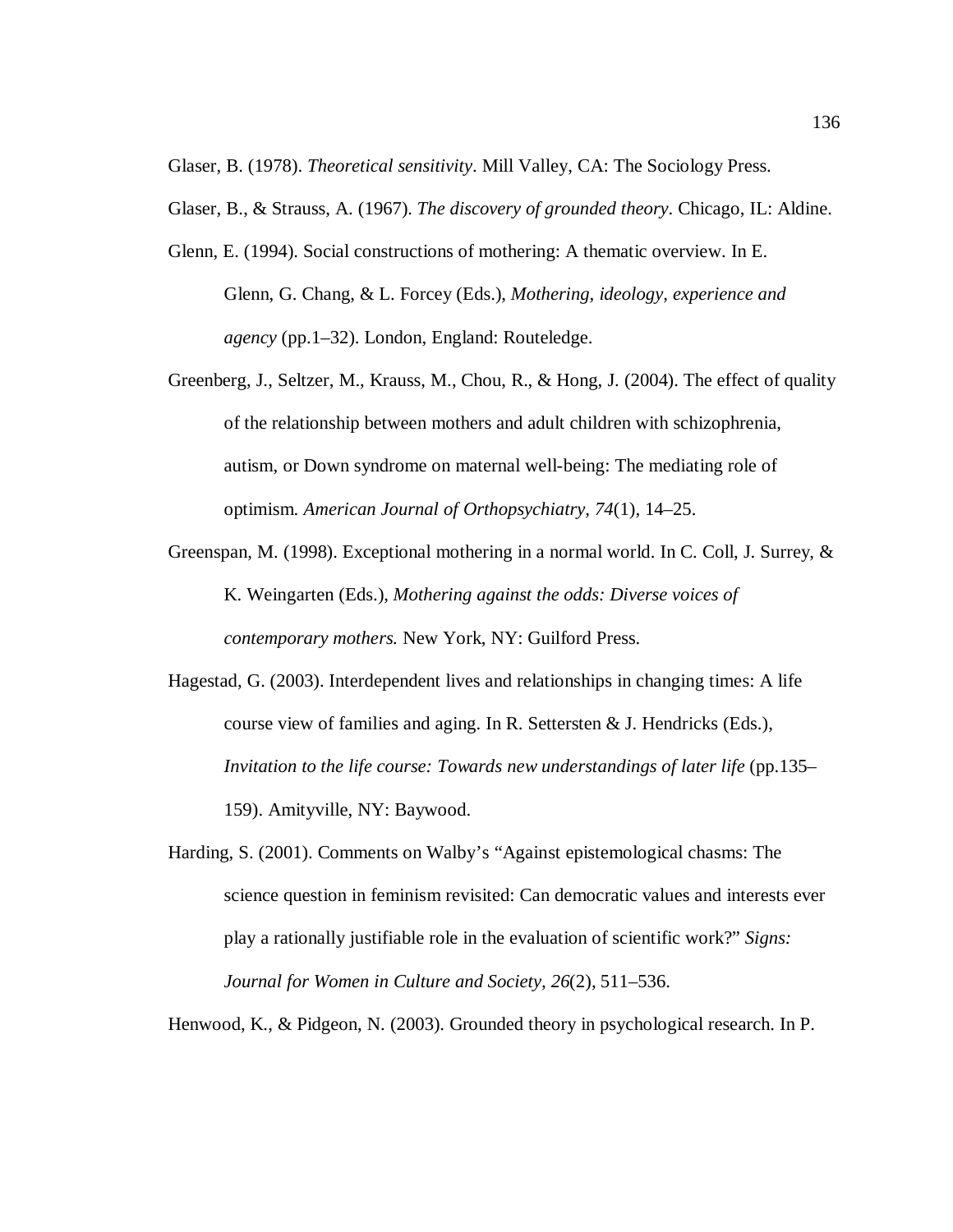Camic, J. Rhodes, & L. Yardley (Eds.), *Qualitative research in psychology: Expanding perspectives in methodology and design* (pp.131–155). Washington, DC: American Psychological Association.

- Hoare, P., Harris, M., Jackson, P., & Kerley, S. (1998). A community survey of children with severe intellectual disability and their families: Psychological adjustment, carer distress, and the effect of respite care. *Journal of Intellectual Disability Research, 42*(3), 218–227.
- Jepson, B. (2007). *Changing the course of autism: A scientific approach for parents and physicians.* Boulder, CO: Sentient Publications.
- Joesch, J., & Smith, K. (1997). Children's health and their mothers' risk of divorce or separation. *Social Biology, 44*(3/4), 159–169.
- Jones, C., & Shorter-Gooden, K. (2003). *Shifting: The double lives of black women in America.* New York, NY: Harper Collins.
- Juhasz, S. (2003). Mother-writing and the narrative of maternal subjectivity. *Studies in Gender and Sexuality, 4*(4), 395–425.
- Kanner, L. (1949). Problems of nosology and psychodynamics in early childhood autism. *American Journal of Orthopsychiatry, 19*(3), 416–426.
- Kegan, R. (1982). *The evolving self.* Cambridge, MA: Harvard University Press.
- Kingston, A. (2007). *Mothering special needs: A different maternal journey.*  Philadelphia, PA: Jessica Kingsley Publishers.

Kittay, E. (1999). "Not my way, Sesha, your way, slowly": "Maternal thinking" in the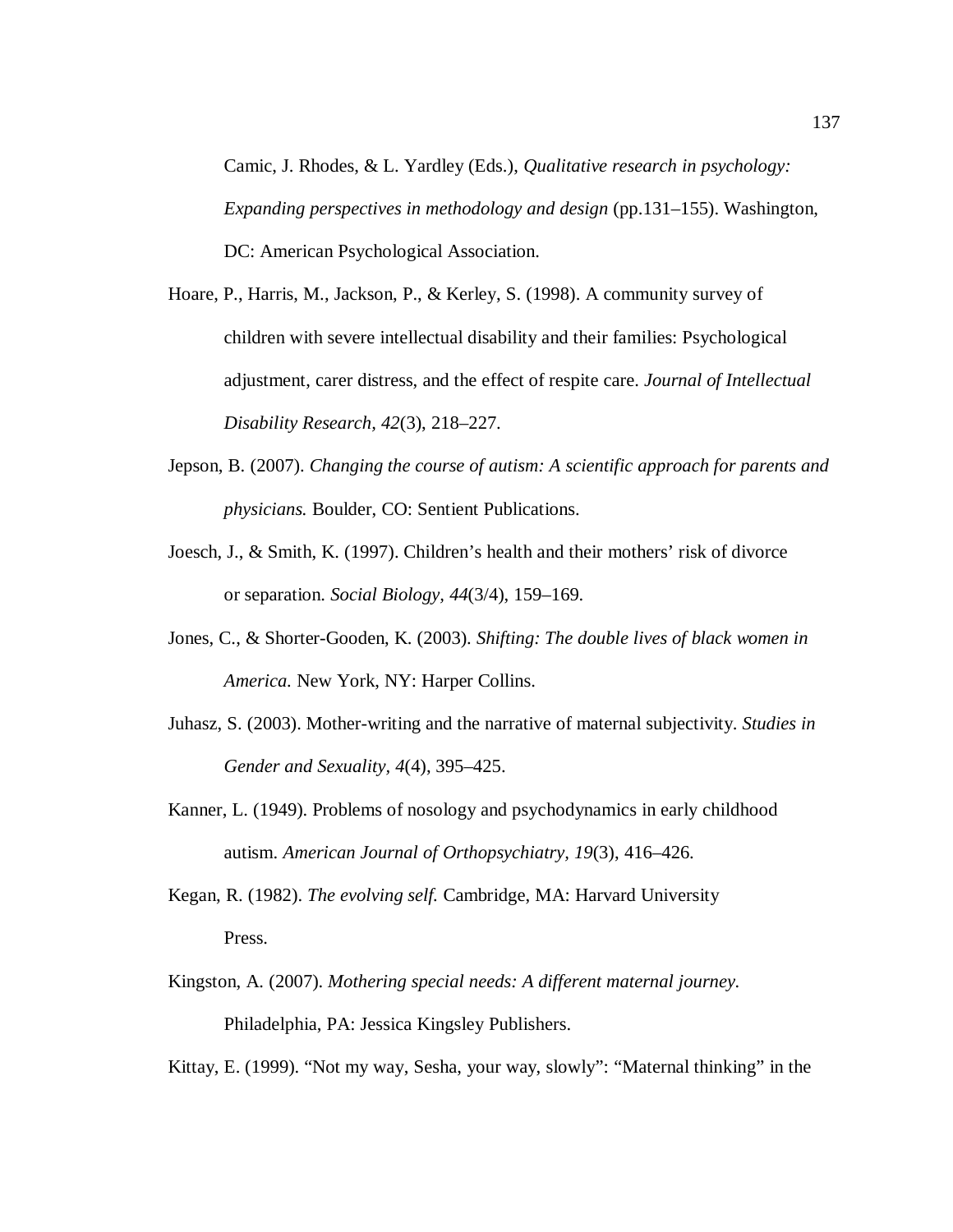raising of a child with profound intellectual disability. In J. Hanigsberg & S. Ruddick (Eds.), *Mother troubles: Rethinking contemporary maternal dilemmas*. Boston, MA: Beacon Press.

- Kittay, E. (2002). When caring is just and justice is caring: Justice and mental retardation. In E. Kittay and E. Feder (Eds.), *The subject of care: Feminist perspectives on dependency.* New York, NY: Rowman and Littlefield Publishers.
- Klein, R. (1983). How to do what we want to do: Thoughts about feminist methodology. In G. Bowles & R. Klein (Eds.), *Theories of women's studies*. Boston, MA: Routledge & Kegan Paul.
- Knapp, A. (2000). Response to Sylvia Walby's Beyond the politics of location: The power of argument in a global era. *Feminist Theory, 1*(2), 207–223.
- Kogan, M., Blumberg, S., Schieve, L., Boyle, C., Perrin, J., Ghandour, R., . . . van Dyck, P. (2009). Prevalence of parent-reported diagnosis of autism spectrum disorder among children in the US, 2007. *Pediatrics.* Advance online publication. doi:10.1542/peds.2009-1522
- Kruger, L. (2003). Narrating motherhood: The transformative potential of individual stories. *South African Journal of Psychology, 33*(4), 198–204.

Landsman, G. (1999). Does God give special kids to special parents? Personhood and the child with disabilities as gift and as giver. In L. Layne (Ed.), *Transformative motherhood: On giving and getting in a consumer culture* (pp. 133–165). New York: New York University Press.

Layne, L. (1999). *Transformative motherhood: On Giving and getting in a consumer*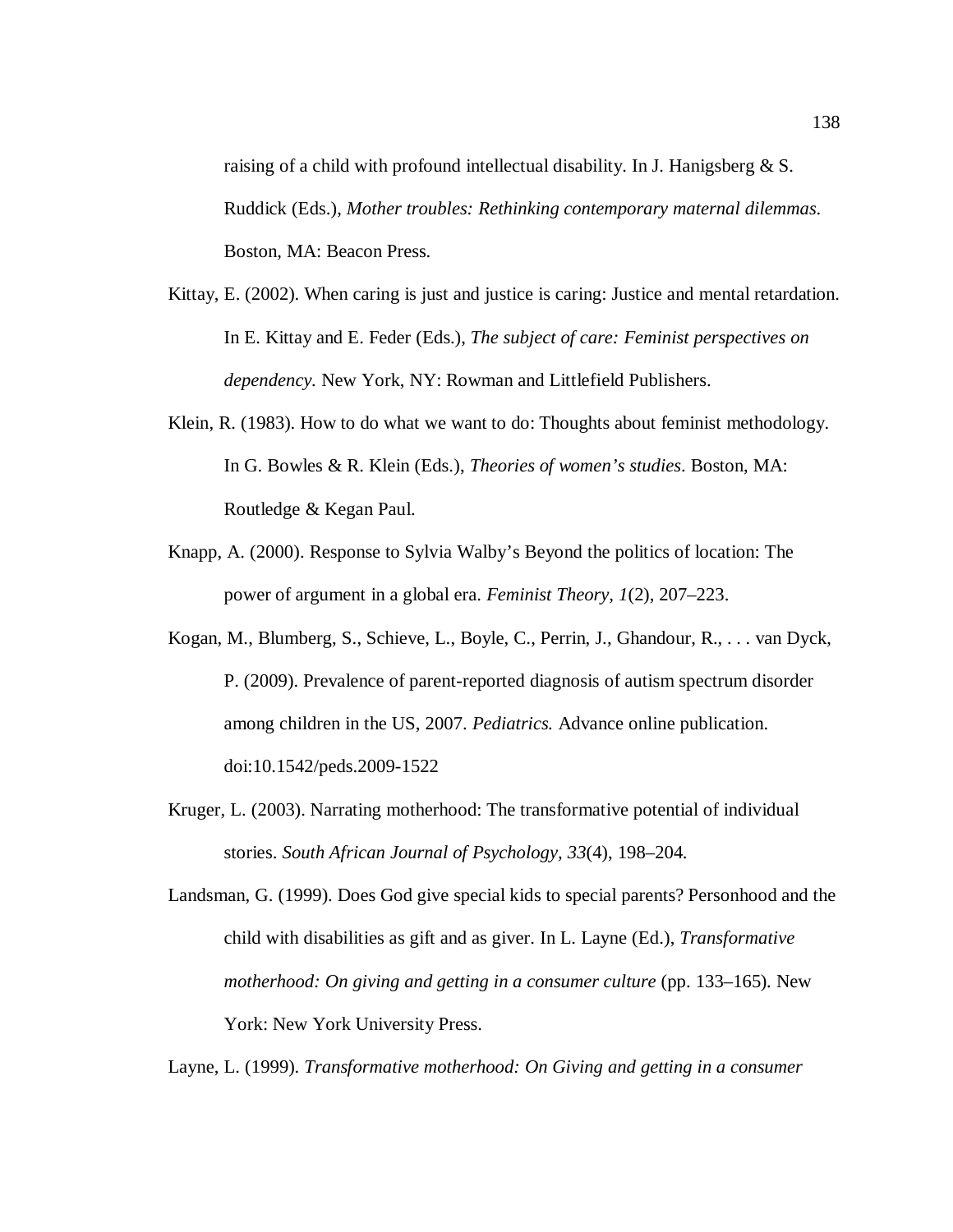*culture*. New York, NY: New York University Press.

- Lesser, E. (2005). *Broken open: How difficult times can help us grow.* New York, NY: Villard Books.
- Lewin, M., & Wild, C. (1991). The impact of the feminist critique on tests, assessment, and methodology. [Special issue]. *Psychology of Women Quarterly, 15,* 581–596.
- Llewelyn, S., & Osborne, K. (1990). *Women's lives.* London, England: Routeledge.
- Lorber, J. (1994). *Paradoxes of gender*. New Haven, CT: Yale University Press.
- Lott, B. (2008). Foreward. In F. Denmark & M. Paludi (Eds.), *Psychology of women: A handbook of issues and theories* (pp. xiii–xviii). Westport, CT: Praeger Publishers.
- McMahon, M. (1995). *Engendering motherhood: Identity and self-transformation in women's lives.* New York, NY: Guilford.
- Magnussen, D., & Torestad, B. (1993). A holistic view of personality: A model revisited. *Annual Review of Psychology, 44,* 427–452.
- Maracek, J., Kimmel, E., Crawford, M., & Hare-Mustin, R. (2003). Psychology of women and gender. In D. Freedheim & I. Weiner (Eds.), *Handbook of psychology* (pp.249–268). New York, NY: John Wiley  $&$  Sons.
- Marshall, V., & Mueller, M. (2003). Theoretical roots of the life-course perspective. In W. Heinz & V. Marshall (Eds.), *Social dynamics of the life course* (pp.3–32). New York, NY: Aldine DeGruyter.
- McDonnell, J. (1991). Mothering an autistic child: Reclaiming the voice of the mother. In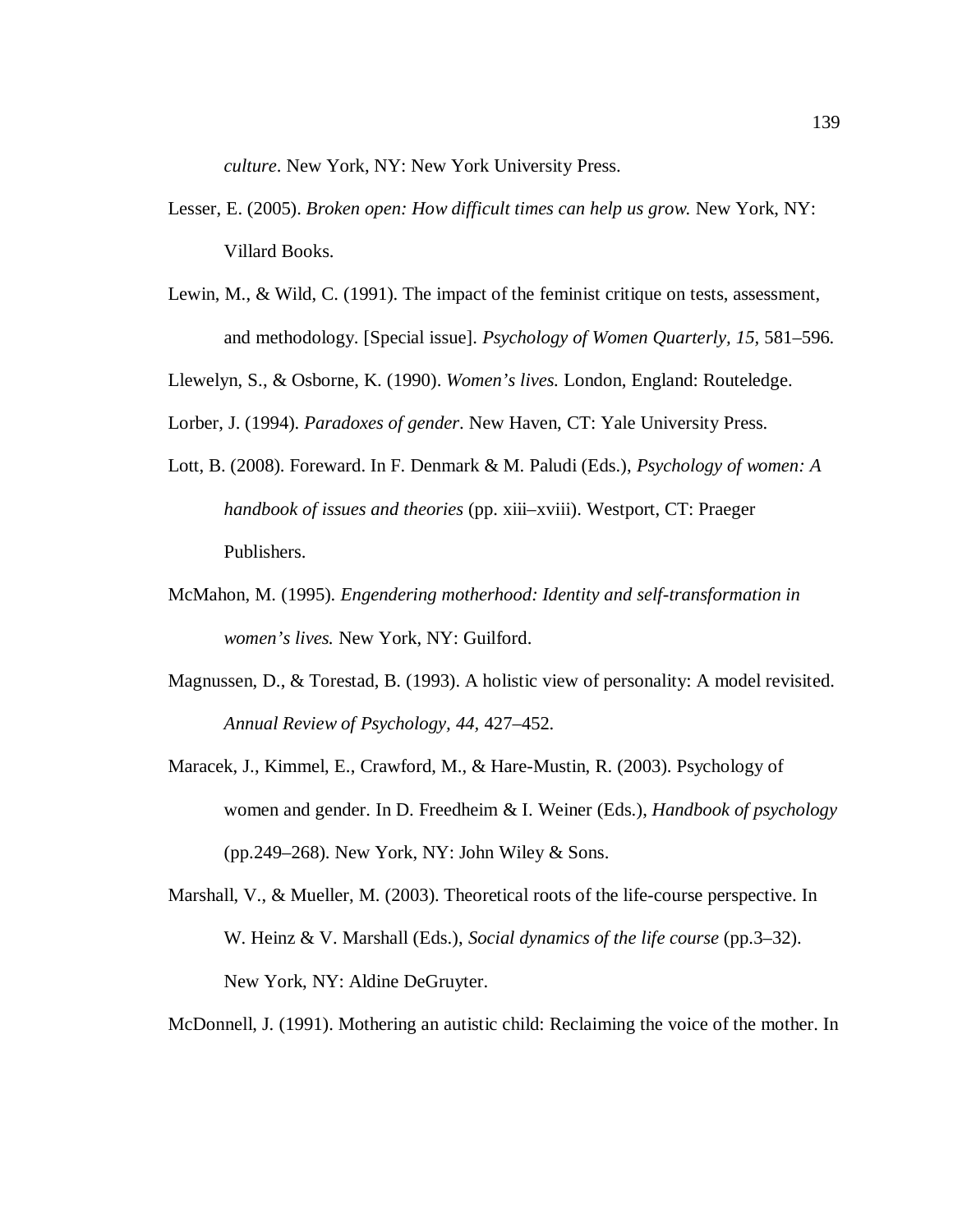B. Daly & M. Reddy (Eds.), *Narrating mothers* (pp.58–75). Knoxville: University of Tennessee Press.

McKenna, W., & Kessler, S. (1977). Experimental design as a source of sex bias in social psychology. *Sex Roles, 3*(2), 117–128.

Medicine: The child is father. (1960, July). *Time.* Retrieved from http://www.time.com/time/magazine/article/0,9171,826528-1,00.html

- Mercer, R. (2004). Becoming a mother versus maternal role attainment. *Journal of Nursing Scholarship, 36*(3), 226–232.
- Nicholson, P. (1999). Loss, happiness and postpartum depression: The ultimate paradox. *Canadian Psychology, 40*(2), 162–178.
- Olsson, M., & Hwang, C. (2003). Influence of macrostructure of society on the life situation of families with a child with intellectual disability: Sweden as an example. *Journal of Intellectual Disability Research, 47*(4/5), 328–341.
- O'Rand, A. (1998). The craft of life course studies. In J. Giele & G. Elder (Eds.), *Methods of life course research: Qualitative and quantitative approaches (pp.52–* 74). Thousand Oaks, CA: Sage.
- Park, C. (1982). *The siege: The first eight years of an autistic child*. Boston, MA: Little Brown.
- Press, N., Browner, C., Tran, D., Morton, C., & LeMaster, B. (1998). Provisional normalcy and "perfect babies": Pregnant women's attitudes toward disability in the context of prenatal testing. In S. Franklin & H. Ragone (Eds.), *Reproducing*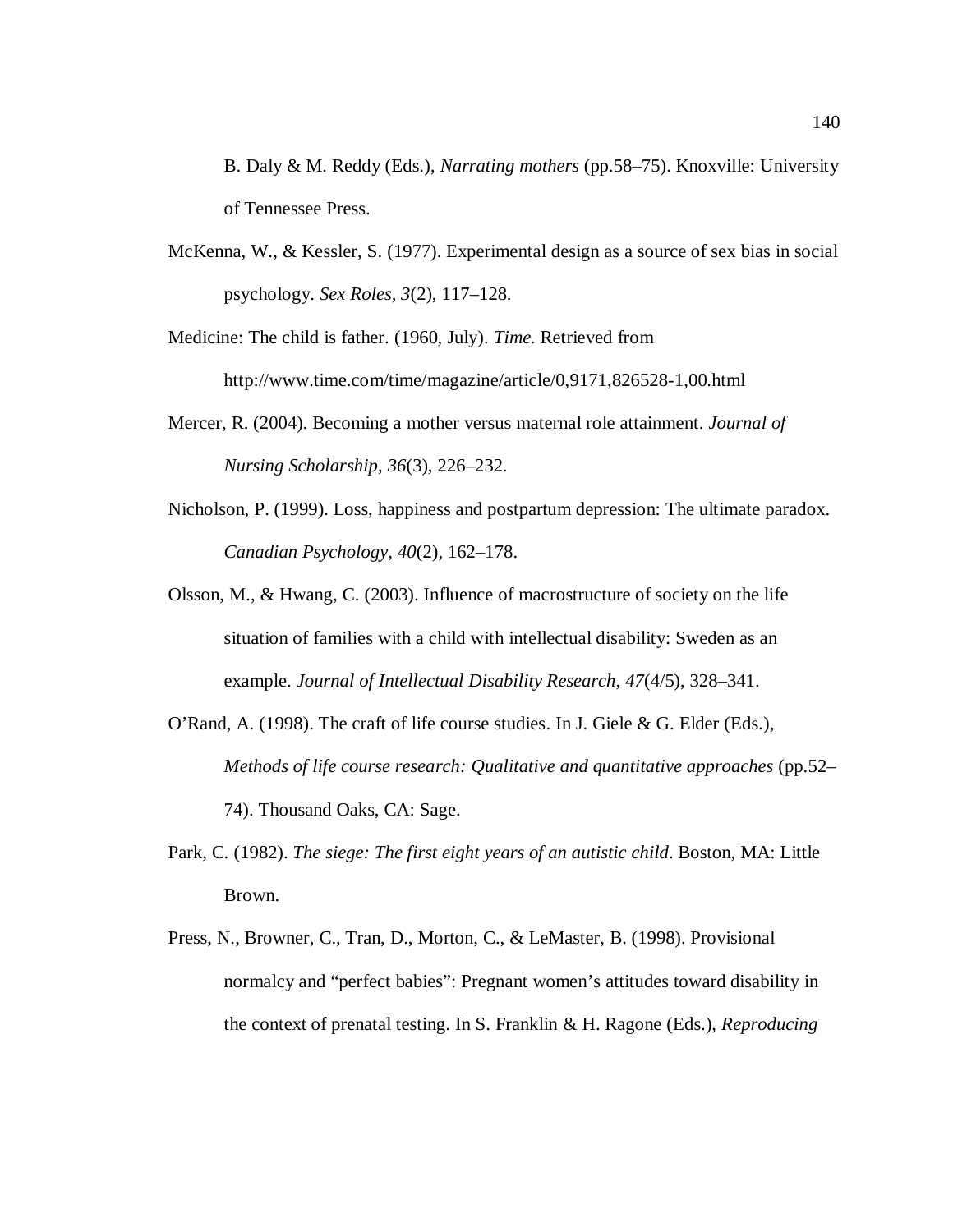*reproduction: Kinship, power, and technological innovation* (pp. 46–65). New York, NY: Routledge.

- Quine, L., & Pahl, J. (1987). First diagnosis of severe handicap: A study of parents' reactions. *Developmental Medicine and Child Neurology, 29,* 232–242.
- Read, J. (1991). "There was never really any choice": The experience of mothers of disabled children in the UK. *Women's Studies International Forum, 14*(6), 561– 571.
- Reiharz, S. (1992). *Feminist methods in social research*. New York, NY: Oxford University Press.
- Rich, A. (1976). *Of woman born: Motherhood as experience and institution.* New York, NY: Norton.
- Riger, S. (2002). Epistemological debates, feminist voices: Science, social values, and the study of women. In W. Pickren & D. Dewsbury (Eds.), *Evolving perspectives on the history of psychology.* Washington, DC: American Psychological Association.
- Rimland, B. (1964). *Infantile autism: The syndrome and its implications for a neural theory of behavior.* New York, NY: Appleton-Century-Crafts.
- Rubin, R. (1967). Attainment of the maternal role: Part 1. Processes. *Nursing Research, 16,* 237–245.

Rubin, R. (1984). *Maternal identity and the maternal experience*. New York, NY: Springer.

Ruddick, S. (1989). *Maternal thinking: Toward a politics of peace.* Boston, Massachusetts: Beacon Press.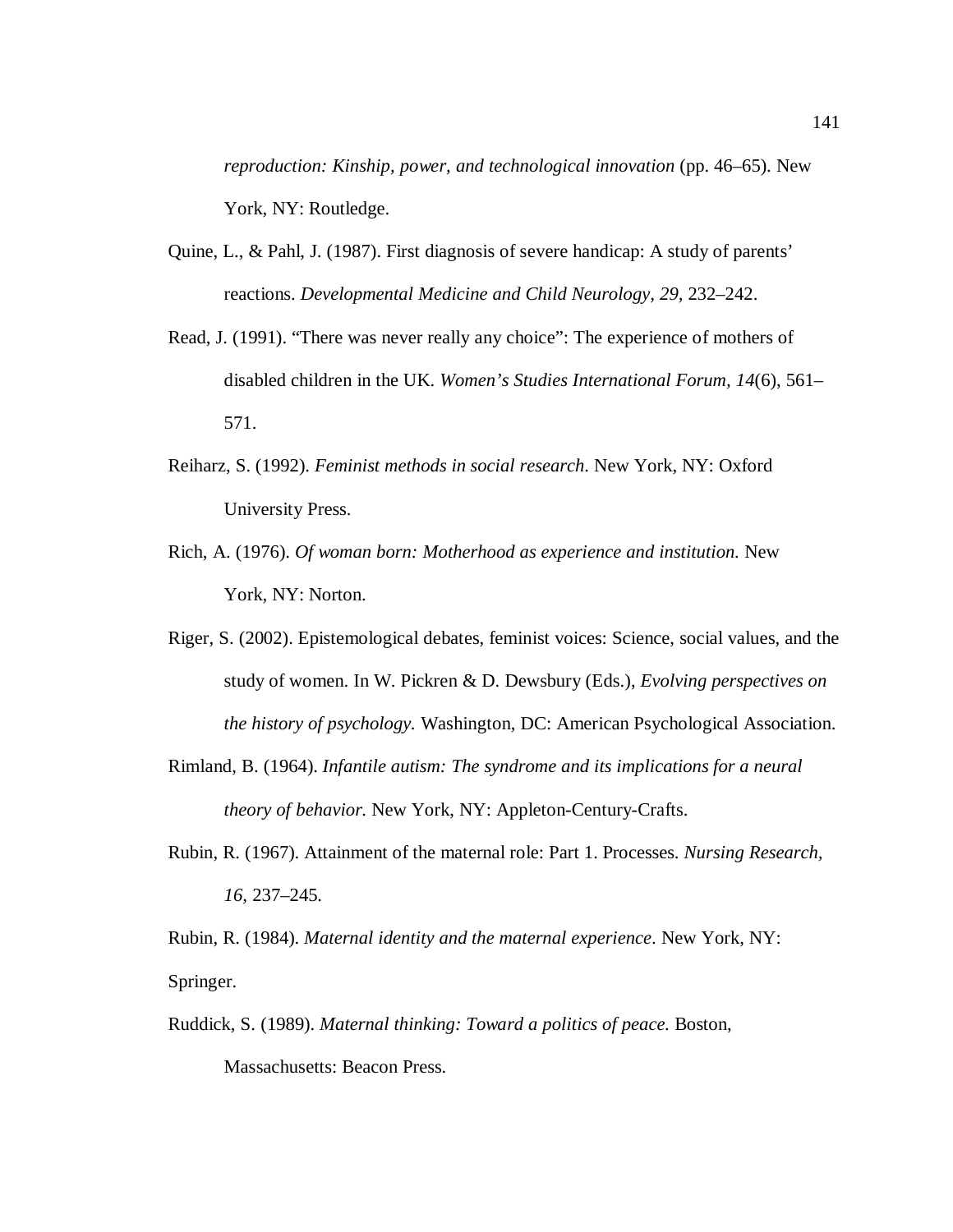- Ryde-Brandt, B. (1991). Defence strategies and anxiety in mothers of disabled children. *European Journal of Personality, 5*(5), 367–377.
- Sanders, J., & Morgan, S. (1997). Family stress and adjustment as perceived by parents of children with autism or Down syndrome: Implications for intervention. *Child and Family Behavior Therapy, 19*(4), 14–32.
- Schofield, J. W. (1990). Increasing the generalizability of qualitative research. In E. W. Eisner & A. Peshkin (Eds), *Qualitative inquiry in education* (pp. 201–232). New York, NY: Teachers College Press.
- Schwabacher, S. (1972). Male vs. female representation in psychological research: An examination of the *Journal of Personality and Social Psychology*. *JSAS Catalogues of Selected Documents in Psychology, 2,* 20.
- Severson, K., Aune, J., & Jodlowski, D. (2007). Bruno Bettelheim, autism, and the rhetoric of scientific authority. In M. Osteen (Ed.), *Autism and representation* (pp.65–77). Retrieved from http://books.google.com/books?id= 188XgDxmdbEC&pg= PA65#v=onepage&q=&f=false
- Smith, L., Seltzer, M., Tager-Flusberg, H., Greenberg, J., & Carter, A. (2008). A comparative analysis of well-being and coping among toddlers and mothers of adolescents with ASD. *Journal of Autism and Developmental Disorders, 38*, 876– 889.
- Snell, A., & Rosen, K. (1997). Parents of special needs children mastering the job of parenting. *Contemporary Family Therapy, 19*(3), 425–442.

Spencer, M. (1995). Old issues and new theorizing about African-American youth: A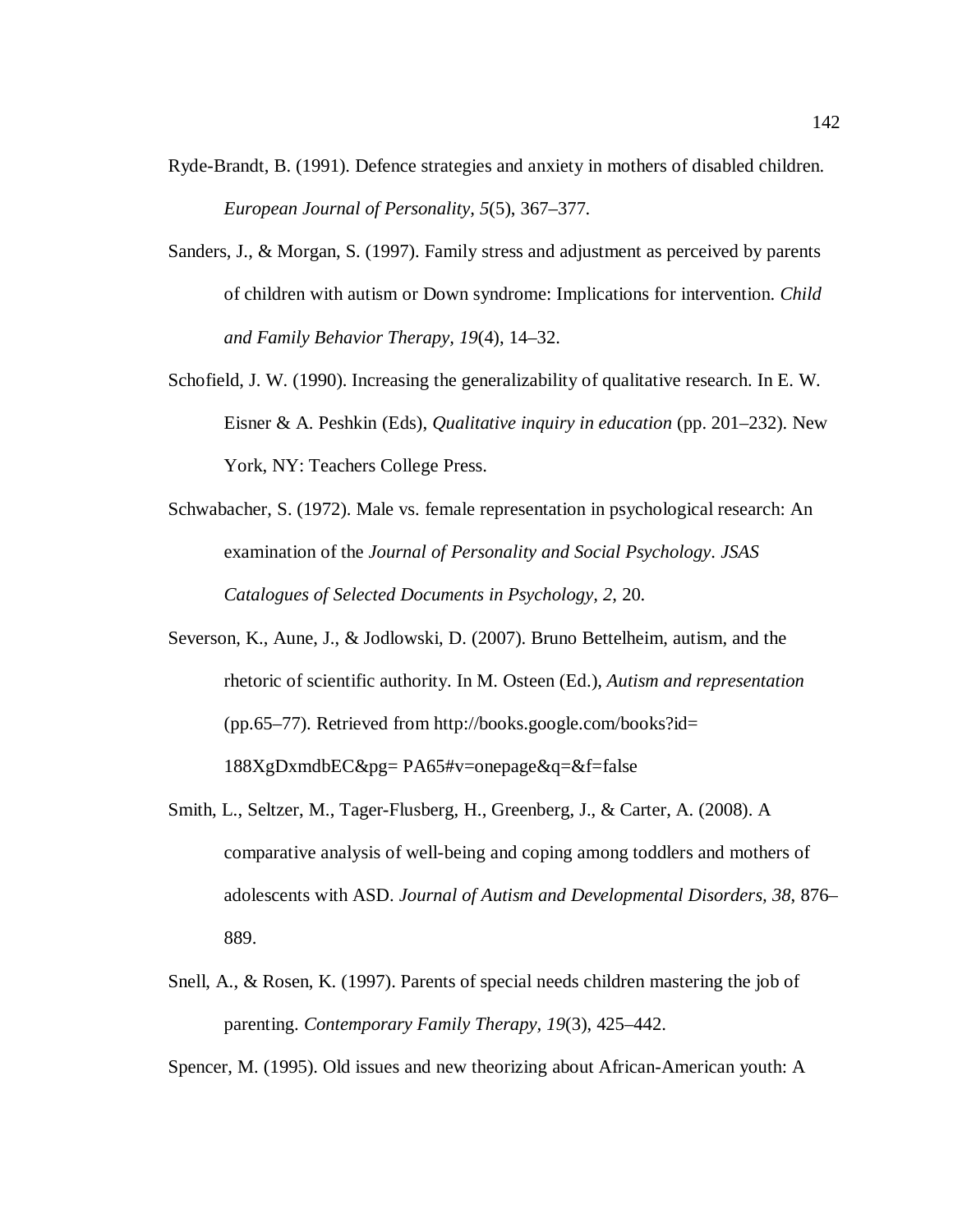phenomenological variant of ecological systems theory. In R. Taylor (Ed.), *African American youth: Their social and economic status in the United States* (pp.37–69). Westport, CT: Praeger.

- Stern, P. (1995). Grounded theory methodology: Its uses and processes. *Sociology Press*, *2,* 29–39.
- Stevenson, H. (2003). *Playing with anger: Teaching coping skills to African American boys through athletics and culture*. Westport, CT: Praeger.
- Strauss, A. (1987). *Qualitative analysis for social scientists.* New York, NY: Cambridge University Press.
- Tarrant, S. (2002). *The maternal metamorphosis: Experiences of fourteen women parenting children with high functioning autism in north central Victoria* (Doctoral thesis, La Trobe University, Bendigo, Australia). Retrieved from http://www...
- Thurer, S. (1994). *The myths of motherhood: How culture reinvents the good mother.* Boston, MA: Houghton Mifflin.
- Todd, S., & Jones, S. (2003). "Mum's the word!": Maternal accounts of dealings with the professional world. *Journal of Applied Research in Intellectual Disabilities, 16*(3), 229–244.
- Trad, P. (1990). On becoming a mother: In the throes of developmental transformation. *Psychoanalytic Psychology, 7*(3), 341–361

Turner, V. (1969). *The ritual process: Structure and anti-structure*. Chicago, IL: Aldine. van Geert, P. (1994). *Dynamic systems of development: Change between complexity and*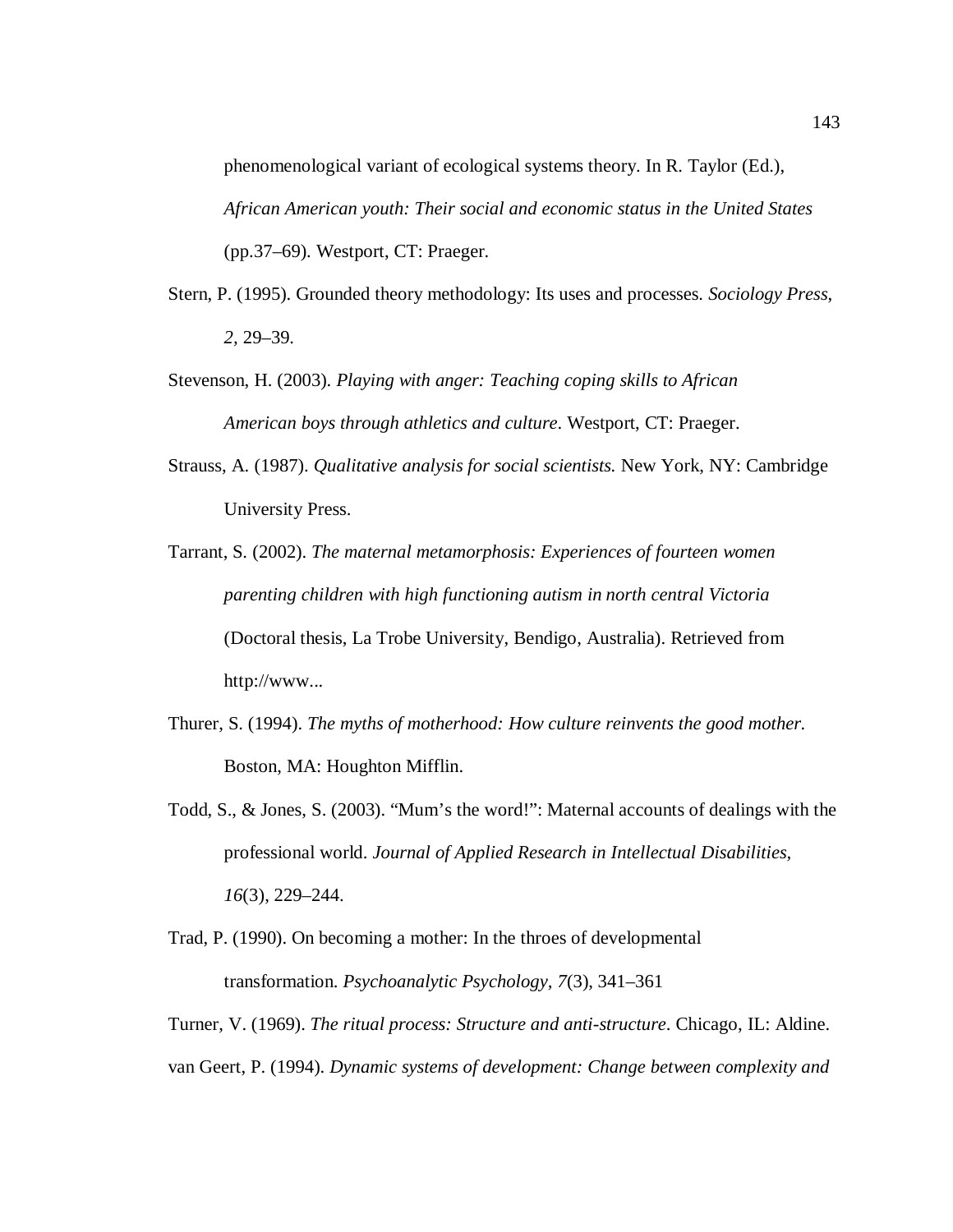*chaos*. New York, NY: Harvester Wheatsheaf.

- Veisson, M. (1999). Depression symptoms and emotional states in parents of disabled and non-disabled children. *Social, Behavior, and Personality, 27*(1), 87–98.
- Weber, L. (1998). A conceptual framework for understanding race, class, gender, and sexuality. *Psychology of Women Quarterly, 22,*13–32.
- West, P. (1970). *Words for a deaf daughter.* London, England: Gollancz.
- Wildman, S. (1996). *Privilege revealed: How invisible preference undermines America.* New York: New York University Press.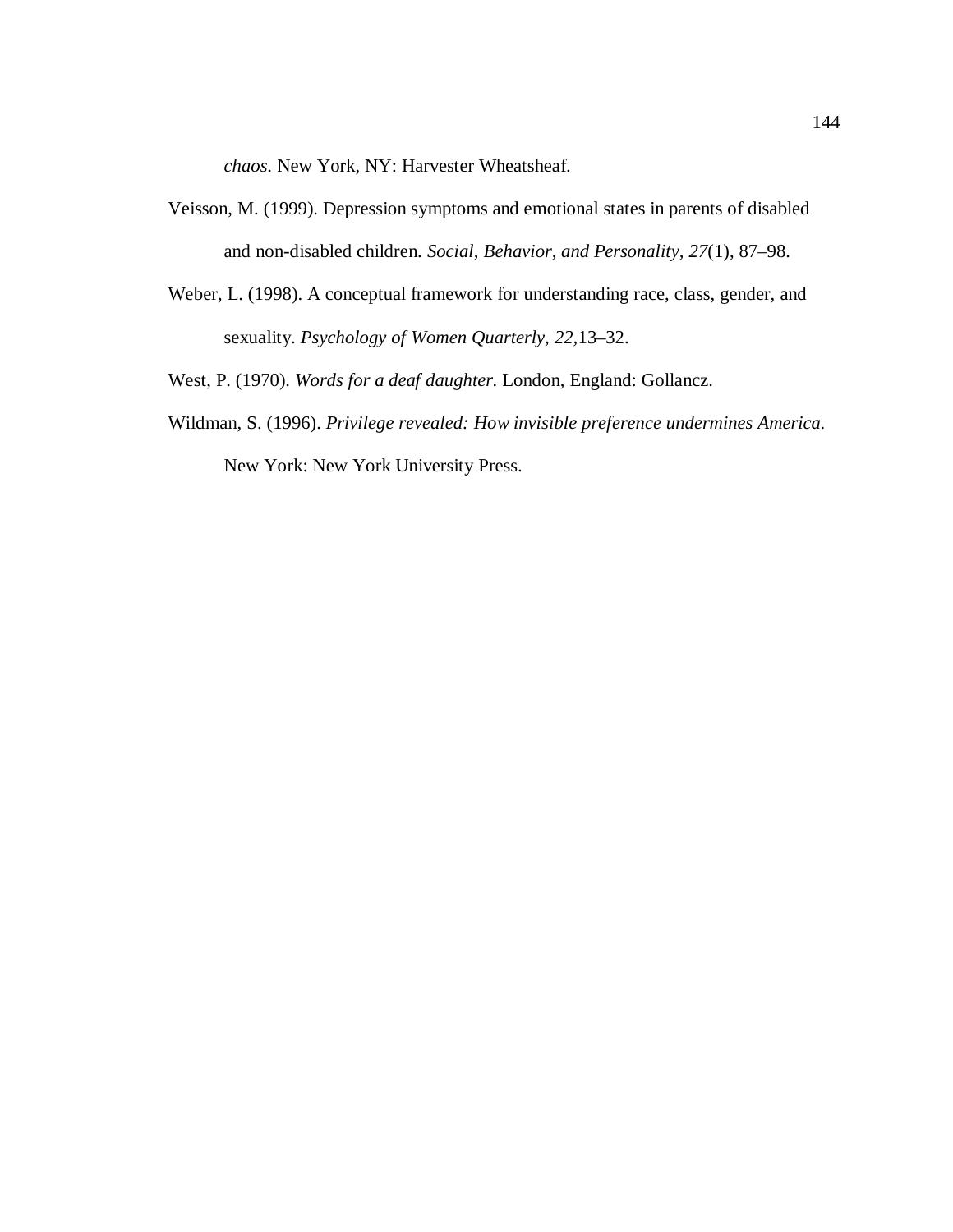# APPENDIX A: SEMI-STRUCTURED INTERVIEW GUIDE

## **Initial Open-ended Questions**

# **Time period preceding diagnosis and the time of diagnosis.**

- Tell me about how you came to know your child had autism?
- When, if at all, did you first notice any symptoms?
- If so, what was this time period like for you? What did you think then?
- Did you take any actions during this time? What did you do? What was this like for you?
- Did anyone or anything influence your actions/decisions during this time? Tell me about how they influenced you.
- Can you describe the events that preceded the diagnosis? What was going on in your life then? How would you describe the person you were then?

### **Intermediate Questions**

### **Views of autism.**

• How would you describe how you viewed autism before you gave birth to [child's name]? How did you view autism before you received the diagnosis? How have your thoughts and feelings about autism changed since having [child's name]?

### **Time period following diagnosis.**

- Tell me about your thoughts and feelings when you came to know that [child's name] was autistic?
- What was the time period after your received [child's name] diagnosis like?
- How did you go about dealing with [child's name's] autism? What did you do? What were your thoughts and feelings during this time?
- Who, if anyone, was involved during this time period? How were they involved? What was that like for you?
- As you reflect on this time period, are there any other events that stand out in your mind? If so, please describe them. What were these events like for you?

### **Present day experiences and perspectives.**

- How, if at all, have your thoughts and feelings changed since this period? How would you describe the current time period?
- Can you describe a typical day for you when [you are happy, feeling strong, things are going well]? Now tell me about a typical day for you when [you are unhappy, stressed out, things are going badly]?